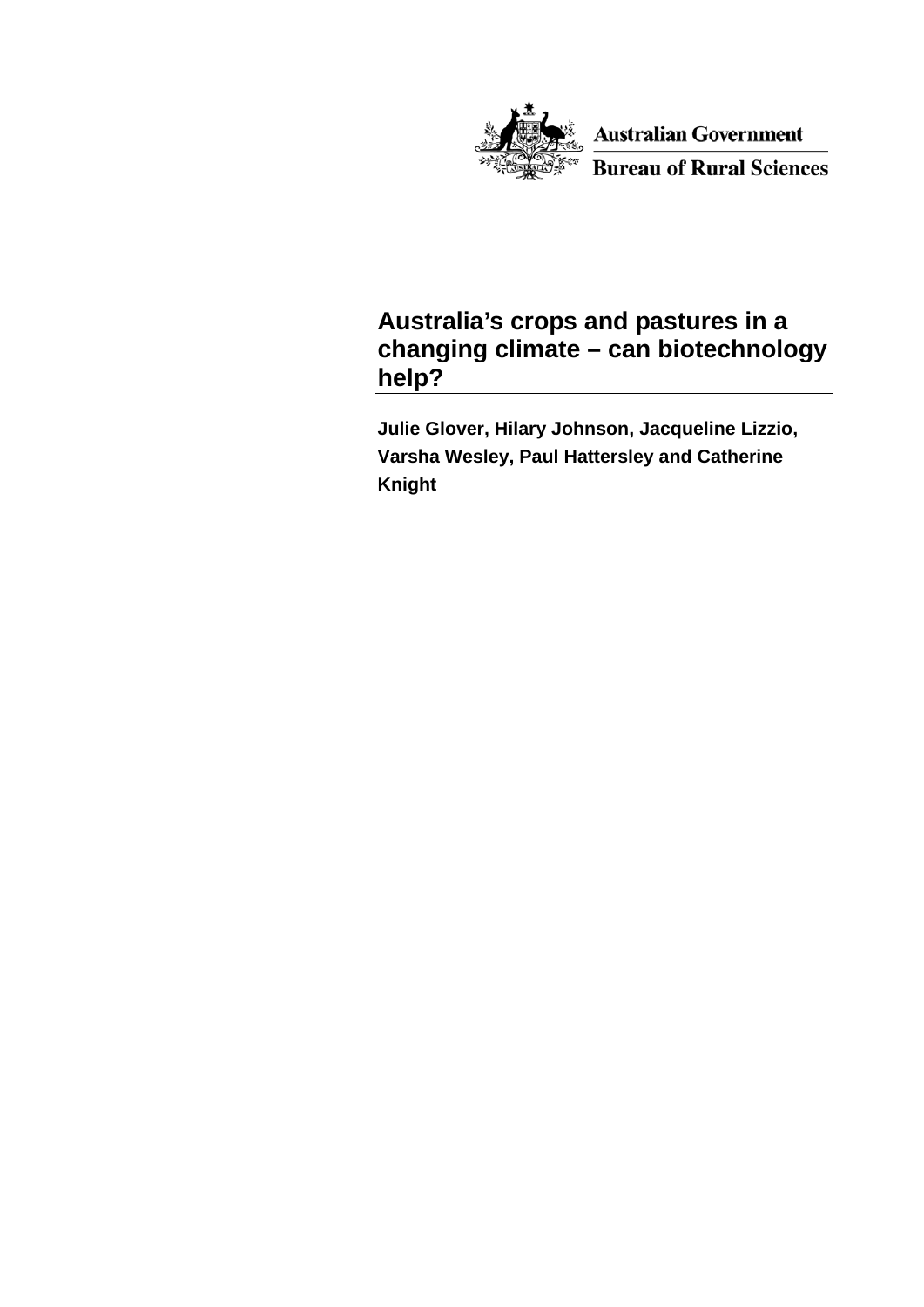#### © Commonwealth of Australia 2008

This work is copyright. Apart from any use as permitted under the Copyright Act 1968, no part may be reproduced by any process without prior written permission from the Commonwealth. Requests and inquiries concerning reproduction and rights should be addressed to the Commonwealth Copyright Administration, Attorney General's Department, Robert Garran Offices, National Circuit, Barton ACT 2600 or posted at http://www.ag.gov.au/cca.

#### ISBN: 1 921192 291

The Australian Government acting through the Bureau of Rural Sciences has exercised due care and skill in the preparation and compilation of the information and data set out in this publication. Notwithstanding, the Bureau of Rural Sciences, its employees and advisers disclaim all liability, including liability for negligence, for any loss, damage, injury, expense or cost incurred by any person as a result of accessing, using or relying upon any of the information or data set out in this publication to the maximum extent permitted by law.

Postal address: Bureau of Rural Sciences GPO Box 858 Canberra, ACT 2601

Copies available from: BRS Publication Sales GPO Box 858 Canberra ACT 2601 Ph: 1800 020 157 Fax: 02 6272 2330

Email: salesbrs@brs.gov.au Internet: http://www.brs.gov.au

Preferred way to cite this document:

Glover J, Johnson H, Lizzio J, Wesley V, Hattersley P and Knight C 2008, *Australia's crops and pastures in a changing climate – can biotechnology help?* Australian Government Bureau of Rural Sciences, Canberra.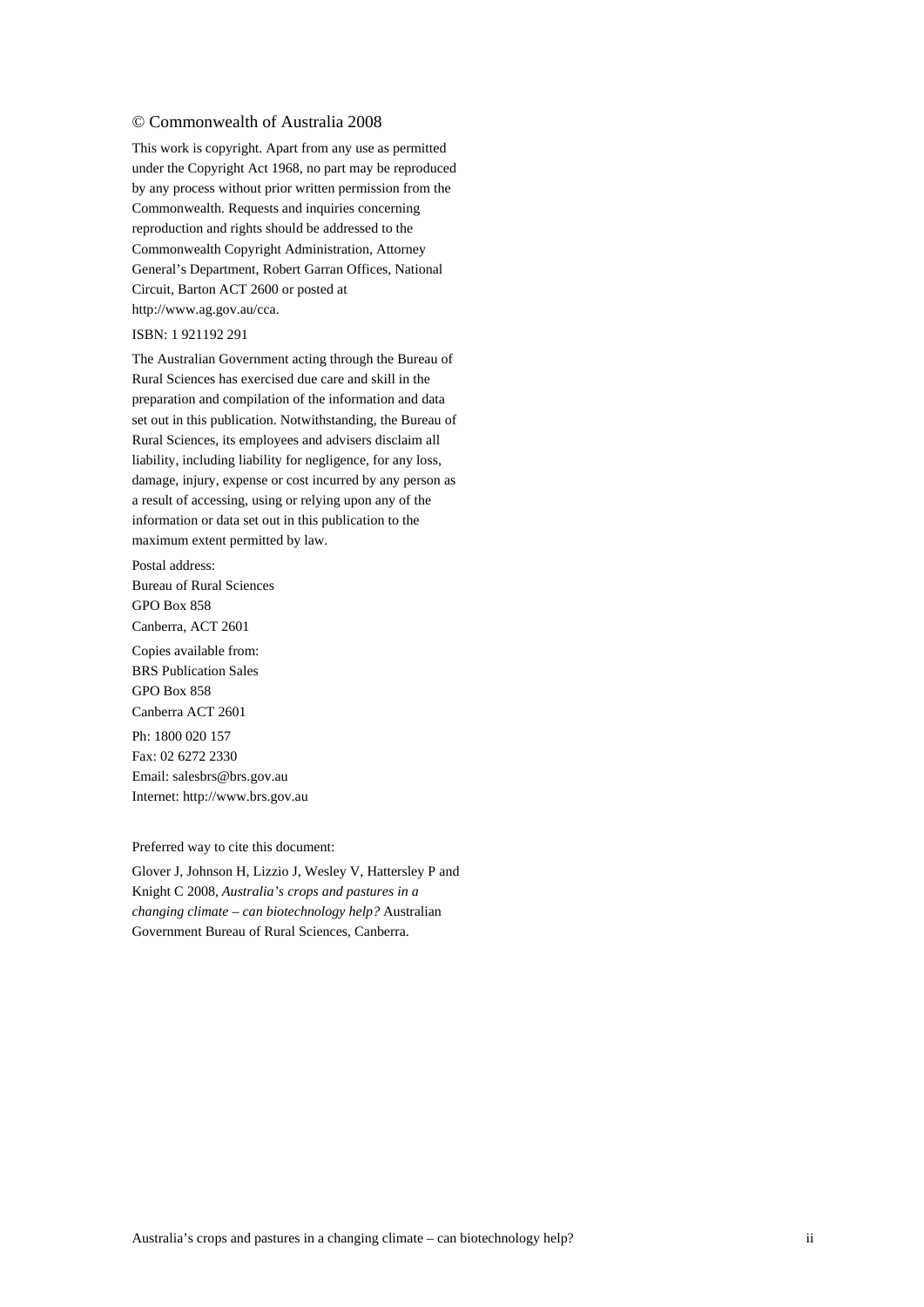# <span id="page-2-0"></span>**Foreword**

The global climate has changed over the past century and is predicted to continue changing throughout the  $21<sup>st</sup>$  century. While Australian agriculture has demonstrated a capacity to adapt to the challenges of a variable climate, the predicted changes in climate have the potential to expose farming systems to conditions and extremes not experienced before.

Climate change impacts are likely to vary across geographical regions and between different agricultural sectors. Some of the changes in climate could have positive impacts while others will be detrimental. Taking advantage of these opportunities and minimising detrimental impacts will require the use of a variety of tools including biotechnology.

This report summarises the impacts that predicted changes in climate may have on cropping and pastoral industries in Australia. It then describes the potential role of biotechnology, such as using genetic modification and molecular markers to develop new plant varieties, to help farmers adapt to climate change. It also describes ways in which biotechnology may help reduce greenhouse gas emissions from agricultural areas.

The report's findings were informed by a desktop literature review and the outcomes of a one-day workshop held by the Bureau of Rural Sciences to discuss agricultural biotechnology and climate change. The workshop brought together experts in a variety of scientific fields (including climatology, biotechnology, plant physiology, plant pests and disease, modelling and agronomy) and highlighted the broad applications of this technology for agriculture when faced with the uncertainty of climate change.

Behreider

**Karen Schneider** Executive Director Bureau of Rural Sciences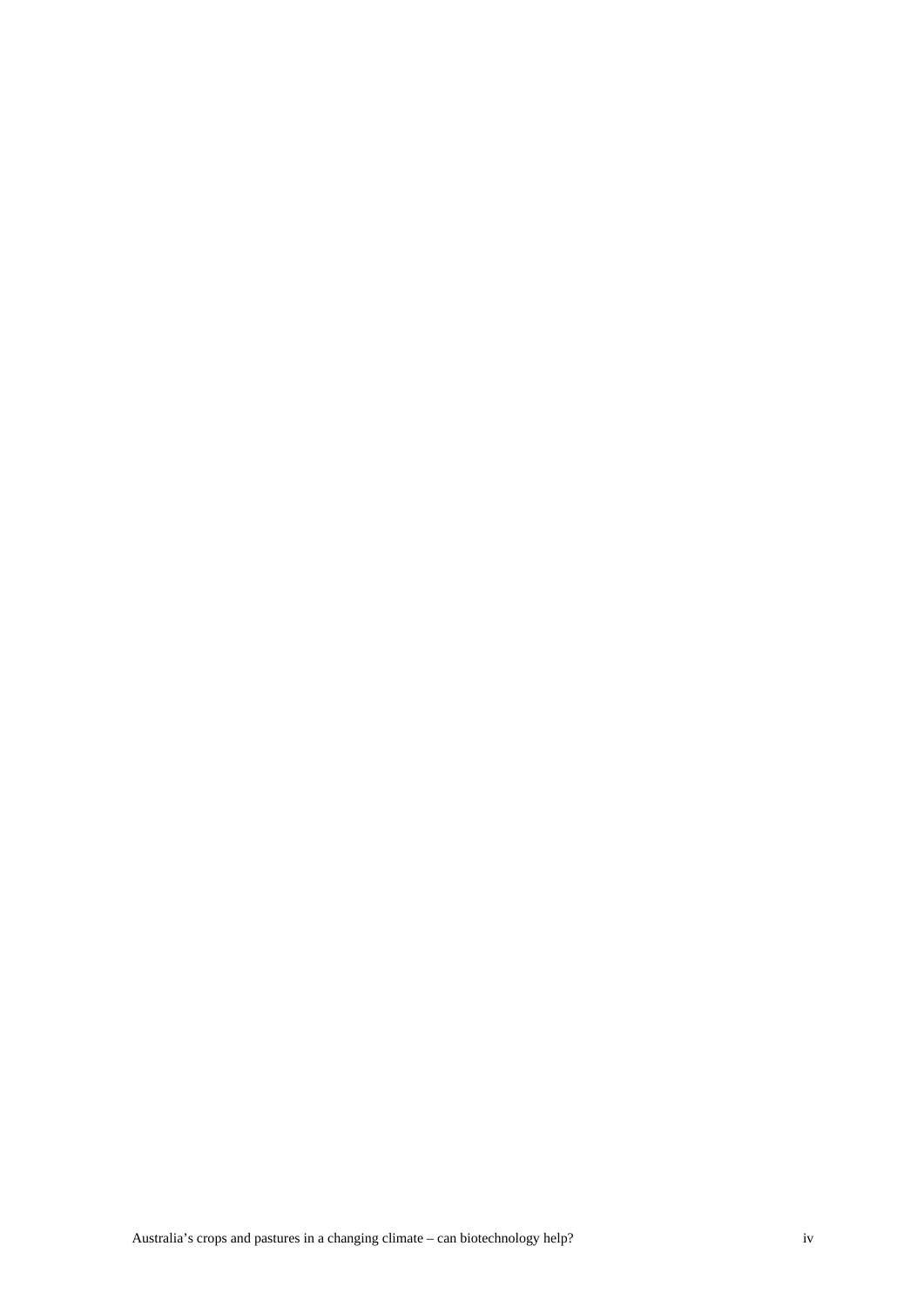# <span id="page-4-0"></span>**Executive Summary**

| This report explores the<br>potential role of<br>biotechnology in helping<br><b>Australian cropping</b><br>and pastoral industries<br>meet the challenges of<br>climate change. | This report reviews modern biotechnology tools that could help<br>farmers adapt to the predicted impacts of climate change, as well as<br>assist in mitigation strategies to reduce greenhouse gas emissions. It<br>focuses on the Australian broadacre cropping and pastoral sectors.                                                                                                                                                                                                                                                                                                  |
|---------------------------------------------------------------------------------------------------------------------------------------------------------------------------------|-----------------------------------------------------------------------------------------------------------------------------------------------------------------------------------------------------------------------------------------------------------------------------------------------------------------------------------------------------------------------------------------------------------------------------------------------------------------------------------------------------------------------------------------------------------------------------------------|
| The Earth's climate is<br>currently warming,<br>most likely due to<br>increases in<br>atmospheric greenhouse<br>gases.                                                          | According to the 2007 report by the Intergovernmental Panel on<br>Climate Change (IPCC), warming of the Earth's climate system is<br>unequivocal. Humans, through the release of greenhouse gases such<br>as carbon dioxide, are very likely to be the cause of most of the<br>warming that has been experienced since 1950. Continued increases<br>in atmospheric greenhouse gas concentrations are predicted to lead<br>to further changes in the global climate system well into the future.                                                                                         |
| Australia's climate is<br>likely to be different in<br>2030.                                                                                                                    | Changes in the climate will not be uniform. In Australia, the best<br>estimate of annual warming by 2030 relative to 1990 is about 1.0°C.<br>Rainfall is also likely to change, although projections are more<br>uncertain, with increases and decreases predicted for different parts<br>of Australia. The future precipitation regime for much of Australia<br>is predicted to involve longer dry spells interrupted by heavier<br>rainfall events.                                                                                                                                   |
| <b>Changes in climate will</b><br>impact significantly on<br>agriculture.                                                                                                       | Predicted changes in climate present challenges to all sectors to<br>adapt to them and help mitigate any further human-induced climate<br>change. Agriculture will be particularly vulnerable as the sector is<br>heavily reliant on natural resources, which are influenced by<br>climatic conditions. Climate change impacts are likely to vary<br>geographically and between agricultural sectors, with the potential<br>for both positive and negative impacts.                                                                                                                     |
|                                                                                                                                                                                 | For crops and pastures, climate change could lead to the plants<br>facing heat stress, both extremes of water stress (i.e. drought and<br>waterlogging) and changes in the distribution, abundance and<br>severity of insect pests, pathogens and weeds. Whilst increases in<br>atmospheric carbon dioxide concentrations could lead to an increase<br>in biomass, it could also decrease the nutritional quality of crops and<br>pastures.                                                                                                                                             |
| The agricultural sector<br>is a net emitter of<br>greenhouse gases, and is<br>the major contributing<br>source of nitrous oxide<br>and methane.                                 | The agricultural sector accounts for 16–18 per cent of Australia's<br>net greenhouse gas emissions, which includes nitrous oxide<br>(primarily from fertiliser applications), methane (primarily from<br>livestock) and carbon dioxide. As a net emitter, agriculture needs to<br>take steps to reduce emissions and/or to increase carbon storage.<br>This is a particular challenge for intensive cropping. Agricultural<br>soils can act as a sink for carbon storage, and stored carbon can be<br>increased by growing trees, changing cultivation and other cropping<br>practices. |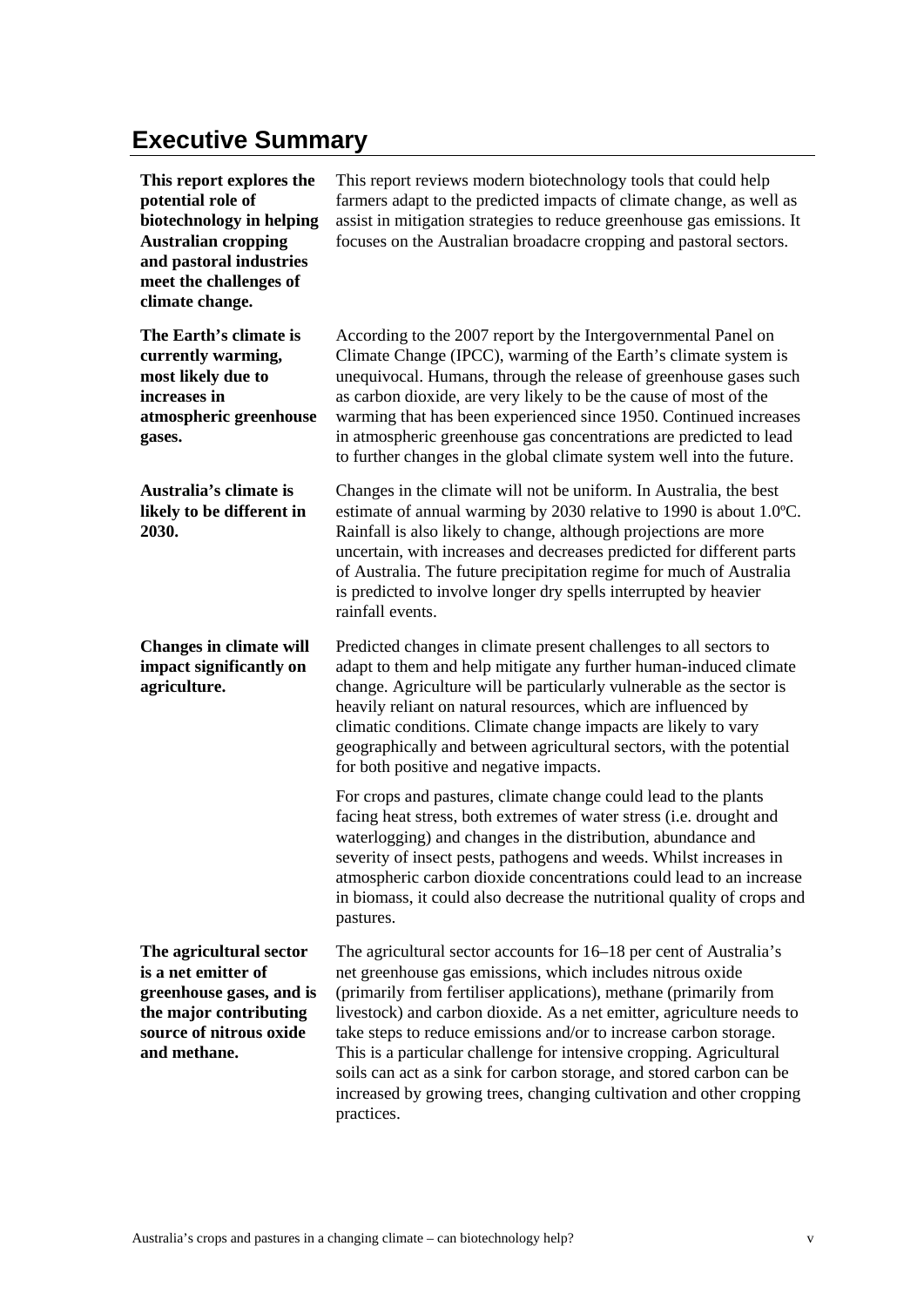**Climate change risks to crops and pastures need to be managed through a range of measures, including biotechnology.** 

**Modern biotechnology will help in developing new crop and pasture varieties adapted to changing climates…** 

**…as well as providing greater options for changing farm management practices…** 

**…and for managing new and emerging pests and diseases.** 

**Breeding new crop and pastures species through biotechnology can provide farmers with alternative land use options and hence greater flexibility in the face of climate change.** 

Australia's cropping and pastoral industries will need to apply a range of measures to help them meet the challenges of climate change. Three main approaches which will help farmers adapt to climate change as well as mitigate greenhouse gas emissions are the development of new crop varieties, changing farm management practices, and using alternative crops or pastures. Biotechnology has an important role in each of these approaches.

Modern biotechnology includes the use of enhanced genetic mapping technologies, such as molecular markers, in plant breeding and in development of genetically modified (GM) varieties.

Modern biotechnology is increasingly playing an important role in the development of new crop and pasture varieties that will continue to produce a competitive yield under the stresses of climate change. Tools such as molecular markers can provide greater accuracy and speed in conventional crop and pasture breeding programs. Genetic modification techniques provide access to a greatly increased diversity of genes for developing plant varieties with traits relevant to climate change adaptation and mitigation.

There are a number of plant traits likely to be important for adapting to climate change. These include heat tolerance, water-use efficiency, nitrogen-use efficiency, early vigour, waterlogging tolerance, frost resistance, pest and disease resistance, and reduced dependence on low temperatures to trigger flowering or seed germination. Research is being conducted into developing molecular markers or GM varieties for these traits.

Modern biotechnology can help in developing plant varieties which can assist in the adoption of farm management practices that are likely to be beneficial under climate change. Practices such as no-till farming and dry sowing have been found to be beneficial for growing crops in water-limited environments. Weed control becomes a problem when dry sowing or when tillage is reduced, but GM crops tolerant to broad spectrum herbicides have enabled farmers to adopt these practices and will enable farmers to meet new weed management issues in a changing climate.

Biotechnology tools are also used in many diagnostic tests and in surveillance for plant pests and pathogens. Laboratory-based techniques such as Enzyme-Linked Immunosorbent Assay (ELISA) and Polymerase Chain Reaction (PCR) will be important to detect and identify any new and emerging pathogens which have become established, become more abundant, or spread into new areas under changed climatic conditions.

Biotechnology may also assist the adaptation to climate change by breeding crop and pasture varieties for alternative land uses. For example, plants used for biofuels could provide alternative sources of income for farmers whose land had become more marginal due to climate change.

Plants can also be genetically modified to produce novel pharmaceutical and industrial products which could provide opportunities to diversify from traditional food and feed markets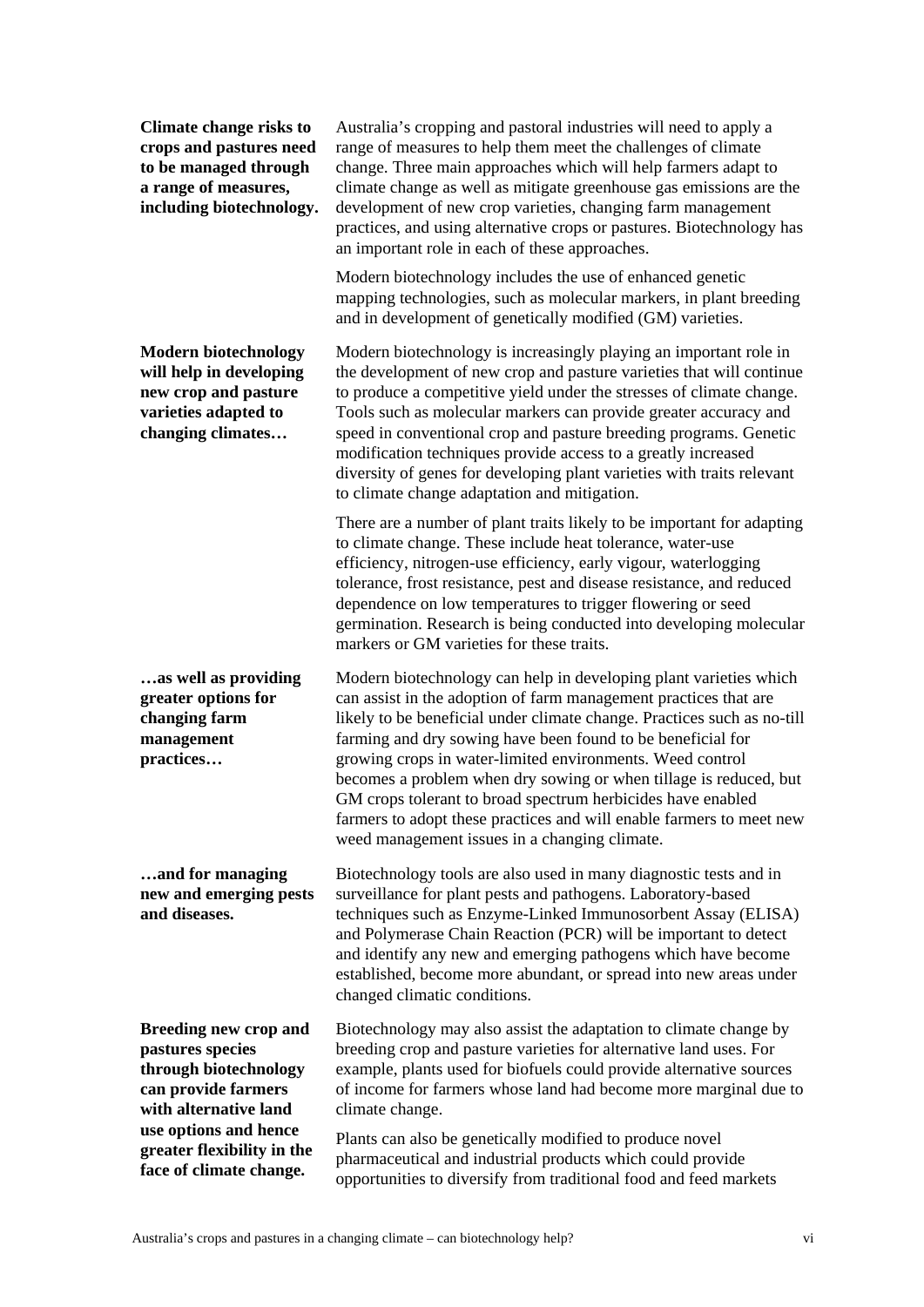|                                                                                                                                                                        | into new markets. Growing such alternative crops could maintain or<br>increase the profitability of farms in a scenario where a changed<br>climate makes traditionally grown crops unprofitable or results in<br>unacceptably frequent crop failure.                                                                                                                                                                                                                                                                                                                                                                                                                                                                 |
|------------------------------------------------------------------------------------------------------------------------------------------------------------------------|----------------------------------------------------------------------------------------------------------------------------------------------------------------------------------------------------------------------------------------------------------------------------------------------------------------------------------------------------------------------------------------------------------------------------------------------------------------------------------------------------------------------------------------------------------------------------------------------------------------------------------------------------------------------------------------------------------------------|
| Biotechnology has a role<br>to play in reducing<br>agricultural greenhouse<br>gas emissions                                                                            | In addition to helping farmers adapt to climate change,<br>biotechnology can assist in reducing greenhouse gas emissions<br>generated by agriculture and in increasing the amount of carbon<br>sequestered in agricultural soils.                                                                                                                                                                                                                                                                                                                                                                                                                                                                                    |
|                                                                                                                                                                        | Current insect-resistant GM crop varieties have resulted in<br>reductions in on-farm fossil fuel use due to the decrease in the<br>number of insecticide applications required. Herbicide-tolerant<br>crops have promoted the adoption of no-till practices that require<br>less tillage and therefore reduce fuel use. Future developments of<br>pasture grasses and grains with improved digestibility could assist in<br>reducing methane emissions from ruminants and nitrous oxide<br>emissions from animal excreta. Crops and pastures with improved<br>nitrogen-use efficiency would reduce nitrous oxide emissions<br>through reducing the amount of nitrogenous fertiliser applications<br>required.        |
| and in increasing<br>carbon sinks.                                                                                                                                     | Increasing carbon sequestration in agricultural soils to reduce<br>atmospheric carbon dioxide can be achieved by maximising the<br>amount of carbon delivered to the soil and then increasing the time<br>that the carbon stays in the soil. Strategies for achieving this include<br>breeding plant varieties through biotechnology that have increased<br>photosynthetic efficiency, increased lignin content, improved pest<br>and disease resistance, deeper roots, and improved water use and<br>nutrient efficiency. The adoption of no-till farming practices also<br>helps increase carbon sequestration.                                                                                                    |
| In assessing the value of<br>biotechnology, traits<br>need to be considered<br>for their technical<br>feasibility, financial<br>viability and community<br>acceptance. | This report identifies a number of traits which may directly or<br>indirectly (through encouraging the adoption of beneficial farm<br>management practices) help farmers adapt to the impacts of climate<br>change and reduce agricultural greenhouse gas emissions. Some of<br>these traits are more immediately attainable than others.                                                                                                                                                                                                                                                                                                                                                                            |
|                                                                                                                                                                        | For example, traits for which there is a single gene solution will be<br>more easily attained. In this regard, insect-resistant and<br>herbicide-tolerant varieties have already been successfully<br>developed and commercially grown. For future developments,<br>disease resistance is a very realistic goal for biotechnology while<br>varieties with stacked (combined) traits of multiple insect-resistant<br>and herbicide-tolerant genes are also becoming available.                                                                                                                                                                                                                                        |
|                                                                                                                                                                        | In the short term, conventional breeding techniques, with the aid of<br>molecular marker technologies, are perhaps more likely than genetic<br>modification to result in significant yield improvement under<br>environmental stress due to the complex nature of the genetic<br>pathways involved. This is likely to be the case for most traits which<br>can be affected by a changing climate, such as nitrogen-use<br>efficiency, frost resistance, waterlogging tolerance and control of<br>the timing of flowering. However, discoveries of single genes which<br>control complex traits could speed up the time to commercialisation.<br>While an analysis of financial viability is beyond the scope of this |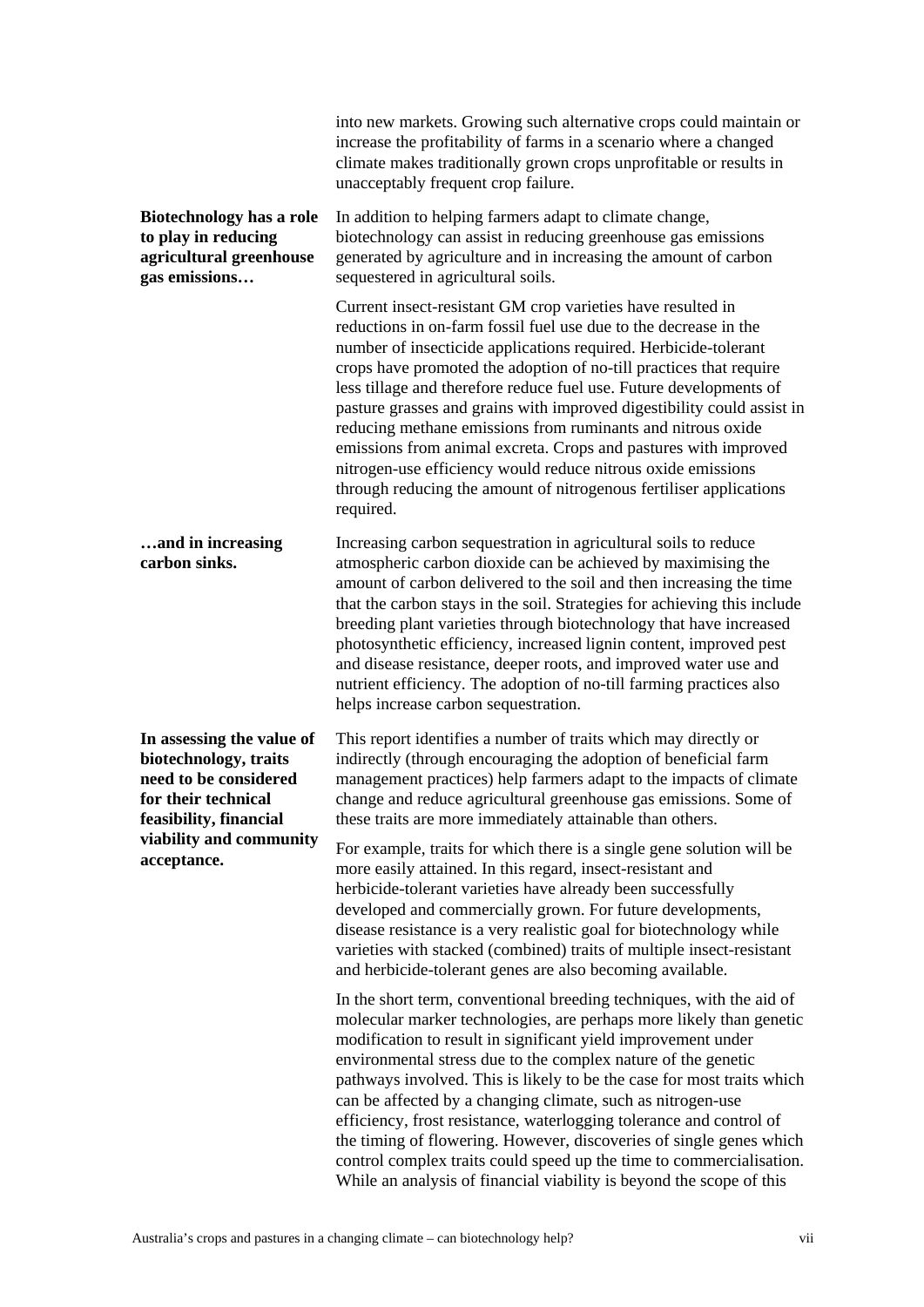study, this aspect must be noted as a key determinant when assessing the value of biotechnology. It is unlikely that any of the new crops for alternative land use options identified in this study will be technically feasible and/or financially viable in the near future. Commercialisation in Australia of broadacre GM crops producing industrial and pharmaceutical products is still a long way off. Similarly, the climate change adaptation and mitigation opportunities provided by biofuels are likely to be limited in the short term. In developing GM crops and pastures, consideration must also be given to the community acceptability of particular traits. Despite being technically feasible and financially viable, there has been community resistance to some GM herbicide-tolerant crops. A study on attitudes in Australia towards GM crops showed that a high percentage of the community rated traits that provided drought and pest resistance as very valuable (69 per cent and 52 per cent respectively), while only 29 per cent of those surveyed rated GM herbicide-tolerant crops as very valuable. **Conclusion The use of modern biotechnology is one of many strategies which** could be applied to help farmers adapt to and mitigate climate change. Biotechnology offers a broad range of options for the development of new crop and pasture varieties that are better adapted to a changed climate. It also has a role to play in reducing greenhouse gas emissions from agriculture and in increasing soil carbon. The traits described in this report are being investigated or developed in Australia or overseas, but some traits will be more achievable and desirable than others. It is important to identify the traits that are most achievable, most needed and would have the greatest impact for adapting to or mitigating climate change. A collaborative approach between farmers, industry, scientists and government to identify those traits and associated farm management practices is needed. Adoption of enabling technologies such as biotechnology for the agriculture sector needs to be further encouraged and adequately funded. A comparative analysis of the relative benefits and impacts, in a range of agriculture sectors (crops, pastures, horticulture and forestry) of the applications scoped in this study, would help identify priorities for biotechnology research and development relevant to climate change.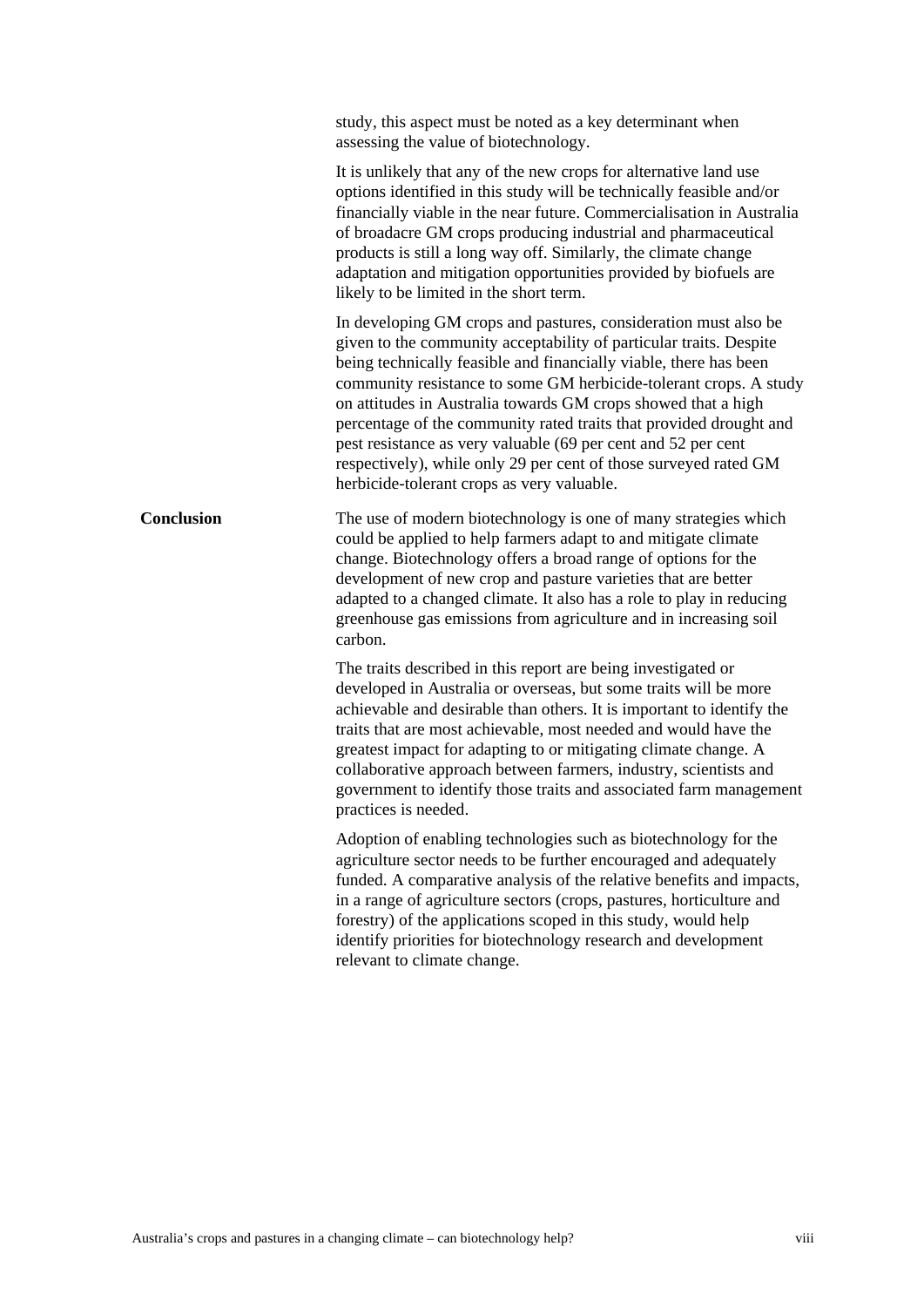# <span id="page-8-0"></span>**Contents**

| Chapter 2 – Predicted climate change impacts on Australian crops and pastures 5 |  |
|---------------------------------------------------------------------------------|--|
|                                                                                 |  |
|                                                                                 |  |
|                                                                                 |  |
|                                                                                 |  |
|                                                                                 |  |
| 2.2.1 Impacts of increased atmospheric carbon dioxide concentration 7           |  |
|                                                                                 |  |
|                                                                                 |  |
|                                                                                 |  |
| 2.3 Impacts of climate change on insect pests, pathogens and weeds10            |  |
|                                                                                 |  |
| 2.3.2 Impact of climate change on pathogens and the diseases they cause11       |  |
|                                                                                 |  |
|                                                                                 |  |
|                                                                                 |  |
|                                                                                 |  |
|                                                                                 |  |
|                                                                                 |  |
|                                                                                 |  |
|                                                                                 |  |
|                                                                                 |  |
|                                                                                 |  |
| 3.4 Mitigating greenhouse gas emissions - options and approaches 17             |  |
|                                                                                 |  |
|                                                                                 |  |
|                                                                                 |  |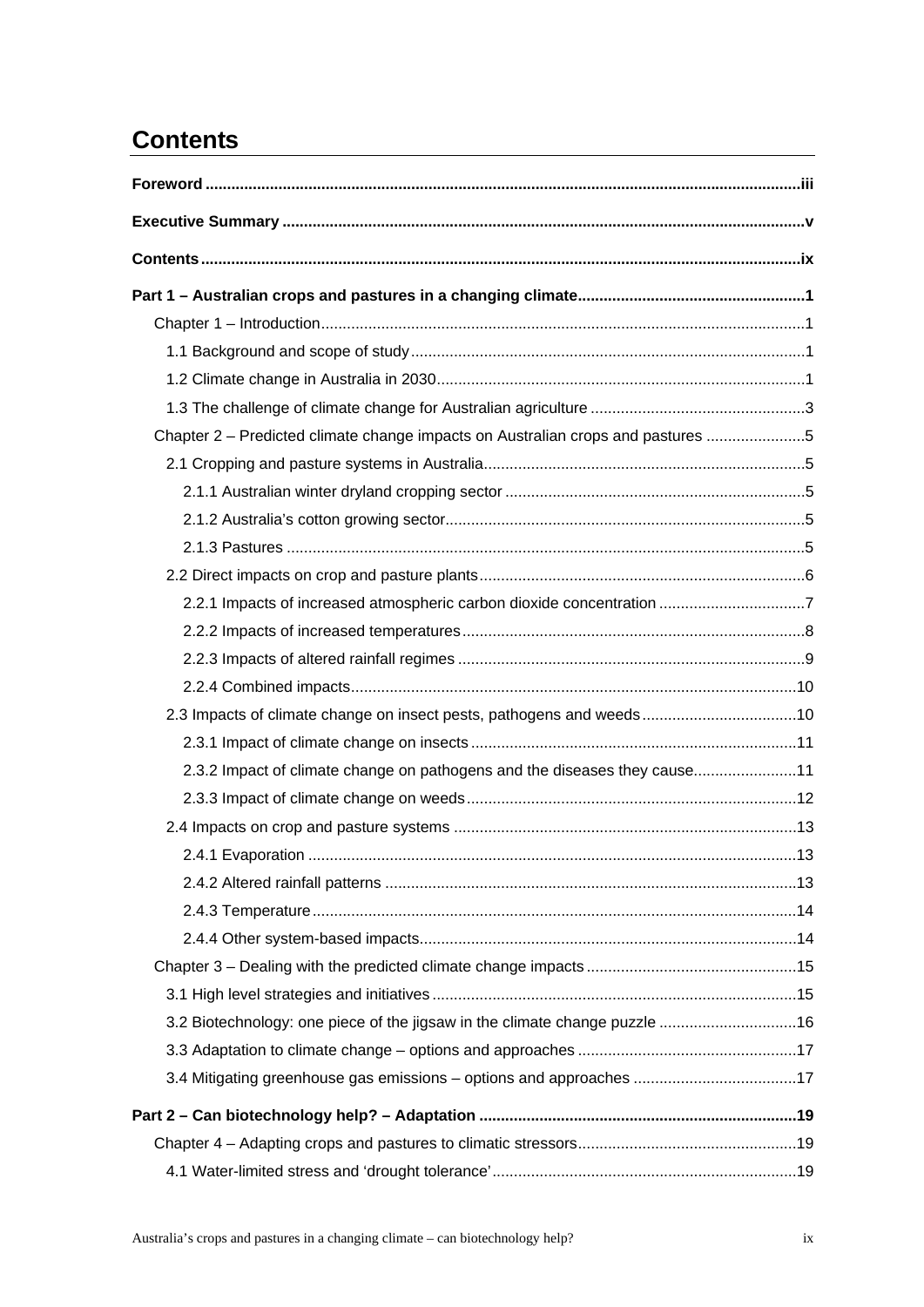| 4.7 Traits enabling C <sub>4</sub> plants to acclimatise to carbon dioxide enriched environments. 24 |     |
|------------------------------------------------------------------------------------------------------|-----|
|                                                                                                      |     |
|                                                                                                      |     |
|                                                                                                      |     |
|                                                                                                      |     |
|                                                                                                      |     |
|                                                                                                      |     |
|                                                                                                      |     |
|                                                                                                      |     |
|                                                                                                      |     |
|                                                                                                      |     |
|                                                                                                      |     |
|                                                                                                      |     |
|                                                                                                      |     |
|                                                                                                      |     |
|                                                                                                      |     |
|                                                                                                      |     |
|                                                                                                      |     |
|                                                                                                      |     |
|                                                                                                      | .38 |
|                                                                                                      |     |
|                                                                                                      |     |
|                                                                                                      |     |
|                                                                                                      |     |
|                                                                                                      |     |
|                                                                                                      |     |
|                                                                                                      |     |
|                                                                                                      |     |
|                                                                                                      |     |
|                                                                                                      |     |
|                                                                                                      |     |
|                                                                                                      |     |
|                                                                                                      |     |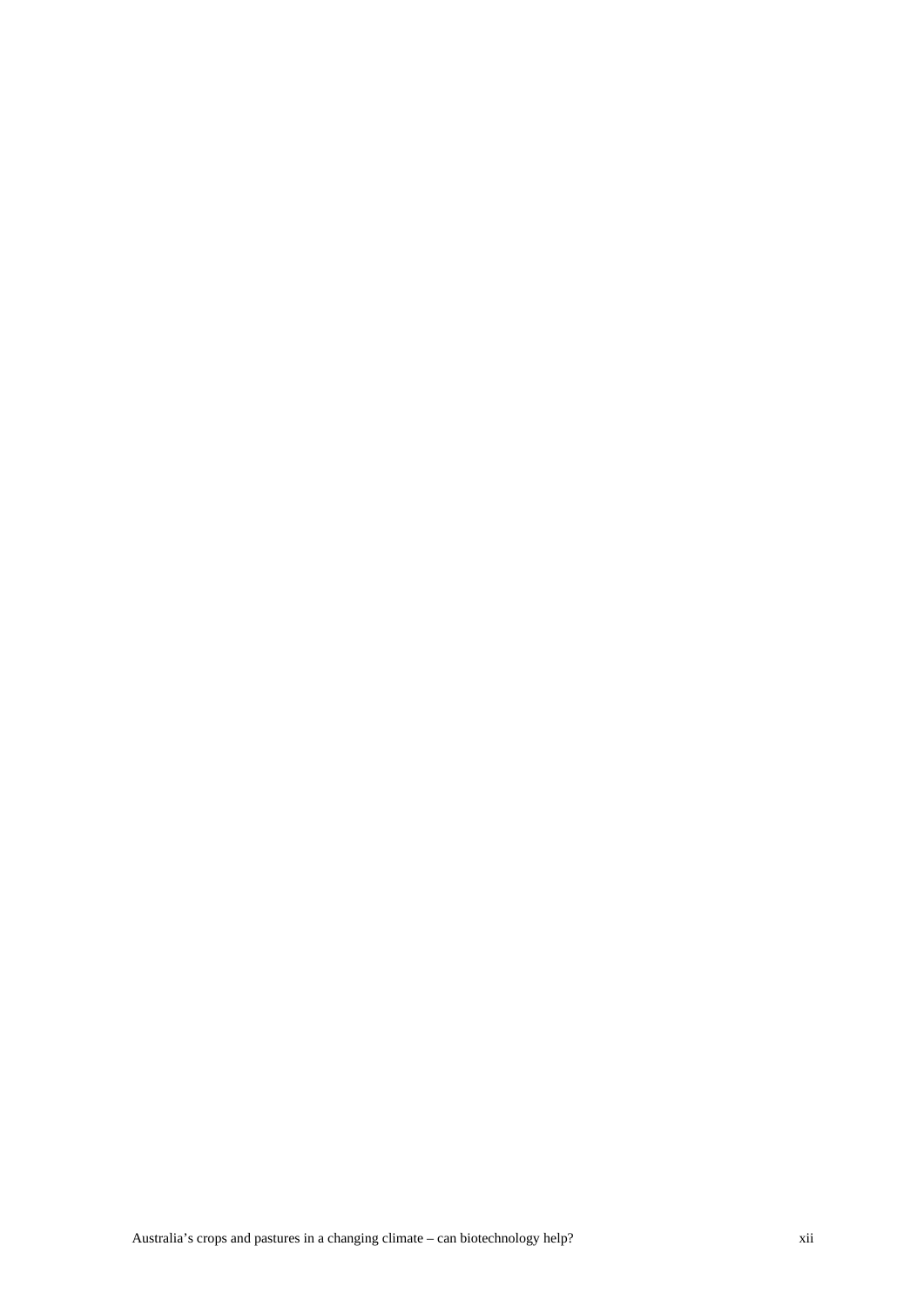## <span id="page-12-0"></span>**Part 1 – Australian crops and pastures in a changing climate**

## **Chapter 1 – Introduction**

#### 1.1 Background and scope of study

This report is the result of a study funded by the Department of Agriculture, Fisheries and Forestry (DAFF) using funds provided under the National Biotechnology Strategy. The study investigated modern biotechnology tools that could help farmers adapt to the predicted impacts of anthropogenic (human-induced) climate change, as well as assist in mitigation strategies to reduce greenhouse gas emissions.

The study comprised a desktop literature review and was also informed by a workshop held by the Bureau of Rural Sciences (BRS) in June 2007 on 'Agricultural Biotechnology and Climate Change'. The scope of the workshop was limited to broadacre plant varieties and focused on climate change scenarios predicted for the year 2030.

There were 23 attendees at the workshop, with expertise in a variety of scientific fields including climatology, biotechnology, plant physiology, plant pests and disease, modelling and agronomy. Attendees at the workshop discussed issues including biotechnology as a tool and its effects or potential effects on:

- crop development
- biological components of the agricultural system (insect pests/plant diseases/weeds)
- farm management practices
- the understanding of interactions between genetics/environment/management.

Where information from the workshop is referred to in the report, it is cited as 'BRS Workshop 2007'.

The scope of this study was restricted to modern biotechnology which includes molecular marker, genomic, genetic modification, and deoxyribonucleic acid (DNA) and immuno-diagnostic techniques.

It should be noted that this report is not a comprehensive list of every biotechnology development or crop that may assist in adapting to and mitigating climate change. Rather, this report identifies a selection of opportunities where biotechnology is likely to provide important tools for farming in Australia under a changing climate. The prioritising of various developments or crop traits has not been made, although some commentary is provided on how attainable these goals might be in the immediate future.

## 1.2 Climate change in Australia in 2030

-

Throughout Earth's history, climate<sup>[1](#page-12-1)</sup> has changed on all time-scales from months to millions of years and longer (IPCC 2007). The changes in the climate can be caused by processes internal to the Earth, as well as external forces ("forcings") such as variations in light energy input, and, more recently, human-induced changes in atmospheric composition.

<span id="page-12-1"></span><sup>&</sup>lt;sup>1</sup> Climate is the statistical aggregate of weather conditions such as temperature, precipitation, wind, cloudiness, and storms over a period of time. Climate "normals" such as means, extremes and frequencies of occurrence are set over 30 year periods. Climate variability is defined as the variations (ups and downs) in climatic conditions on time-scales of months, years, decades, centuries, and millennia.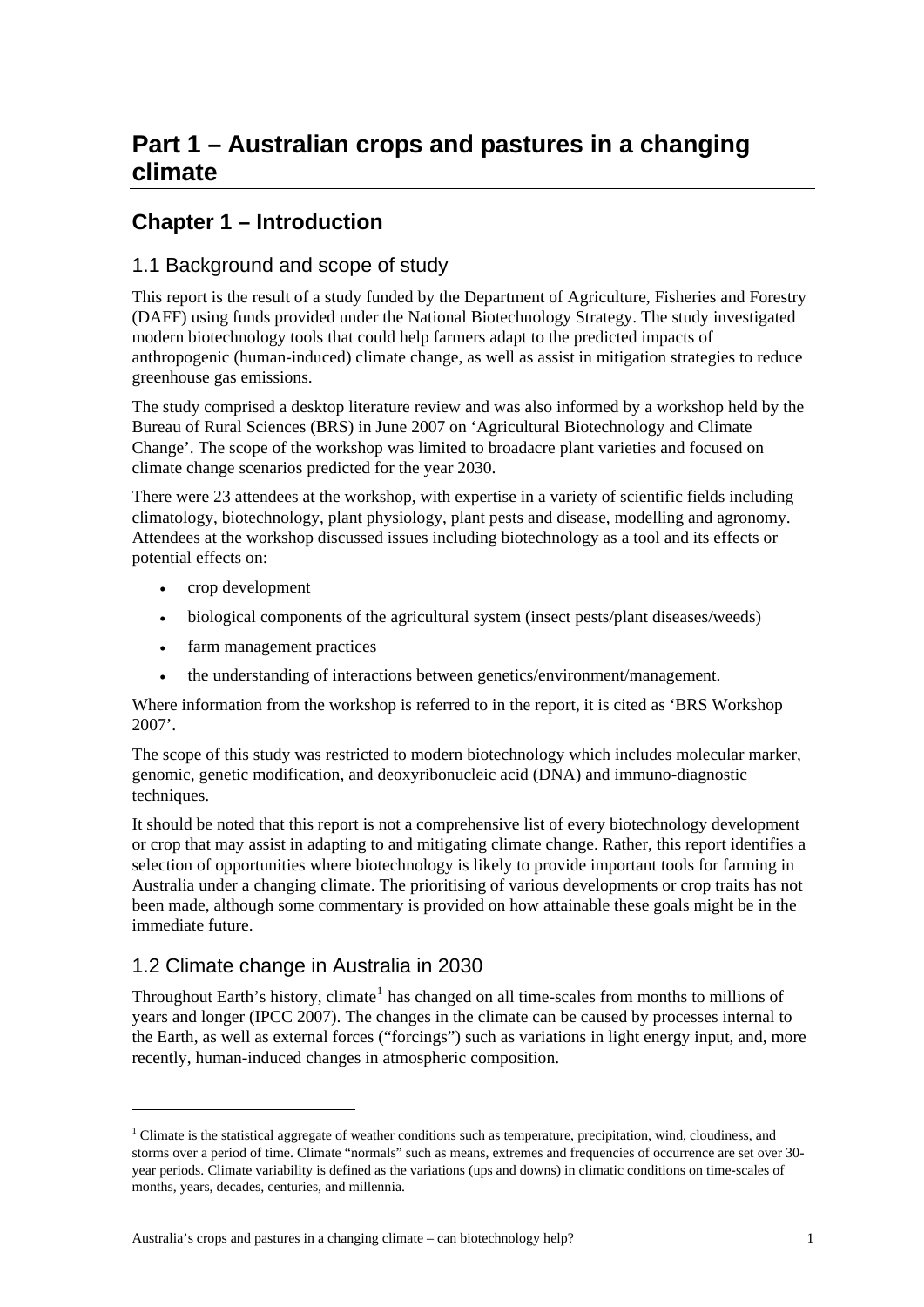Warming of the Earth's climate system is now unequivocal, with the Intergovernmental Panel on Climate Change (IPCC 2007) stating that most of the observed increase in global average temperatures since the mid- $20<sup>th</sup>$  century is very likely due to the observed increase in anthropogenic greenhouse gas concentrations. Greenhouse gases absorb and re-radiate infra-red radiation that is emitted by the Earth, and are responsible for maintaining the Earth's surface temperature. An increase in greenhouse gas concentrations in the atmosphere leads to further absorption of infra-red radiation and hence more heat is trapped. The greenhouse gases of most concern are carbon dioxide, methane and nitrous oxide. The main anthropogenic sources of carbon dioxide are fossil fuel use and land use change; whilst agriculture is the predominant anthropogenic source for both methane and nitrous oxide.

The resulting changes in climate are not uniform at global, continental or regional levels. For example, projected changes in temperature and precipitation can vary significantly at fine spatial scales, particularly in coastal and mountainous areas. For Australia, climate change projections have been developed by CSIRO and the Bureau of Meteorology ([2](#page-13-0)007). The best estimate<sup>2</sup> of annual warming for Australia is a  $1^{\circ}$ C increase by 2030 relative to 1990 levels, with an uncertainty range between  $0.6 - 1.5$ °C. For coastal areas the warming is likely to be around  $0.7 - 0.9$ °C and 1-1.2°C for inland Australia. It is also likely there will be a substantial increase in the frequency of days over 35°C and a moderate decrease in frosts.

Rainfall projections are more complex and uncertain, with climate models showing increases and decreases for many locations. Best estimates of annual rainfall for 2030 relative to 1990 levels indicate little change for the far north and a decrease of 2 to 5 per cent everywhere else. This includes a decrease of 5 per cent in winter and spring, particularly the south-west where projected rainfall decreases reach 10 per cent. Decreases are smaller over summer and autumn, with a slight increase in New South Wales in summer. The uncertainty with these predictions is large, with rainfall change ranging from -10 per cent to +5 per cent in northern areas, and from -10 per cent to little change in southern areas. Winter and spring changes are predicted to be between -10 per cent to little change in southern areas of south-east Australia, -15 per cent to little change in the southwest and -15 per cent to +5 per cent in eastern areas. In summer and autumn, the range is typically -15 per cent to +10 per cent. Decadal-scale natural variability in rainfall could mask or significantly enhance the greenhouse-forced changes. Increases in daily precipitation intensity (rainfall per rain day) and the number of dry days have also been predicted, suggesting that the future precipitation regime will have longer dry spells interrupted by heavier precipitation events (CSIRO and BOM 2007).

Annual potential evapotranspiration (the amount of evaporation and transpiration that will occur if there is no deficiency of water) is projected to increase across Australia. Largest increases are in the north and east with the best estimate being a 2 per cent increase by 2030, with an uncertainty range of little change to a 6 per cent increase. Models suggest an increase in drought occurrence across Australia, particularly in south-western Australia, with up to 20 per cent more agricultural drought<sup>[3](#page-13-1)</sup> months over most of Australia by 2030 (CSIRO and BOM 2007).

Other climatic changes have also been identified in the CSIRO and Bureau of Meteorology (2007) projections. Average wind speed is expected to increase in most coastal areas, and extreme wind speed is also likely to increase. Small decreases in relative humidity are projected over most of Australia. Fire weather risk is likely to increase substantially at most sites in south-eastern Australia.

1

<span id="page-13-0"></span><sup>&</sup>lt;sup>2</sup> Best estimate is the 50<sup>th</sup> percentile of projected climate changes for 2030 relative to 1990 and based on a mid-range greenhouse gas emission scenario (A1B scenario).

<span id="page-13-1"></span><sup>&</sup>lt;sup>3</sup> Agricultural drought refers to changes in the seasonal temperatures and/or the distribution or amount of rainfall that constrain agricultural production and it was defined in the report as a period of extremely low soil moisture (CSIRO and BOM 2007).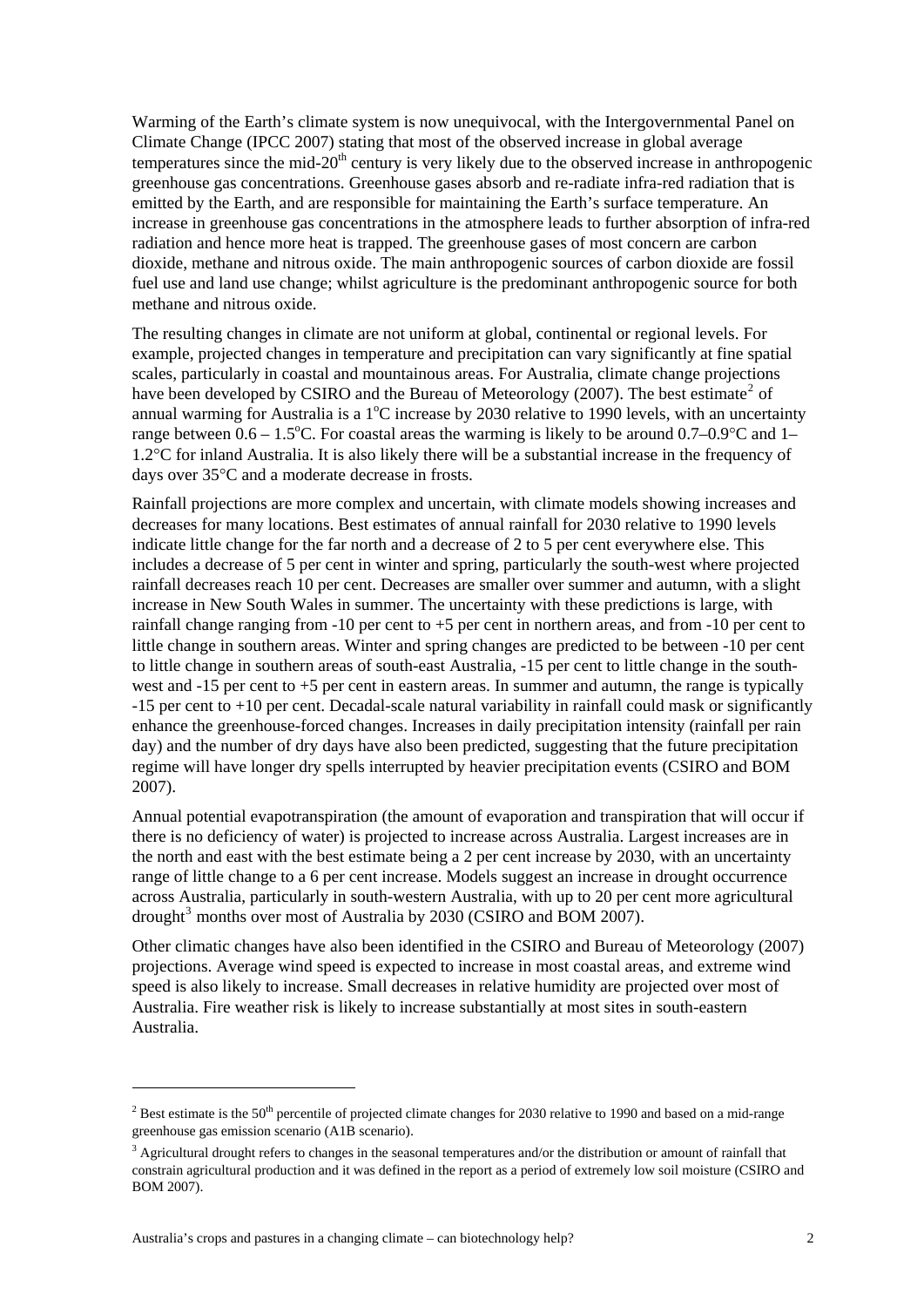<span id="page-14-0"></span>A crucial issue is whether climate change will occur gradually via small changes in underlying climate component averages, or whether a series of abrupt, stepped changes will occur. An abrupt change can be described technically as a change which is determined by the internal dynamics of the climate system, triggered by the system being forced to cross some threshold or tipping point. By contrast, a gradual change is one where the climate system change is controlled by the timescale of the forcing cause or event (such as variation in sunlight) (Meehl et al. 2007). A gradual change in the climatic system is regarded as having less adverse outcomes for human societies and thought to be more favourable, as abrupt changes are unpredictable and so cannot be planned for, and may push some industries beyond operational thresholds (Steffen et al. 2006). It is not certain whether abrupt or gradual climate changes are more likely to occur.

## 1.3 The challenge of climate change for Australian agriculture

These predicted climate changes present challenges to all sectors both to adapt to the changes and to help mitigate any further human-induced impacts. They present a particular challenge to the diverse agricultural industry because this sector is heavily reliant on natural resources and ecosystem services, which are influenced by climatic conditions. Although the magnitude of these changes is uncertain, particularly at a regional level, the threat is very real.

Australia already has a highly variable climate, with significant spatial and temporal variations in climate across the continent and over time. Precipitation in particular varies significantly from year-to-year and decade-to-decade. Broadly, Australia has a number of distinct climatic zones: the summer-rainfall-dominant subtropics and tropics to the north; the Mediterranean climates to the south-west and mid-south; the arid and semi-arid regions in most of the inner continent; and temperate areas of high to medium rainfall on most coastal fringes and in the ranges of the east of mainland Australia and Tasmania (BRS 2007).

It is under this variable climate that Australia's diverse agricultural sector has evolved. Australian producers have developed land management and farming systems that are adapted to these climate regimes and to some extent respond to previously experienced climate variability. Despite this adaptive capacity, Australian agriculture is still susceptible to the extreme vagaries of climate, as highlighted by recent droughts (2002–2003; 2006–2007). Climate change is likely to lead to an increase in variability and in the occurrence of extreme events such as exposure to prolonged high temperatures, severe storms and dry conditions. Climate change impacts will vary between regions—some impacts may pose threats to the viability of agriculture in some regions, while in other regions changes in climate may improve viability or create new opportunities. In response to climate change, farmers will be required to develop new approaches to manage climate related risks.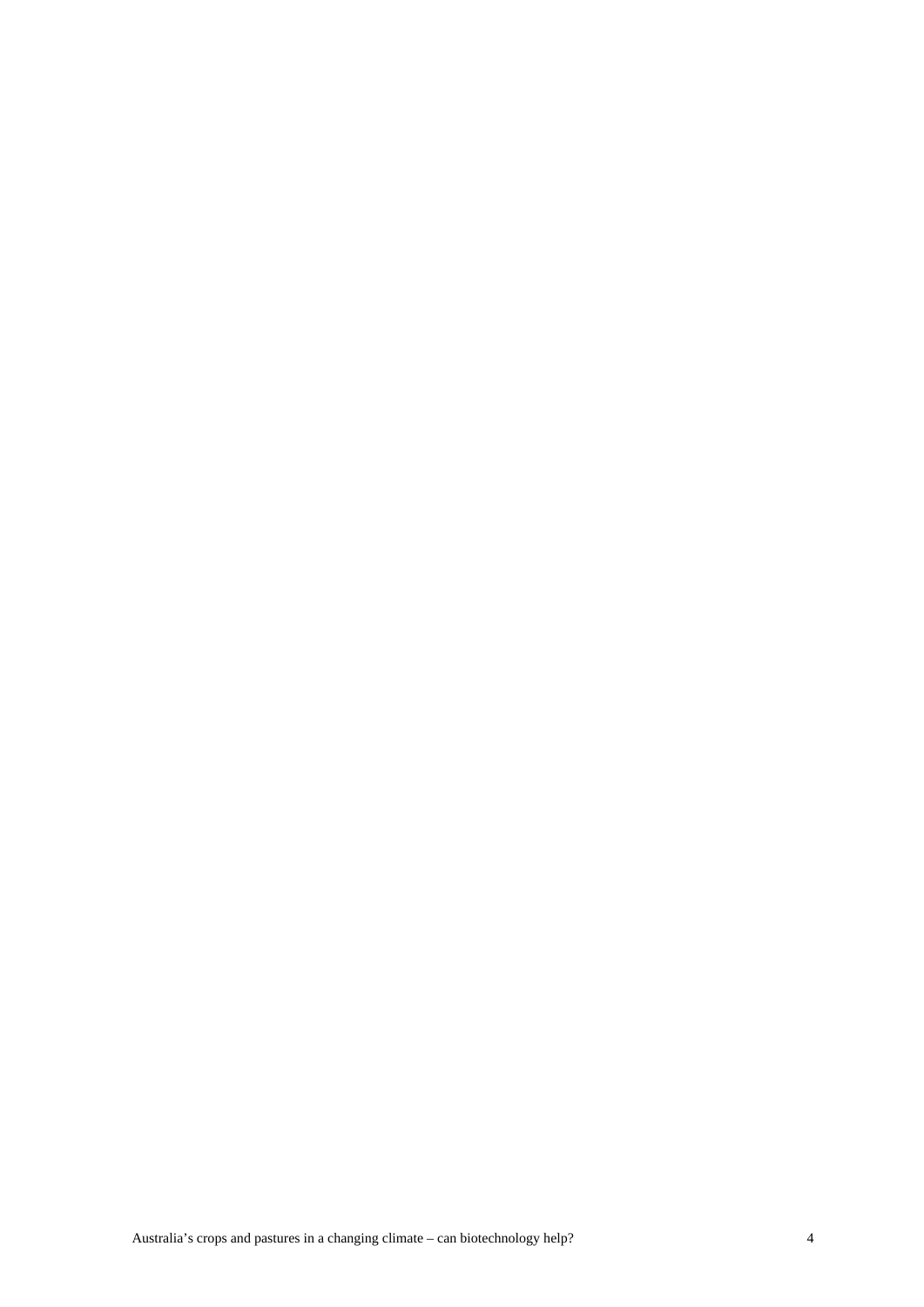## <span id="page-16-0"></span>**Chapter 2 – Predicted climate change impacts on Australian crops and pastures**

### 2.1 Cropping and pasture systems in Australia

For crops and pastures, climate change could lead to plants facing heat stress, both extremes of water stress (drought or waterlogging) and changes to the distribution and abundance of insect pests, pathogens and weeds. Impact assessments to date suggest a wide range in the magnitude and direction of climate change impacts and also highlight regional variability. In addition to biophysical factors, the projected changes are likely to be further influenced by a range of social trends and economic forces, which add further dimensions of complexity to climate predictions. The report focuses on three farming sectors—winter dryland cropping, cotton and pastures—to highlight some of the impacts of climate change on Australian agriculture and examine the potential role for biotechnology in these systems. Some agricultural sectors, such as cotton, already grow genetically modified (GM) varieties and provide a useful demonstration of how biotechnology can help Australian crops in a changing climate. The information was compiled through a literature review and is not intended to represent definitive scenarios or risks. Maps illustrating the three farming sectors are included in the Appendix to the report.

#### *2.1.1 Australian winter dryland cropping sector*

Australia's winter dryland cropping sector produces wheat—Australia's most important crop in terms of economic value, volume and area—as well as other crops such as barley, oats, canola, lupins and peas. Wheat is grown in temperate regions (see Appendix) and the sector is highly sensitive to climatic influences as it tends to be grown in areas which experience relatively low rainfall (200–300mm in winter and spring) and high potential evaporation values. Dryland cropping relies solely on rainfall (as opposed to irrigation water) for the provision of soil moisture, and this makes the sector even more vulnerable to climate change.

#### *2.1.2 Australia's cotton growing sector*

Australia's cotton sector is one of Australia's largest rural export earners, generating approximately \$825 million in export revenue in the year 2006–07 (ABARE 2007). The sector is heavily dependant upon irrigation water for production, with irrigation used on around 86 per cent of Australian cotton farms in 2005–06 (ABS 2007). Cotton is a summer crop, and most of it is grown in northern New South Wales and southern and central Queensland (see Appendix). The crop prefers hot summers with low humidity and a maximum amount of sunshine when water is adequately supplied. In general, cotton grows faster as the average temperature rises, and the longer and hotter the season the greater the yield provided water is supplied (Cotton Australia 2006). Over the past ten years, average yields have been increasing, largely as a result of rising use of GM cotton varieties, other technological improvements and improved crop management (ABARE and MAF 2006). However, it was predicted that continued dry conditions in most catchments and low water storages will lead to a decline in the area of cotton grown in 2007–08 (ABARE 2007) and this proved to be the case.

#### *2.1.3 Pastures*

Pastures are the primary resource for many farm industries and are the basis for the production of meat, wool, milk and fodder in Australia. They are diverse in terms of the different farming enterprises they support, geographical distribution and species composition. Pastures comprise both native and exotic annual and perennial grasses, legumes, herbs and shrubs. Native pastures for grazing are predominantly located in the Australian rangelands (northern, central and the more inland areas of Australia) and occupy 55 per cent of the continent (see Appendix) (Lesslie et al. 2006). Introduced species, sown pastures and irrigated pastures are more commonly located in the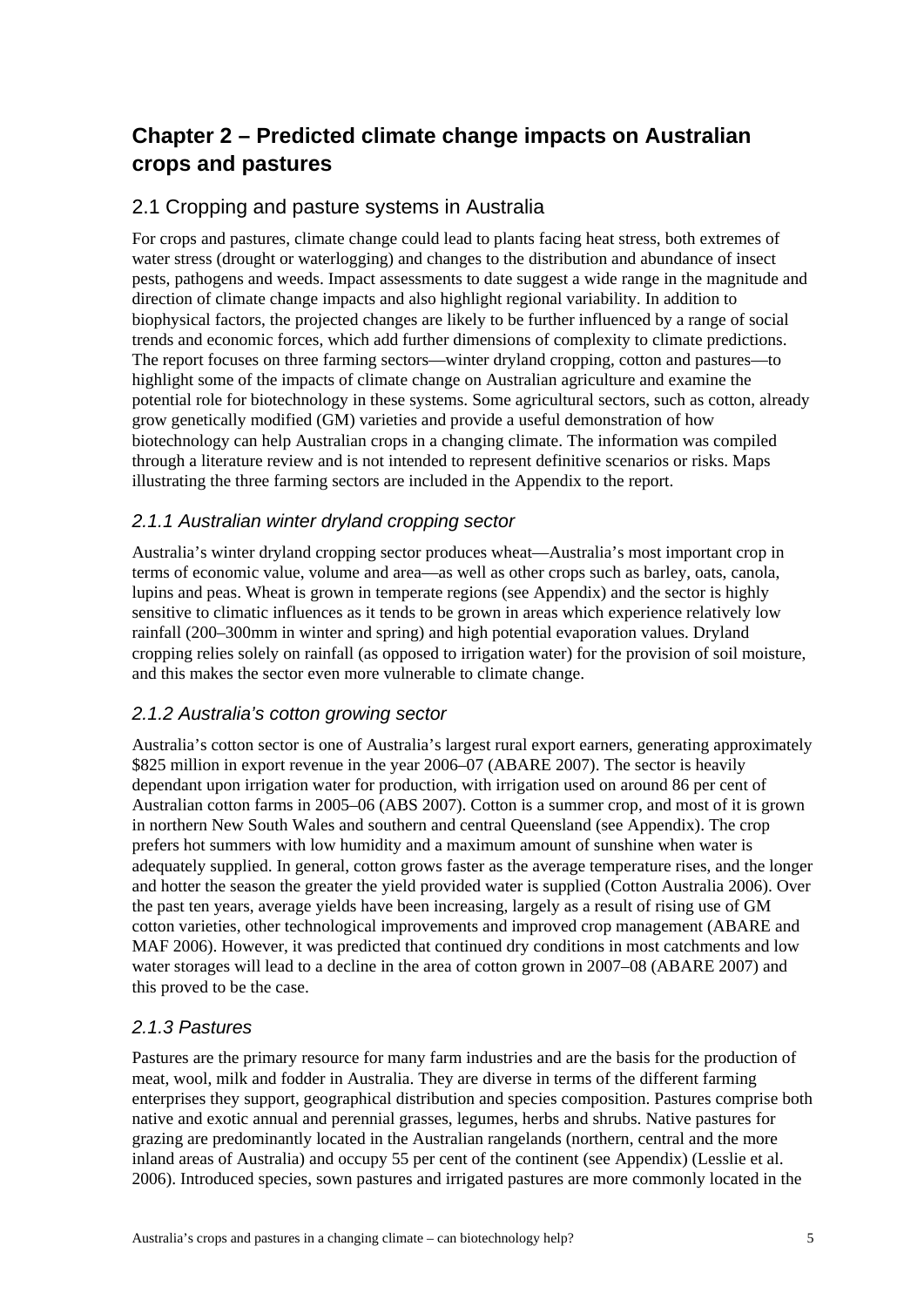<span id="page-17-0"></span>wheat belt and the high rainfall zone of coastal and southern Australia. Irrigated pastures currently use about 35 per cent of total irrigation water used in Australia.

## 2.2 Direct impacts on crop and pasture plants

Plants require carbon dioxide, sunlight, water, a given temperature range, and nutrients to germinate, grow and reproduce. These are non-biological (abiotic) environmental factors or inputs. Unlike animals, plants can make their own 'food' from carbon dioxide and water, using the sun's energy (light). This process is known as photosynthesis.

Of these five primary abiotic environmental factors that are critical for plants, four are related to climate: carbon dioxide, light, temperature and water. They vary not only spatially, diurnally, and seasonally but also, in the climate change context, over longer time periods. These four factors that affect crop or pasture growth and productivity in current climates are discussed in turn:

- atmospheric carbon dioxide concentration in open-environment situations for crops and pastures is 'constant' and reliable from a farmer's seasonal perspective. It is not regarded by farmers as a factor limiting growth and productivity. Although higher carbon dioxide concentrations could increase the productivity of many crops and pastures, it is uneconomical for farmers to provide extra carbon dioxide inputs to their crop or pasture
- light energy input varies diurnally (and with amount of cloud cover), with latitude, and with the season (because day-length varies seasonally). Light energy input to a crop or pasture is also more or less reliable from a farmer's perspective (in open-environment situations for crops and pastures) and is generally not a limiting factor or risk (though an exception is when plants are water-stressed). Farmers cannot, and do not attempt to, manage the light inputs to their crop or pasture, except through choice of which crop they can grow in a given climate (because of, for example, different day-length requirements of different crops) and the density at which they sow a crop
- temperature varies diurnally, with latitude and with season, and also with altitude. Average temperature ranges and fluctuations have been more or less predictable, but unseasonal variations can have drastic effects on a crop (for example, a late frost can destroy or severely set back a crop). In open-environment situations for crops and pastures, farmers have control over temperature in the sense that they plant or sow a given crop or pasture in the appropriate season and at a time in the season to which the crop or pasture species is adapted
- water supply through rainfall varies daily, over regions, and between years and the variations are significant. In dryland farming, crops and pastures are especially impacted by these variations, and consequently there is an inherent risk in relying on rainfall for water supplies and water availability is a critically limiting input in farming. Hence, water inputs are often managed intensively, with many crops and pastures under furrow, drip or boom irrigation.

During evolution, plants have adapted in a range of ways to varied climatic regimes. Hence, different species have different optimal ranges for the abiotic inputs for successfully growing and completing their life cycles. Plants also have different upper and/or lower threshold levels for these factors, beyond which individuals die or their growth is severely retarded. All plants have their particular limits and tolerances when exposed to drought stress, waterlogging, very high temperature or very low temperature (i.e. frost tolerance). Plants can also be stressed by high light energy input; for example, when they are water-stressed. Crops, but relatively few pasture species, have been adapted to particular growing situations through plant breeding (human-directed 'selection').

A given crop or pasture species' (or variety's) functional (physiological) response to changing climatic inputs are critical to understanding the performance of any crop or pasture in a changed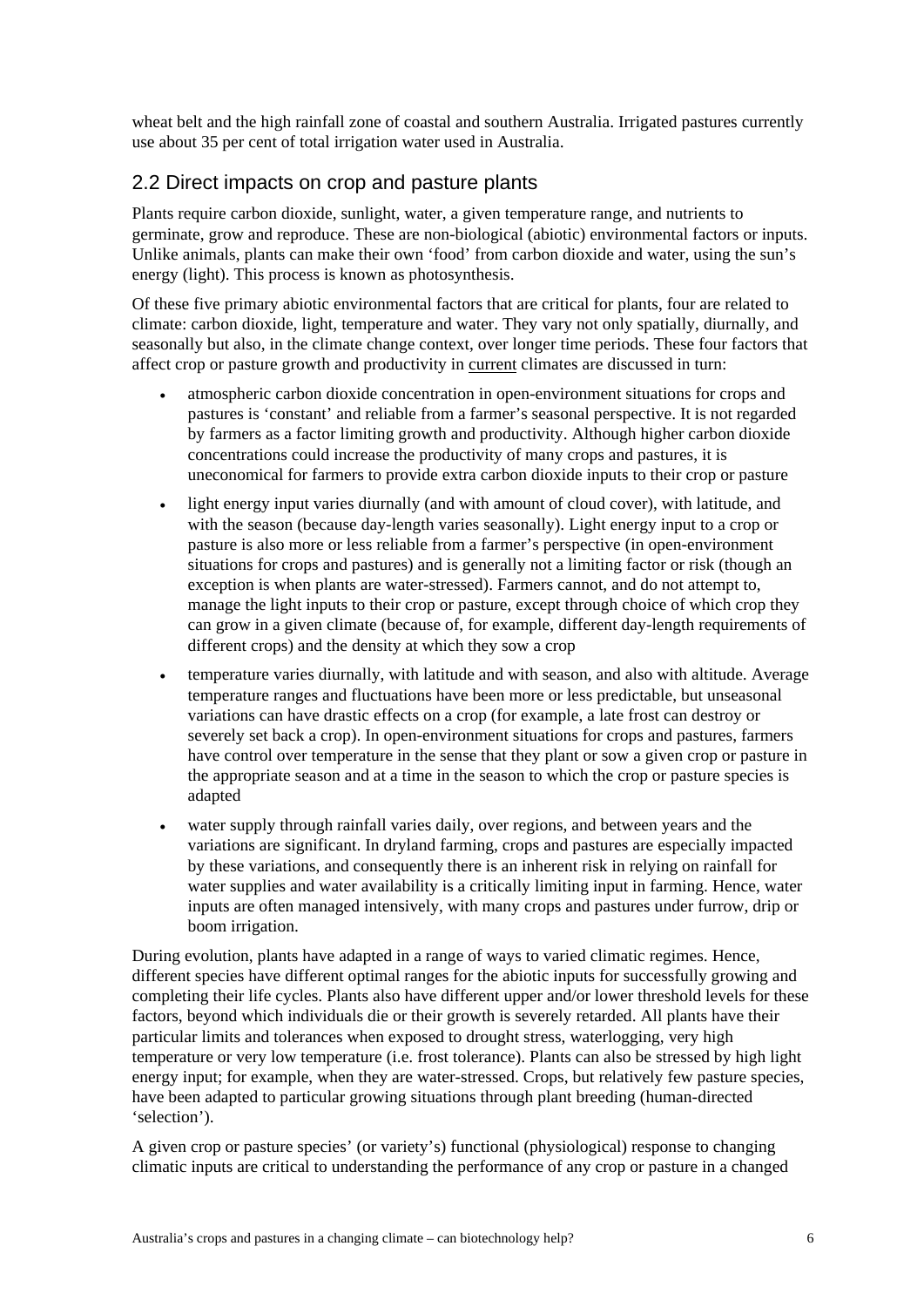<span id="page-18-0"></span>climate. However, responses will be very diverse, depending on the species, variety and, in a given place, whether or not the crop is already being grown in areas where the climate is already marginally suitable.

The responses of a given crop or pastures species to variations in carbon dioxide, light and water are not only specific to that type of plant (variety or species), but also complex. Specific species/varieties are uniquely programmed, as already noted. Further, responses to changes in one variable will be interdependent with the changes in another variable. For example, an increase in atmospheric carbon dioxide has the potential to increase photosynthetic rates and increase growth, but only if there is sufficient water and nutrients to sustain that increased growth (and therefore increase yield). Increases in temperature generally increase metabolic rates, again with the potential for increased growth and yield, but only if there is adequate water and the maximum temperature threshold for that species is not exceeded. An increase in rainfall would clearly help plants grow faster, but not if:

- temperatures and light energy input (dense cloud cover) are suboptimal
- there is so much water, that plants become waterlogged
- the increased rainfall is associated with more frequent storms which damage crops.

Predicting the precise impacts of climate change on a crop or pasture growing across all current areas of distribution would be very complex and perhaps not even possible, given the lack of sufficient detail of plant physiological responses to climatic variations and their interactions. It would be further compounded by the lack of certainly about the precise climate changes for given regions and localities. Nevertheless, impacts can be predicted in general terms and, where there has been some detailed research, specific cases and predictions can be described.

Of the four abiotic environmental factors critical for plants mentioned above, three are mainly relevant to considering the impacts a particular climate change scenario will have on crops and pastures: carbon dioxide concentration, temperature and water. Light energy input is not included because any changes in a climate change scenario would be unlikely to be a major factor limiting plant growth.

The following sections summarise some of the predictions based on known plant physiological responses for these three abiotic inputs for plant growth and performance. Understanding the likely responses of plants to carbon dioxide concentration, temperature and water is fundamental to understanding how biotechnology could be applied to ameliorate adverse effects on plants through adaptation.

#### *2.2.1 Impacts of increased atmospheric carbon dioxide concentration*

Increases in atmospheric carbon dioxide concentrations (similar to concentration levels predicted for 2030) are expected to:

- increase the rate of photosynthesis in  $C_3$  plants<sup>[4](#page-18-1)</sup> (Tubiello et al. 2007)
- increase the transpiration efficiency of the leaf (in both  $C_3$  and  $C_4$  plants); that is, decrease the amount of water lost through transpiration per unit of sugar produced (Steffen and Canadell 2005). Transpiration efficiency refers to the rate of biomass production of a plant relative to the amount of water lost from leaves, so greater efficiency results in a decrease

-

<span id="page-18-1"></span><sup>&</sup>lt;sup>4</sup> Plants can be classified based on how they fix carbon from atmospheric carbon dioxide into plant carbohydrates, with the two main types being  $C_3$  or  $C_4$  plants. An estimated 95 per cent of plant species are  $C_3$  plants, and include wheat, barley and rice.  $C_3$  photosynthesis is more efficient than  $C_4$  photosynthesis under cool and moist conditions, and normal light levels. C<sub>4</sub> plants include sugarcane, corn (maize), sorghum, and other grasses such as kangaroo grass and Mitchell grass. C4 photosynthesis occurs faster and more efficiently under high temperature and light, and conserves more water in comparison to the more common  $C_3$  photosynthesis. Consequently,  $C_4$  plants are most prevalent in hot arid, tropical and subtropical climates, although  $C_3$  plants still usually dominate vegetation in all regions.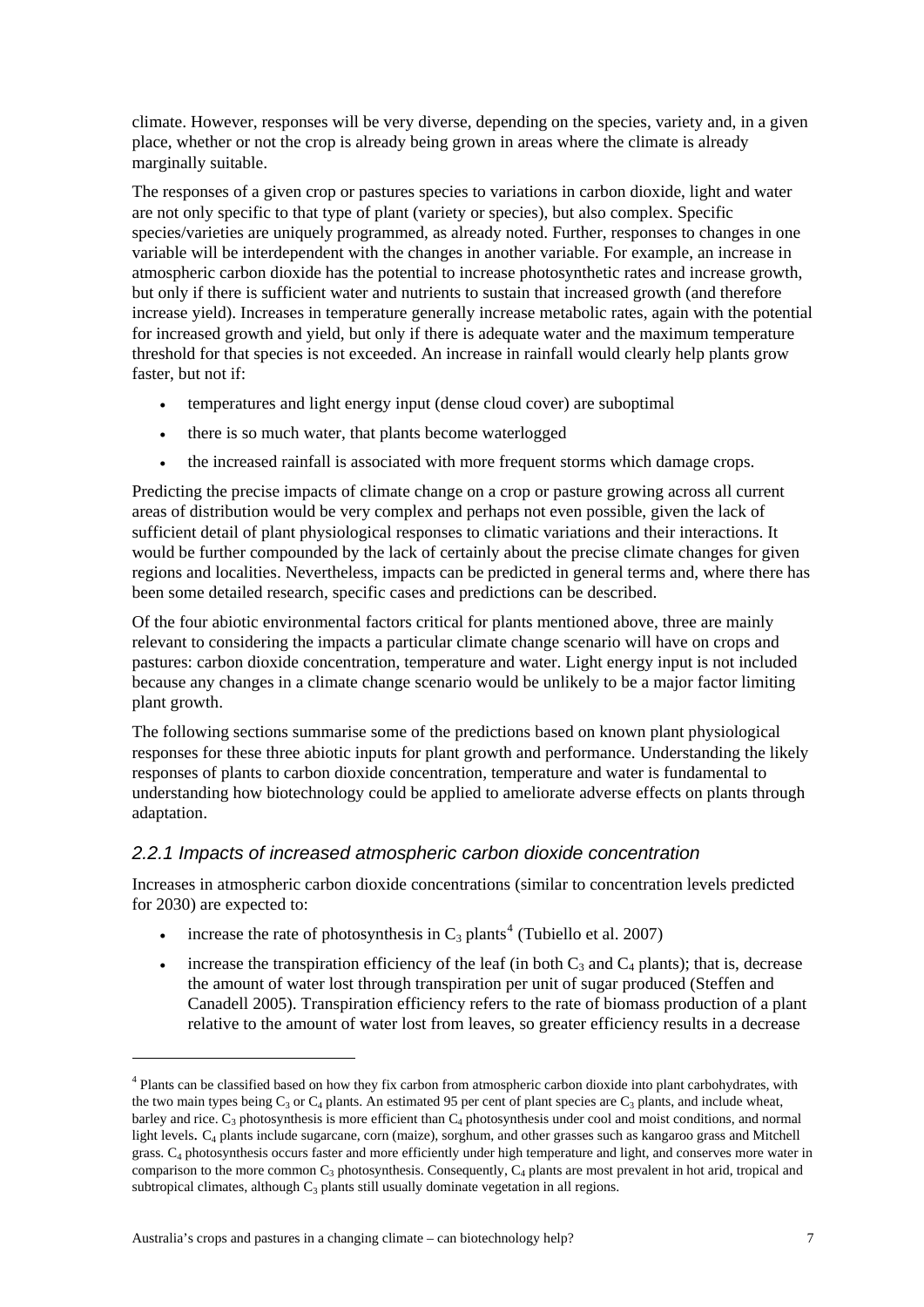in the amount of water lost through transpiration per unit of sugar produced (Steffen and Canadell 2005).

<span id="page-19-0"></span>The overall effect would be an increase in yield for crops and the carrying capacity of pastures, provided all other factors and conditions remain the same. This effect is known as carbon dioxide fertilisation. The percentage increase in yield would be greatest in water-limited environments. Any increases in yield due to increased carbon dioxide concentrations may be offset by yield losses due to decreases in precipitation, increases in temperature and changes in the pest, disease and weed regimes as predicted under climate change (Chakraborty et al. 2002).

Elevated atmospheric carbon dioxide concentration is predicted to increase yields for winter dryland cropping (Amthor 2001; van Ittersum et al. 2003; Steffen and Canadell 2005) and increase above-ground plant productivity for pastures (Howden et al. 2004). For cotton, an increase in atmospheric carbon dioxide may lead to an increased rate of photosynthesis, and greater transpiration efficiency resulting in increased biomass, fruit weight and lint yield (Hunsaker et al. 1994; Reddy et al. 1995; Reddy et al. 2000; Zhao et al. 2004).

Elevated atmospheric carbon dioxide concentrations could possibly lead to a decrease in the nutritional quality of crops and pastures due to reduced protein and nitrogen content in grains and leaves (Amthor 2001; Pittock 2003; Ludwig and Asseng 2006). Much of the protein in leaves is involved in assimilating carbon dioxide into sugars. Thus, when elevated carbon dioxide levels are present this process becomes much easier, so plants require less protein, which in turn reduces nitrogen needs (Stafford 2007). A doubling of current carbon dioxide concentrations has been found to reduce grain nitrogen content by 4–14 per cent in a simulation (assuming no management adaptation) (Howden et al. 1999), which represents a loss of up to \$70/tonne based on prices over the ten years prior to 2002 (Pittock 2003). Increasing nitrogen fertiliser applications may negate this reduction in protein (Kimball et al. 2001).

In pastures, the concentration of soluble carbohydrates in the leaves goes up with increasing carbon dioxide concentrations. This improves the digestibility of forage crops and hence the access to forage nitrogen (Steffen and Canadell 2005). In high nitrogen forage (e.g. temperate pasture) elevated carbon dioxide is likely to increase energy availability, thus increasing nitrogen processing in the rumen and enhancing productivity (Howden et al. 2004). However, in nitrogen-deficient forage (many rangelands for part of the year) the effect may exacerbate nutrient deficiencies (Howden et al. 2004).

#### *2.2.2 Impacts of increased temperatures*

Increased temperatures may affect phenological development in some cropping areas (Fuhrer 2003; Pittock 2003; Ludwig and Asseng 2006; Anwar et al. 2007) reducing the time for the capture and the use of light and water (Anwar et al.  $2007$ )<sup>[5](#page-19-1)</sup>. Studies have shown that for every degree Celsius above wheat's optimal growing range  $(15-20^{\circ}\text{C})$ , on average there is a 2.8 day decrease in the grain-filling period and a 1.5 mg decrease in kernel weight (Streck 2005). As such, a shorter growing period may reduce yields if appropriate changes to management are not adopted, such as early planting for spring–summer crops and the use of slower-maturing winter cereal cultivars (Tubiello et al. 2000). Increased temperatures are also likely to affect the phenological development of cotton, with hastened development potentially leading to decreases in boll fruit retention (Richardson et al. 2002).

Some crops are subject to direct heat stress or deterioration during heat waves. The grain protein composition of crops such as wheat deteriorates after several days above  $35^{\circ}$ C (Pittock 2003). This presents a risk to winter crops as their grain-filling occurs late in the season when temperatures are increasing. However, up to certain temperature increases  $(4^{\circ}C$  mean warming) there may be little change in heat shock for grain (Pittock 2003) due to faster phenological development and earlier

-

<span id="page-19-1"></span> $<sup>5</sup>$  Phenological development refers to the relation of developmental stages of plants to seasonal changes.</sup>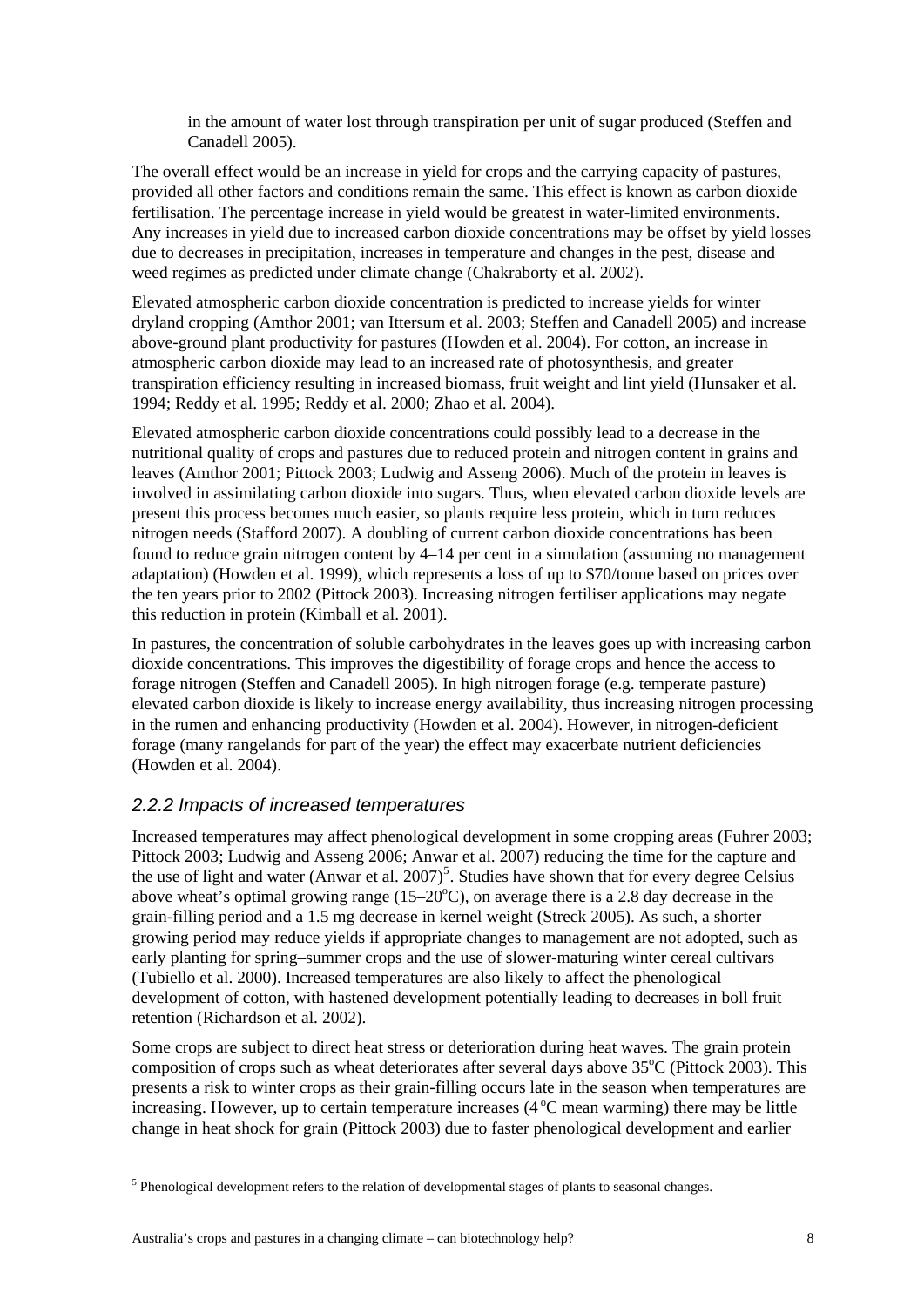<span id="page-20-0"></span>planting schedules. For cotton, higher temperatures could increase the risk of heat stress/shock resulting in lower boll set and lint yield (Liu et al. 2006b; Singh et al. 2007).

Vernalisation, a process (required by some crops, for example, some wheat varieties) in which exposure to low temperatures induces seed germination or flowering, could also be negatively impacted. Increased temperatures will lead to a reduction in the number of cold days available for this process.

On the positive side, increased temperatures could result in a reduction in frost risk, reducing frost damage. It may allow earlier flowering in some dryland winter cropping sites (van Ittersum et al. 2003; Howden et al. 2004) and enable the use of earlier-flowering wheat cultivars (Howden and Crimp 2005) to avoid late season high temperatures. Higher temperatures could have a positive effect on cotton yields because of fewer cold shock days than currently occur on average.

Impacts of increased temperatures on grain yield strongly depended on location (Ludwig and Asseng 2006) and simulated temperature effects on grain yield have been found to be different in varying soil types and locations (van Ittersum et al. 2003; Ludwig and Asseng 2006). Therefore the impacts of climate change will also vary significantly depending on the dominating soil type in the particular system

#### *2.2.3 Impacts of altered rainfall regimes*

Due to the predicted increase in rainfall variability, crops and pastures will be faced with stresses from both higher and lower levels of rainfall compared to current levels.

Heavy rainfall events can lead to flood damage, waterlogging, anoxic (lacking oxygen) soils and disruption to planting and harvesting. Too much water blocks the entry of oxygen into soil (Buchanan et al. 2000). When oxygen becomes scarce around roots in a waterlogged environment, roots and microorganisms lose 85–95 per cent of their capacity to produce energy and they cease to grow (Atwell et al. 1999). Also, toxic microelements appear in oxygen-limited soil environments due to carbohydrates being broken down via a fermentative pathway (Atwell et al. 1999). These environments may also result in toxic metal ions (e.g. aluminium ions) which are normally bound in the soil substrata being made available to plants to uptake.

In contrast, insufficient rainfall could lead to:

- low soil moisture status
- failure of seeds to germinate or of seedlings to establish
- small pinched grains at the time of harvest resulting in reduced yields.

Tissue death results if the relative water content of a given organ drops below a critical value, which varies among plant species (Buchanan et al. 2000). Crop plants generally fail to survive reductions in relative water content to values below 30 per cent of normal (Atwell et al. 1999). The processes of plant cell growth, which are dependent on water content, and later phases of leaf expansion are particularly sensitive to water stress (Atwell et al. 1999). Because plants dissipate heat mainly through transpiration, this process is inhibited when there is a water deficit and thus heat stress can ensue (Buchanan et al. 2000).

In addition, the timing of rainfall is important. Rain falling on ripe wheat crops may induce pre-harvest germination for grain while still in the ear, rendering the grain unsuitable for commercial processing (Atwell et al. 1999). Similarly, insufficient water at flowering time can lead to infertility, even if the crop's water supply may be adequate at other times (Passioura 2006).

Depending on other factors such as temperature increase and carbon dioxide concentration, changing rainfall can have a positive or negative effect. For example, Ludwig and Asseng (2006) used computer models to examine the effect that increased temperature  $(+2, 4 \text{ and } 6^{\circ}\text{C})$ , elevated carbon dioxide concentration (525 and 700ppm) and five different rainfall scenarios (historic rainfall, -15, -30, -60 and +10 per cent) had on wheat yield and grain protein in the wheatbelt of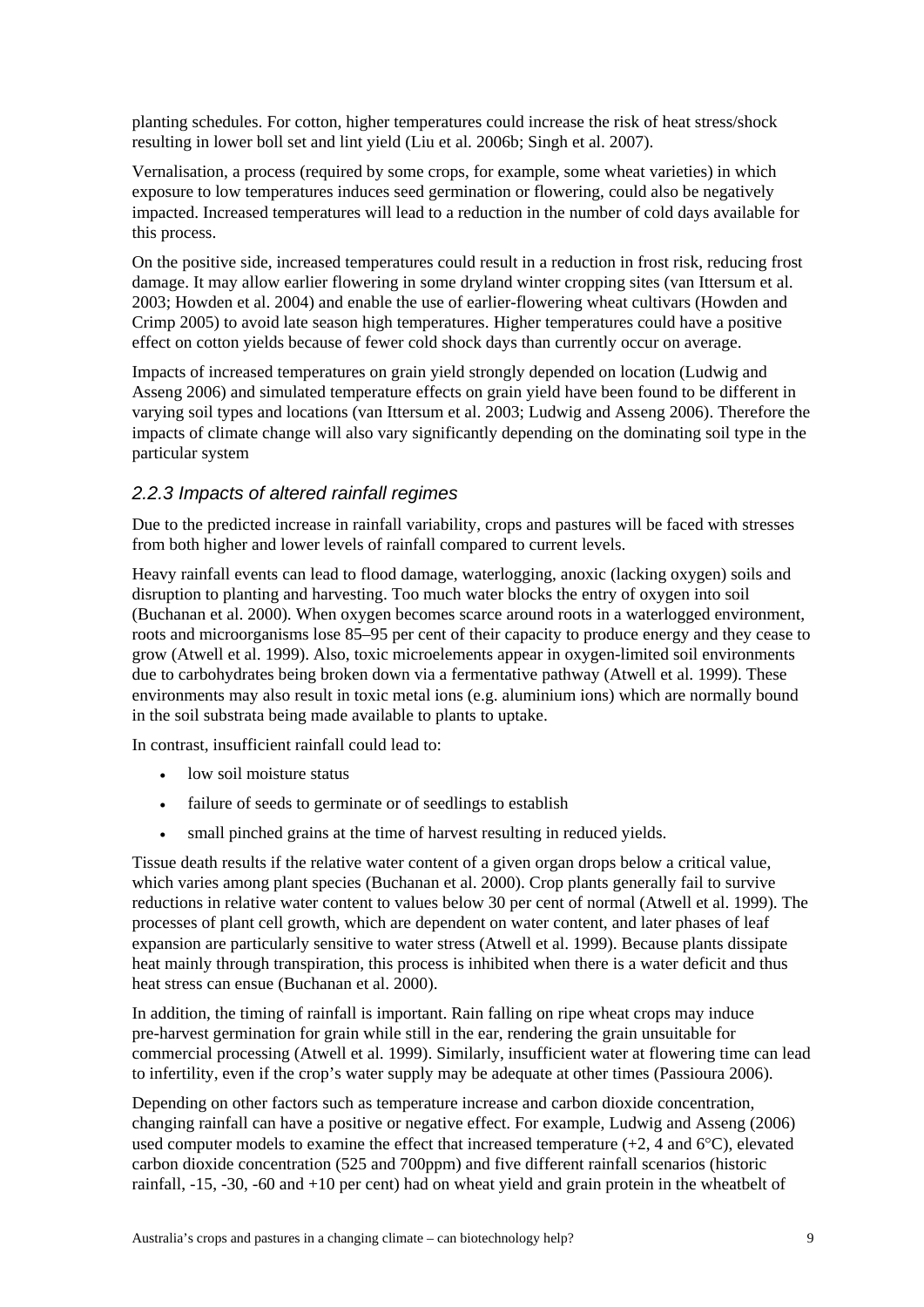<span id="page-21-0"></span>south-west Australia. The results of the modelling indicated that higher carbon dioxide concentration increased yield, especially at drier sites; whilst higher temperatures had a positive effect in the cooler and wetter part of the region. The authors found that elevated carbon dioxide concentrations decreased grain protein concentration and lower rainfall increased protein levels at all sites (Ludwig and Asseng 2006).

### *2.2.4 Combined impacts*

The impact of specific climate change drivers on plants is dependent on changes in other climate change drivers. For example, plant responses to increased atmospheric carbon dioxide concentrations are dependent on other variables such as temperature, rainfall, soil moisture and soil nutrient availability (Howden et al. 2004; Tubiello et al. 2007). No individual change is likely to compensate for the impacts of any negative environmental stress(es) due to other variables. For example, it is likely that the beneficial effects of higher temperatures are only relevant for scenarios where rainfall increases (Howden and Crimp 2005).

Ultimately there will be variable direct impacts on plants and, consequently, variable production results (quantity, quality and spatial distribution) due to the complex interactions between climate change drivers and also with other factors, such as the responses of insects, pathogens, weeds and other pests to climate change.

## 2.3 Impacts of climate change on insect pests, pathogens and weeds

The distribution, abundance and management of insects, pathogens, weeds and other pests will be affected by climate change<sup>[6](#page-21-1)</sup>. For example, the likelihood that pests, particularly those of tropical or semi-tropical origin, will spread southward in Australia, or become established after an incursion, increases with climate warming (Pittock 2003).

It is important to consider the impact of climate change on pest biology and ecology because of the indirect impacts on crops and pastures (Pittock 2003). The impacts of insect pests, pathogens and weeds are influenced by changes to both the host and the pest, and their interactions with each other, as well as the environment. A change to any of these factors will affect the incidence and severity of a pest.

The greatest impact of elevated carbon dioxide on insects and pathogens is related to the altered condition of the plant host in this environment and not to any direct impact on these organisms (Chakraborty et al. 2002; Ziska and Runion 2006). For example, crops growing in a marginal climate and experiencing an environmental stress could be exposed to new or increased levels of insect and disease outbreaks (Coakley et al. 1999). Similarly, a plant host stressed by the environment could have an altered physiology and chemical composition, which may render it more susceptible to pests or diseases (BRS Workshop 2007) due to altered concentrations of defensive compounds (Ziska and Runion 2006). The amount of crop or pasture plant tissue available as host or food for a pest may also increase (Chakraborty et al. 2002).

Efficacy of current control measures could be altered—for example increased canopy density may protect pests from chemical sprays because the sprays penetrate the crop or pasture less.

Host-pathogen relationships may also change if the host crop or pasture species are being grown in land areas altered by climate change. However, if the population size of biological control agents (e.g. beneficial predatory insects) also increases under climate change conditions, the negative impacts may not be as significant.

Australia's biosecurity risks may also be altered because of new and emerging risks. Biotechnology has the ability to counteract and contribute to plant adaptation or resistance to these impacts.

-

<span id="page-21-1"></span> $6$  A pathogen is an organism or agent which causes disease (Alberts 2002).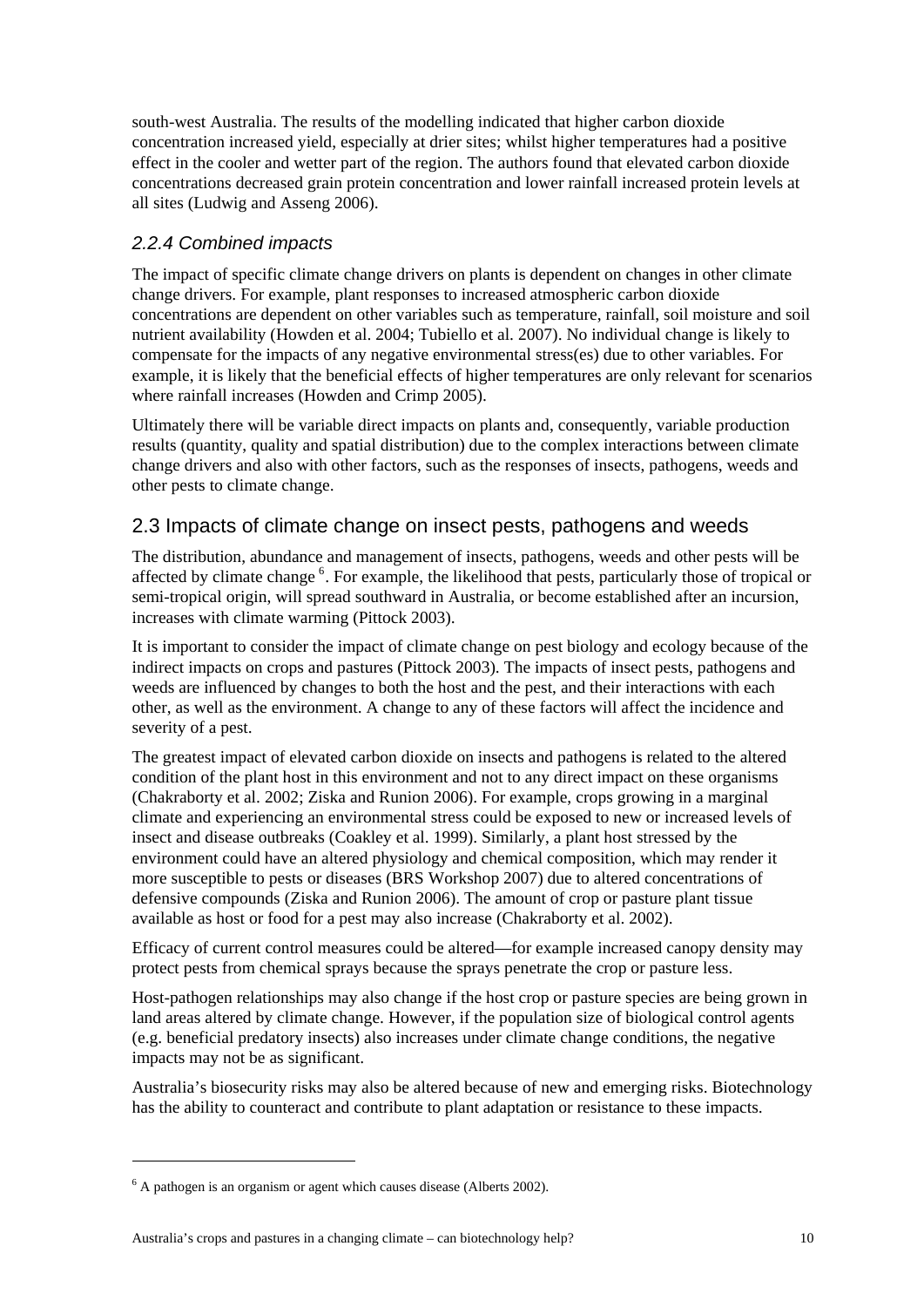<span id="page-22-0"></span>Due to the complexity of interactions between pests, hosts and the environment, as well as a lack of empirical data, impacts of climate change are extremely difficult to predict (Tubiello et al. 2007). Despite this, there is considerable literature examining the potential impacts of climate change on insects, pathogens and weeds. The following section summarises some of these predictions.

#### *2.3.1 Impact of climate change on insects*

A changing climate will directly and indirectly affect the distribution and infestation of insects (Patterson et al. 1999). For example:

- Increased temperatures may affect insect life cycles, such as changing the rate of insect development from egg through to adult because of the importance of temperature in these processes (Fuhrer 2003; Ziska and Runion 2006). Climate and weather affect lifespan duration, fecundity, fitness, dormancy, dispersal, re-establishment, mortality and genetic adaptations of insects and insect populations (Drake 1994; Patterson et al. 1999; Ziska and Runion 2006). Although there is much uncertainty, it is generally expected that with climate warming in mid- to high-latitude regions, insect pests will become more abundant (Fuhrer 2003). Although shifts in climate are likely to affect the geographical range of insects, expansions may be limited by the ability of the host plant to be cultivated under such changed conditions (Fuhrer 2003).
- Increased pest fecundity and population size due to increased temperatures could result in accelerated evolution to overcome host plant resistance (Chakraborty and Datta 2003) and faster development of resistance to current control measures.
- Winter survival of insects could be increased if temperatures increase in temperate zones (Coakley et al. 1999; Fuhrer 2003). This creates an opportunity for insects to become more prolific or lengthen the time over which they may be able to feed on crops.
- Generation time may be reduced enabling more rapid population increase to occur and poleward migration may be accelerated during the crop season (Patterson et al. 1999).
- Decreased nitrogen and increased carbohydrate concentrations in plants have been found to be correlated with increased insect herbivory (Fuhrer 2003) because leaves are more digestible, resulting in faster development and potentially heavier insects.

Other factors contributing to insect distributions under climate change include competition with existing species, the ability to adapt to new conditions and the presence of natural enemies in the area (Patterson et al. 1999).

#### *2.3.2 Impact of climate change on pathogens and the diseases they cause*

Temperature, rainfall, humidity, radiation and dew all contribute to the occurrence of plant pathogens (Patterson et al. 1999). The speed with which a pathogen migrates to follow host plants will depend on a number of factors including its mechanisms of dispersal and its ability to survive on sources other than its primary host (Chakraborty et al. 2002). As dispersal of some pathogens is controlled by rain and winds (Pittock 2003), changes to these factors could also affect the spread of pathogens. In addition:

• Elevated atmospheric carbon dioxide and the subsequent climate changes could alter stages and rates of development of the pathogen (Coakley et al. 1999). For example, plant pathogens with a short generation time, high reproductive rate and effective dispersal are likely to respond rapidly to climate change. An increased number of generations in microclimates in dense canopies may lead to the development and proliferation of welladapted and potentially more destructive sub-populations (Chakraborty et al. 2002). Durability of resistance may be threatened if the number of infection cycles within a growing season increases and this leads to rapid evolution of aggressive pathogen races (Coakley et al. 1999).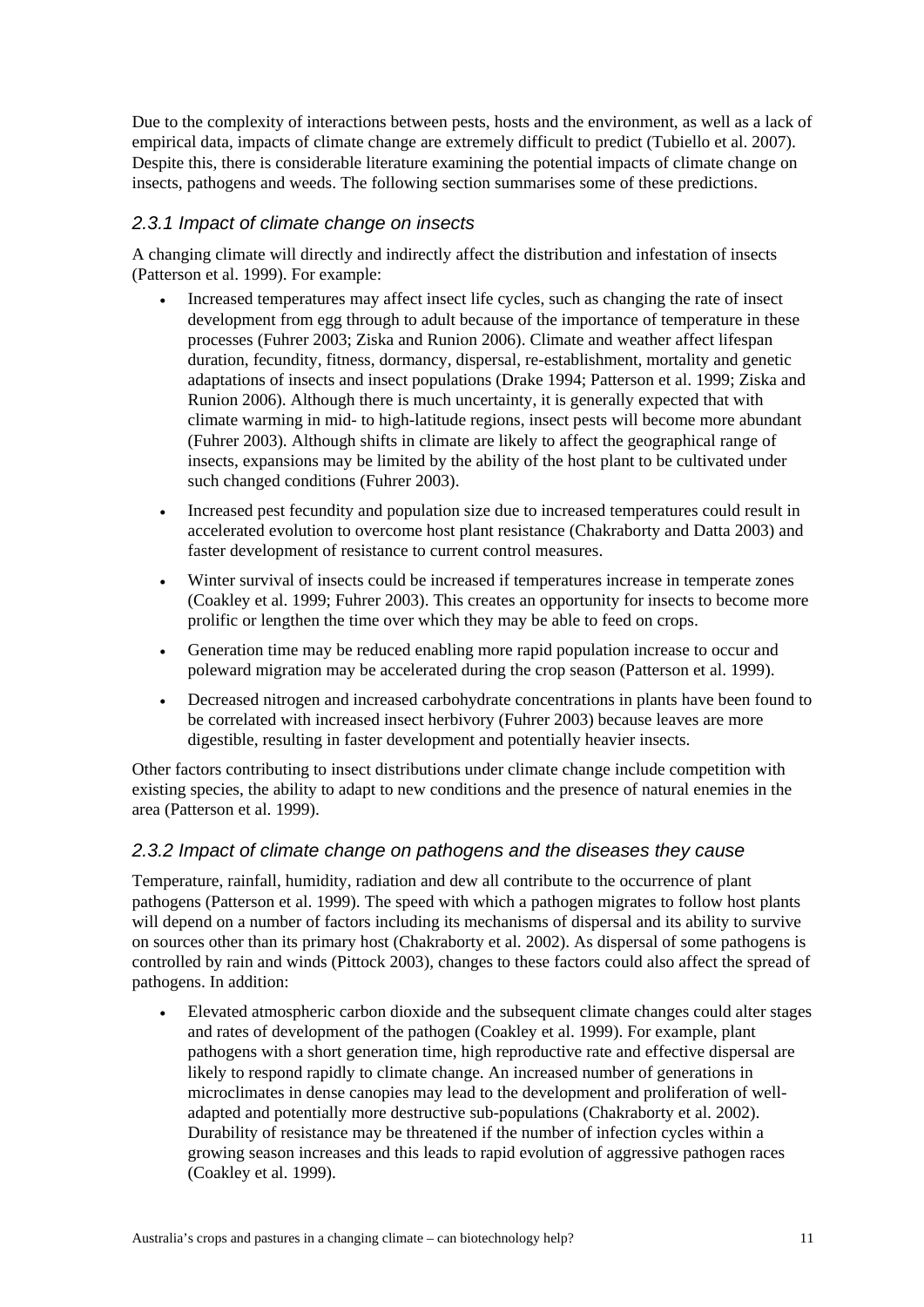- <span id="page-23-0"></span>• If a viral pathogen currently has only a limited number of vectors (agents which transfer pathogens) and/or limited population(s) of a vector, increased survival of pathogen reservoirs could increase the survival rate of a pathogen and hence the economic losses caused by pathogen infection (Coakley et al. 1999).
- Wetter summers may enable fungal pathogens to bridge cropping seasons in some areas (BRS Workshop 2007).
- A potential increase in canopy size, density and humidity is likely to promote foliar diseases like rusts, powdery mildews, leaf spots and blights (Coakley et al. 1999; Ziska and Runion 2006).
- Dry and hot summers could generally reduce infestations of most fungal diseases because plant resistance is increased (Patterson et al. 1999; Fuhrer 2003).
- Disease development is generally favoured by warm, moist conditions. An increase in rainfall is likely to increase the spread of pathogens because rain and water splash spread spores, and wet surfaces are often needed for germination (Ziska and Runion 2006).
- It may become more difficult to predict disease outbreaks in periods of rapidly changing climate and unstable weather (Patterson et al. 1999).
- Some currently pathogen-resistant cultivars may be adversely affected under elevated carbon dioxide concentrations although this would depend on the resistance mechanism (Chakraborty et al. 2002).
- Enhanced plant growth due to carbon dioxide fertilisation depends on the effect of the disease and the nature of host resistance (Chakraborty et al. 2002).
- Changes in temperature and precipitation may affect the longevity of fungicide residues on crop foliage (Coakley et al. 1999).

It is evident impacts will vary greatly and there are limitations to the ability to predict specific impacts because there is currently no certainty about exact climate changes at specific locations (Chakraborty et al. 2002). As mentioned previously, more research is needed because most experiments consider only single factors, which provide useful information but have a limited ability to predict consequences for agro-ecosystems (Ziska and Runion 2006).

#### *2.3.3 Impact of climate change on weeds*

The impact of climate change on weeds will depend on a large number of variables, including the competing species, temperature, precipitation and other environmental factors (Patterson et al. 1999). For example:

- As with crop species, weeds are likely to benefit from elevated carbon dioxide concentrations due to improved water-use efficiency (see page 7) (Patterson et al. 1999; Ziska and Runion 2006).
- Reproduction is often increased in response to elevated concentrations of carbon dioxide (Ziska and Runion 2006).
- Temperature and moisture availability affect both the uptake and metabolism of herbicides by crops and target weeds. Reduction in transpiration and changes in leaf anatomy and leaf surface characteristics, caused by elevated carbon dioxide concentrations or other climatic factors, could also affect plant uptake of herbicides thus reducing their ability to control weeds (Patterson et al. 1999).
- Higher temperatures could lead to the expansion of some weeds into higher latitudes or higher altitudes (Ziska and Runion 2006).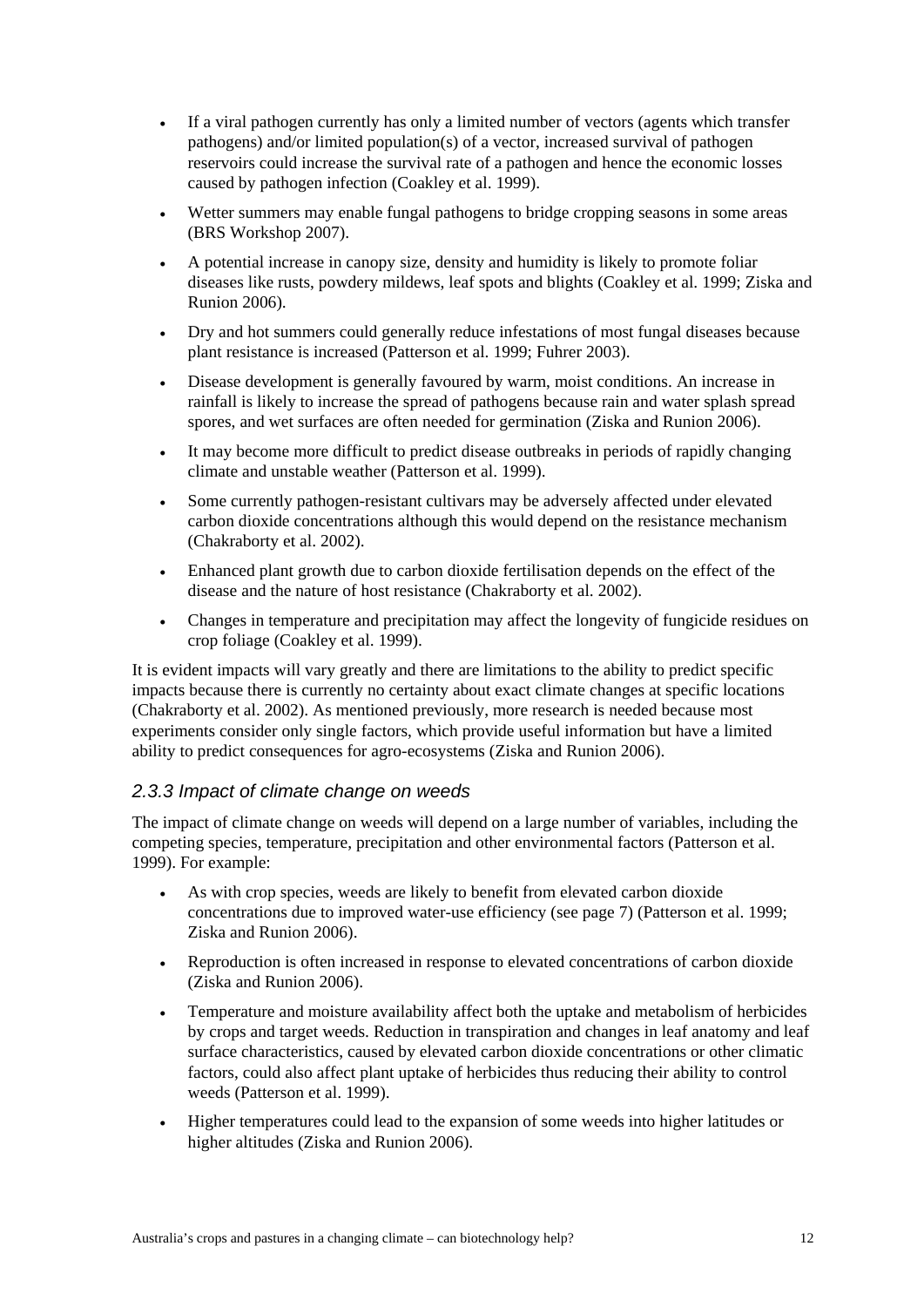- <span id="page-24-0"></span>• A greater increase in night-time temperature relative to day-time temperature could decrease seed production in crops relative to weed species and thus affect crop/weed competition (Ziska and Runion 2006).
- Increases in carbon dioxide concentrations have the potential to enhance  $C_3$  weed growth relative to  $C_4$  weed growth at a given location. However, predicted climate change temperature increases are likely to be more important in affecting relative plant growth of  $C_3$  and  $C_4$  plants, potentially favouring  $C_4$  weeds (Dukes and Mooney 1999), such as Parramatta grass (*Sporobolus indicus*). This could see C<sub>4</sub> weeds spread further south and pose new or increased weed threats in some crops.
- Limited data examining the interaction between  $C_4$  weeds and  $C_3$  crops indicate that the crop-to-weed biomass ratio increases with elevated carbon dioxide concentrations, which is consistent with known biochemical responses (Ziska and Runion 2006). However, making generalisations about  $C_3$ : $C_4$  biomass ratios in elevated carbon dioxide concentration environments is difficult because the ratios will depend on the particular species involved and on the specific environment (Dukes and Mooney 1999).
- At higher atmospheric carbon dioxide concentrations there may be increased competition between trees and grasses in semi-arid rangeland areas (Howden et al. 2004).

Currently there is little information on the relative competitiveness of crops and weeds as a function of elevated carbon dioxide concentration and almost no data examining how crop-weed interaction is altered by increases in carbon dioxide concentration as other climatic variables vary (Ziska and Runion 2006).

## 2.4 Impacts on crop and pasture systems

In addition to direct impacts on plants and pests, climate change has the potential indirectly to alter crop and pasture systems. Impacts could include storm and wind damage (for example, flattened crops); greater soil erosion and soil drying from increased wind speed; increased humidity due to increased density and height of plants (Ziska and Runion 2006); and waterlogging and hail damage.

#### *2.4.1 Evaporation*

Higher temperatures are likely to increase evaporation, particularly when there is also a decrease in rainfall (CSIRO 2001). Modelling of increases in potential evaporation and altered rainfall patterns has shown an overall pattern of decreased moisture balance (Howden et al. 2004). Insufficient rainfall and low soil moisture status could result in lower and more variable pasture production (Howden et al. 2004).

Modelling of temperature increases has demonstrated an increase in soil evaporation (van Ittersum et al. 2003). Evaporation is not influenced by temperature alone (Ohmura and Wild 2002) but is primarily dependent, for a given rainfall, on solar irradiance, vapour pressure deficit and wind speed. In addition, as mentioned above, precipitation must be a fundamental consideration when assessing soil moisture. In a scenario of increased evapotranspiration (loss of water from both soil and from vegetation), the water requirements of plants will increase and, where coupled with predicted reductions in rainfall, this will further reduce soil moisture and increase the severity of dry conditions.

#### *2.4.2 Altered rainfall patterns*

The impact of changing rainfall patterns on crop and pasture systems will vary depending on the climatic region. Higher rainfall in semi-arid areas is likely to increase yield but less rain would further limit production (Ludwig and Asseng 2006). Increased rainfall in high rainfall areas could reduce crop growth due to increased soil waterlogging and nutrient leaching (Ludwig and Asseng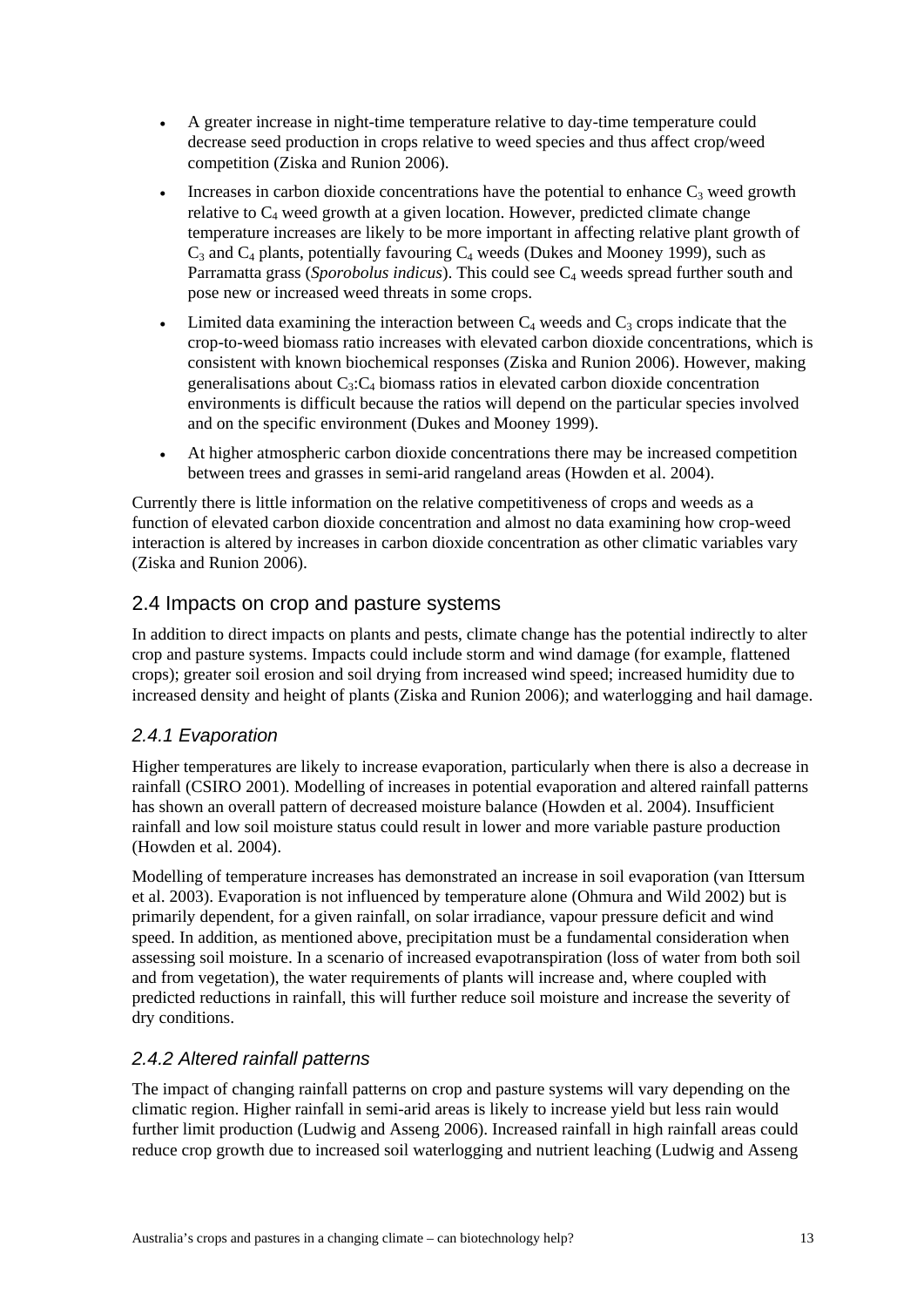<span id="page-25-0"></span>2006). Modelling of reductions in precipitation have predicted reduction in wheat yields in the Mediterranean environment of Western Australia (van Ittersum et al. 2003).

Altered rainfall patterns could lead to flood damage and a disruption to harvesting for winter dryland crops and cotton. It could also result in greater inter-annual variability in pasture production (Howden et al. 2004) and increased demand for irrigation water for the cotton industry.

For many cool-temperate systems, climate change conditions may bring new opportunities provided rainfall did not decline substantially. For warm-temperate and tropical regions, the impacts may be significant and negative, with increasing water stress (Bindi and Howden 2004).

There are likely to be north-south differences in the response of pasture production to climate change, as well as differences between the more arid rangelands and those regions with moderate rainfall (Howden et al. 2004).

#### *2.4.3 Temperature*

Warmer temperatures are likely to lengthen the growing season of cotton (Richardson et al. 2002) as well as summer pastures, particularly those dominated by  $C_4$  species (Howden et al. 2004). This could lead to higher yields and increased pasture growth.

An increase in plant biomass, slower decomposition of litter, and higher winter temperature could increase pathogen survival on overwintering crop residues and increase the amount of initial inoculum available to infect subsequent crops (Coakley et al. 1999).

Modelling has predicted that deep drainage of wheat crops will be slightly higher under elevated carbon dioxide concentrations, but when higher temperatures were modelled in conjunction with higher carbon dioxide concentrations, this was reversed. Deep drainage was greatly reduced in low precipitation scenarios (van Ittersum et al. 2003).

#### *2.4.4 Other system-based impacts*

There will also be variable impacts on the degree and extent of dryland salinity (van Ittersum et al. 2003) and wind and water erosion is likely to increase (Pittock 2003), with biodiversity management and conservation likely to become a higher priority.

Finally, the impact of the complex climate change interactions on demand, supply and price of agricultural products around the world is not yet fully understood, particularly because farmers and markets will react in a variety of ways to climate change and information about it. Hence, the market and trade impacts will be even more difficult to predict than the impacts on the crops and pastures themselves.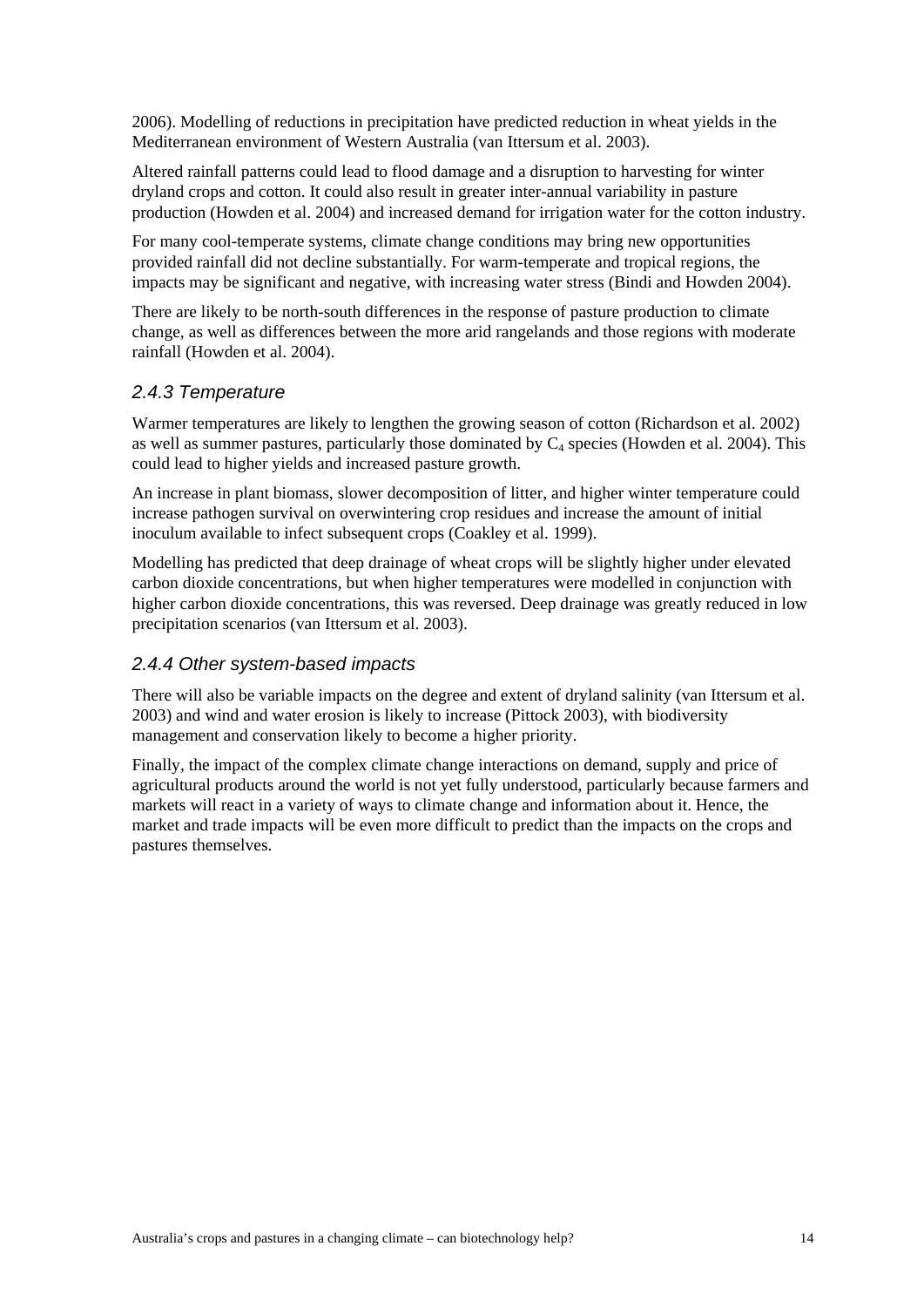## <span id="page-26-0"></span>**Chapter 3 – Dealing with the predicted climate change impacts**

### 3.1 High level strategies and initiatives

In response to projected changes in climate, Australian governments have endorsed the National Agriculture and Climate Change Action Plan 2006–2009 (NACCAP). The NACCAP provides a policy framework that promotes adaptation to climate change as well as a practical approach to mitigation (Natural Resource Management Ministerial Council 2006). It has a strong focus on building knowledge through research and development to provide innovative solutions, tools and frameworks that will enable farm businesses to deal with the challenges arising from climate change.

The Action Plan identifies four key areas to manage the multiple risks to agriculture in an environment of climate change:

- adaptation strategies to build resilience into agricultural systems;
- mitigation strategies to reduce greenhouse gas emissions:
- research and development to enhance the agricultural sector's capacity to respond to climate change; and
- awareness and communication to inform decision-making by primary producers and rural communities.

In March 2007, the NACCAP *Taking the Next Steps* workshop was held in Canberra. The workshop generated a broad ranging discussion on the key issues for the agricultural sector in relation to climate change. Industry, research organisations and government participants were able to share ideas on how to work collectively in implementing NACCAP. A number of recommendations were generated from the workshop including a need for further research and development into biotechnologies to achieve productivity, biodiversity and abatement benefits under changing climatic conditions. More information on NACCAP is available from: http://www.daff.gov.au/climatechange.

In April 2007, the Council of Australian Governments (COAG) endorsed the National Climate Change Adaptation Framework. The Framework outlines the future agenda of collaboration between governments to address key issues on climate change impacts. It includes possible actions to assist the most vulnerable sectors (such as agriculture) and regions to adapt to the impacts of climate change.

Also announced was the establishment of a new \$43.6 million National Research Flagship on Climate Change Adaptation to be run by CSIRO. The National Research Flagship will have the initial research themes of: Pathways to Adaptation; Sustainable Cities and Coasts; Managing Species and Ecosystems; and Adaptive Primary Industries, Enterprises and Communities. This final theme aims to provide practical strategies and develop new management techniques or technologies for agriculture to adapt to climate change at the enterprise and industry levels, supporting transformative change and using participatory engagement to improve handling of uncertainty in management and governance systems.

In December 2007, COAG established the Working Group on Climate Change and Water, tasking it to provide COAG with proposals on long-term adaptation to climate change, including accelerating implementation of actions under the agreed National Adaptation Framework across all jurisdictions.

Also in 2007, the Australian Government announced the \$130 million Australia's Farming Future initiative, a coordinated set of programs to help farmers adapt to climate change and to prepare for a carbon pollution reduction scheme. This initiative will focus on potential solutions, including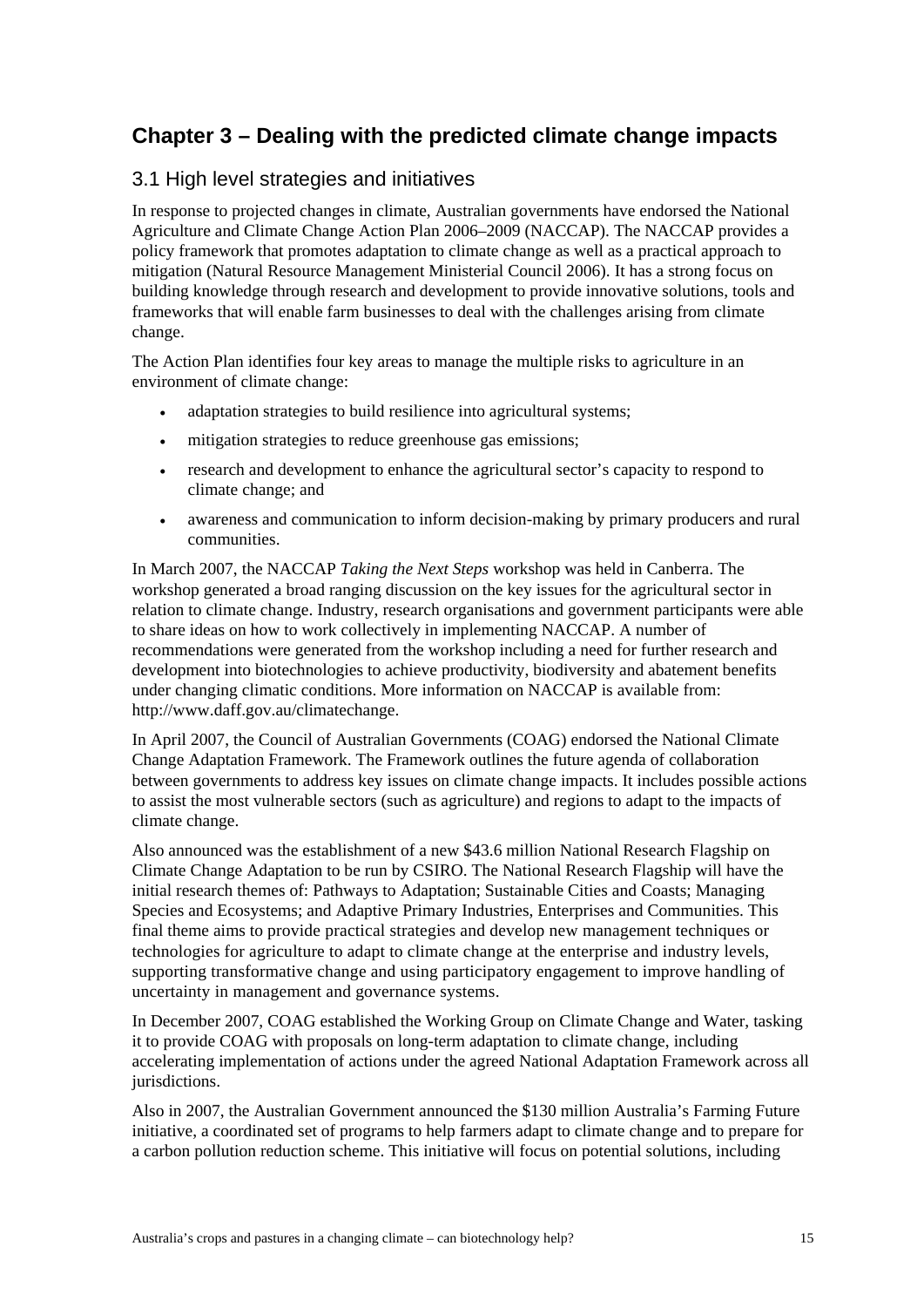<span id="page-27-0"></span>enhancing carbon sequestration on agricultural land, which will play a role in a comprehensive response to the challenges of climate change.

### 3.2 Biotechnology: one piece of the jigsaw in the climate change puzzle

In looking for solutions to the challenges presented by climate change, farmers will need access to a variety of tools and options. Biotechnology is one tool that is likely to play an important role in helping agricultural industries adapt to climate change as well as mitigate greenhouse gas emissions.

Biotechnology in its broadest definition is the use of living things to perform a function for humans. Although biotechnology can refer to basic breeding techniques, the scope of this study was restricted to modern biotechnology, which includes:

- genomics and other technologies to study groups or systems of biological molecules;
- enhanced genetic mapping techniques such as molecular markers;
- genetic modifications; and
- DNA and immuno-diagnostic techniques for detecting and controlling plant diseases.

Genomics is the discipline that defines and characterises the complete genetic makeup of an organism. It includes studies of the physical structure of the genome (the sequence and organisation of the genes in an organism) and the products of genes and their interactions. The development of genomics, in conjunction with other related 'omics' (such as 'transcriptomics', the study of the messenger ribonucleic acids (mRNAs) written from genes and 'proteomics', the study of expressed proteins), has increased the speed at which basic plant science can be applied to produce improved crop varieties.

Molecular markers are short sections of DNA already present in a species that have a known location on a chromosome and may be associated with a particular gene or trait. Marker-assisted selection uses these markers to identify and track the inheritance of desired traits in breeding programs. This technology provides traditional plant breeders with greater accuracy and speed in screening large populations for desired traits and greater control over the genes retained during plant breeding. By using markers, plant breeders can also combine greater numbers of desirable traits in a single breeding cycle, without the need for screening thousands of plants for physical and chemical characteristics under particular environmental conditions. For example it could be possible to track and transfer genes associated with stabilised yields under dry conditions, without having to expose successive generations of plants to drought, so that the breeding process can continue even through wetter seasons (Edmeades et al. 2004).

Genetic modification is another modern biotechnology tool available to plant breeders. It allows the development of new plant varieties through the direct incorporation, deletion or modification of specific genes (including those from other species). The resulting plants are known as 'genetically modified' (GM) or 'genetically engineered' organisms. Genetic modification can allow the transfer of genes between unrelated species, increasing the size of the gene pool available for desirable traits and so providing breeders with increased genetic diversity for developing crop varieties.

In addition to providing tools for breeding, modern biotechnology has the potential to play an important role in plant disease diagnosis. Early and accurate diagnosis of disease is a crucial component of any crop management system. Plant diseases can be managed more effectively if control measures are introduced at an early stage of disease development. Reliance on symptoms is not always adequate in this regard as by the time symptoms appear the disease may be well underway. Laboratory-based techniques such as Enzyme-Linked Immunosorbent Assay (ELISA) and Polymerase Chain Reaction (PCR) are already utilised in plant biosecurity, with the potential for future developments to lead to hand-held devices for in-field diagnosis.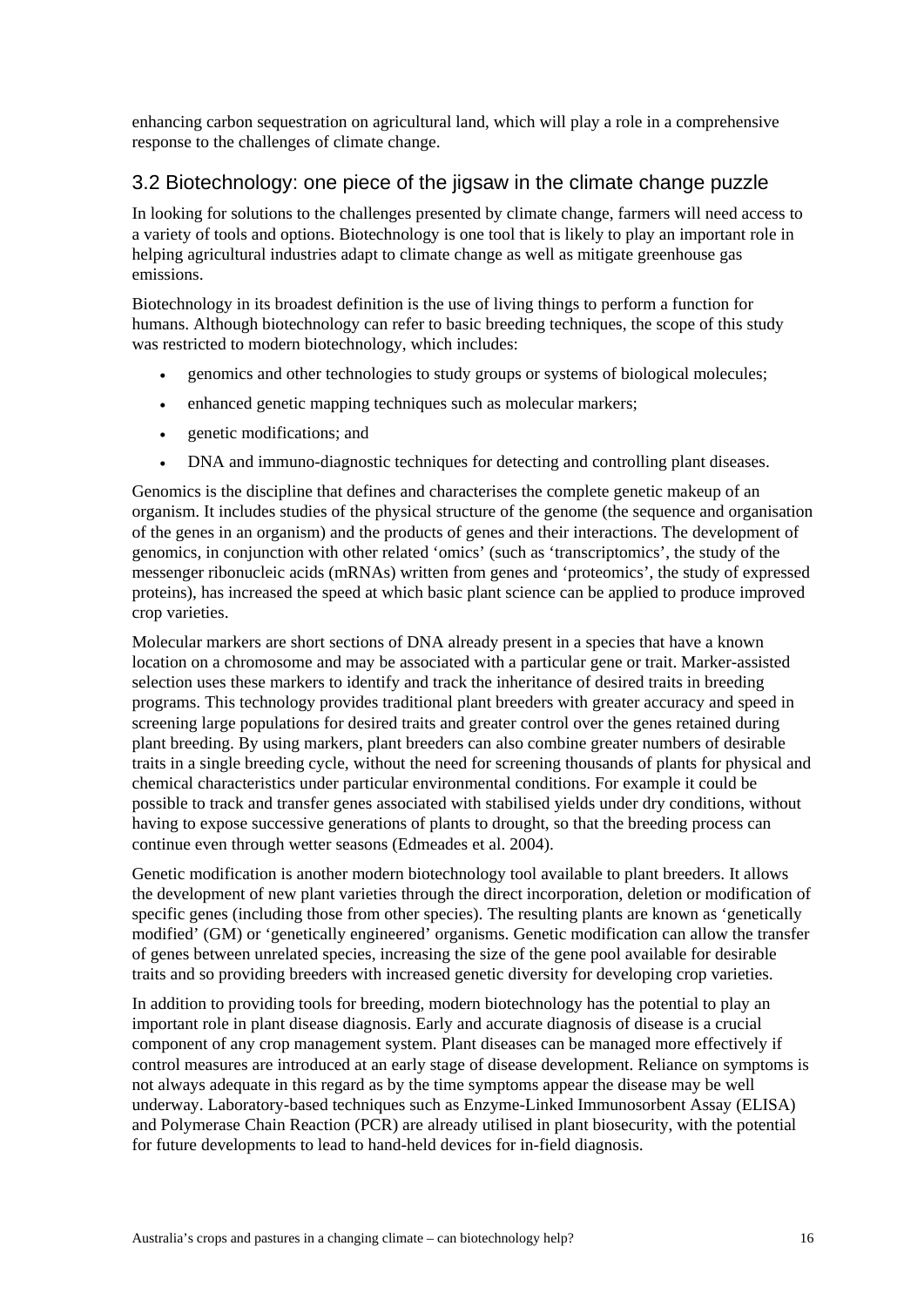<span id="page-28-0"></span>Despite the advantages and opportunities modern biotechnology can provide in both plant breeding and disease diagnostics, it is important that it is not viewed as a 'silver bullet' solution to the problems climate change is likely to present to Australian agriculture. Rather, it is simply one tool to be utilised in conjunction with a number of strategies in adapting to and mitigating climate change.

## 3.3 Adaptation to climate change – options and approaches

The options for adaptation to climate change by Australian agriculture can be grouped into three main categories:

- current land use pattern is retained and new crop varieties or improved farm management practices to adapt to changing climate conditions are developed
- the land use itself is changed in response to the changing climate
- new products are developed or new demands for products are created as part of mitigating climate change, such as the demand for biofuels.

Modern biotechnology has a role to play in the first and third of these response categories.

In developing new crop varieties for Australian agriculture under climate change, most people primarily think about breeding crops to be 'drought-tolerant'. However, the range of traits that could be beneficial for crops and pastures in a changed climate is much broader than only of traits relevant to improving plant performance in dry conditions. This reflects the complexity of climate change impacts on cropping and pasture systems which, as noted above, are far more extensive and complex than simply reductions in rainfall. In addition to decreased water availability, potential yields can be limited by weeds, pest and disease, poor nutrition, frost (if plants are sown earlier to take advantage of altered rainfall patterns), heat and even waterlogging (e.g. from increased storm events). New crop varieties or improved farm management practices that help deal with any of these limitations will help to improve the yield in changed abiotic and biotic stress conditions (European Plant Science Organization (EPSO) 2005). Modern biotechnology has an important role in developing adapted crop varieties that will help to improve yield under these stresses or with the adoption of beneficial farm management practices. Biotechnology may also help in plant biosecurity and disease diagnostics.

Biotechnology may also help farmers adapt to climate change through the development of crops and pastures which offer alternative land use options. Plants used for biofuels or bioenergy, as well as plants engineered to produce novel pharmaceutical and industrial products, may provide important alternative sources of income for farmers.

Part 2 discusses these adaptation opportunities in further detail.

### 3.4 Mitigating greenhouse gas emissions – options and approaches

The Australian Greenhouse Office (AGO) (2007) reported that the agricultural sector is estimated to have generated 16.8 per cent of Australia's net greenhouse gas emissions in 2005. However, this figure excludes greenhouse gas emissions generated through energy use, transport and land use change, which could be partially attributed to the agricultural sector. Agriculture is the dominant national source of the greenhouse gases methane (58.9 per cent of net national emissions) and nitrous oxide (84.2 per cent). Sources include enteric fermentation (methane which is produced by micro-organisms in place in the digestive systems of ruminant animals such as cattle and sheep), agricultural soils (nitrous oxide from nitrogen fertiliser applications), savanna burning and manure management. The largest agricultural source of greenhouse gas emissions is enteric fermentation, which represented 67 per cent of the sector's greenhouse gas emissions in 2005 (equivalent to 87.9 Mt of carbon dioxide equivalent) (AGO 2007).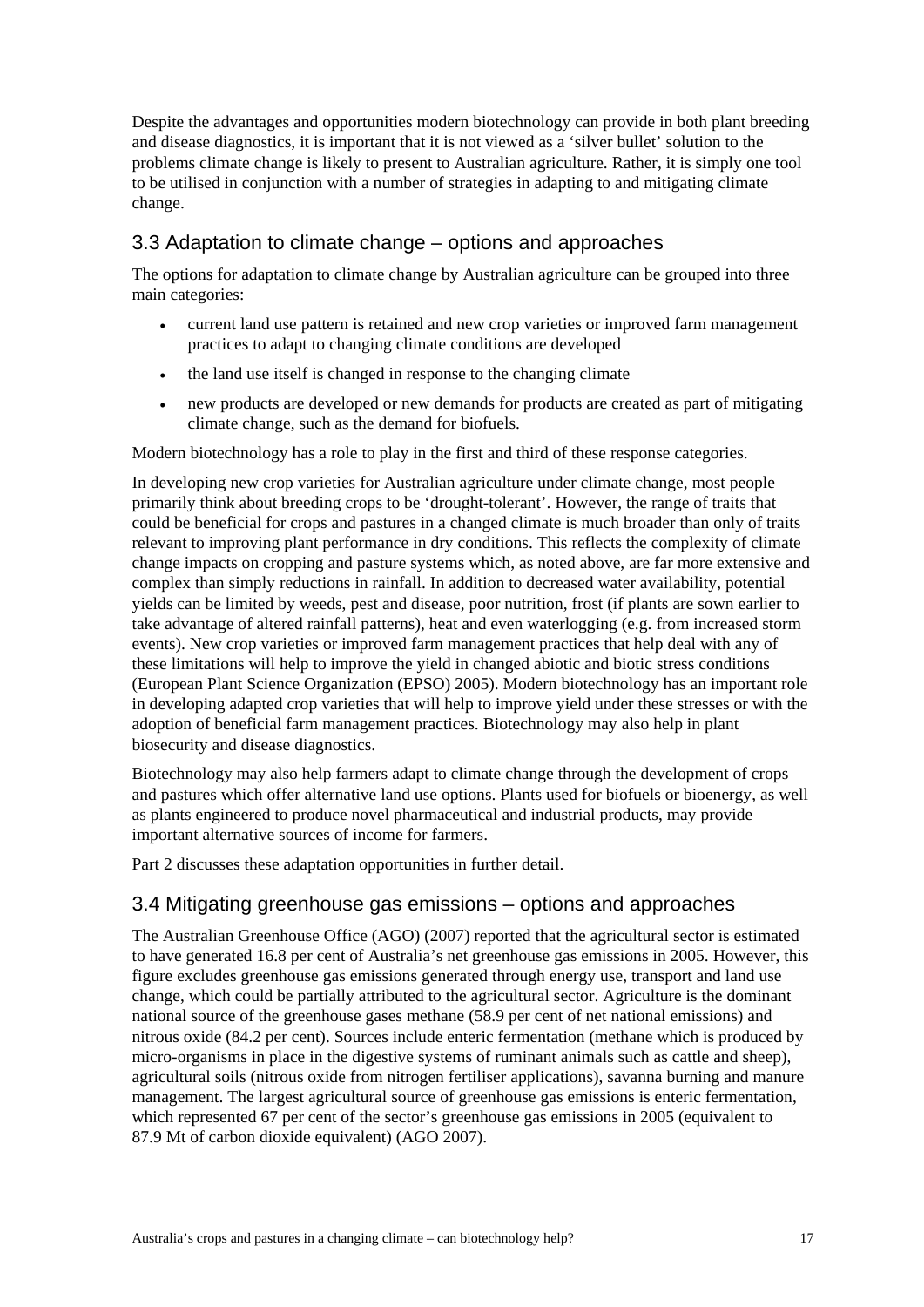Biotechnology offers several approaches which can contribute to greenhouse gas mitigation. The digestibility of pasture for livestock could be improved to reduce methane emissions from enteric fermentation. Methane from enteric fermentation could also be reduced by targeting or modifying bacteria in the rumen which are responsible for methane production. Nitrous oxide emissions can be reduced by improving the efficiency of nitrogen use by crops, as well as improving animal feed efficiency. The development of crops that require fewer inputs and hence reduced fuel use, can lead to reductions in on-farm carbon dioxide emissions. The development of biofuels to replace fossil fuels may also lead to net reductions in greenhouse gas emissions.

In addition to reducing current sources of greenhouse gas emissions, applications of biotechnology could help mitigate climate change through increasing the capacity of farming systems to sequester carbon from the atmosphere and act as a carbon sink, for instance by modifying plants roots to increase carbon input into soil.

Part 3 discusses these mitigation opportunities in further detail.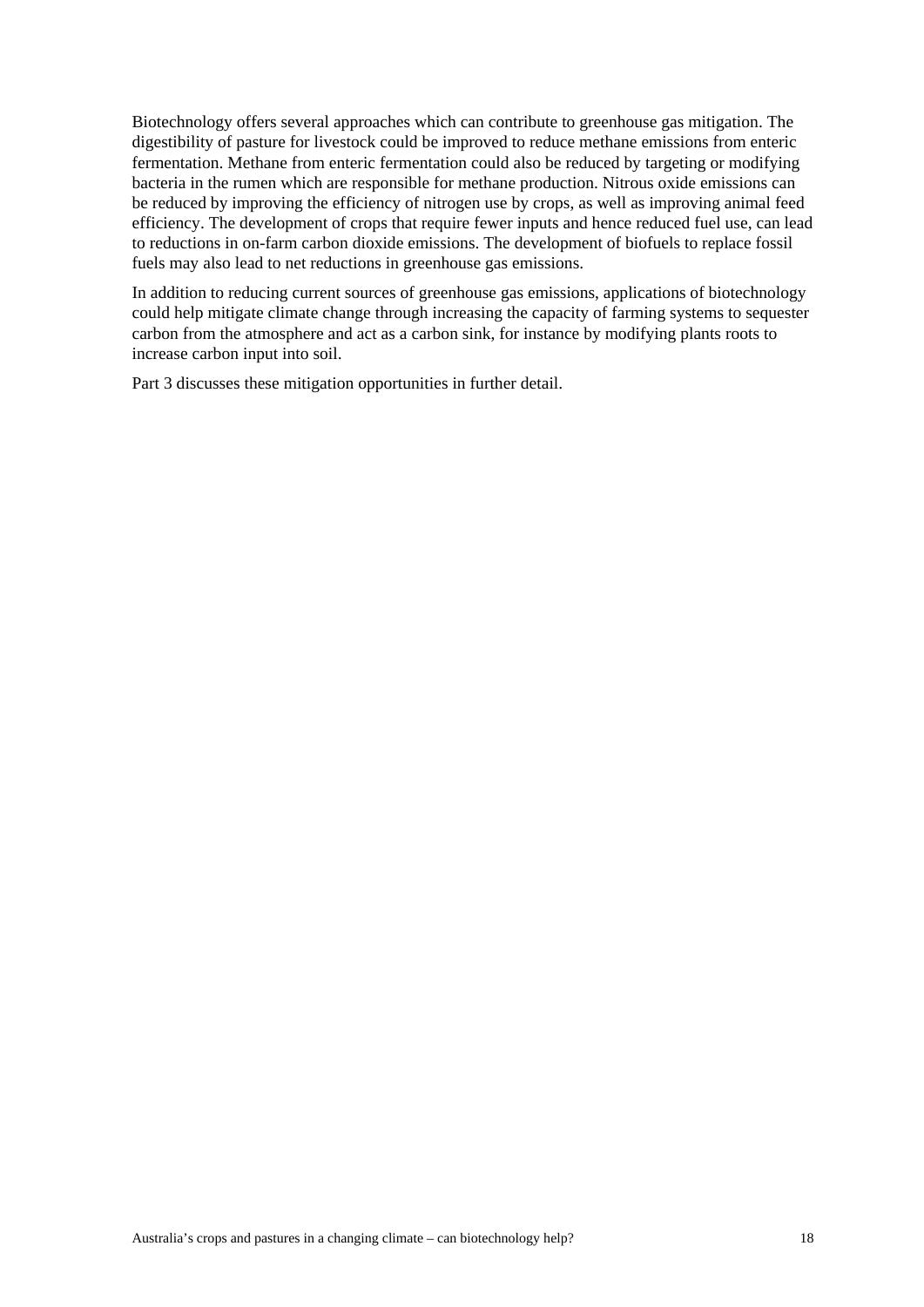## <span id="page-30-0"></span>**Chapter 4 – Adapting crops and pastures to climatic stressors**

A range of traits are being developed in crop and pasture species to help farmers adapt to the impacts of climate change. Traits which improve water-use efficiency, improve the ability of plants to take up water, or improve waterlogging tolerance will be important to adjusting to changes in rainfall patterns. Traits for heat tolerance and reduced reliance on vernalisation are desirable for adapting to increases in temperatures. Frost tolerance is also important as it will allow winter crops to be sown earlier and thus avoid high temperatures or drought late in the season. Decreases in protein and nitrogen content in grains and leaves due to elevated carbon dioxide concentrations can be addressed through improving the nitrogen-use efficiency of crops and pastures. Modern biotechnology has a role to play in the development of varieties with these traits. Examples of research into developing molecular markers and genetically modified varieties for such traits are outlined in this chapter.

## 4.1 Water-limited stress and 'drought tolerance'

Drought can have different meanings for different people, with the diversity of meanings typically due to the different time scales of interest. For farmers and agronomists, drought commonly means that the water supply substantially limits the yield of a crop over a season (Passioura 2007a). Drought tolerance has been used to describe a range of plant responses, from the ability of a plant merely to survive severe water deficits to the ability of crops growing in the field to maintain yields despite limited water availability.

Coping with water-limited stress is a complex whole-of-plant response and is controlled by many genes. As a consequence, there is unlikely to be a single 'drought-tolerant' gene that will lead to improved crop performance during drought, although some genes may be more important than others. Many of the current drought-tolerant plant patents focus on plant survival under drought conditions and not necessarily on the more agronomically important traits of maintaining or increasing yield (Passioura 2006). Traits that are likely to be useful in a farming context are those that may help in enabling crops and pastures to capture more of a limited water supply and to use that water more efficiently for generating yield. Not all traits for improved yields under waterlimited environments are likely to be applicable universally and some traits that are important in one region may be detrimental in another. This is because there are different types of water-limited environments so traits that may be important when a crop is growing almost exclusively on water stored in the soil are likely to be different from traits that are important for the same crop that is solely reliant on in-season rainfall for growth (Richards 2004).

When considering traits for water-limited environments, consideration must also be given to the fact that farmers in low-rainfall regions get almost all of their income in moderate and good rainfall seasons and little or none during severe droughts. So instead of developing crop traits to help tolerate severe drought, research efforts should predominantly focus on maximising crop yields in moderate to good, albeit usually water-limited, seasons (BRS Workshop 2007; Passioura 2007b). Some traits under investigation to improve water-use efficiency and/or access to water include:

*Long coleoptiles—*one option for improving access to water is deep sowing. This can enable seedlings to access water deeper in the soil profile as well as avoid high soil surface temperatures which inhibit germination (Reynolds et al. 2000). However if semi-dwarf crop varieties are used, deep sowing can lead to the seed being covered in too much soil and the coleoptile may not reach the surface. Long coleoptiles for semi-dwarf varieties may therefore be advantageous in water-limited environments (Passioura 2007a; Rebetzke et al. 2007).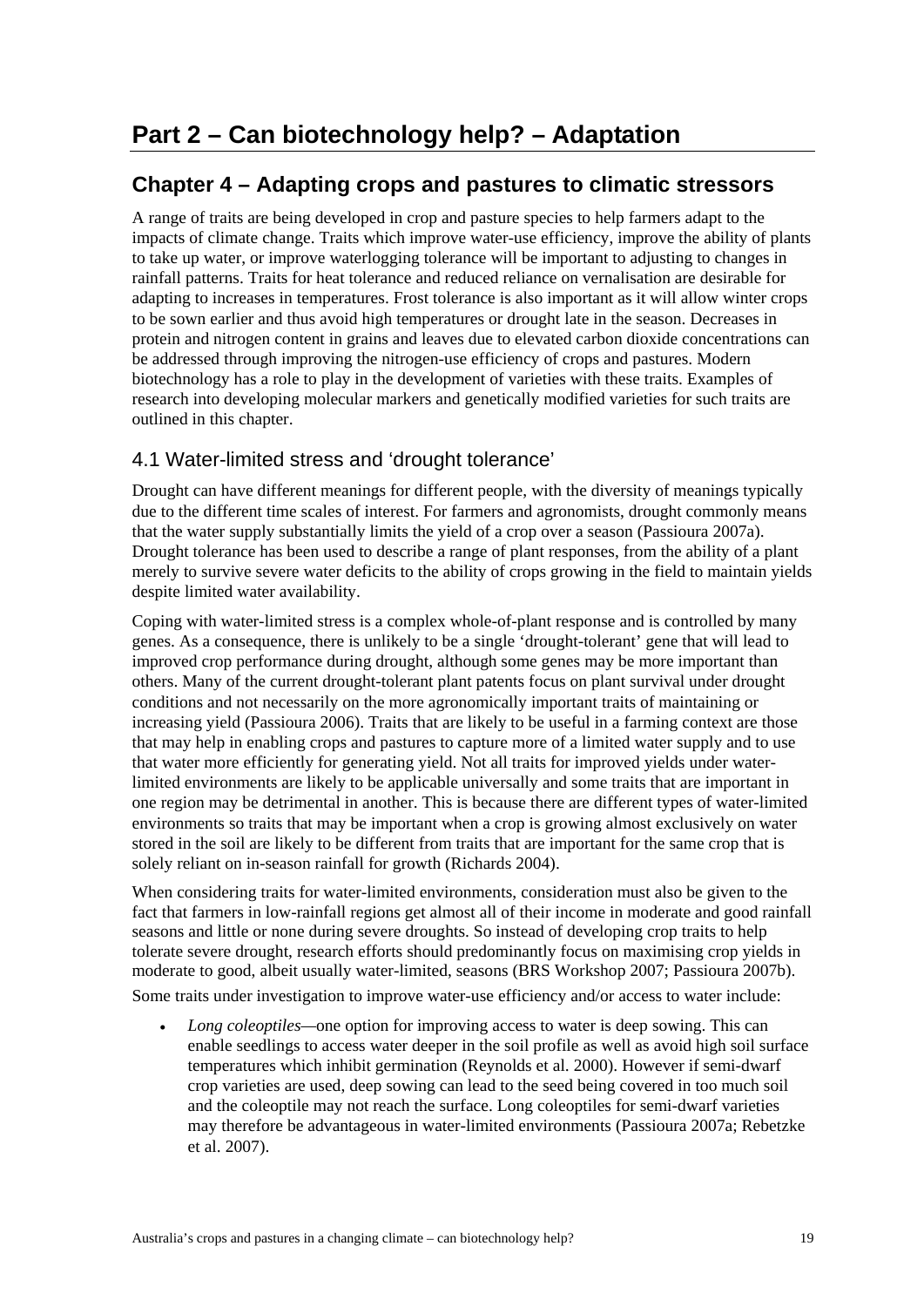- *Root architecture*—differences in the size, structure and function of root systems impact on the ability of plants to extract water from soils. In water-limited environments, the usefulness of particular root traits in improving yield is largely determined by the pattern of water stress the crops and pastures experience. For example, winter crops grown in environments which are reliant on stored soil moisture, such as the north-eastern wheat belt, are best served with root systems that reduce water use early in the season and have increased access to water from deeper soil. This helps to maintain water access during grain filling late in the season when water is often limited. Compact, uniform root systems with greater root length and density at depth have been suggested as desirable in such climates. In Mediterranean climates where winter crops rely on in-season rainfall, large, shallow root-systems with increased potential for water extraction from the top soil layers during the vegetative growth phase are important (Manschadi et al. 2006). To date, limited knowledge of root system growth and functioning and the lack of simple root screening methods, has meant root-related drought adaptive characteristics have been neglected in breeding programs (Manschadi et al. 2006; Passioura 2006).
- *Early vigour—*crops that develop leaf area quickly early in the season (often referred to as early vigour) have been found to have advantages in accessing water and reducing water loss. Early vigour can shade the soil surface, reducing soil evaporation and retaining more moisture in the soil for the crop. Greater leaf area early in the season can also helps crops suppress and shade-out weeds, which would otherwise compete for available soil moisture. Preliminary research with wheat varieties has found greater early vigour is also associated with increased root growth. As discussed above, larger root systems can intercept water and nutrients that would otherwise be leached beyond the roots. This trait would be most useful in cropping areas that are reliant on in-season rainfall, but less so for crops grown on stored soil moisture. This is because the increased biomass production early in the season may result in more rapid depletion of soil moisture and may lead to earlier onset of terminal drought for crops reliant on stored soil moisture (Reynolds et al. 2000; Botwright et al. 2002).
- *Increasing stem-stored carbohydrates*—grain growth and development in crops is reliant on carbohydrates produced by photosynthesis, which are either produced post-anthesis (after anthers of a flower have released their pollen) and translocated directly to the grains or are remobilised from stores in the stem. The remobilisation of stem-stored carbohydrates is important for grain-filling if photosynthesis (and hence carbohydrate production) is inhibited late in the season due to water-limited stress. Increasingly, the capacity for and remobilisation of stem-stored carbohydrates is an important objective in improving yields affected by late-season drought. Options for achieving this could include long and thick stem internodes, with extra storage tissue (Reynolds et al. 2000; Ehdaie et al. 2006).
- *Stay-green—*as the name suggests, stay-green genotypes maintain green leaf area under post-anthesis drought. Stay-green genotypes possess higher leaf chlorophyll content at all stages of development and more photosynthetically active leaves. In sorghum, higher yields and improved transpiration efficiency under water-limited conditions have been reported in stay-green compared with conventional genotypes (Borrel et al. 2000; Reynolds et al. 2000). However, the stay-green trait may be detrimental in some water-limited conditions if the trait is associated with a lack of ability to remobilise stem-stored carbohydrates (Blum 1998).
- *Leaf morphology*—changes to leaf posture (leaf angle), rolling, waxiness, pubescence (hairiness), thickness and number of stomata (pores in leaves through which gas exchange occurs) have all been linked to improving plant production under drought. The traits aim to decrease radiation load to the leaf surface and/or lower evapotranspiration rates, reducing water loss from the plant. Some of these traits (such as posture, waxiness, thickness) can also reduce the risk of photo-inhibition (Reynolds et al. 2000), a reduction in a plant's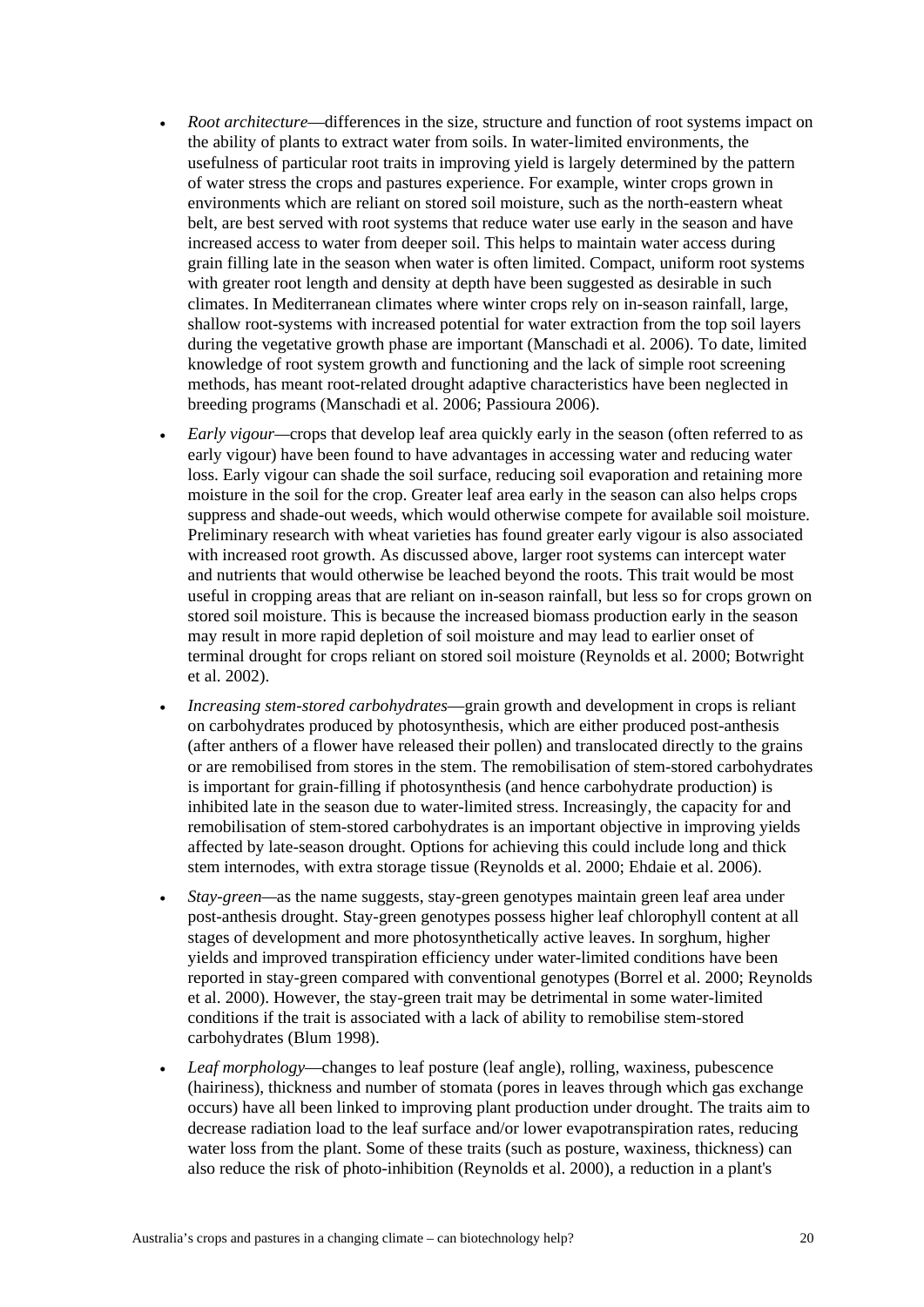capacity for photosynthesis caused by exposure to strong light (Adir et al. 2003). Changes to leaf morphology, however, may be associated with reduced radiation-use efficiency, which would reduce yield in conditions favourable to crop growth (Reynolds et al. 2000).

- *Low carbon isotope discrimination*—in nature, there are several different types (isotopes) of carbon. The most common form of carbon is  ${}^{12}C$ , which accounts for 98.9 per cent of the carbon in the atmosphere. <sup>13</sup>C accounts for almost all of the rest and is actively discriminated against by plants during photosynthesis because of its slightly heavier atomic weight. Researchers have found that  $\overline{C_3}$  plants with low carbon isotope discrimination (that is, those that have a low discrimination against  $^{13}$ C) have increased transpiration efficiency. This equates to increased photosynthesis per unit of transpiration and has been used to develop crops with improved water-use efficiency (Richards 2004; Passioura 2006).
- *Improved rubisco*—one of the key enzymes in photosynthesis is rubisco (ribulose-1,5 bisphosphate carboxylase/oxygenase). It catalyses the first major step of carbon fixation, a process by which atmospheric carbon dioxide is made available to organisms in the form of energy-rich molecules such as sucrose. Rubisco activity is often rate-limiting for photosynthesis, so increasing its efficiency will lead to increased photosynthesis efficiency. This in turn could lead to improved water-use efficiency (Morell et al. 1992).
- *Improved disease and weed management*—this is discussed further in Chapter 5.

A number of these traits are currently the focus of research in Australia.

CSIRO is conducting research into understanding the genetic control of early vigour. Genes that increase the size of the embryo, reduce leaf thickness and promote earlier tillering have all been linked to early vigour. Researchers are currently identifying chromosomal regions containing these genes for the development of molecular markers<sup>[7](#page-32-0)</sup>.

CSIRO have also identified a number of genes in wheat which play a role in controlling stemstored carbohydrates (Xue et al. 2007). Some of these genes are now the subject of further research, with the aim being to perform genetic manipulation or assist conventional breeding for the improvement of grain yield under water-limited environments.

Molecular markers for stay-green traits are being researched and developed for use in Australian grain sorghum breeding programs. Under post-anthesis drought, stay-green genotypes have higher grain yield than aging genotypes due to increased green leaf area at maturity, leaf nitrogen status and transpiration efficiency. Also, the stay-green trait is not a constraint on yields when water is not limiting (Borrel et al. 2000).

The Australian Centre for Plant Functional Genomics (ACPFG) has identified genes involved in improving yields under drought conditions, such as root architecture and leaf morphology. These genes can be incorporated into cereal breeding lines either through transgenic technologies or by using conventional breeding techniques and molecular markers<sup>[8](#page-32-1)</sup>.

Australian research is also being conducted on improving photosynthesis efficiency through modifying rubisco (Morell et al. 1992; Andrews and Whitney 2003).

A number of GM crops with improved water-use efficiency are being trialled in Australia. The Gene Technology Regulator has approved proof-of-concept field trials for drought tolerant GM wheat (DIR071/2006), GM wheat and barely with enhanced tolerance to abiotic stresses (DIR077/2007) and GM cotton (DIR064/2006) and sugarcane (DIR070/2006) with improved water-use efficiency (OGTR 2006a; c; 2007; 2008a).

-

<span id="page-32-0"></span><sup>7</sup> http://www.csiro.au/files/files/p2ki.pdf accessed 15 October 2008

<span id="page-32-1"></span><sup>8</sup> http://www.acpfg.com.au/files/latest\_media/f556.pdf accessed 15 October 2008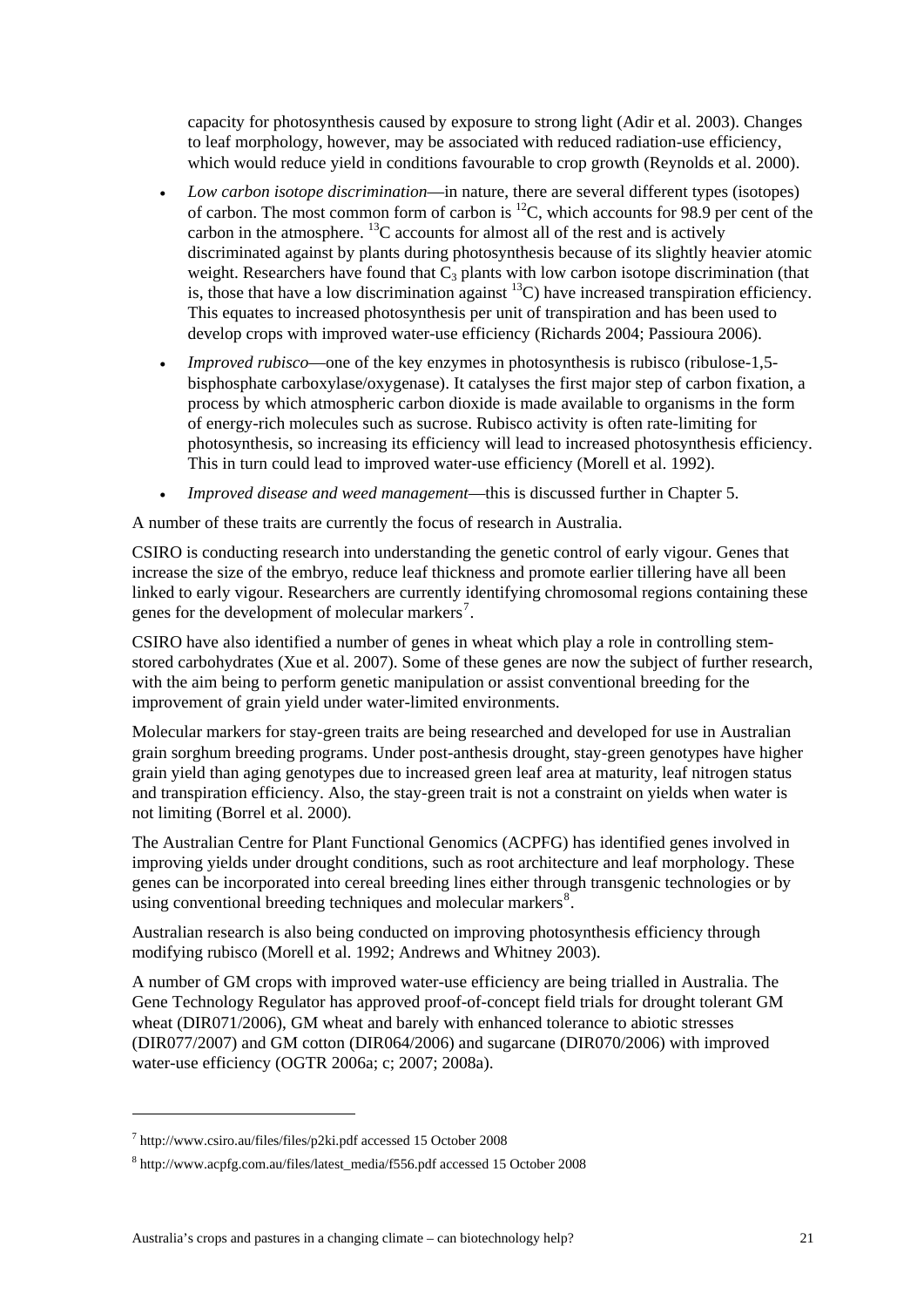<span id="page-33-0"></span>Although genetic modification has an important role to play in developing new crop varieties with improved water-use efficiency, new varieties developed using only conventional breeding techniques will continue to be the approach for breeding many, if not most, new varieties. For example, CSIRO has developed two conventionally bred wheat varieties, Drysdale and Rees, which have low carbon isotope discrimination. Both varieties have increased water-limited yields in dry years compared to those of widely sown cultivars. Importantly, the yields from the two varieties in wet years are also competitive (Richards 2004; Passioura 2006). These successful new crop varieties emphasise that while genetically modified crops will be important to assist in adapting to climate change, they should not be promoted to the detriment of traditional breeding practices. Rather a combined breeding effort making use of all the tools and techniques available needs to be adopted.

#### 4.2 Heat stress

1

Heat stress is defined as the rise in temperature beyond a threshold level for a period of time sufficient to cause irreversible damage to plant growth and development. It is a complex function of heat intensity (temperature in degrees), duration (seasonal compared to daily temperature extremes) and rate of increase in temperature (Wahid et al. 2007). As with water-limited stress, different plant tissues and plants at various growth stages will be affected in different ways by heat stress. Accordingly, there are a number of different strategies plants use to minimise the effects of elevated temperature on normal growth and metabolism. This is further complicated because plants rarely face heat stress in isolation from other environmental stressors such as lack of water. Many of the traits identified for improving yield under water-limited stress, have also been linked to heat tolerance, including early vigour, stay-green, leaf morphology and photosynthetic rate (Reynolds et al. 2001).

Other physiological traits are also associated with heat tolerance. One of the major roles of transpiration is leaf-cooling. Leaf and spike (flowering axis) temperatures in wheat can be lower than ambient air temperature, with the degree of cooling reflecting the rate of evapotranspiration on the surface of the plant canopy (Ayeneh et al. 2002). This trait is referred to as canopy temperature depression (CTD) and has been shown to be positively correlated with yield in both warm and temperate environments. Preliminary data suggests that the trait is heritable (Reynolds et al. 2001). As CTD is a complex, multi-genic trait, it is unlikely that transgenic technologies could be easily used to introduce the responsible genetic elements into breeding lines; however, molecular markers could be developed for this trait.

Another trait associated with heat-tolerant varieties is plant membrane thermostability. Plant lipid membranes<sup>[9](#page-33-1)</sup> receive the most physiological injury from heat, with disruption and damage to membranes altering their permeability and resulting in the loss of solutes from cells. Cellular membrane thermostability can be determined by measuring the amount of solute leakage (Reynolds et al. 2001; Rahman et al. 2004). Since membrane thermostability is in part heritable and shows high genetic correlation with yield, there is potential for plant breeding to be applied in this area (Reynolds et al. 2001).

At the molecular level, a central role in the heat stress response is played by heat shock proteins (HSPs) under the control of heat stress transcription factors. HSPs were first identified as proteins that are strongly induced by heat stress. Subsequently they have been shown to also be essential for normal growth and metabolism, hence it has been difficult to unravel the precise role they play in response to heat stress (Kotak et al. 2007). Such genetic complexity has limited the effectiveness of attempts to increase tolerance to heat stress by over-expressing single HSP genes.

<span id="page-33-1"></span> $9<sup>9</sup>$  The membranes surrounding cells within plant cell walls, surrounding cell organelles, and present in other parts of plant cells.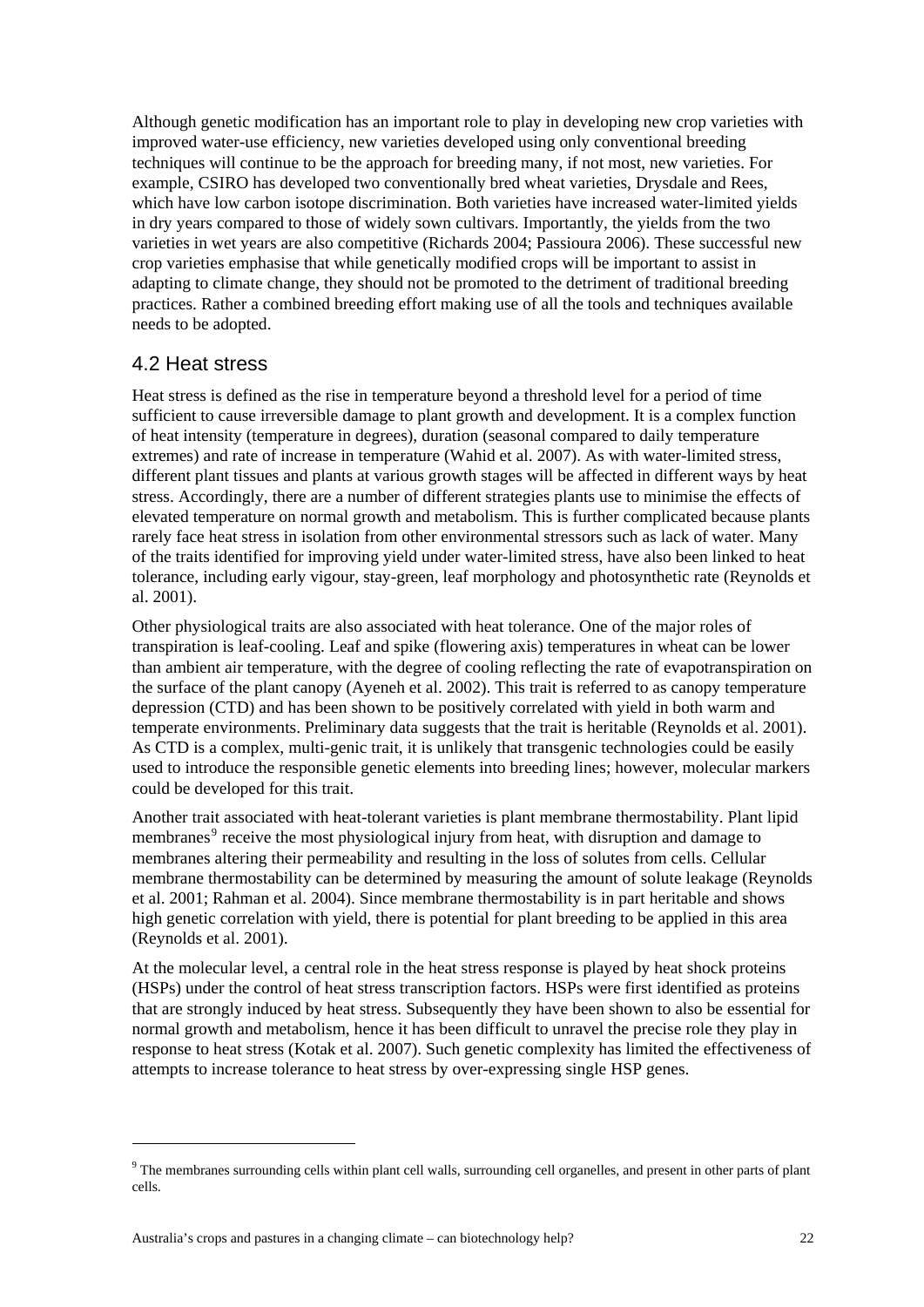<span id="page-34-0"></span>Other molecular components linked to the heat stress response in plants that are currently being researched include:

- calcium  $(Ca^{2+})$  dependent signalling (Liu et al. 2005)
- phytohormones such as abscisic acid, salicylic acid and ethylene (Larkindale and Huang 2004; Larkindale et al. 2005; Liu et al. 2006a)
- components that increase the production of antioxidants to ameliorate oxidative stress (for example, the production of the antioxidant glycinebetaine in tobacco has been shown to protect the plant's photosynthetic machinery from heat stress induced oxidative damage (Yang et al. 2007)).

#### 4.3 Frost tolerance

Rather than trying to adapt plants to survive high temperatures and dry conditions which are often experienced late in the growing season for winter crops, another option is to make the flowering window earlier in the season. This option would require the development of plants adapted to cope with lower temperatures and frosts. Scientists from Victorian Department of Primary Industries discovered a gene from Antarctic hairgrass (*Deschampsia antarctica*) which has the ability to inhibit ice crystal growth as a mechanism for freezing tolerance. The findings have major implications for improving frost tolerance in crop and pasture species, with the ice re-crystallisation inhibition proteins (IRIPs) being tested in transgenic systems including *Arabidopsis* and wheat (John and Spangenberg 2005). This research is now being undertaken within the ACPFG, with the aim for field trials of GM frost-tolerant crops in 2010 (ACPFG 2006).

### 4.4 Waterlogging

As mentioned above, research efforts should perhaps be focused on improving yields in good rainfall seasons. One problem farmers often face in good rainfall years, however, is waterlogging. The potential for transient waterlogging may increase under climate change with the predicted increase in heavier precipitation events. Traits that would allow crops to cope with waterlogging would therefore be important.

Waterlogging reduces oxygen levels in the soil, leading to a build up of toxic chemicals and altered nutrient levels around roots. This causes damage and death to the plant roots, which in turn impacts on production. In Western Australia, waterlogging typically results in wheat crop losses between 10–50 per cent and wheat yield losses across Australia in the order of A\$300 million. Australian cotton is also affected by waterlogging and it can be quite severe if rainfall occurs during and after irrigation. On average, one bale of cotton per hectare (approximately 11 per cent of cotton yield) is lost due to waterlogging. In severe cases, yield losses can reach 40 per cent. Canola and barley crops also experience significant yield losses to waterlogging (Dennis et al. 2000).

Research is being conducted into improving crop response to waterlogging. CSIRO has developed GM cotton lines that contain a genes derived from cotton and *Arabidopsis* that are expected to enhance tolerance to waterlogging. The cotton lines will contain one or more of three introduced genes that include *Pdc2* and *Ahb1* from *Arabidopsis* that encode the enzyme pyruvate decarboxylase and the plant haemoglobin 1 protein respectively. The third gene to be introduced is the *Adh* gene from cotton that encodes the alcohol dehydrogenase enzyme. Field trials of these cotton lines with expected enhanced tolerance to waterlogging stress have been approved by the Gene Technology Regulator (DIR067/2006; DIR083/2008) (OGTR 2006b; 2008d). Work is also being conducted to try to identify molecular markers for waterlogging tolerance for wheat breeding programs (Cakir et al. 2005).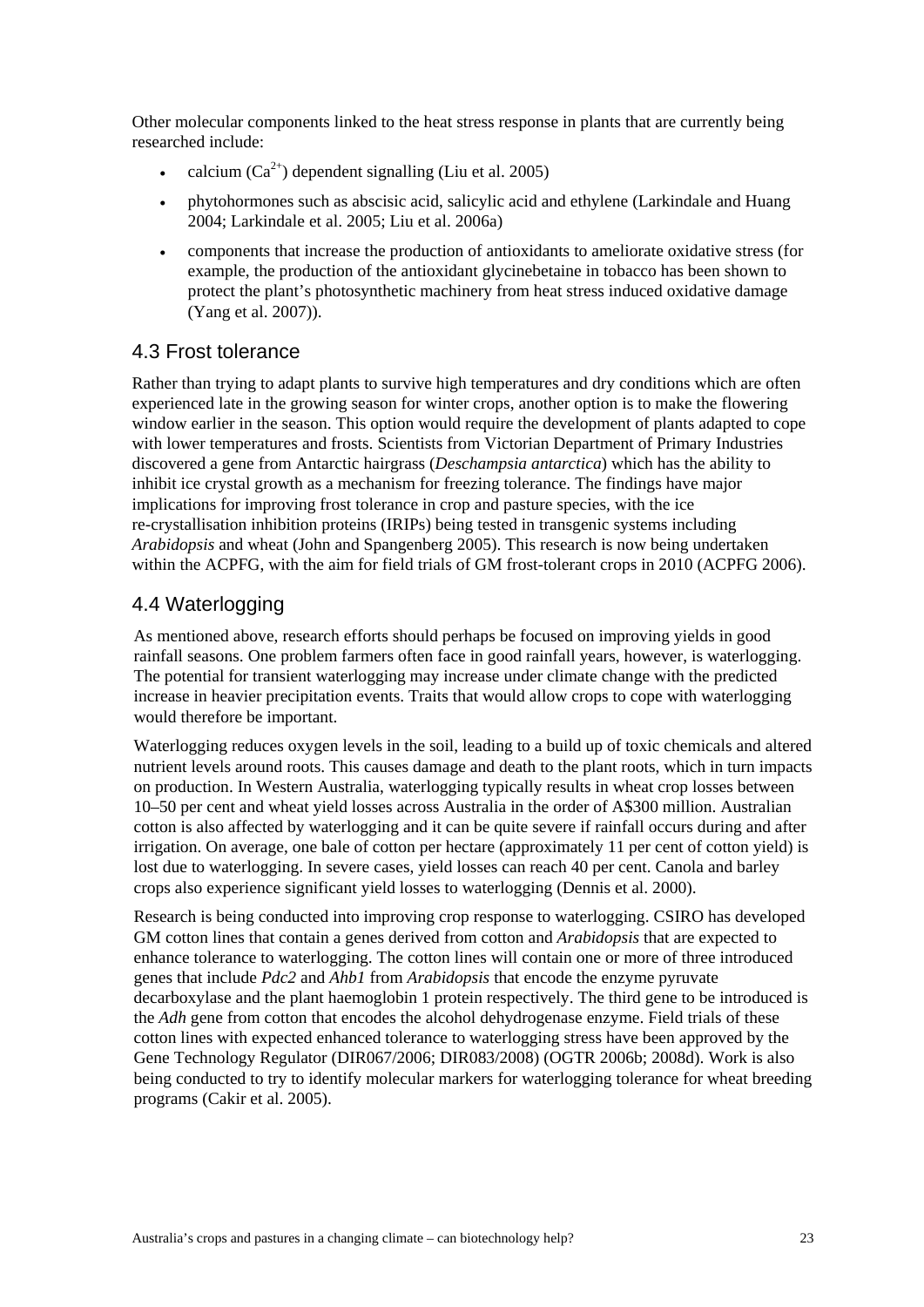## <span id="page-35-0"></span>4.5 Alterations to plant environment cues

The timing of flowering in agricultural crops is very important to achieving high yields. For example, in dryland winter-cropping the timing of flowering needs to be early enough to avoid the worst of the heat and large evaporative demands of late spring and late enough to avoid frost damage during flowering (Richards 1991; Passioura 2007a). The timing of flowering is a response to both the plant's development stage and to external environmental conditions. Many plants that flower in spring, including winter wheats, must experience an extended period of cold to promote or accelerate flowering. This is known as vernalisation. Time of flowering can also be influenced by length of day or photoperiod. A long-day plant requires short nights to induce flowering, while short-day plants require longer periods of darkness in order to flower. Conventional selective breeding has produced crop varieties with flowering times to suit different agricultural regions. For example, spring wheats, which are grown in warm areas, do not require vernalisation to trigger flowering.

In the well-developed agricultural regions of Australia, the timing of flowering is well controlled and has been suggested to be as appropriate as possible, given that the optimal time is necessarily an average over successive growing seasons (Passioura 2007a). However, climate change is likely to both disrupt average rainfall and temperatures as well as increase their variability. In some areas that have traditionally grown crops sensitive to vernalisation, winter temperatures may increase, eliminating the cold period needed to trigger flowering. This would require farmers to shift to varieties with decreased sensitivity to vernalisation. Changes in the desired time of flowering or in the latitudinal area in which the crops are grown due to climate change may also require varieties with different photoperiod sensitivities.

Scientists from CSIRO have identified a major gene in both cereal and *Brassica* crops that is responsible for determining the timing of flowering. The *flc* gene is the master flowering gene that operates in plants such as canola and mustard, while in cereals such as wheat, barley and rice, the *wap1* gene serves the same purpose. It is hoped that these genes could be used in breeding programs to predict vernalisation and flowering time<sup>[10](#page-35-1)</sup>. Controlling the activity of the genes directly may also provide more control over the flowering of crops. Manipulation of the major flowering gene could also prevent flowering in pasture grasses so they remain in a vegetative state to provide reliable feed for livestock $11$ . These developments, in addition to conventional selective breeding programs, will assist in providing farmers with crop varieties suited to flower under a different climate.

### 4.6 Reduced protein and nitrogen content in grains and leaves.

Enhancing the nitrogen assimilation of crops and pastures, for example by increasing nitrogen-use efficiency, may help in preventing reductions in grain or pasture nutrition as a result of elevated carbon dioxide concentrations. Also, increased nitrogen-use efficiency will help combat nutrient deficiencies that may arise from increased weed competition.

Research in Australia and overseas is investigating improving nitrogen-use efficiency in a variety of plants using GM techniques. Detail of this research is outlined in Section 8.2.

#### 4.7 Traits enabling  $C_4$  plants to acclimatise to carbon dioxide enriched environments.

As mentioned above, plants can be classified by their means of fixing carbon, with the two main types being  $C_3$  or  $C_4$  plants.  $C_4$  plants, which include corn (maize) and sorghum, perform very efficiently under conditions of high temperatures and bright sunlight when compared to  $C_3$  plants.

1

<span id="page-35-1"></span> $10$  http://www.csiro.au/files/files/p2fv.pdf accessed 15 October 2008

<span id="page-35-2"></span> $11$  Ibid.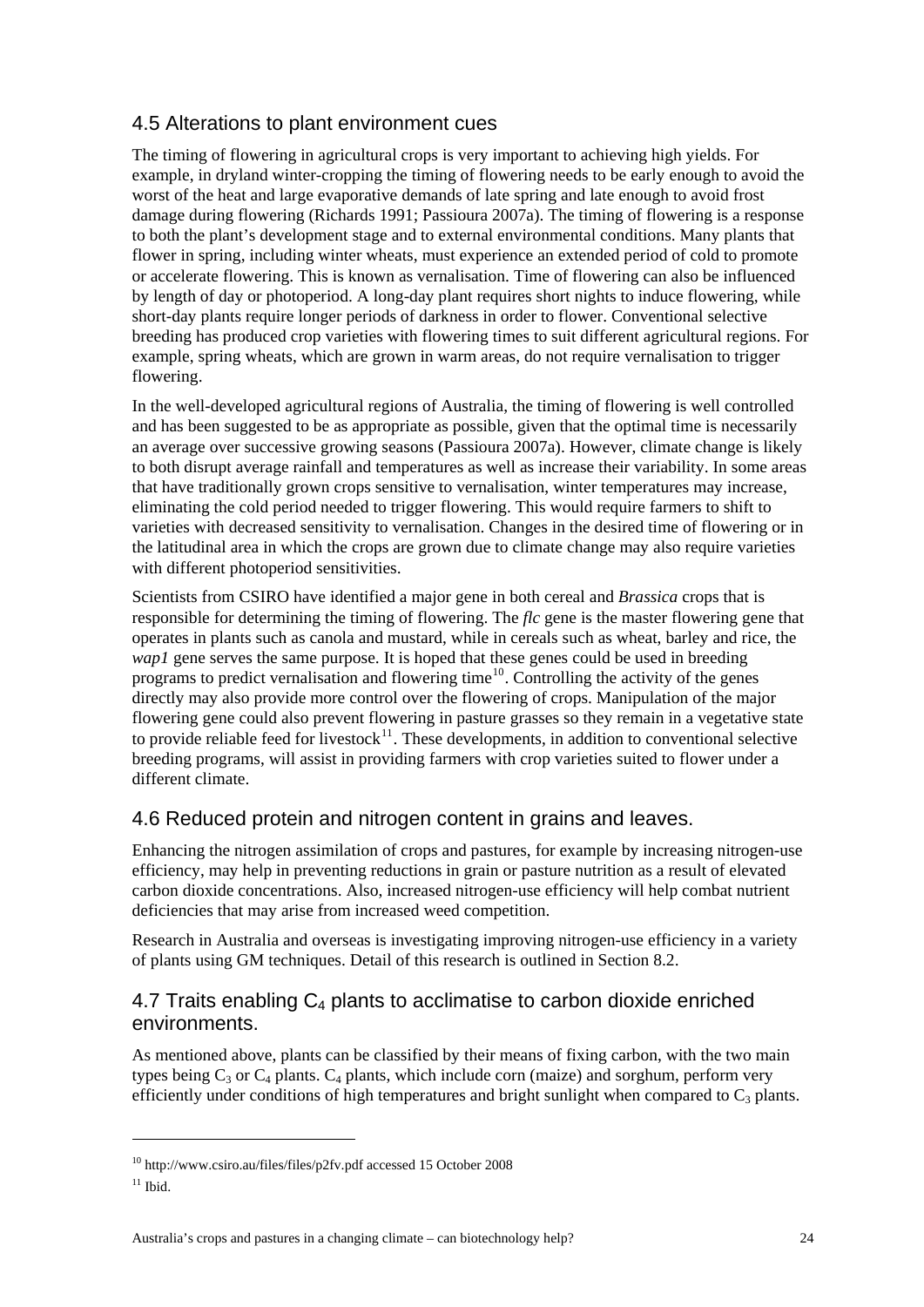However, increases in  $C_4$  plant yields under elevated carbon dioxide concentrations have been reported to be less than in  $C_3$  plants due to the differences in carbon fixation. Increased atmospheric carbon dioxide concentrations may make competing with  $C_3$  weeds more difficult for  $C_4$  crops (Parry 1990; Li et al. 2007). Therefore, traits that improve the performance of  $C_4$  plants under elevated carbon dioxide levels may be important in Australia's future climate. It has also been speculated that increases in temperature will lead to  $C_4$  weeds extending their geographic range and, if they become more prevalent, weed competition in  $C_3$  crop systems may intensify (Dukes and Mooney 1999).

Researchers are investigating the acclimation of  $C_4$  plants to carbon dioxide enriched environments (Driscoll et al. 2006; Prins et al. in prep.). These studies may lead to a greater understanding of how to breed  $C_4$  plants with improved performance under these conditions.

### 4.8 Perennial pastures and crops

Perennial plants may have increased potential for both pastures and cropping under climate change. Perennial pastures can provide benefits through increasing the sustainability of cropping rotations through their role in increasing out-of-season water use, reducing leakage to the water table and providing groundcover over summer months to reduce erosion (Ellis et al. 2006). Other benefits of growing perennial pastures include:

- out-of-season green feed
- increased carrying capacity due to improved seasonal distribution of feed and pasture use
- reduced wool faults and maintenance of wool fibre diameter and staple strength
- reduced fodder conservation (cutting hay; selling surplus hay)
- the opportunity to defer grazing on annual pasture paddocks after the break of the season (Moore et al. 2006).

Research is also underway to develop perennial versions of some crops that are traditionally grown as annuals. A feasibility study has recently been conducted for growing perennial wheat in Australia (Wade et al. 2007). A number of potential benefits were identified in growing perennial wheat rather than annual wheat. Because perennial wheat is deep-rooted, it could lead to reduced soil waterlogging and decreased groundwater recharge and dryland salinity. Perennial wheat could also provide benefits similar to conservation tillage practices, such as improved soil health and structure, while the perennial cover during summer would reduce soil erosion. Compared to annual wheat, perennial wheat is expected to have reduced fuel costs and improved nutrient-use efficiency, which would improve its economic attractiveness compared to annual wheat. Finally, in mixed cropping-livestock systems, perennial wheat might provide higher quality stubble for grazing livestock during summer and autumn, and increase flexibility between grazing and grain enterprises (Bell et al. 2006). These benefits would be important in adapting to many of the changes in climate predicted for 2030 and beyond.

There are still, however, many constraints that need to be overcome before perennial wheat could be adopted in Australia. Constraints include lower grain yields and inferior grain qualities. Perennial wheat may provide a 'green bridge' over summer for foliar fungal diseases such as stem, leaf and stripe rusts. There is therefore a need for improved pest and disease management (Bell et al. 2006; Wade et al. 2007). Biotechnology could play a role in developing perennial wheat varieties, particularly to improve pest and disease management.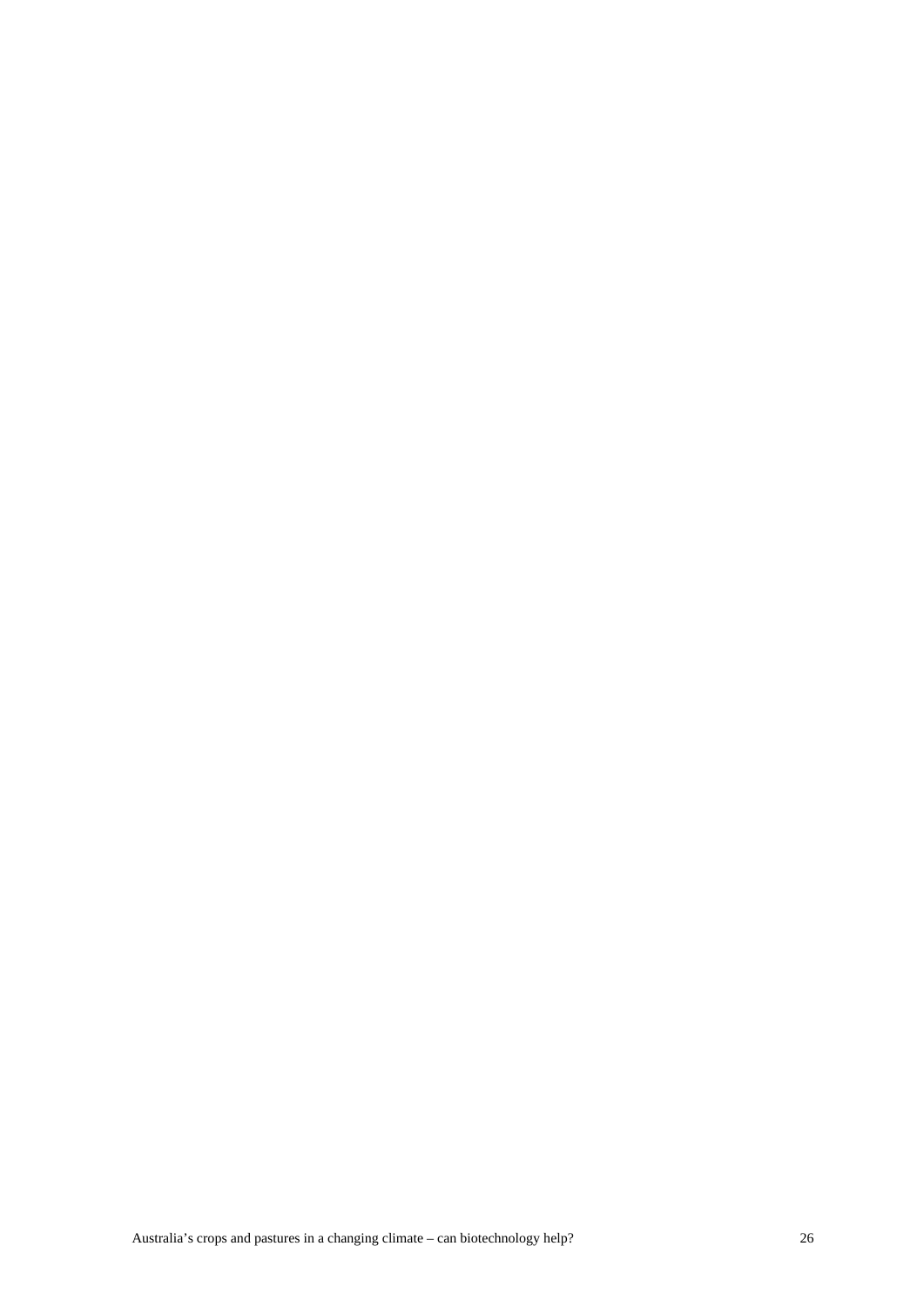### **Chapter 5 – Insect pests, diseases and weeds – control and diagnosis**

With the potential for increased pressure from insect pests, pathogens and weeds under climate change, improved crop resistance to these biotic stresses is important. GM crops have already been proven to provide farmers with improved tools for insect pest and weed management. GM crops with disease resistance are also being developed. This chapter details these achievements and likely future developments of these crops (outlining the most attainable goals for GM crops in the immediate future). It also outlines biotechnology techniques and applications that are used in diagnostic tests and surveillance for biosecurity purposes.

### 5.1 Control of insect pests

GM insect-resistant (IR) crops have proven to be very effective in controlling many of the world's main crop pests. GM IR crops have been widely adopted, particularly in cotton and corn (maize) with 20 million hectares grown worldwide in 2006. In addition, 22 million hectares of GM crops with combined insect resistance and herbicide tolerance traits were grown (James 2008). In Australia, GM IR cotton accounts for around 90 per cent of cotton production(Holtzapffel et al. 2008).

Nearly all of the commercially released GM IR crops have been modified with *cry* genes from the soil bacterium *Bacillus thuringiensis* (*Bt*). *Cry* genes encode a variety of insecticidal crystal proteins that are toxic specifically to various agriculturally important insect and other invertebrate pests. *Bt* strains have been discovered that produce cry proteins that are toxic to lepidopterans (butterflies and moths), coleopterans (beetles), dipterans (flies and mosquitos), lice, mites and nematodes. These proteins are non-toxic to mammals and other non-target organisms (Ranjekar et al. 2003; Federici 2005).

The first *Bt* cotton crop grown in Australia was Ingard<sup>®</sup> cotton. Commercialised in 1996, Ingard<sup>®</sup> cotton contained a single *cry* gene which encoded for a protein toxic to *Helicoverpa* caterpillar pests. In 2003, Bollgard II® cotton was commercialised, replacing Ingard® varieties by 2004–05. Bollgard II® expresses two different *cry* genes for increased efficacy and decreased risk of insect resistance developing to the insecticidal proteins.

In addition to the *cry* genes, a number of other insecticidal proteins expressed during the vegetative growth phase of *B. thrungiensis* have also been indentified. These vegetative insecticidal proteins (vip) have a different mode of toxicity to cry proteins. Syngenta Seed Inc. has trialled two cotton lines (Cot102 and Cot202) in Australia that have been modified with a *vip* gene. The gene encodes a protein that is highly toxic to numerous economically important lepidopteran pests of cotton (DIR 034/2003) (OGTR 2003a).

GM IR cotton crops could facilitate adaptation to climate change by enabling cotton growing areas to be established in more northerly regions where rainfall is predicted to increase. Until now, some of the northern areas such as north Queensland, the Northern Territory and north Western Australia could not be farmed economically partly due to the prevalence of insect pests. The Gene Technology Regulator has granted licences (DIR 066/2006, and DIR 062/2006) for the commercial release of GM IR and/or herbicide-tolerant varieties north of latitude 22° South (OGTR 2006d). However, before a release takes place in northern Australia, agronomic, plant breeding and seed production trials of GM cotton suitable for cultivation in that area need to be undertaken, in addition to consideration of industry, infrastructure and community issues (Holtzapffel et al. 2008).

Other strategies for engineering pest resistance in plants include the expression of toxins produced by foreign plants (such as proteinase inhibitors, lectins, amylase inhibitors), animals (insect chitinases) and other bacteria, as well as investigating insecticidal viruses. The development of plants expressing vip proteins and other insecticidal toxins is important in providing growers with additional tools for pest management and ensuring the risk of target insect pests developing resistance to current control methods is minimised (Ranjekar et al. 2003; Federici 2005). This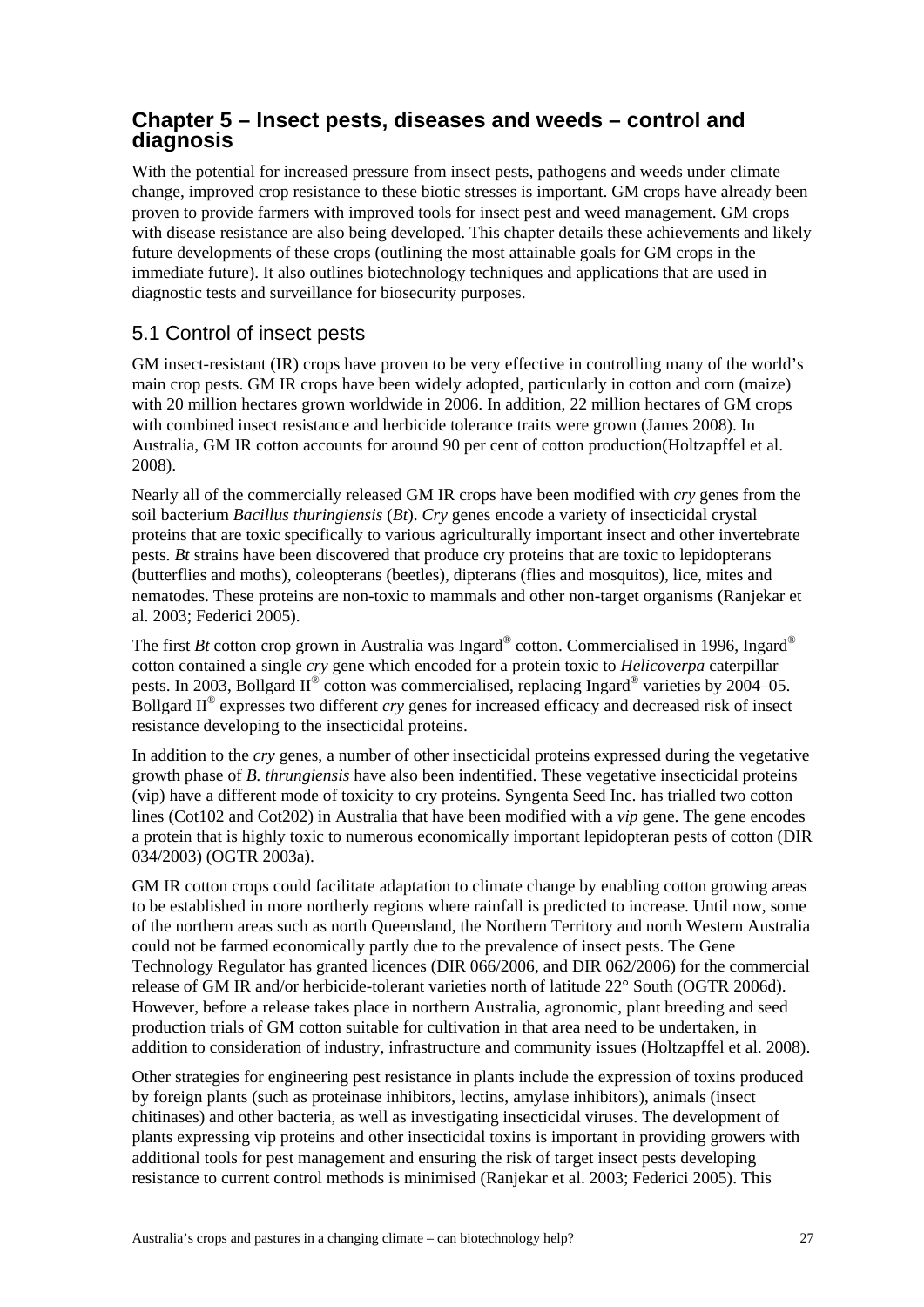could be particularly important if changes in pest populations and distributions occur as expected under climate change and lead to increased pest severity.

An important consideration when developing GM IR crops for a changing climate is whether or not their pest control efficacy is affected by environmental conditions. Australian field trials of the Cot102 line (containing the *vip3A* gene) in 2003 found a decline in efficacy late in the season that may allow some larval survival. This could lead to selection of insects with resistance to the insecticidal protein. The loss of efficacy coincided with rainy, cloudy weather that led to reductions in temperatures and solar radiation. This suggests that temperature, irradiance or waterlogging may influence the efficacy of Cot102. The efficacy of Cot202 (also containing the *vip3A* gene) was not affected, possibly due its higher initial expression levels of the toxin (at least two-fold greater than the Cot102 line).

Reduced efficacy of the insecticidal protein that could be attributed to linked to cool weather, lower soil temperatures and/or extended wet weather was also noted in controlled experiments and bioassays with Ingard<sup>®</sup> cotton. Whilst Ingard<sup>®</sup> cotton is no longer grown commercially, such results indicate the importance of considering future weather conditions when developing IR crops (Llewellyn et al. 2007).

### 5.2 Control of diseases

There are many examples of Australian biotechnology research into disease-resistant crop plants, including both the development of GM disease-resistant crops and identifying molecular markers for disease resistance for use in conventional breeding programs. Examples of recent Australian research include:

- proof-of-concept field trials of GM funga- resistant cotton, which has inhibitory activity against *Fusarium* wilt, black root rot and *Verticillium* wilt (DIR 063/2005) (OGTR 2007)
- field trials of GM white clover resistant to the Alfalfa Mosaic Virus (DIR 047/2003 (OGTR 2003b)
- identification of molecular markers in wheat for resistance to the Barley Yellow Dwarf Virus [12](#page-39-0)
- identification of molecular markers in wheat for resistance to the  $Ug99$  strain of the wheat fungus black stem rust<sup>[13](#page-39-1)</sup>
- markers for flax and wheat resistance to stem, leaf and stripe rust<sup>[14](#page-39-2)</sup>. Recent advances in the flax rust system are now being applied to important cereal rust diseases such as wheat stem rust
- high-throughput screening of wheat varieties for resistance to the *Fusarium* fungus and potential identification of molecular markers<sup>[15](#page-39-3)</sup>
- identification of molecular markers for resistance to cereal cyst nematodes in wheat (Passioura 2006)
- proof-of-concept field trials of GM disease-resistant banana. Up to 16 lines contain a gene which encodes a protein that is expected to confer disease resistance by preventing cells from undergoing programmed cell death in response to infection by certain pathogenic microorganisms (DIR079/2007) (OGTR 2008b).

<u>.</u>

<span id="page-39-0"></span><sup>12</sup> http://www.csiro.au/files/files/p2jg.pdf accessed 15 October 2008

<span id="page-39-1"></span><sup>13</sup> http://www.csiro.au/files/files/pm2o.pdf accessed 15 October 2008

<span id="page-39-2"></span><sup>14</sup> http://www.csiro.au/files/files/pbb8.pdf accessed 15 October 2008; http://www.csiro.au/files/files/pju1.pdf accessed 15 October 2008

<span id="page-39-3"></span><sup>15</sup> http://www.csiro.au/files/files/pb2k.pdf accessed 15 October 2008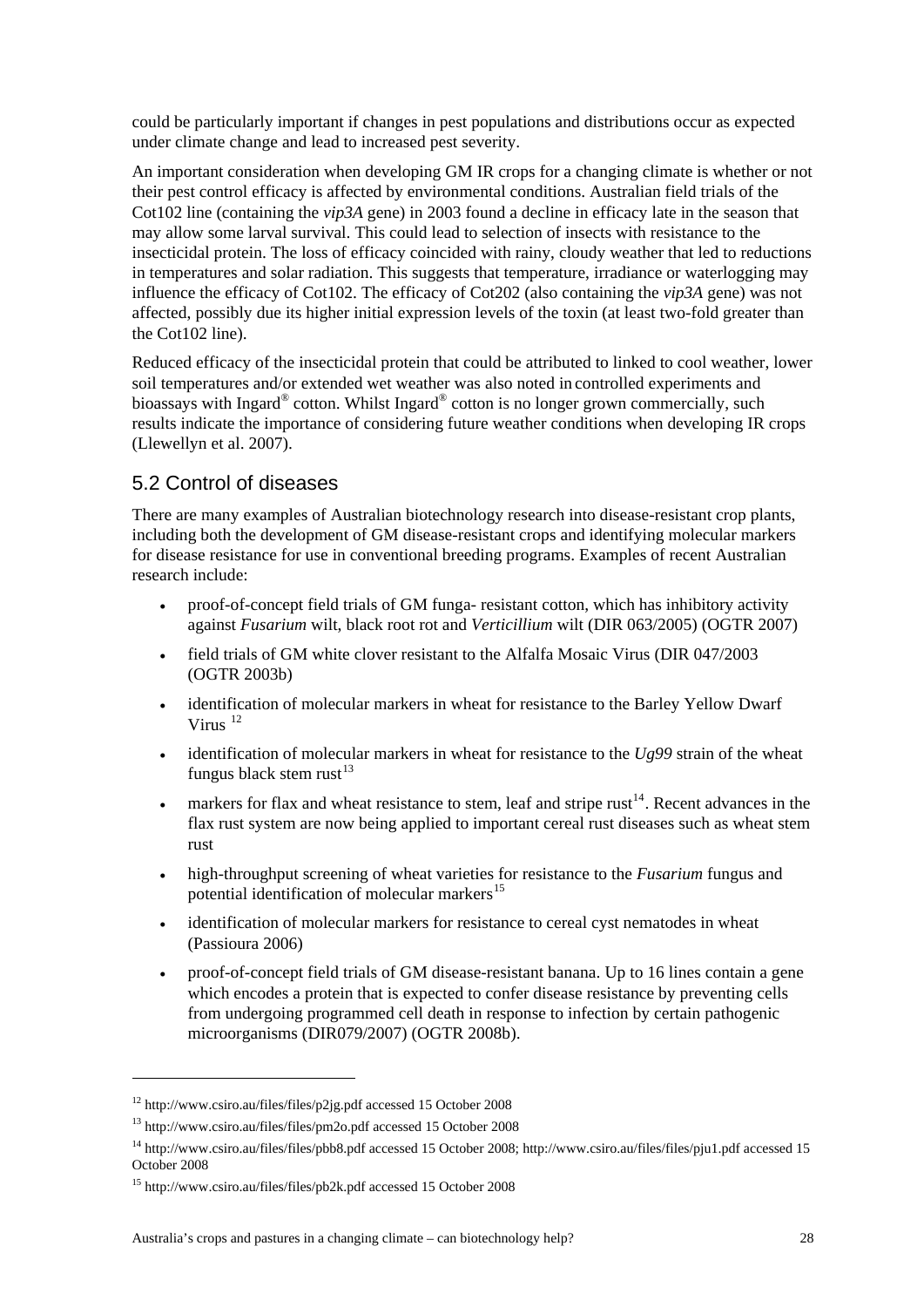A number of GM disease-resistant crops have been approved for commercial production overseas (although not all are currently commercially grown). These include:

- potato varieties resistant to potato virus Y or potato leafroll virus in the United States and  $Canada^{16}$  $Canada^{16}$  $Canada^{16}$
- papaya, resistant to ringspot virus in the United States<sup>[17](#page-40-1)</sup>
- squash resistant to cucumber mosaic virus, zucchini yellow mosaic virus and watermelon mosaic virus in the United States $^{18}$  $^{18}$  $^{18}$
- plum trees resistant to plum pox virus in the United States $^{19}$  $^{19}$  $^{19}$ .

In addition to assisting farmers to manage changes to the incidence and occurrence of diseases, biotechnology tools for disease control are also important in improving the water economy of crops. Disease resistance can improve the ability of crops to use available water by retaining photosynthetic area in the presence of foliar disease or by maintaining a healthy root system which is able to access more available water in the presence of root diseases (Passioura et al. 2007). Passioura (2006) identifies cereal cyst nematode resistance as the most important marker identified to date in wheat breeding programs for improving the water productivity of the crop.

### 5.3 Control of weeds

1

The development of herbicide-tolerant (HT) crops has been an important tool for farmers in managing weeds. HT plants are able to survive treatment by specific herbicides, providing more options for weed control. The potential benefits of HT crops include (Gene Technology Task Force 2002):

- effective control of difficult weeds
- reduced risk of damage to crops if herbicide is applied at the wrong dose
- reductions in tillage required for weed removal, which reduces damage to soil
- improved rotational options through a reduction in residual herbicides.

HT crops can help in the adoption of farm management practices such as no-till farming and dry sowing, which can have beneficial yield impacts in water-limited environments (see Chapter 6). Improved weed control with HT crops also reduces competition between crops and weeds for water and nutrients.

In Australia, both conventionally bred and GM HT crops are grown commercially. Two conventionally bred HT canola varieties are grown; one is tolerant to imidazolinone herbicides and the other to triazine herbicides. Two conventionally bred wheat varieties tolerant to imidazolinone are also available. The only GM HT crops currently approved to be grown commercially in Australia are cotton and canola. For cotton, Roundup Ready® and Roundup Ready Flex® cotton (both tolerant to glyphosate) and Liberty Link® cotton (tolerant to glufosinate ammonium) are grown in Australia. Two varieties of GM herbicide-tolerant canola have also been approved for commercial release in Australia. Roundup Ready® canola tolerates applications of glyphosate and Invigor® hybrid canola tolerates glufosinate ammonium. State moratoria in South Australia, Tasmania and Western Australia currently prevent the growing of either GM canola variety in these states. New South Wales and Victoria approved GM canola to be grown in these states in

<span id="page-40-0"></span><sup>16</sup> http://www.agbios.com/dbase.php?action=ShowProd&data=RBMT15-101%2C+SEMT15-02%2C+SEMT15-15 accessed 15 October 2008

<sup>17</sup> http://www.agbios.com/dbase.php?action=ShowProd&data=55-1%2F63-1 accessed 15 October 2008

<span id="page-40-2"></span><span id="page-40-1"></span><sup>18</sup> http://www.agbios.com/dbase.php?action=ShowProd&data=CZW-3 accessed 15 October 2008

<span id="page-40-3"></span><sup>19</sup> http://www.agbios.com/dbase.php?action=ShowProd&data=C5 accessed 15 October 2008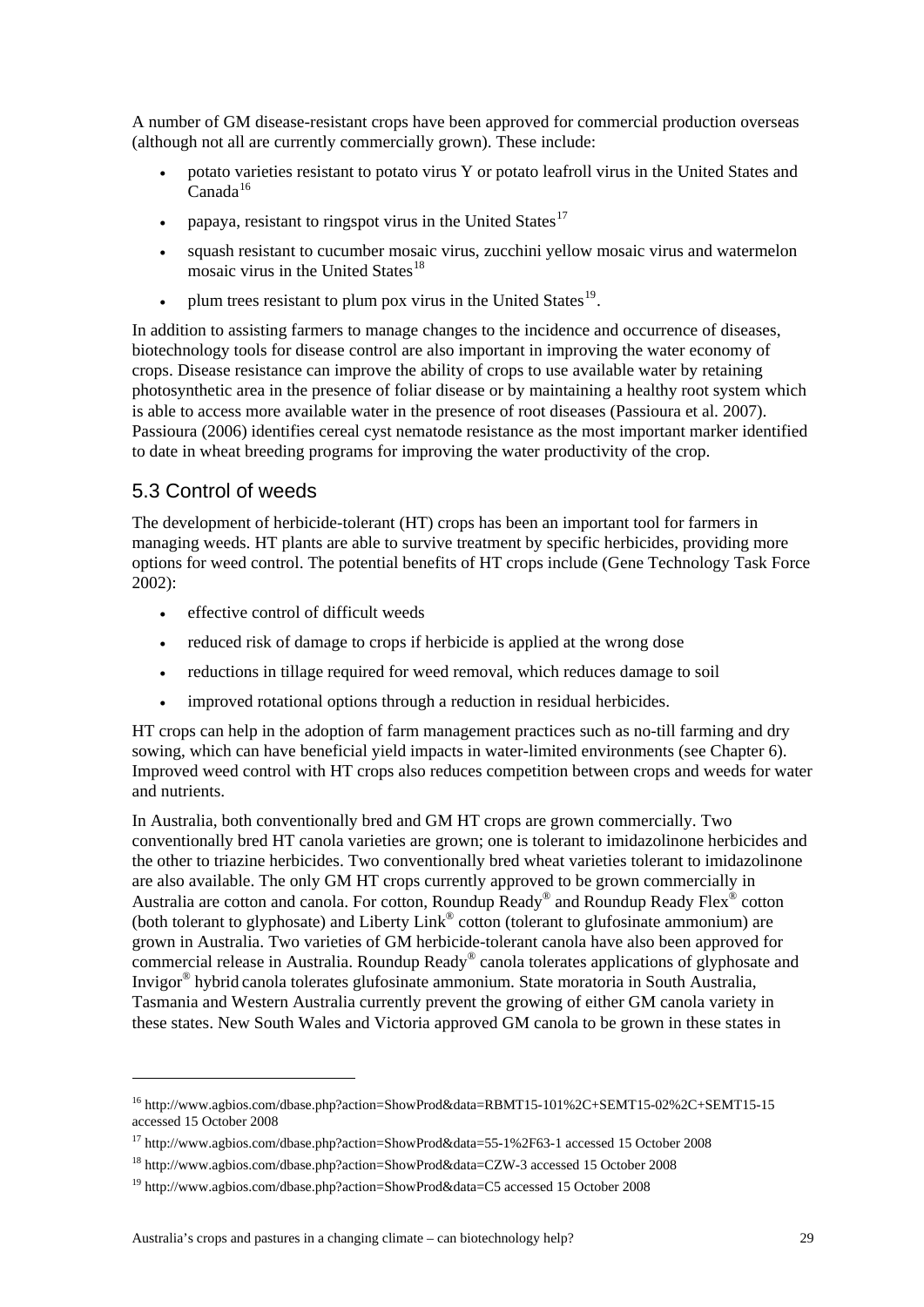2008, so that Roundup Ready® canola is being grown commercially in Australia for the first time (Gene Technology Task Force 2002; Holtzapffel et al. 2008; in prep.).

Overseas, almost 72 million hectares of GM HT crops are grown, which accounts for 63 per cent of all GM crops grown worldwide. As mentioned in Section 5.1, an additional 22 million hectares of GM crops with combined HT and IR traits are grown. The main GM HT crops grown commercially are soybean, corn (maize), canola, cotton and to a lesser extent, lucerne (James 2008).

### 5.4 Biosecurity, diagnostics and surveillance

Biotechnology techniques and applications are used in many diagnostic tests and surveillance for biosecurity purposes. These tools could become increasingly important with the need to detect and identify new and emerging pathogens that may have a stronger ability to establish and spread, or to become more abundant under changed climatic conditions.

Currently, taxonomic identification of pests is often carried out through visual means, perhaps using light, scanning or transmission electron microscopes, and perhaps involving sterile culture techniques and the inoculation of another plant with the infected tissue. The reliability and accuracy of these methods depend largely on the professional skills of the person conducting the diagnosis (McCartney et al. 2003).

Enzyme-Linked Immunosorbent Assay (ELISA) is a protein-based technique that is often used to detect pathogens in plants and works by detecting specific proteins of the target pathogen. It is widely used as a first line diagnostics test in the surveillance of plant (and animal) pathogens in Australia and commercial ELISA kits are available for many viruses, bacteria and fungi (Schaad and Frederick 2002).

Polymerase Chain Reaction (PCR) is a DNA-based technique that amplifies a particular, targeted segment of DNA so it is abundant enough to be detected in subsequent analyses. As such, PCR is often used when there is a need to detect the targeted pathogens present in low concentrations and offers a high level of sensitivity (Boonham et al. 2007). It has been used to detect the fungi and fungal spores of Eucalyptus rust (caused by *Puccina psidii*— a serious biosecurity threat for the Australian forestry industry) and has the potential to be used as a diagnostic tool to identify other pathogens such as viruses and bacteria.

Immunofluorescence techniques use fluorescent-labelled antibodies that react with antigens and allow for direct visualisation of cells with a fluorescence microscope (Schaad and Frederick 2002). It is used extensively for plant biosecurity purposes and pathogens are detected through a tissue section cut from the fruit, leaves or stems.

Novel sequencing technologies which determine DNA genetic codes, such as a sequencing technique on fibre-optic slides (Margulies et al. 2005), may become more significant under potential climate change impacts because they provide the ability to identify new and unknown pathogens.

Globally, there is extensive research into the development of diagnostic technologies for the agricultural sector (Tothill 2001). The aim is to develop hand-held devices that can be used for in-field diagnosis by incorporating different technologies into these instruments. The technologies include biosensors, which could detect protein, DNA or a whole live microorganism; and microarrays, which identify unknown samples by simultaneously testing for many pathogens. As biosensors can be used in field for quick diagnosis they have, for example, the advantage of being able to detect fungal spores in asymptomatic plants, avoiding the need to use more traditional techniques (outlined above) which take longer and cost more. Microarrays have already been used successfully to identify plant pathogens (Koch et al. 2005).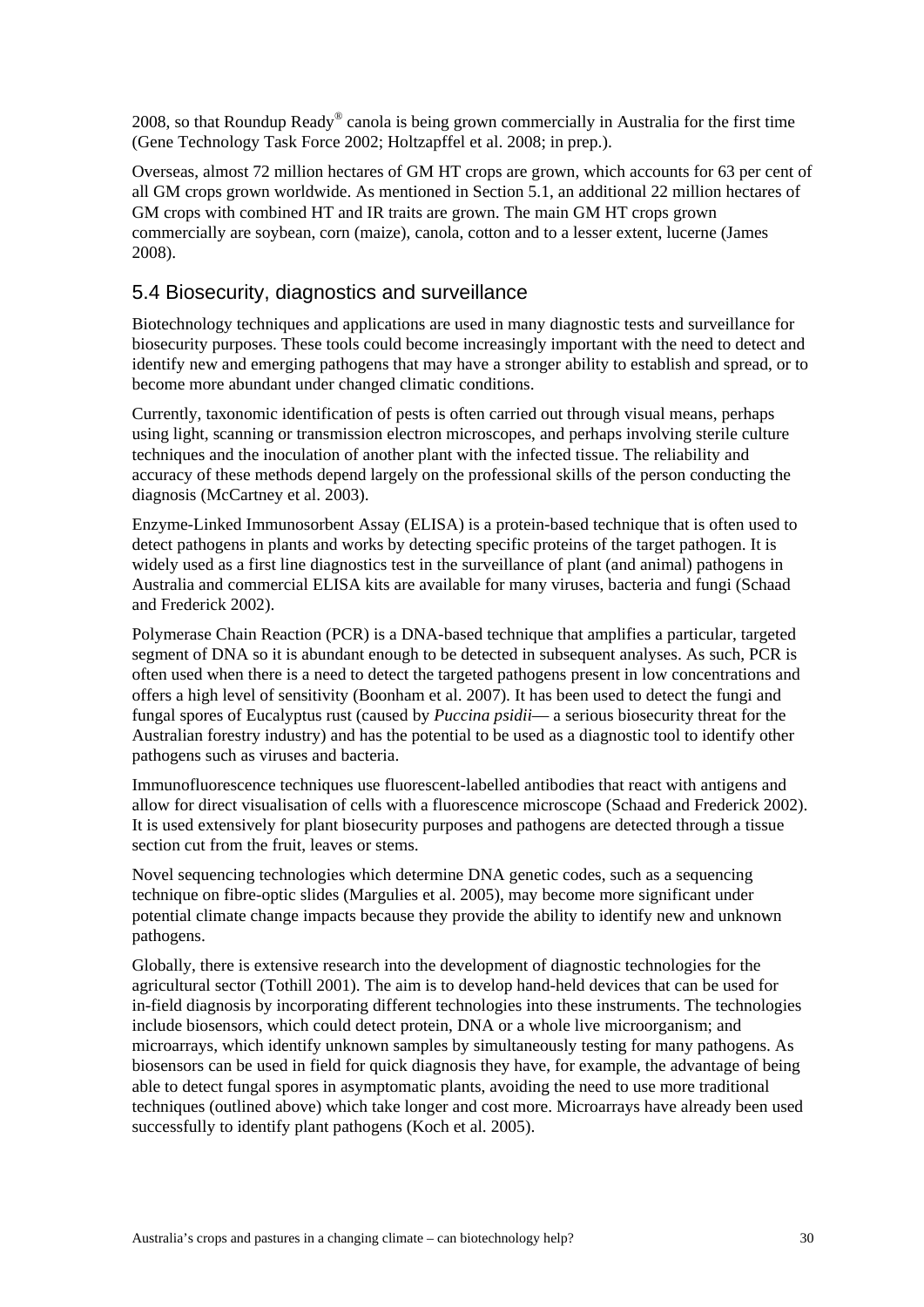## **Chapter 6 – Biotechnology and farm management practices**

In addition to plant improvement and crop development responses to climate change, improved and altered farm management practices are also important. Farm management changes often have shorter development and implementation time-frames than breeding new crop varieties and can allow quicker response to climate variability. A number of farming practices including conservation tillage and dry sowing have been identified as improving the resilience of Australian cropping and pastoral lands to the predicted impacts of climate change. Biotechnology has and will have an important role in helping farmers adopt these practices through making a wider and improved range of crop varieties suited to these practices available to farmers.

### 6.1 Conservation tillage

Conservation tillage has been one farming technique that has helped improve the sustainability of certain production systems, particularly in semi-arid rain-fed regions (Lyon et al. 2004). Conservation tillage is variously defined and encompasses no-till and reduced tillage practices that restrict the amount of tillage, with crops sown through the stubble residue of previous crops into undisturbed soil. The benefits of such practices compared to conventional tillage include reduced soil loss from wind or water erosion; increased water infiltration; increased soil water storage efficiency; and increased soil organic matter (Doyle 1983; Papendick and Parr 1997; Lyon et al. 2004)—all of which will help farmers to adapt to predicted climate change. There are, however, potential issues associated with no-till and reduced tillage practices, particularly with regard to weed control. One of the purposes of tillage is to remove weeds. In no-till and reduced tillage farming systems, herbicides become the main form of weed control. Some challenges that have emerged from the use of herbicides include the development of herbicide-resistant weeds and difficulties in controlling perennials (Fawcett and Towery 2002). Concerns with weed control as well as the cost of herbicides have been identified in several surveys of farmers as the main reason for not adopting conservation tillage (Fawcett and Towery 2002; D'Emden and Llewellyn 2004; Lyon et al. 2004). The adoption of a variety of HT crops has helped alleviate some of these concerns, by providing farmers with additional weed control options. HT crops allow a particular herbicide to be applied after the emergence of the crop, which reduces the need for pre-emergent herbicide applications. The use of HT crops can provide cheaper and easier weed control and their introduction has led to increased adoption of conservation tillage farming practices in Australia and overseas (Fawcett and Towery 2002; Ammann 2005).

### 6.2 Dry sowing

Dry sowing is the practice whereby seeds are planted into dry soil (in late-summer or early-autumn in temperate areas) to await the autumn rains. Once germinated by rain, farmers can remove weed seedlings from a HT crop by spraying the appropriate herbicide so that the crop seedlings are free to use water and nutrients without competition from weeds.

It is important for farmers to have the option of dry sowing because for many winter crops, there is a strong relationship between the time of sowing and yield. Canola yields are estimated to decrease by as much as 5 per cent per week of delayed sowing (Norton 2003). With conventional non-HT crops, weed control measures are usually implemented after the opening rains. This typically involves the use of pre-sowing 'knock-down' herbicide (such as glyphosate), which is applied once weeds have germinated and emerged. This delays sowing when opening rains are late.

Biotechnology can help farmers to practice dry sowing. HT crops (both GM and non-GM) allow the option of dry sowing because broad 'knock-down' weed control can be undertaken after the crop has germinated by applying the relevant herbicide over the top of the crop. Using HT crops in this way can enable an early start to the growing season, adding at least one week to the growing season window (Norton 2003). This can be very significant in terms of yield especially when growing seasons are cut short in changing climates because the end of season becomes hot and dry.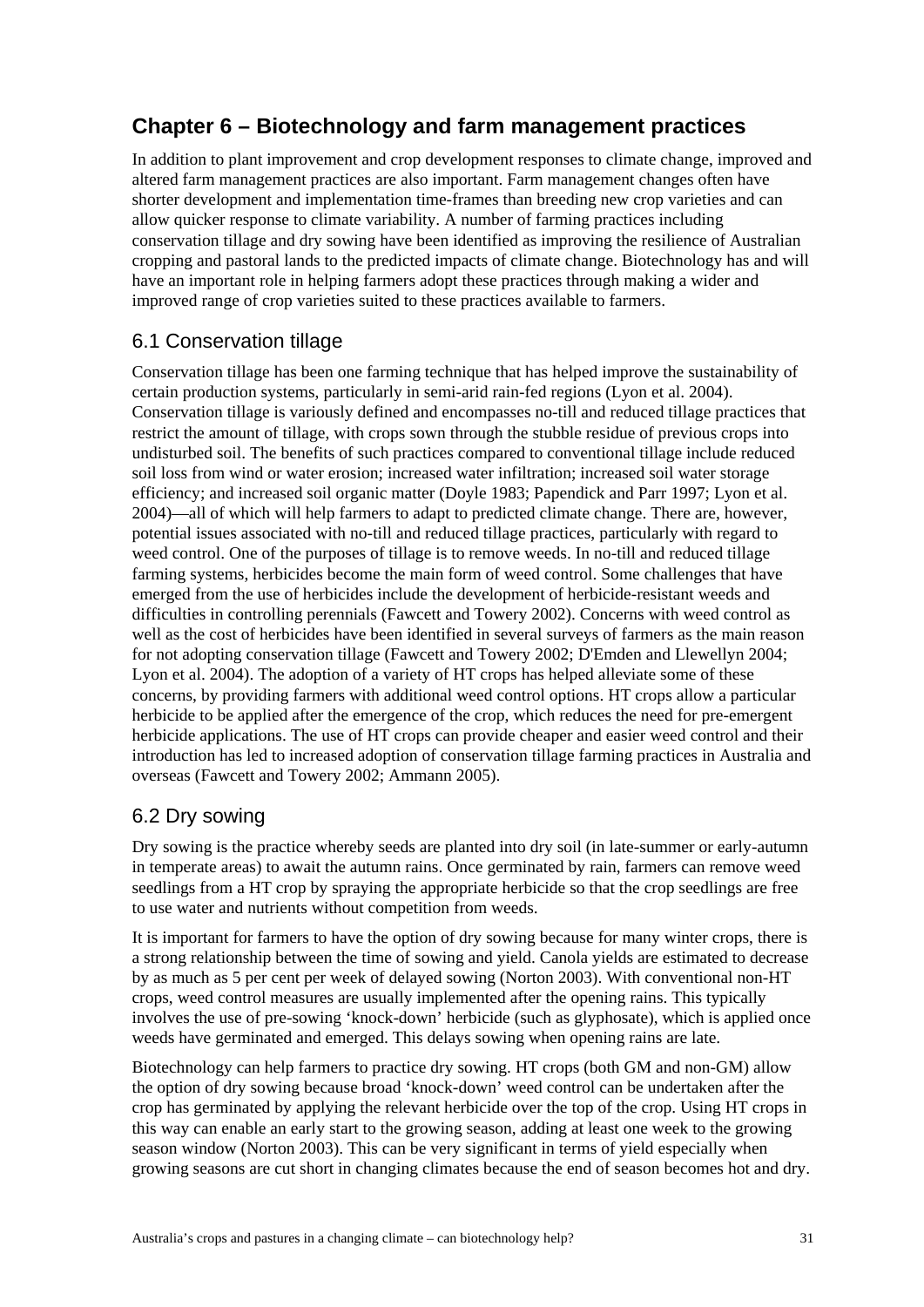### 6.3 Other management practices

There are a number of other areas where biotechnology and GM crops are relevant to altered farm management practices. The introduction of HT and IR crops has provided farmers with increased flexibility in the management of pests and weeds. For example, GM IR cotton has led to a 75 per cent reduction in the number of applications of insecticide used on the crop in Australia (Doyle et al. 2005). Also, the conditions-of-use requirements for GM crops have led to improved record keeping and more data collection. Stewardship protocols and integrated pest or weed management strategies have been implemented concurrently with GM crops because of the need to maintain the efficacy of the technology (BRS Workshop 2007). These practices help improve the flexibility and/or the resilience of farming systems to stresses and will thus be important in helping adapt to climate change.

Rotation or sequence cropping and the use of break crops are other practices that have been shown to improve soil fertility, reduce pest and disease build ups and help control weeds (Angus et al. 2001). Despite the agronomic value of break crops, the decreasing price currently received for many break crops in Australia means that it is often no longer economically viable to grow them (Mewett et al. 2007). GM crops that produce industrial and pharmaceutical products could be used as new, higher value rotation crops and provide farmers with a viable alternative. New crops and pastures developed through biotechnology are discussed further in Chapter 7.

Biotechnology could also have a role in improving diagnostic systems for monitoring environmental conditions or plant responses.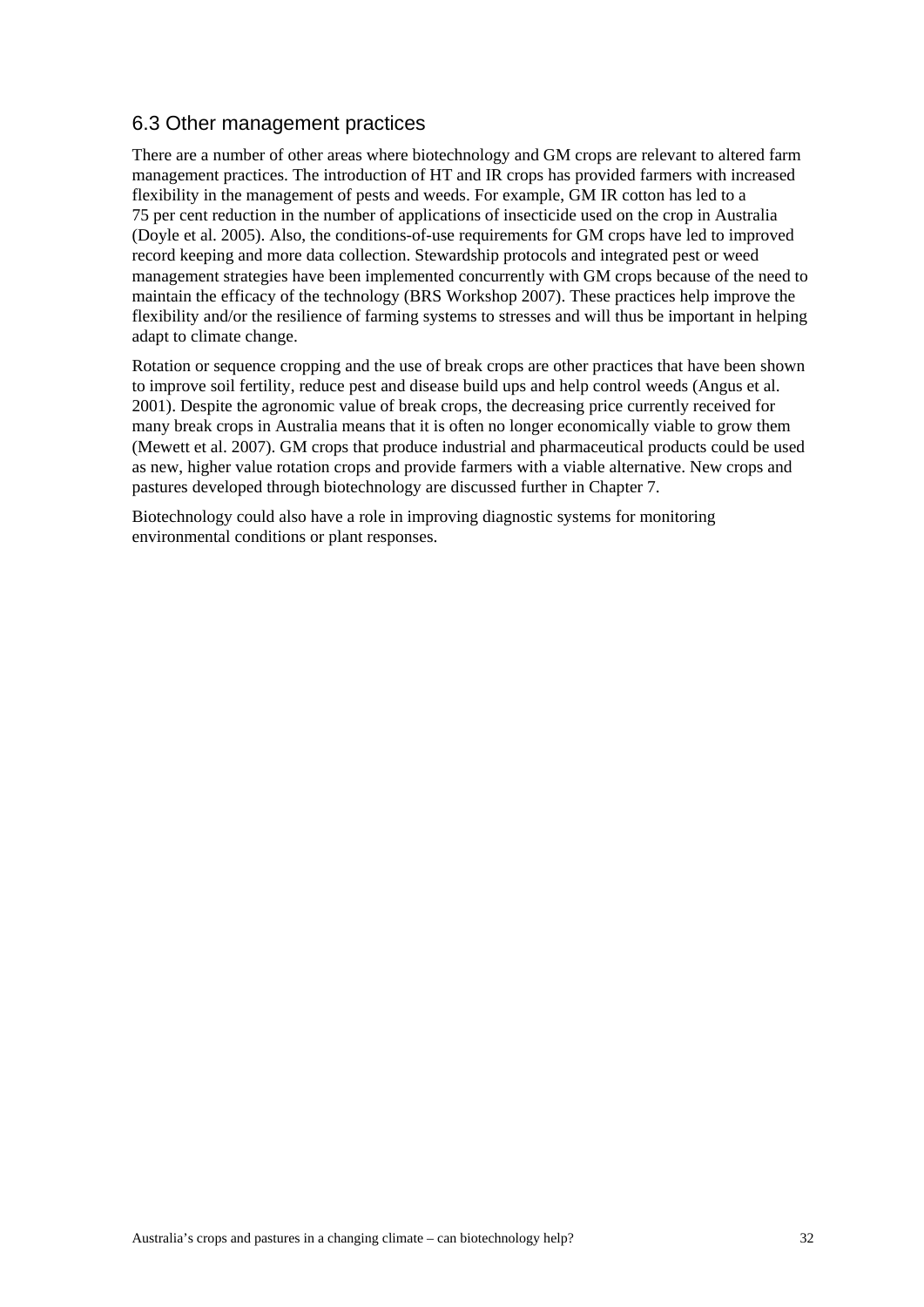### **Chapter 7 – New or alternative crops and pastures**

The impacts of climate change could encourage or force farmers to consider growing new or alternative crops or changing land use patterns. For example, canola-quality Indian mustard (*Brassica juncea*) could replace canola in low rainfall regions, or traditional pasture lands may instead be used for broad-acre cropping with lower irrigation requirements. In addition to assisting farmers to adapt to climate change, alternative crops for biofuels may also contribute to greenhouse gas mitigation—this aspect of biofuels is discussed in Part 3 of this report.

The development of biofuels as a viable alternative to fossil fuels could be important in providing farmers with alternative land use options, as could the modification of crops and pastures to produce industrial and pharmaceutical products (BRS Workshop 2007). These new plants could provide Australian agriculture with the opportunity to diversify from traditional food and feed markets into new markets that may offer higher profit margins. They may also provide a greater return from break crops used in rotational cropping systems. This potential for increased flexibility and profitability could be important in improving the overall resilience of farming in Australia to stresses caused by climate change.

It should be noted that most of the pharmaceutical and industrial crops identified are unlikely to be any better adapted to the predicted impacts of climate change than regular food crops. Rather, their importance for farmers lies in their potential to increase the profitability of farms during good years or providing greater return for any yields achieved during bad years.

### 7.1 Biofuels

<u>.</u>

The term biofuels refers to fuels obtained from biomass. Biomass includes any organic material of plant or animal origin, derived from agricultural and forestry production and resulting by-products, and from the renewable portion of industrial and urban wastes (OECD 2007). Aside from reducing fuel use through changing farm management practices, biotechnology also provides the opportunity for reducing transportation fossil fuel use through the production of biofuels.

Much of the current focus on biofuels is on the development and use of ethanol and biodiesel for transport purposes<sup>[20](#page-44-0)</sup>. Ethanol is derived from agricultural feedstocks, such as grain, molasses and starch products, and is used as an extender for petrol. Biodiesel is made from feedstocks such as soybean, canola and palm oil, and vegetable or animal fats (tallow). Biodiesel is used on its own or as an extender in a blend with automotive diesel (Quirke et al. 2008).

Biofuels are a form of biotechnology in the traditional sense of living things being used to create a product. There are many examples of first generation biofuels—that is, processes and feedstocks currently used to produce biofuels— however a detailed discussion of this aspect is beyond the scope of this report.

With regard to providing alternative land use options for farmers trying to adapt to climate change, current biofuel feedstocks and processes may have limited impact because current technologies are largely reliant on traditional agricultural food and feed crops for biofuel feedstocks, including sugarcane, corn (maize) and grains for ethanol and oilseed rape (canola), soybeans and oil palm for biodiesel. As such, farmers growing these crops for biofuels may be no better adapted for climate change than farmers growing the same crops for food use. The possible exceptions to this are biofuels made from genetically-modified high-sugar sugarcane and from the wastes from the processing of food and fibre crops, which would allow value to be obtained from more of the crop. In Australia, 'C molasses' (a waste product from the processing of sugarcane) and waste starch

<span id="page-44-0"></span> $^{20}$  In terms of energy content, a litre of fuel ethanol contains about two-thirds the energy of a litre of petrol and biodiesel typically contains 88 to 98 per cent of the energy of conventional diesel fuel.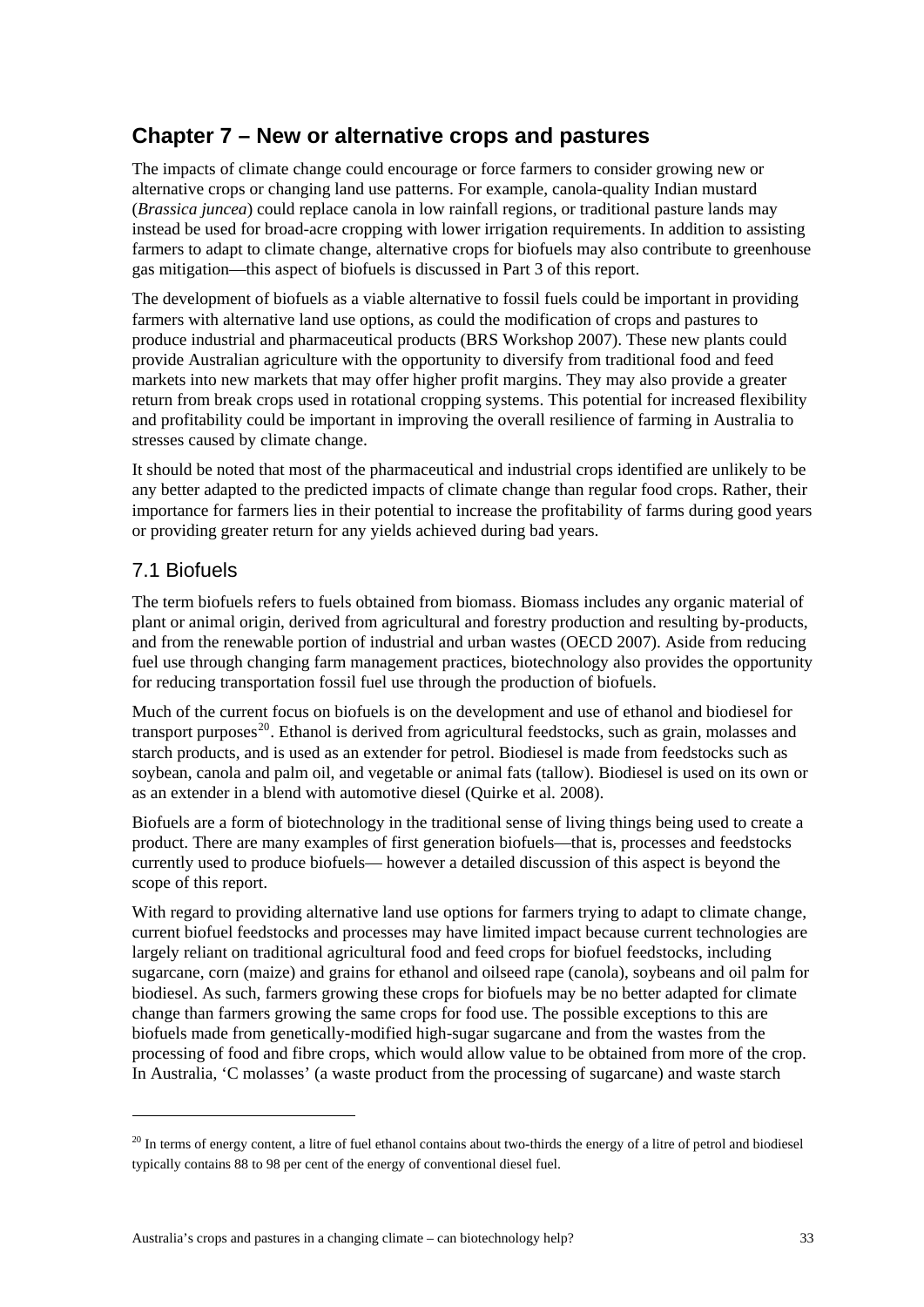from flour processing are the main feedstocks of ethanol production (Love and Cuevas-Cubria 2007).

There are also a number of concerns about the viability of using current biofuel technologies. These include:

- the cost of production, with biofuels costing more to produce than petroleum fuels and the biofuels industry being largely a creation of government subsidies and support policies (Biofuels Taskforce 2005; Hill et al. 2006)
- growing awareness and scepticism about the effectiveness of biofuels to provide greenhouse gas benefits and about their overall environmental impact
- the direct competition between biofuels and using crops for food and feed, which has the potential to drive up food prices and affect food security.

Although current biofuel feedstocks and processes may not provide opportunities for adaptation to climate change, future biofuel technologies hold much greater promise. Second generation biofuels are biofuels developed using new production methods and feedstocks, for example the conversion of plant lingo-cellulose into a range of fuels.

Ligno-cellulosic biofuels technologies allow the break-down of complex structural plant compounds, such as lignin and cellulose, into simpler carbohydrates and sugars for ethanol production. This technology, which is still some years away from being commercially viable, can theoretically be adapted to utilise almost any plant-based material, including non-food crops, such as grasses, fast-growing trees and crop residues, as a feedstock.

Future biofuel feedstock crops could be grown in more marginal areas than traditional crops and some, such as tree crops, could be grown in conjunction with traditional agricultural crops. This would mean that farmers would have alternative crops to grow in areas becoming increasingly marginal due to climate change. By growing them in marginal areas they do not directly compete with food crops for arable land, and they do not raise the prices of commodities used for food and feed. However, these feedstocks do have the potential to compete indirectly with food and feed through competition for water and labour resources.

Modern biotechnology is likely to have a very important role to play in improving the viability of biofuels and thus providing more realistic options for farmers to adapt to climate change with alternative crops. Biotechnology techniques could be utilised to improve feedstocks by developing crops with:

- higher carbon to nitrogen ratios
- higher biomass, sugar or oil yields
- altered or reduced lignin content for better processing characteristics
- genetically engineered enzymes to aid processing
- greater energy capture
- greater adaptability to marginal conditions (The Royal Society 2008).

Processing techniques can also be improved by using biotechnology tools to develop micro-organisms and enzymes with:

- greater tolerance of alcohol
- the ability to process diverse feedstocks and a range of sugars
- greater tolerance of heat
- the ability to break down lignin efficiently (The Royal Society 2008).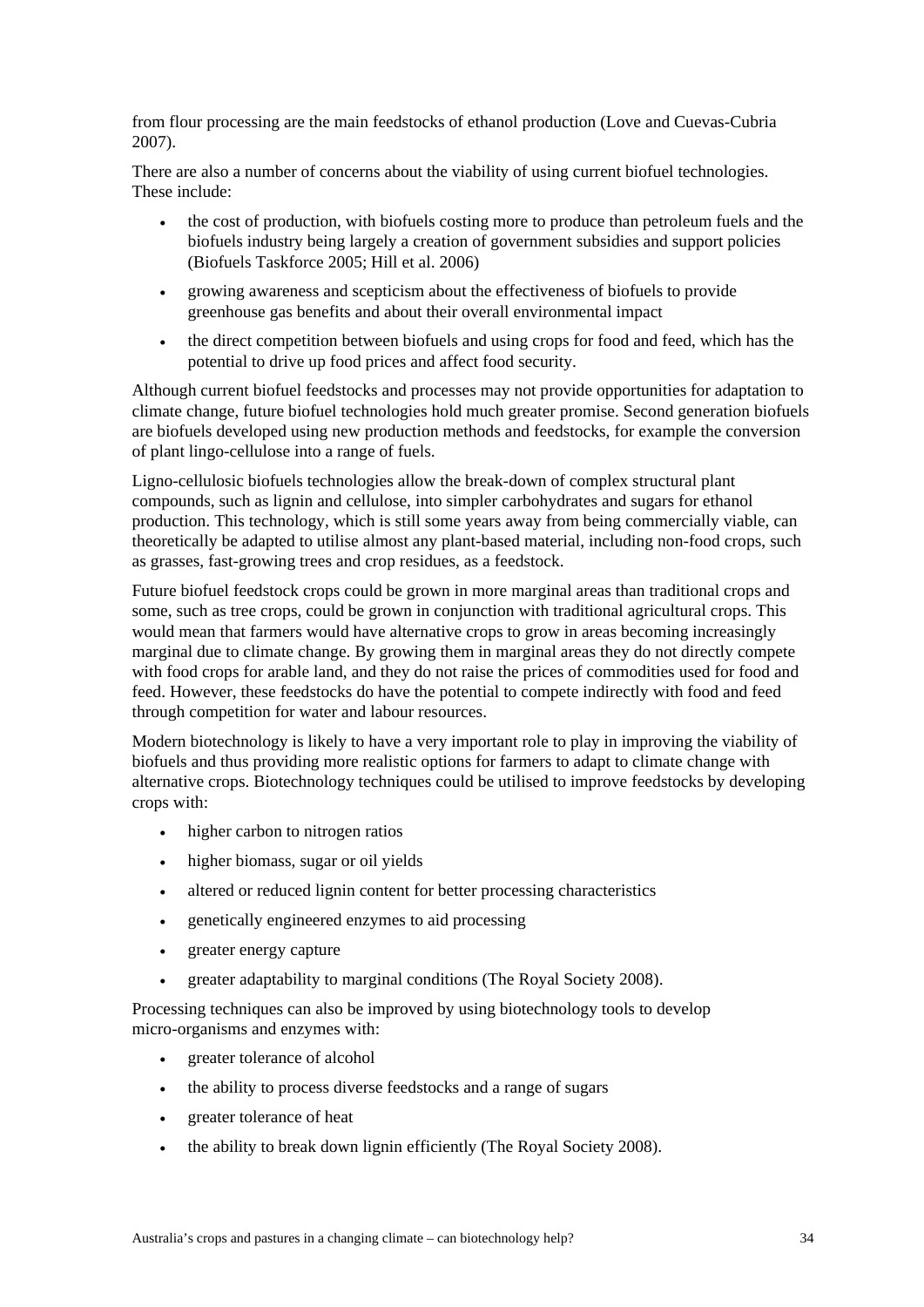In Australia, GM sugarcane is being developed for more efficient production of ethanol from leaf material without compromising the plant's commercial sugar products located in the cane. The modification includes the insertion of cellulases, enzymes which operate after harvest to convert cellulose in leaf material into fermentable sugars in a highly efficient manner (Farmacule 2006). Cellulases are a very significant component of the cost of production of ligno-cellulosic ethanol from sugarcane. By producing them within the plant, it is hoped the process will become more economical.

CSIRO's Energy Transformed Flagship has a significant focus on Australian second generation biofuels research. A major work area aims to increase the efficiency and improve ligno-cellulose production steps through discovery of novel enzymes and through engineering of existing enzymes (Warden and Haritos 2008).

Overseas, biotechnology is being used to explore and improve both the feedstock and the processing technique for the production of biofuels. Significant efforts are underway to discover or engineer novel enzymes that provide easier and more effective options for the bioethanol industry (Eijsink et al. 2008) and plant-cell-wall-degrading enzymes that are expressed in the plant have the potential to make improvements in ligno-cellulosic biorefineries in the short- to mid-term (Taylor et al. 2008).

GM corn (maize) lines are also being developed which modify biomass properties using two strategies:

- modifying the characteristics and properties of starch or ligno-cellulose for easier conversion to the desired products
- introducing biomass conversion enzymes into plants to aid the conversion process more efficiently (Torney et al. 2007).

Despite this basic research being carried out using corn (maize) as a model organism, it is likely that once the mechanisms are properly understood, they could be applied to other crops.

#### 7.2 Plant molecular farming

Plant molecular farming is the cultivation of GM plants as 'biofactories' to produce novel pharmaceutical and industrial products. In the context of helping farmers to adapt to climate change, plant molecular farming has the potential to offer two opportunities for Australian agriculture:

- the ability to diversify from traditional food and feed markets into new markets that may have higher profit margins (for example the production of alternative sugars in sugarcane)
- the development of new industries, based on new crop plants (for example the production of industrial proteins such as bioplastics).

Due to factors of scale, more opportunities for Australian broadacre agriculture are likely to exist in GM plants with industrial applications (which are typically low- to mid-value, high volume products) rather than pharmaceutical applications (which are often high-value, low volume products) (Mewett et al. 2007).

### 7.3 Multi-purpose crops

In addition to producing plants that can make novel products and biofuels, research is also being conducted into genetically modifying plants to produce multiple products. This is achieved through partitioning different parts of the plant for different applications. This could help farmers adapt to climate change by increasing the value obtainable from cropping a given land area. An example of such a multi-purpose crop is the potential for producing both sugar and bioplastics from the same sugarcane plant. If the polyhydroxyalkanoates (PHAs) are expressed only in the leaves, this allows sugar to continue to be extracted from the stem by conventional means (Mewett et al. 2007).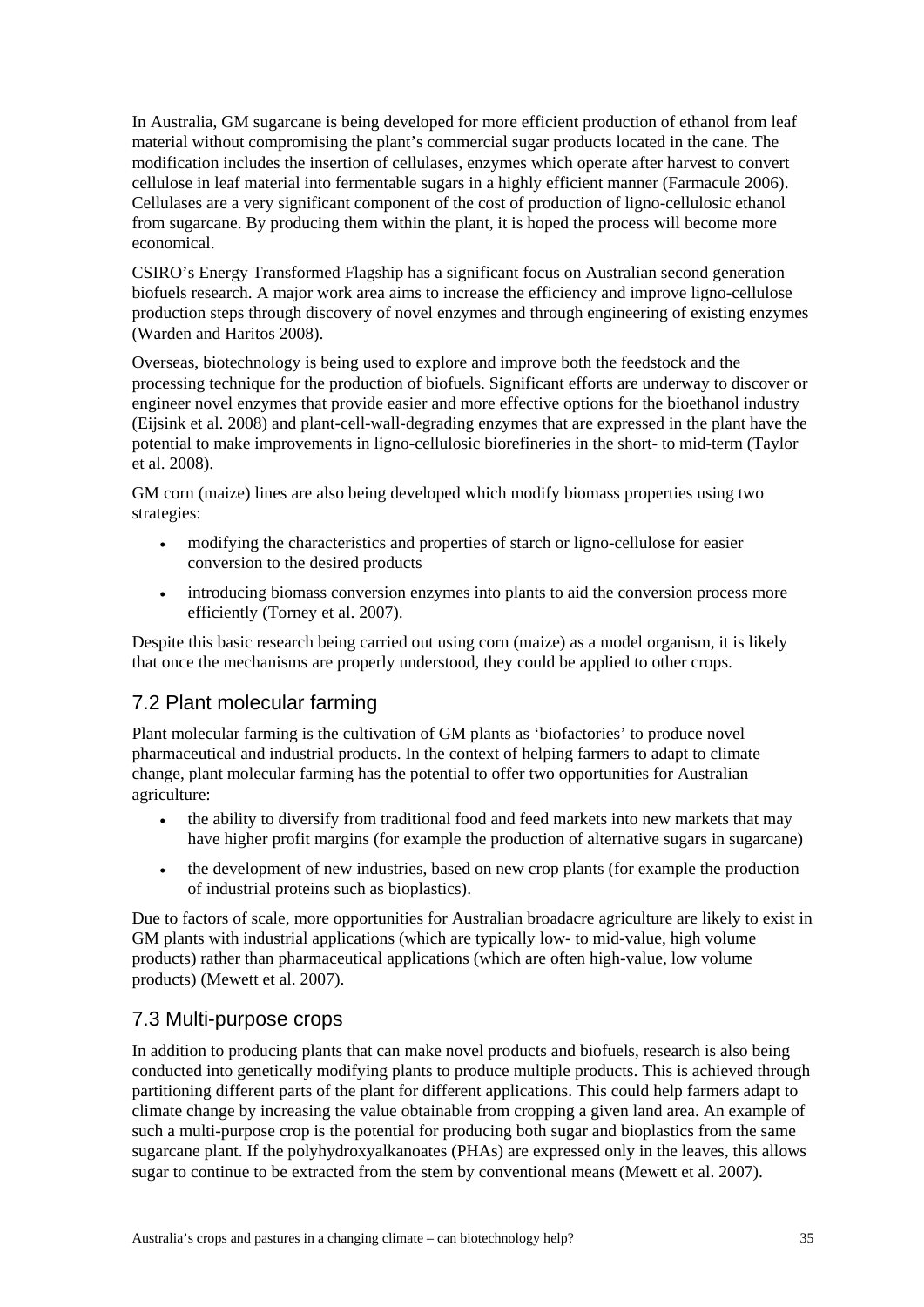Similarly, Farmacule BioIndustries' modifications to sugarcane to produce more cost-effective biofuels do not compromise the commercial sugar products. This means both the sugar and the sugarcane waste can be sources of income (Farmacule 2006). Metabolix is focusing on developing switchgrass (*Panicum virgatum*) that can produce high levels of PHAs, with residue biomass used for biofuel production (Metabolix 2005).

Developing multi-purpose crops allows production of multiple products using a similar level of input as would be required for a crop used for only a single product. In this way, value is added to existing cropping operations and has the potential to increase farmer profits in good seasons. Importantly, it also provides alternative crops for farmers to choose from when adapting to climate change.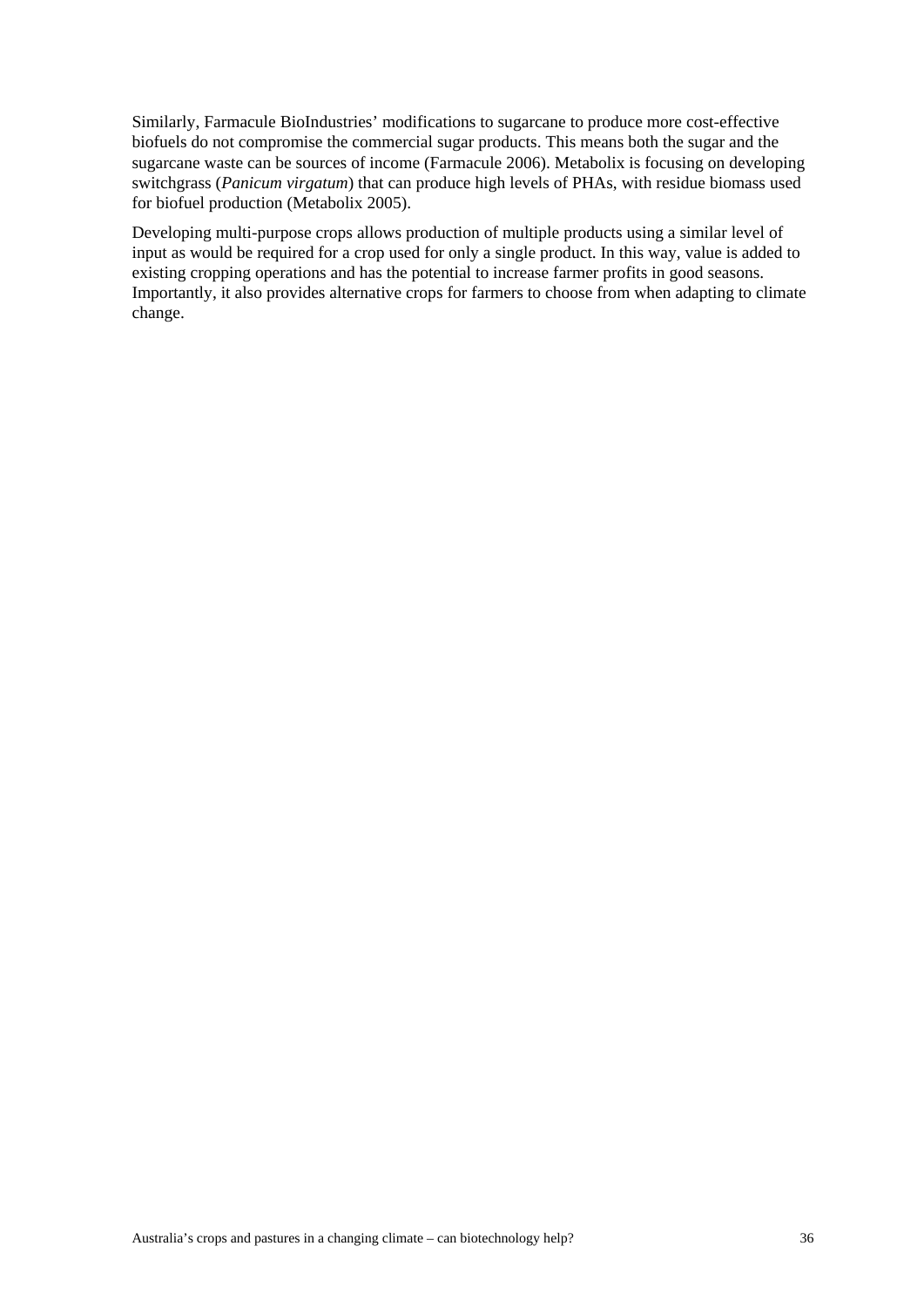# **Chapter 8 – Reducing emissions**

### 8.1 Methane reduction

Enteric fermentation is the dominant source of methane from agriculture. One approach to reducing methane emissions from enteric fermentation is to improve the digestibility of pastures. As the digestibility of pastures increases, the intake by ruminants increases per day, as does the daily production of methane. However the products (milk, meat) from ruminants on high digestibility pastures can be generated in less time and therefore with less methane (in total) compared to the same animal products generated on low digestibility pastures. Provided certain stocking practices are implemented, such as reducing the pasture area grazed, high digestibility pastures may help in reducing total methane emissions (Hegarty 2001).

Biotechnology can provide options for increasing the digestibility of pastures. Research is being conducted by the Molecular Plant Breeding Cooperative Research Centre (MPBCRC) into altering the lignin composition and content of perennial ryegrass. Lignin, the part of the plant cell wall responsible for strength and rigidity, increases in pasture grasses as they mature and reduces digestibility. The genes controlling the key enzymes for lignin production in perennial ryegrass have been isolated and plants have been produced that have their genes for lignin production 'turned down' (Glover et al. 2005; MPBCRC undated). Proof-of-concept field trials for perennial ryegrass (*Lolium perenne*) and tall fescue (*Lolium arundinaceum*) that have been genetically modified for altered lignin content for improved digestibility have been approved by the Gene Technology Regulator (DIR82/2007) (OGTR 2008c).

Methane emissions from enteric fermentation can also be reduced through targeting the rumen bacteria that produce methane, known as methanogens. Several different types of compounds have been found to be toxic to methanogens, including a range of fatty acids. Other compounds, such as malate, deprive methanogens of hydrogen, which reduces methane production. In extensively managed herds and flocks of forage-fed ruminants, regular feeding or treatment of animals with such compounds to reduce methane emissions is impractical, especially if the water supply is not reticulated (Hegarty 2001). One potential option is to modify pasture plants that express these compounds. Scientists are already modifying fatty acid compositions in forage plants as well as designing GM pastures that express antibodies against methanogens (BRS Workshop 2007).

Although not directly related to plant biotechnology, there have also been efforts to engineer microbes present in ruminant's stomachs. Research has previously been conducted into genetically modifying gut microbes to reduce methane production (McSweeney et al. 1994). There is also current research into adapting kangaroo rumen bacteria (which do not produce methane) to cattle<sup>[21](#page-48-0)</sup>.

### 8.2 Nitrous oxide reduction

-

Many agricultural crops are very inefficient at using nitrogen, with between 20–80 per cent of nitrogen applied to soils escaping without being used by the plant for growth or production (Peoples et al. 2004). Some of this applied nitrogen escapes into the atmosphere as nitrous oxide. Improving the efficiency of nitrogen use by crop plants leads to reductions in nitrogenous fertiliser use, reducing nitrous oxide emissions and providing economic savings (BRS Workshop 2007).

Research into improving the nitrogen-use efficiency (NUE) of crops and pastures through genetic modification is being conducted in Australia and internationally. Overseas, field trials have already been conducted with canola with increased NUE achieved through the over-expression of a

<span id="page-48-0"></span><sup>&</sup>lt;sup>21</sup> http://www.mla.com.au/NR/rdonlyres/525628F4-B106-4845-974A-ABB313FBCA38/0/Thekangarooquestion.pdf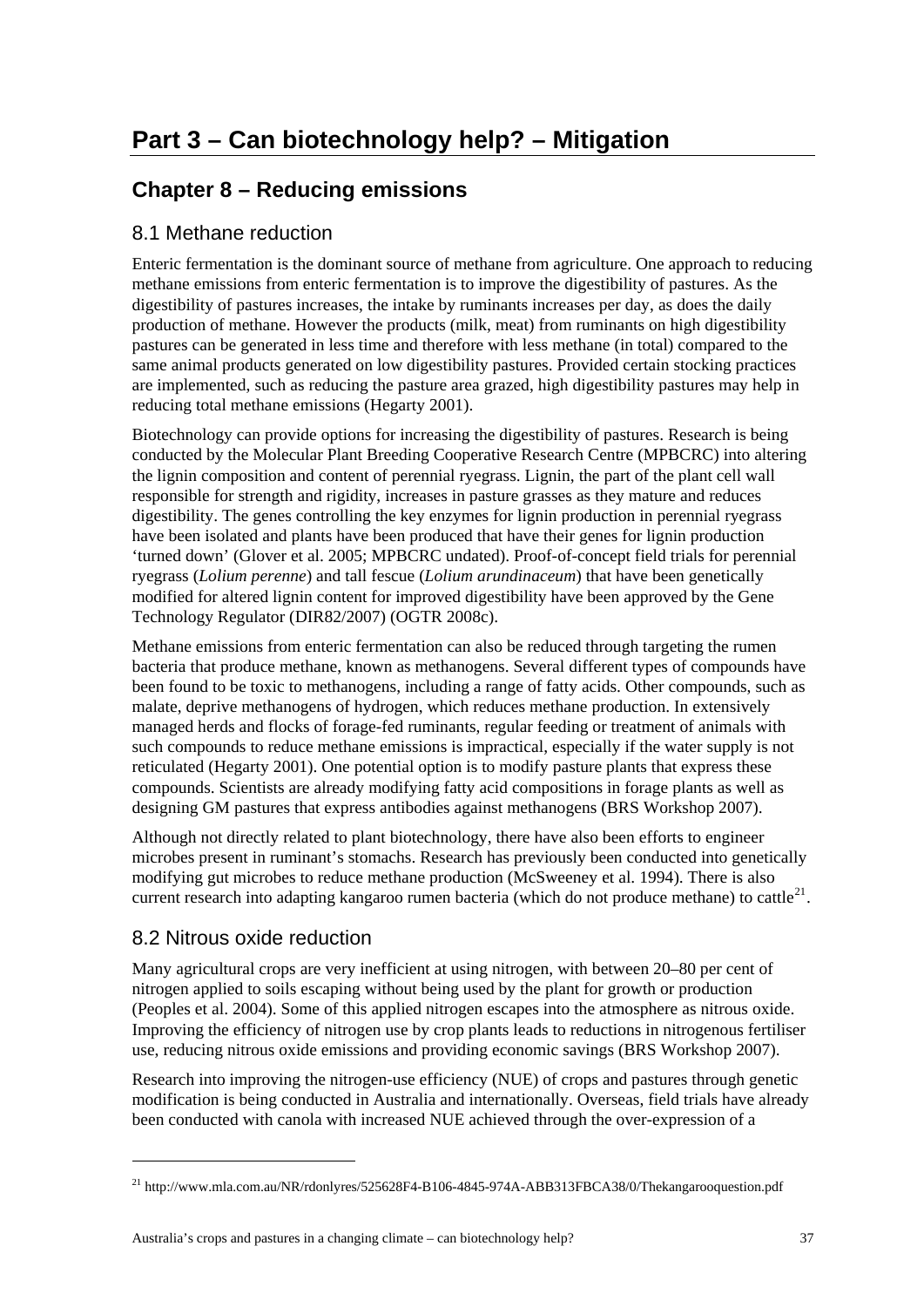naturally occurring enzyme, alanine aminotransferase. If successful, it is hoped that this technique can be applied to other crop plants (Good et al. 2007; Manning et al. 2007). Research into improving the NUE of grains is also being conducted at the Australian Centre for Plant Functional Genomics (ACPFG), in collaboration with Pioneer Hi-Bred in the United States. Using a variety of biotechnology techniques, the ACPFG is currently focusing on increasing the NUE of corn (maize) (Garnett 2006) by increasing the efficiency of mechanisms that plants use to accumulate and utilise nitrogen.

Another agricultural source of nitrous oxide emissions is from animal excretions. The simplest way to reduce animal waste is to improve feed efficiency. This can be achieved with changes in the amino acid profile of feed grain (such as increasing the levels of lysine and methionine) which allows essential amino acid requirements to be met with lower-protein diets. This is particularly important for pigs and poultry. Lower-protein diets reduce excess levels of non-essential amino acids and hence reduces nitrogen excretion (Toride 2002; Etherton 2003). Monsanto has received regulatory approval for a high-lysine GM corn (maize) variety in the United States (US FDA 2005; USDA/APHIS 2006). The corn (maize) line LY038 contains the *cordapA* gene from *Orynebacterium glutamicum* (a bacterium), which results in the accumulation of lysine in the corn (maize) grain. The high-value animal feed has also been approved for human consumption by Food Standards Australia New Zealand (FSANZ 2007), though no application has been lodged to grow the variety in Australia.

#### 8.3 Fossil fuel use reduction

Reducing on-farm fuel use can also help in mitigating climate change through reducing carbon dioxide emissions. Biotechnology has already proven to be successful in indirectly helping to reduce fossil fuel use. As mentioned previously, GM IR crops require significantly fewer insecticide applications than conventional varieties which leads to a reduction in the fuel use associated with applications. The adoption of HT crops and the subsequent increased adoption of reduced tillage practices have also reduced on-farm fuel use. Reduced tillage requires less fuel and provides positive benefits in greenhouse gas mitigation. Brookes and Barfoot (2006; 2008) calculated the carbon dioxide savings in 2006 from reduced fuel use due to the worldwide adoption of GM herbicide-tolerant and insect-resistant crops to be 1215 million kg of carbon dioxide. This equated to removing approximately 540 000 cars from the road each year.

As mentioned previously, aside from reducing fuel use through changing farm management practices, biotechnology also provides the opportunity for reducing transportation fossil fuel use through the production of biofuels. At a basic level, biofuels can be considered carbon neutral, because the carbon they emit to the atmosphere when burned is offset by the carbon that plants absorb from the atmosphere while growing. Such an assessment, however, fails to include energy and emissions involved in the growing of the biofuel crops (including inputs such as fertilisers, pesticides, labour, machinery, irrigation, electricity), the transportation of the feedstock, the construction and running of the processing plant, treatment of any wastes and distribution of the resultant fuel to consumers. The size of greenhouse gas reductions through replacing fossil fuels with biofuels is very much dependent on the feedstock crop, the practices involved in growing the crop and the processing technologies used (O'Connell et al. 2007; The Royal Society 2008).

Given these sensitivities, it is not surprising that whole lifecycle assessments of greenhouse gas emissions from biofuels differ widely in the literature. Hill et al. (2006) calculated reductions in greenhouse gas emissions of 12 per cent for ethanol from corn (maize) and 41 per cent for biodiesel from soybeans, relative to the fossil fuels they replace. The Royal Society (2008) reported that biofuels from cereals, straw, sugarbeet and oilseed rape reduced greenhouse gas emissions by 10-80 per cent (average 50 per cent). Zah et al. (2007) investigated 26 different biofuels and found that 21 of the biofuels reduced greenhouse gas emissions by more than 30 per cent relative to petrol.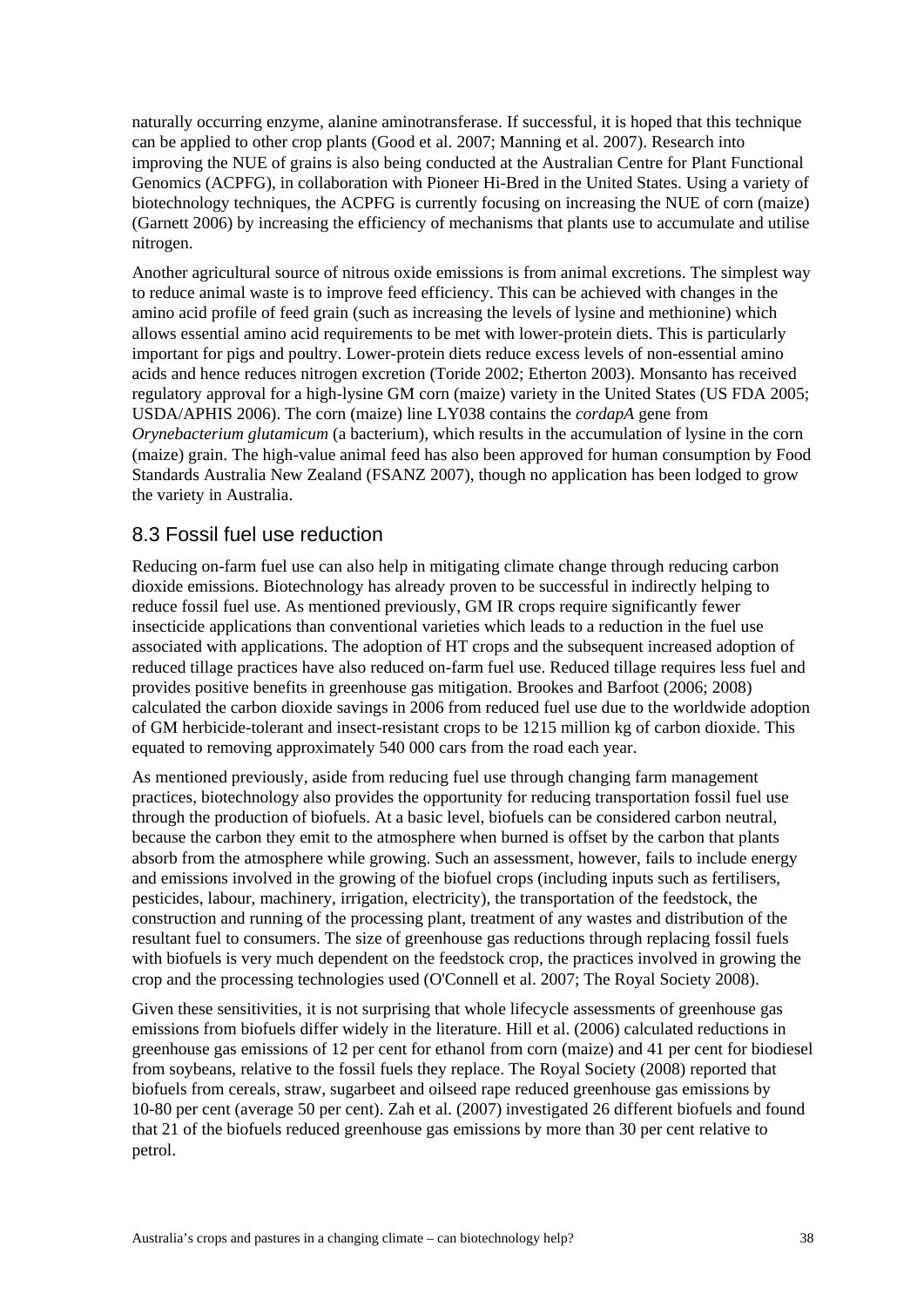In contrast, findings by Crutzen (2008) have indicated that the nitrous oxide emissions from fertiliser applications in biofuel production are 3–5 times larger than assumed in current life-cycle analyses. When these increases in nitrous oxide emissions are considered, the global warming potential of two of the three common biofuels assessed were found to exceed that of fossil fuels. Biodiesel from rapeseed had a relative warming of 1.0–1.7 compared to diesel while the relative warming of ethanol from corn (maize) compared to petrol was 0.9–1.5. Only ethanol from sugarcane was found to have a lower relative warming potential, ranging from 0.5–0.9 compared to petrol (Crutzen et al. 2008).

Another important consideration in assessing the benefits of biofuels in mitigating greenhouse gas emissions is the land use of the cropping area prior to cultivation. The clearing of rainforests and the draining and burning of peatlands in order to establish biofuel crops such as palm oil and sugarcane will result in increases in emissions. Drainage of south-east Asian peatlands could lead to carbon dioxide emissions of up to 100 tonnes per hectare per year; double or triple this if the peatland is then burnt (The Royal Society 2008). Leaving land forested sequesters two to nine times as much carbon over a 30-year period than would be saved by using biofuels (Kleiner 2008). So while sugarcane and palm oil are efficient ways to produce biofuels, they are only beneficial in greenhouse gas terms if they are established on fallow land or agricultural land already being utilised (Kleiner 2008; Scharlemann and Laurance 2008).

Future feedstocks and processes are likely to lead to greater savings in greenhouse emissions, especially if feedstocks with low nitrogen and input requirements were used. Ligno-cellulosic ethanol is likely to show at least a two-fold increase in the average mitigation potential when compared with biofuels derived from food crops (The Royal Society 2008). In addition, improvements in the nitrogen-use efficiency of crops through biotechnology will also help to improve the potential of biofuels to mitigate of greenhouse gas.

#### 8.4 Reducing other inputs

In addition to reducing on-farm fuel costs, reducing the amount of fertiliser, herbicide and insecticide use can also reduce carbon dioxide emissions further up the production line. This includes reducing the energy required for their manufacture, which is particularly significant for nitrogenous fertilisers (BRS Workshop 2007), as well as fossil fuel use in transporting the products.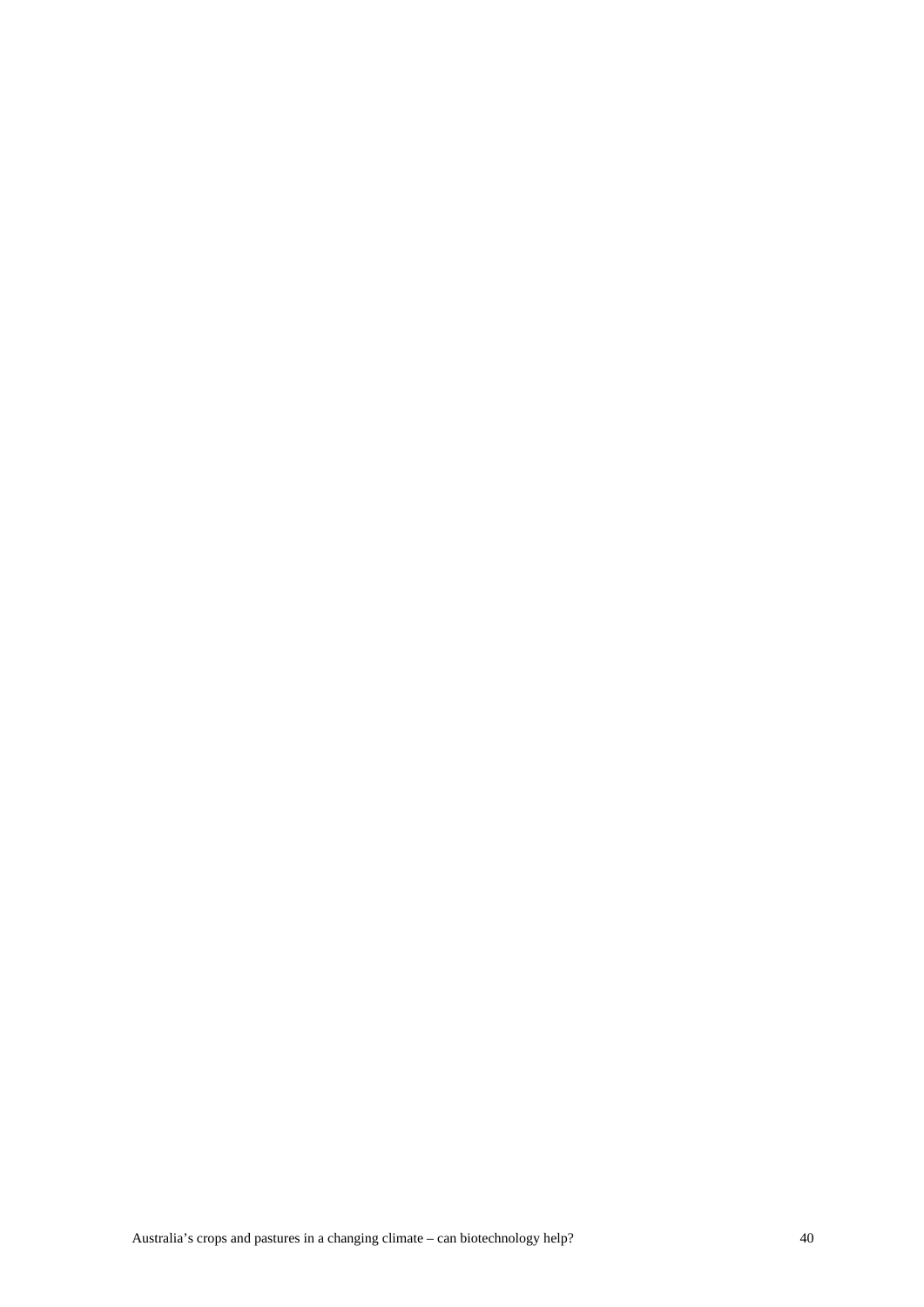# **Chapter 9 – Carbon sinks**

### 9.1 Sequestration

Greenhouse gases can be reduced by increasing the sequestration (storage) of carbon in sinks such as the oceans, soils and biomass. Sequestering carbon by increasing the amount of organic matter in soil could reduce levels of greenhouse gases in the atmosphere while also improving the soil's contribution to agriculture productivity, creating a 'win–win' situation (Walcott 2008).

Two important factors need to be considered when trying to increase the amount of carbon sequestered from the atmosphere by cropping and pastures systems. The first is to maximise the amount of carbon that can be delivered to the soil, which can be achieved through increasing net primary production (NPP). Once the carbon is deposited in soil, the other factor is to maximise its residence time in the soil. Reducing rates of organic matter decomposition can help in increasing soil carbon residence time (U.S. Department of Energy 1999). It should be noted that the amount of carbon that can be sequestered is also strongly influenced by the soil type and climate.

Plant biotechnology provides a number of potential opportunities for increasing agricultural carbon sequestration. Increased NPP and carbon inputs into the soil can be achieved through:

- increased photosynthetic efficiency
- manipulating the partitioning of photosynthates to plant roots
- improved pest and disease resistance
- improved water-use and nutrient-use efficiency.

Strategies for reducing the rate of organic matter decomposition in soils through biotechnology include:

- manipulating the content of lignin and other polymers in plants
- producing plants with deeper roots
- improved water-use efficiency of plants
- promoting conservation tillage practices.

As mentioned in Section 4.1, the main focus of increasing photosynthetic efficiency in crop plants is through modifying the enzyme rubisco. Improving the efficiency of rubisco could lead to faster plant growth and increased sequestration of carbon dioxide from the air, provided it was coupled with increased 'sink' activity (Metting et al. 2001). Researchers in Australia have been involved in a worldwide consortium working on marine arctic algae, which have been found to have a superior form of rubisco that leads to greater photosynthesis efficiency. The ultimate goal is to transfer the responsible genes into crop plants (Andrews and Whitney 2003). Scientists overseas have found that  $C_3$  plants growing in hot arid conditions have evolved forms of rubisco with improved efficiency which may be good candidates for introduction into crop plants (Galmes et al. 2005). Research has also been conducted into inserting randomly mutated genes encoding rubisco into *Escherichia coli* and screening for the most efficient resulting rubisco enzyme. The most efficient rubisco genes could be candidates for introduction into crop plants (Parikh et al. 2006).

Greater NPP can also be achieved through reducing impediments to optimal plant growth, such as water stress, pests and diseases. As previously discussed, biotechnology research is being conducted into improving water-use and nitrogen-use efficiency as well as further developing herbicide-tolerant, insect- and disease-resistant plant varieties. Improving plant water-use efficiency can also help reduce decomposition rates. Increased water-use efficiency should reduce 'excessive' water use and produce drier soils, which in turn will reduce microbial activity (U.S. Department of Energy 1999).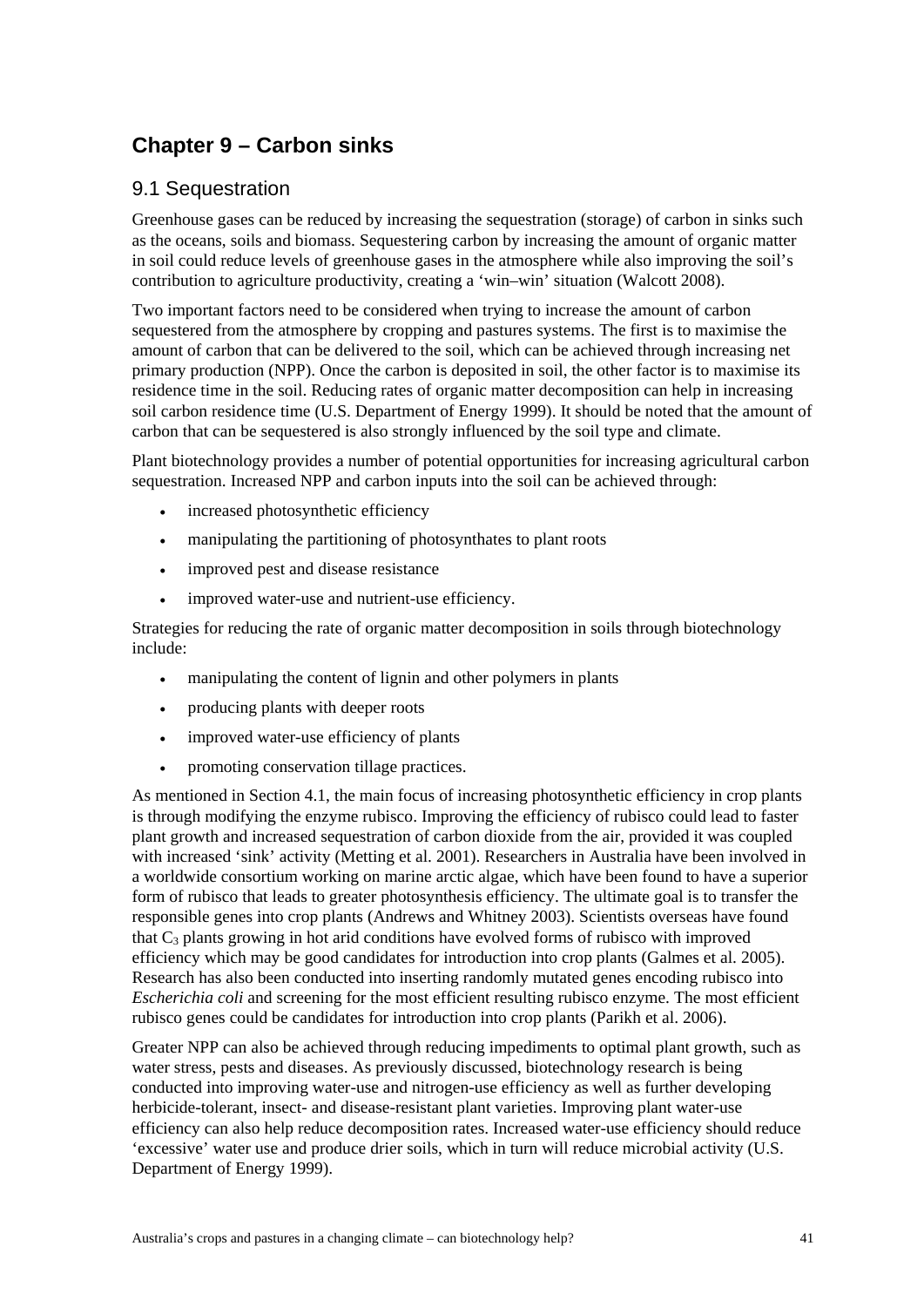Manipulating the lignin content of plants is another potential strategy for increasing soil carbon. Lignin is a carbon compound that does not decompose easily and is more persistent in soils than cellulose and other non-aromatic compounds (Metting et al. 2001). As identified previously, research is already being conducted into reducing the lignin content of plants and particularly pasture grasses. Knowledge of the synthetic pathways for lignin production gained from such research could be used to increase lignin composition. However, any increase in lignin content would need to ensure that crop yield or pasture digestibility is not affected. This could potentially be achieved by increasing lignin production only in the roots or stems.

Other modifications to plant roots can also help in both increasing carbon input into the soil as well as slowing its degradation. Increasing the partitioning of photosynthates (the products of photosynthesis) to roots or increasing the growth of below-ground components would help in delivering greater amounts of carbon to the soil (Metting et al. 2001). The rates of organic decomposition decrease as depth increases, due to lower temperatures and reduced aeration. Deeper roots would therefore be desirable in slowing decomposition rates, as carbon can be deposited at depths where its residence time is increased (U.S. Department of Energy 1999). As with changing lignin composition, any manipulation of plant roots for increased carbon sequestration would have to ensure yield was not detrimentally impacted.

In addition to breeding plants to sequester more carbon, biotechnology has a role in assisting in the adoption of farming practices such as no-till that can increase soil carbon. Tilling soils after harvesting breaks up soil aggregates, exposing organic matter to rapid oxidation by microorganisms (provided soil moisture and oxygen are adequate). This results in a quick loss of carbon from the soil and the release of carbon dioxide into the atmosphere. No-till or reduced tilling practices can slow the rate of decomposition and lead to an accumulation of carbon in the soil (Crovetto 2000; Dalal and Chan 2001).

The extent of carbon sequestration under no-till farming differs based on climate and soils. It has been suggested that the level of carbon sequestration through no-till practices may be limited in parts of Australia and will be much less than levels reported in the Northern Hemisphere. This is related to both Australia's dry and hot climate, and the naturally low levels of organic carbon in Australian soils (Wang et al. 2004; Grace 2007; Umbers 2007). However, even small increases in the amount of carbon sequestered would have environmental benefits.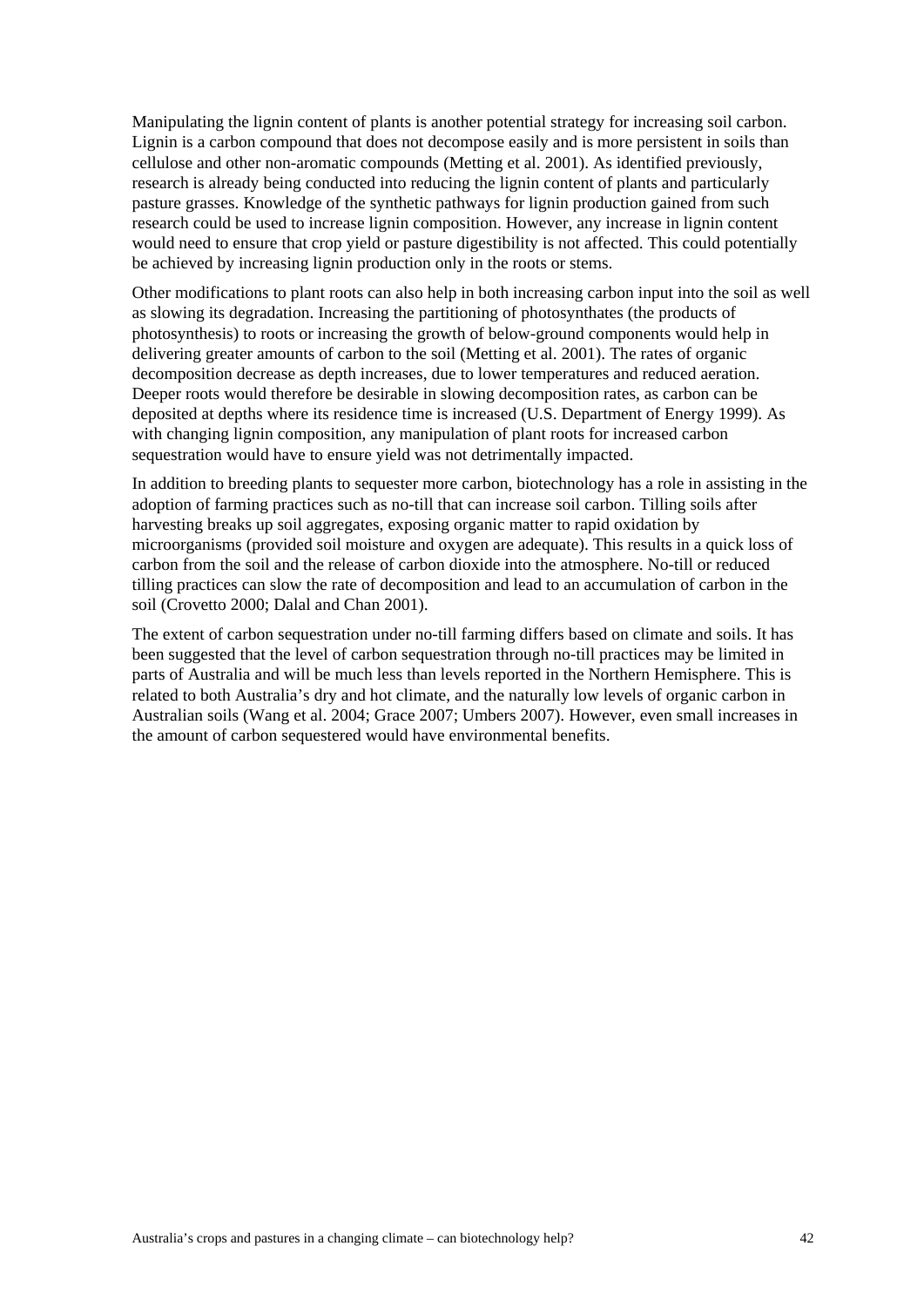## **Chapter 10 – Opportunities**

In Parts 2 and 3 of this report, a number of traits are described that may either directly or indirectly (through encouraging the adoption of beneficial farm management practices) help farmers adapt to the impacts of climate change and mitigate agricultural greenhouse gas emissions. Some of these traits are more attainable in the short to medium term than others.

For biotechnology to help agriculture overcome the detrimental effects of climate change, it has been suggested that there are three key criteria which need to be addressed: technical feasibility; financial viability; and community acceptability (BRS Workshop 2007). While it is beyond the scope of this report to present an analysis of financial viability and community acceptability, a brief discussion highlighting key considerations in these and other areas is provided below.

### 10.1 Technical feasibility

The extent to which genetic modification can help develop particular traits typically depends on the genetic complexity of the trait and the current access to genetic diversity within that crop species. The more genetic diversity there is available, the easier it is for plant breeders to find variants that are better able to cope with new abiotic or biotic stressors. However, domesticated crops often have a long history of selection for uniformity of agronomic traits to make harvesting easier and therefore have limited diversity.

GM crops with insect resistance, herbicide tolerance, high-lysine content and, to a lesser extent, disease resistance have already proven to be technically possible. These are traits which are controlled by manipulating or inserting a single gene. As a general rule, the more complex the trait, the more genes are required to control that trait and hence the longer it would take to develop using GM techniques. Most complex phenological traits such as water-use efficiency and heat tolerance have multi-genic inheritance patterns and, therefore, plants modified for these traits have not progressed far down the product development pipeline. However, there are examples where manipulation of single genes can affect complex traits, such as salinity tolerance, nitrogen-use efficiency, aluminium tolerance and cold tolerance (BRS Workshop 2007). Progress with complex traits is also being made by combining or 'stacking' genes in multi-gene cassettes.

### 10.2 Financial viability

When developing crop and pasture plant traits in laboratories, yield, productivity or profit of the resulting crop need to be maintained or increased; otherwise farmers would be unlikely to adopt the variety produced. For example, in developing crops for water-limited environments, many patents claiming to have developed drought-tolerant varieties have focused on improving plant desiccation tolerance (Passioura 2006). This may result in the improved survival of the plant under water stress without actually having any impact on improving yields in water-limited environments.

Another important consideration in developing stress-tolerant plant varieties is the performance in optimal conditions. As mentioned previously, most farmers make the majority of their profit in good years and try to minimise losses in bad years. Varieties with traits that result in marginally improved yields in bad years, but have a detrimental impact on yield in good years, are unlikely to be adopted.

In considering crop variety traits for reducing greenhouse gas emissions, it is unlikely they will be adopted if the traits have a negative impact on yield. The only exception to this may be under a carbon trading scheme, in which there are financial incentives for farmers for reducing greenhouse gas emissions or increasing carbon sequestration.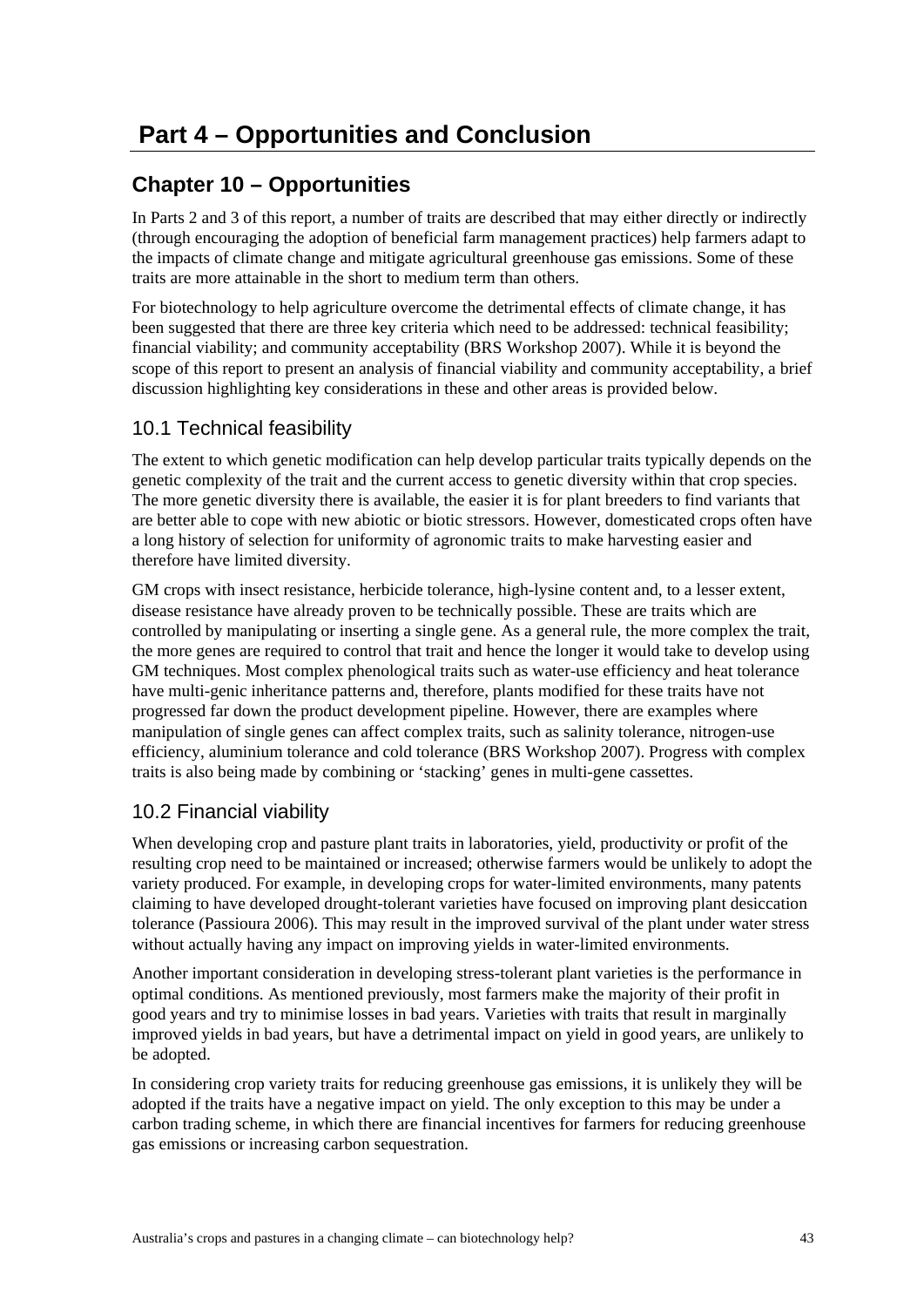### 10.3 Community acceptance

For GM crops, many of the decisions that impact on their adoption are made based on references to community acceptance to the GM crops or foods, but these decisions are often based on perceptions of attitudes rather than a solid understanding of what the public really think or how they behave in the market place. Understanding consumer attitudes, or more importantly consumer behaviours, will be necessary for the commercial viability of GM crops in the product development pipeline.

A survey of community attitudes towards biotechnology in Australia conducted for Biotechnology Australia was released in June 2007. One part of this survey looked at the perceived value of the objectives of different GM crop traits. Traits that aimed to make plants drought resistant were perceived to be most valuable, with 69 per cent of respondents rating this objective as very valuable. This was followed by making food healthier (58 per cent very valuable) and making plants pest resistant (52 per cent very valuable). The group discussions that were conducted as part of the study found there was widespread agreement that any solutions to environmental problems that biotechnology can provide are worthwhile. Many of these objectives were characterised as human-made solutions to human-made problems. In addition, drought resistance, pest resistance and frost resistance were all seen as minimising the risk of adverse events, with farmers and consumers the likely beneficiaries. However, traits to make plants herbicide-tolerant were not rated as valuable by the respondents, with only 29 per cent rating this objective as very valuable and as not at all valuable by 17 per cent of participants (Eureka Strategic Research 2007).

These findings suggest that any GM crops that combat climate change or provide additional environmental benefits are likely to find greater acceptance in the community.

### 10.4 Other considerations

Although many of the traits described in this report are being studied individually, there is a need for them to be considered as a package. The impacts from climate change on agricultural production will not occur in isolation. Crops and pastures will experience a number of stresses throughout a growing cycle, with some stresses compounding the impacts of others. For example, in a single season a crop may be exposed to frosts and cold shock early in the season, then endure the combined impacts of drought and heat stress late in the season. A pest or disease incursion during the season will compound impacts. This reinforces the need to develop crop plants with multiple adaptive traits that can produce high yields under a wide range of conditions (Iba 2002). Doing this would require increased understanding of the basic science of the plant and its interactions with the environment. Those organisations that assemble large integrated multidisciplinary teams to tackle the issue of water-use efficiency and other abiotic stresses are likely to be the ones to make the most progress towards agriculturally relevant traits.

There is also a need to maintain strong background knowledge of biological and agricultural systems to which biotechnological tools can be applied. For example, research needs to be well funded so that applications of biotechnology are integrated into the best available varieties and farming systems which are appropriate for Australian environments. Communication and integration between disciplines needs to be strong so practical tools to address climate change are developed sooner. Farmers and agronomists need to be able to communicate priorities to plant physiologists, crop breeders, biochemists and molecular biologists, and the feasibility of targets has to be assessed and communicated back along the chain.

### 10.5 Attainable options and approaches

The more attainable goals for plant breeders to develop varieties better adapted to changed climates are the simpler traits where there are single gene solutions. Based on the criteria of technical feasibility, financial viability and community acceptance, insect-resistant crop varieties could be viewed as meeting all three criteria. This is evident with GM insect-resistant cotton varieties, which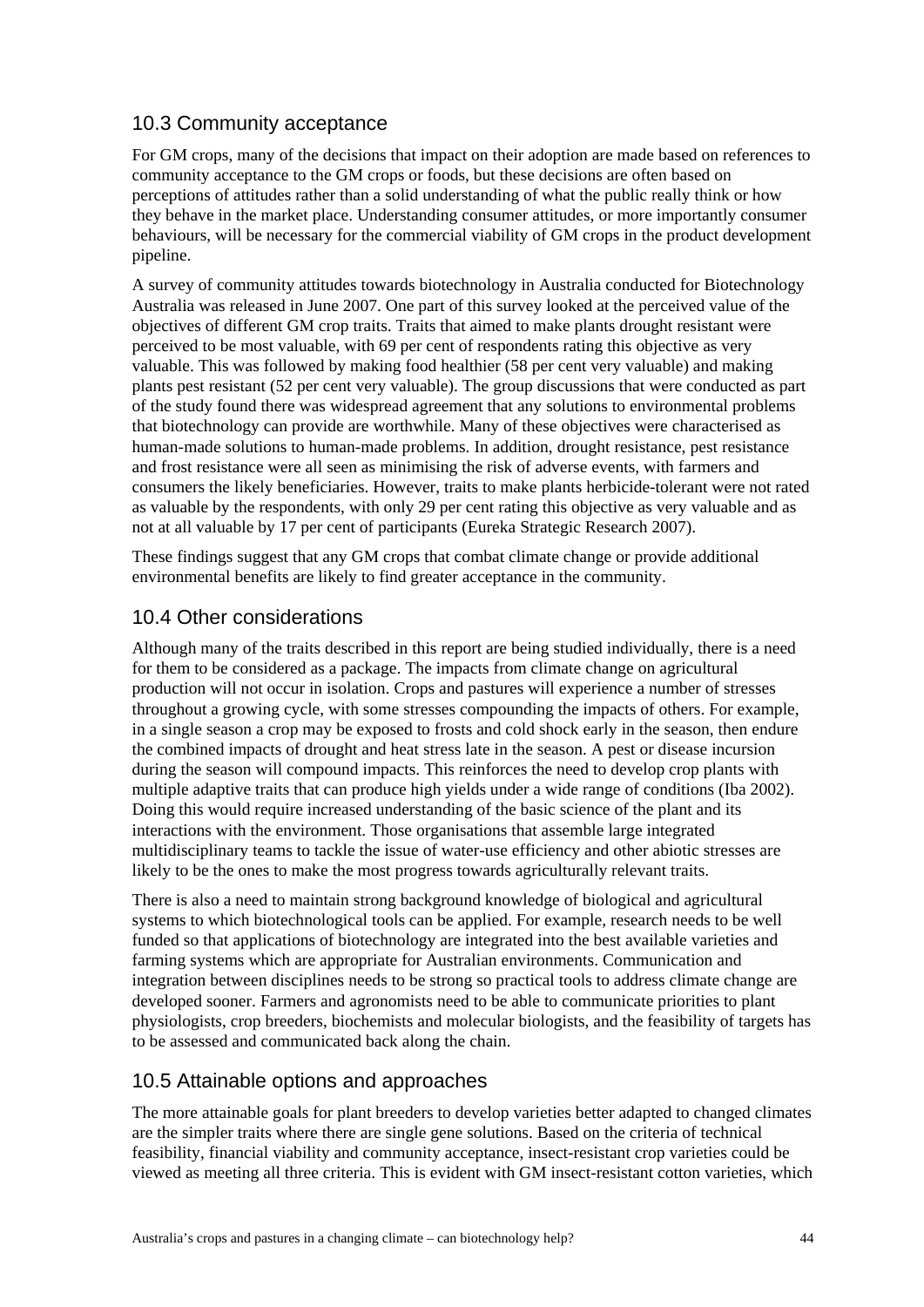have already been successfully developed and commercially grown in Australia. From a technical and financial viability viewpoint, herbicide-tolerant varieties can also be seen as an important development, with GM herbicide-tolerant cotton and canola both grown commercially. However, there is still uncertainty in the community of the value of such a trait. This may be overcome if the benefits of herbicide tolerance continue to be promoted, not just in terms of weed control, but also the indirect benefits of decreased competition for water and allowing the adoption of farming practices such as no-till which provide reductions in carbon dioxide emissions and improve water retention. For future developments, crops with stacked traits of insect resistance and herbicide tolerance are increasingly being developed and commercialised. Disease resistance is also viewed as a very realistic goal for biotechnology, in particular for those crops for which there is a thorough understanding of the cellular basis of resistance (BRS Workshop 2007). GM plants resistant to fungal pathogens are a possibility over the next ten years. As well as reducing yield losses due to fungal pathogens for the crop in question, such crops would also give farmers more flexibility in their choice of crops (for example, by being able to sow wheat after wheat instead of having to use break crops to reduce disease levels in wheat).

It has been argued that in the short term, conventional breeding techniques, with the aid of molecular marker technologies, are more likely than genetic modification to result in significant yield improvement under water-limited stress due to the complex nature of polygenic traits (Tardieu 2005). This is likely to be the case for most complex phenological traits. GM crops with traits such as water-use efficiency, nitrogen-use efficiency, frost resistance, waterlogging tolerance and control of the timing of flowering are all likely to be further from realisation than GM crop and pasture species with herbicide tolerance and pest and disease resistance. However, these traits are all viewed as attainable within the next decade (BRS Workshop 2007). Proof-of-concept field trials are being conducted in Australia with crops genetically modified for water-use efficiency, nitrogenuse efficiency and waterlogging tolerance. As mentioned in Chapter 4, several examples of single genes controlling complex traits have been discovered and such discoveries could speed up the time to commercialisation for these traits.

Attainable options in terms of developing crops through biotechnology that produce industrial and pharmaceutical products are limited in the short-term. Most of the advances with plant-made pharmaceuticals, plastics and research/analytical products have been with laboratory-scale and glasshouse-scale operations. These are not suitable to broadacre farming and thus will not provide new cropping options for farmers. Much of the research into broadacre crops that produce industrial and pharmaceutical products is in the early stages of development, and commercialisation in Australia is therefore unlikely to be attainable in the next decade. Similarly, this report has described a large number of limitations associated with current biofuel technologies which limit the opportunities biofuels could provide to farmers, both in terms of climate change adaptation and mitigation. Only with the development of future technologies such as lingo-cellulosic ethanol as well as crop development, are biofuels likely to play a significant role in both Australia's future transport and agricultural industries.

Of the traits described in this report which assist in reducing greenhouse gases generated by agriculture, herbicide-tolerant and insect-resistant crops (which can lead to practices that reduce carbon emissions) are the most attainable biotechnology goals in the immediate future. The other main trait that has already proven to be technically feasible and financially viable is GM high-lysine corn (maize)—significant for reducing nitrous oxide emissions in animal excretions which has been approved for commercial cultivation in the United States. In addition to GM crops with improved nitrogen-use and water-use efficiency, GM pastures with altered lignin content have been approved for proof-of-concept field trials in Australia and are likely to be attainable in the next decade. The complex nature of traits such as improved photosynthetic efficiency means that commercially available crops with these traits are further from realisation.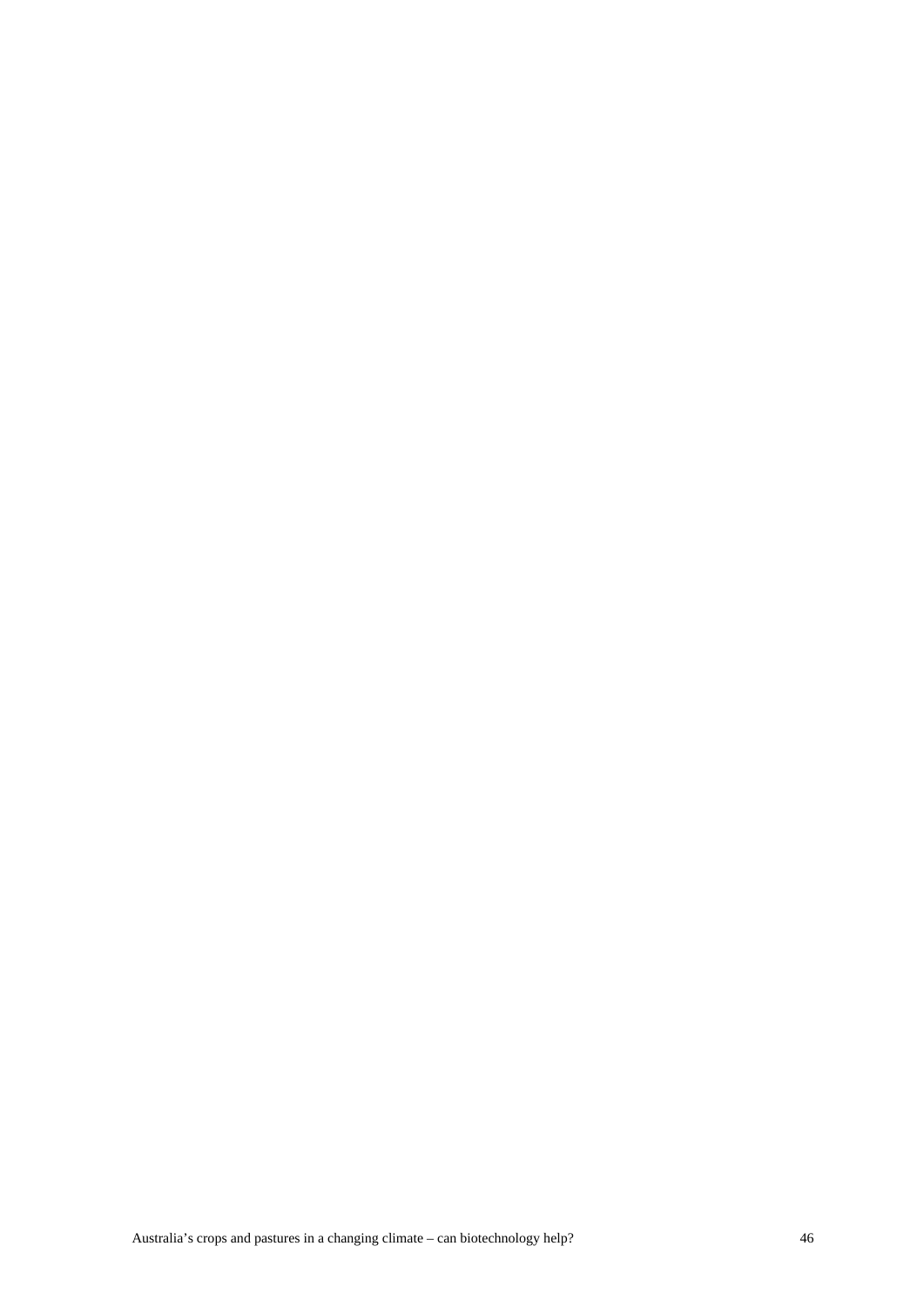## **Chapter 11 – Conclusion**

Australia is very likely to experience increasing climate change over the next 30 to 50 years. The scale of that change and the way it will be manifested in different regions is less certain. The Australian cropping and pastoral sectors will be particularly vulnerable to climate change which could see increases in atmospheric carbon dioxide, temperature and uncertain rainfall patterns. Climate change impacts will be complex and will vary greatly across different cropping and pasture regions. Impacts could include heat stress, drought, waterlogging and changes in the distribution and severity of insect pests, pathogens and weeds. There is potential for some impacts to be positive, such as increased water-use efficiency of plants as a result of higher atmospheric carbon dioxide. However, it is not certain if this positive effect will be offset by the effects of increased temperature and changes in water availability.

Farming systems will need to be resilient, flexible and able to respond to changing environmental conditions. Adaptation of crops and pastures involving a variety of traits will be required. Biotechnology, more specifically the use of genetic modifications and molecular markers, will play an important role in helping speed up plant breeding programs to deliver these new traits and varieties sooner. Some traits, such as water-use efficiency and heat tolerance, may directly address climatic stressors. Other traits such as herbicide tolerance may provide both direct (improved weed control) and indirect assistance (adoption of farm management practices which reduce water loss, such as conservation tillage) in adapting to climate change.

The adoption of GM insect-resistant cotton has already proven to be very effective in controlling crop pests and technology such as this may become increasingly important when addressing altered pest distributions. Insect-resistant cotton could also enable production areas to be extended to more northerly regions where rainfall is predicted to increase and where farming has previously been uneconomical partly due to prevalence of insect pests. Australian and international research into disease resistance, also an important trait for crop adaptation, is significantly underpinned by modern biotechnology techniques. Biotechnology may also provide farmers with alternative land use options, such as the use of plants for biofuel, industrial or pharma crops, which could help in improving the resilience and flexibility of farming systems.

This study has also described how biotechnology can help mitigate greenhouse gas emissions from agriculture. The agricultural sector accounts for 16–18 per cent of Australia's net greenhouse gas emissions and as a net emitter, agriculture needs to take steps to reduce emissions and/or increase carbon storage, which is particularly challenging for intensive cropping. New varieties developed through genetic modification and molecular markers may help in reducing methane and nitrous oxide emissions—such as Australian research to improve the nitrogen-use efficiency of cereals, and reducing methane emissions from cattle by modifying pasture plants to improve digestibility of the feed. Biotechnology can also indirectly contribute to greenhouse gas mitigation by facilitating the adoption of farm management practices which reduce carbon dioxide emissions and increase carbon sequestration activities. Notably, GM insect-resistant crops require significantly fewer insecticide applications than conventional varieties, which leads to a reduction of fuel use associated with applications.

In order to realise the potential of biotechnology to help Australian agriculture adapt to and mitigate climate change, a collaborative approach between farmers and scientists from various disciplines is needed. This will ensure suitable traits and farm management practices are developed and adopted. All of the traits described in this report are already being researched and developed in Australia and/or overseas, but some traits will be easily achievable and more desirable than others. Factors contributing to the success of traits include technical feasibility, financial viability and community acceptance. It is important that the opportunities for crop and pasture development which are most achievable and desirable are identified and communicated. It is also important to identify those traits and commodities which are most needed and/or would have the most impact for mitigating climate change.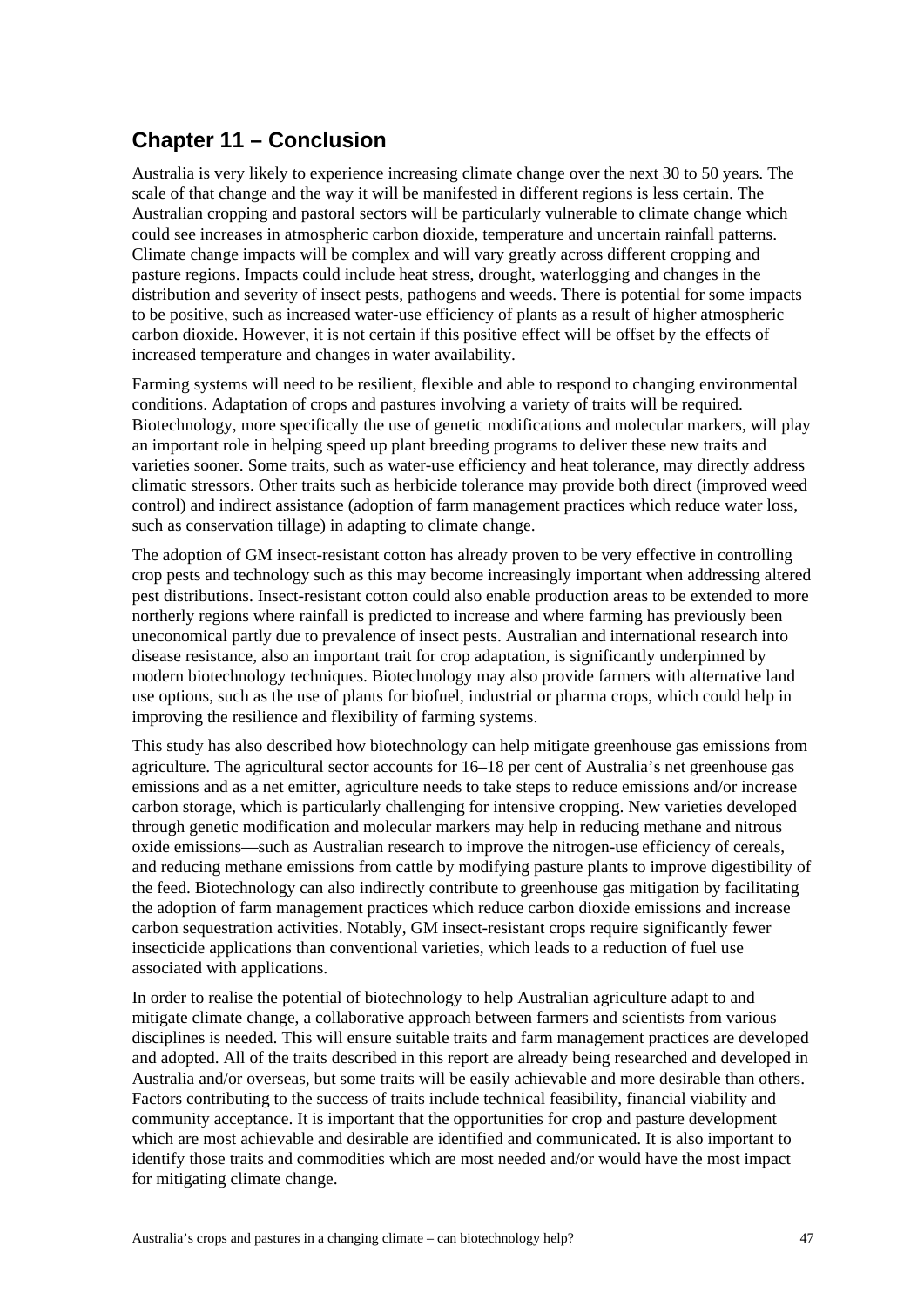Applications of enabling technologies such as biotechnology for the agriculture sector need to be further encouraged and adequately funded. Prioritisation of biotechnology applications relevant to climate change scoped in this study, based on a comparative analysis of their relative benefits and impacts in various agriculture sectors (crops, pastures, horticulture and forestry), would help identify priority applications for research and development.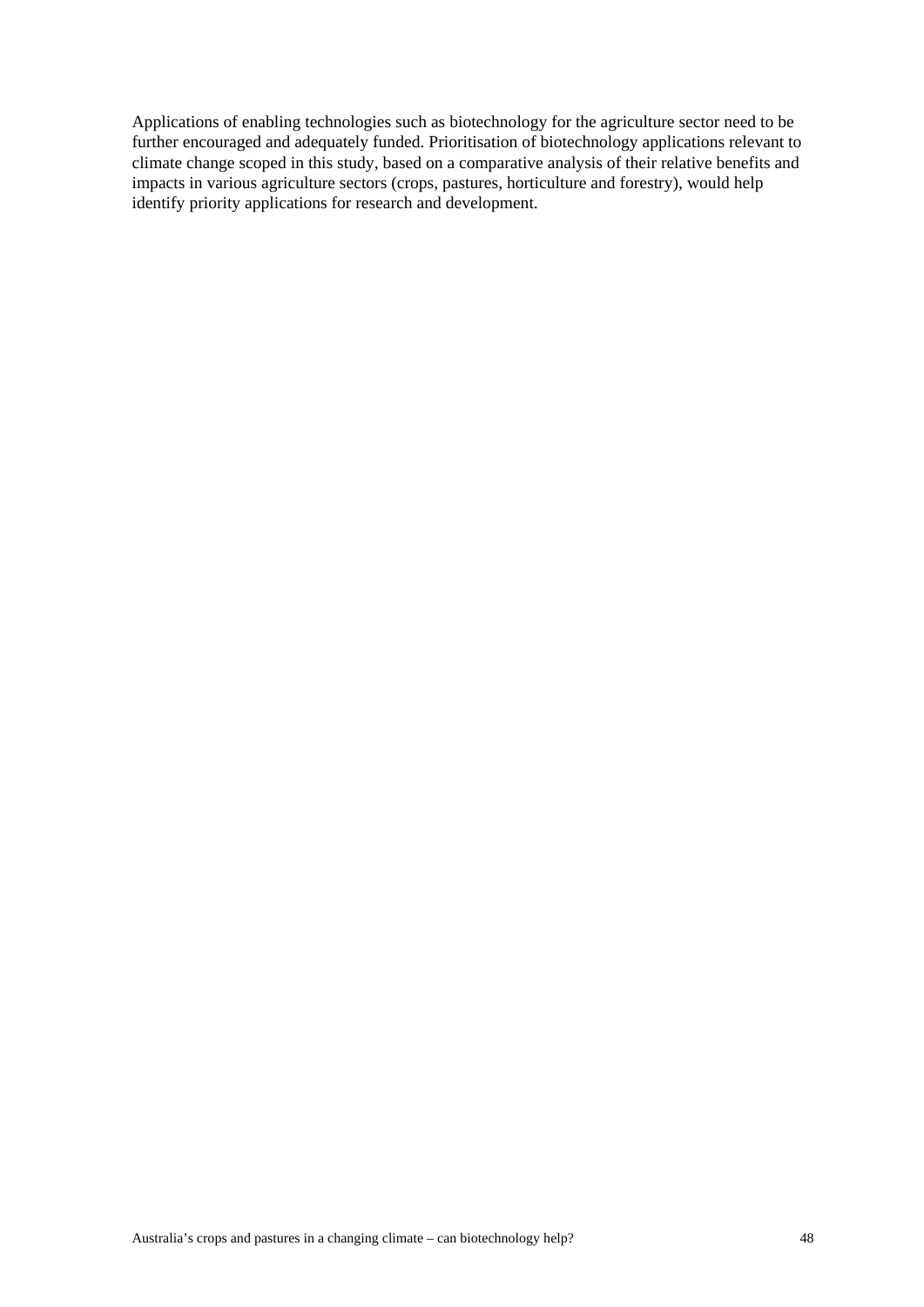# **Acknowledgements**

This study was financially supported by the Australian Government Department of Agriculture, Fisheries and Forestry, Agricultural Productivity Division using funds provided by the National Biotechnology Strategy.

The authors wish to acknowledge all the BRS Workshop 2007 attendees who contributed to this report. They were very generous with their time and provided valuable input to this report. Thanks must go to: Sam Nelson and Jim Walcott, BRS, who assisted in the planning of this project as well as providing input on the climate change aspects; Rob Smart, BRS, for providing the maps; and Alice McRorie and Cristal Jones, Australian National University, for providing the background research for the biofuels and biosecurity sections of the report.

Thanks also to the reviewers of this report who provided extensive and valuable feedback.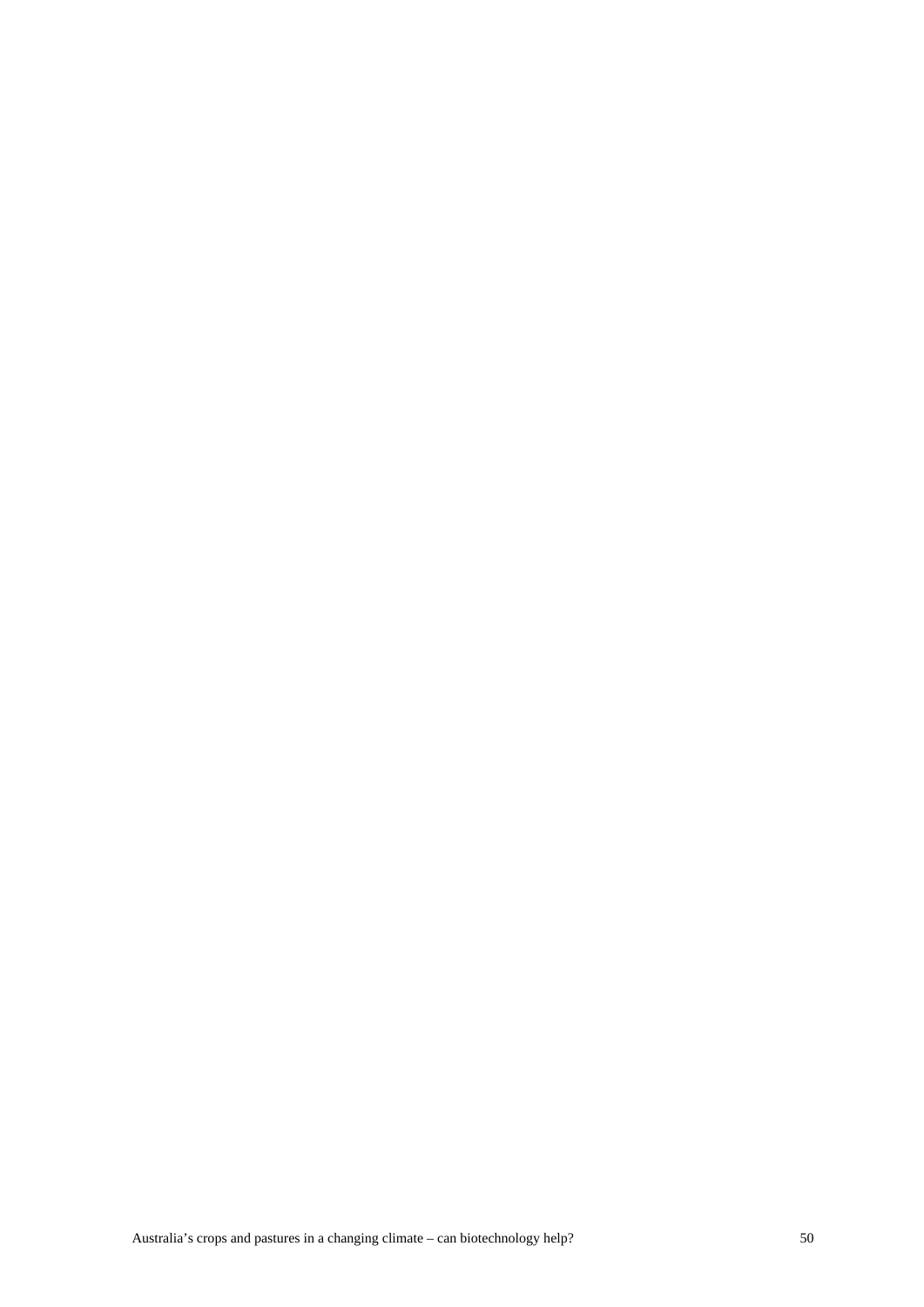# **Glossary**

| <b>Abiotic stress</b>      | Stress caused to living organisms resulting from environmental<br>factors such as drought, temperature extremes and soil conditions<br>(eg: salinity).                                                                                                       |
|----------------------------|--------------------------------------------------------------------------------------------------------------------------------------------------------------------------------------------------------------------------------------------------------------|
| <b>Annuals</b>             | A plant that completes its life cycle within one year or season.                                                                                                                                                                                             |
| Anthropogenic              | Originating from the activity of humans.                                                                                                                                                                                                                     |
| <b>Biennial</b>            | A plant that takes two years or seasons to complete its life cycle.                                                                                                                                                                                          |
| <b>Biomass</b>             | Total amount of biological material. Often used in reference to the<br>plant material that can be used as a source of energy.                                                                                                                                |
| <b>Biotechnology</b>       | A broad term to describe the process of using living things to make<br>products or perform tasks for people.                                                                                                                                                 |
| <b>Biotic stress</b>       | Stress caused to living organisms resulting from attack by other<br>living organisms such as insect pests, viruses, bacteria and fungi.                                                                                                                      |
| $C_3$ photosynthesis       | The most common type of photosynthesis. It is more efficient than<br>$C_4$ photosynthesis under cool and moist conditions and average<br>light levels.                                                                                                       |
| $C_4$ photosynthesis       | A type of photosynthesis found, for example, in many tropical<br>grasses in which photosynthesis occurs faster and more efficiently<br>under high temperature and light, and conserves more water in<br>comparison to the more typical $C_3$ photosynthesis. |
| <b>Carbon fixation</b>     | The part of the photosynthetic process in green plants in which<br>carbon atoms from atmospheric carbon dioxide are converted into<br>organic compounds (i.e. sugars). Is catalysed by rubisco.                                                              |
| <b>Cellulase</b>           | Enzymes that operate after harvest to catalyse the breakdown of<br>cellulose in leaf material into fermentable sugars.                                                                                                                                       |
| <b>Chromosome</b>          | A structure in plant and animal cells composed of a very long<br>DNA molecule and associated proteins that carry part or all of the<br>hereditary information of an organism.                                                                                |
| <b>DNA</b>                 | Deoxyribonucleic acid (DNA) serves as the store of hereditary<br>information within a cell for most known organisms and is the<br>carrier of this information from generation to generation.                                                                 |
| <b>Dormancy</b>            | The resting or inactive phase of plants or seeds.                                                                                                                                                                                                            |
| <b>Functional genomics</b> | The analysis of genetic information and its biological function. It<br>focuses on understanding the function of genes and other parts of<br>the genome.                                                                                                      |
| Gene                       | The region of DNA that controls a wide range of hereditary<br>characteristics such as physical, biochemical and physiological<br>traits, and also developmental processes.                                                                                   |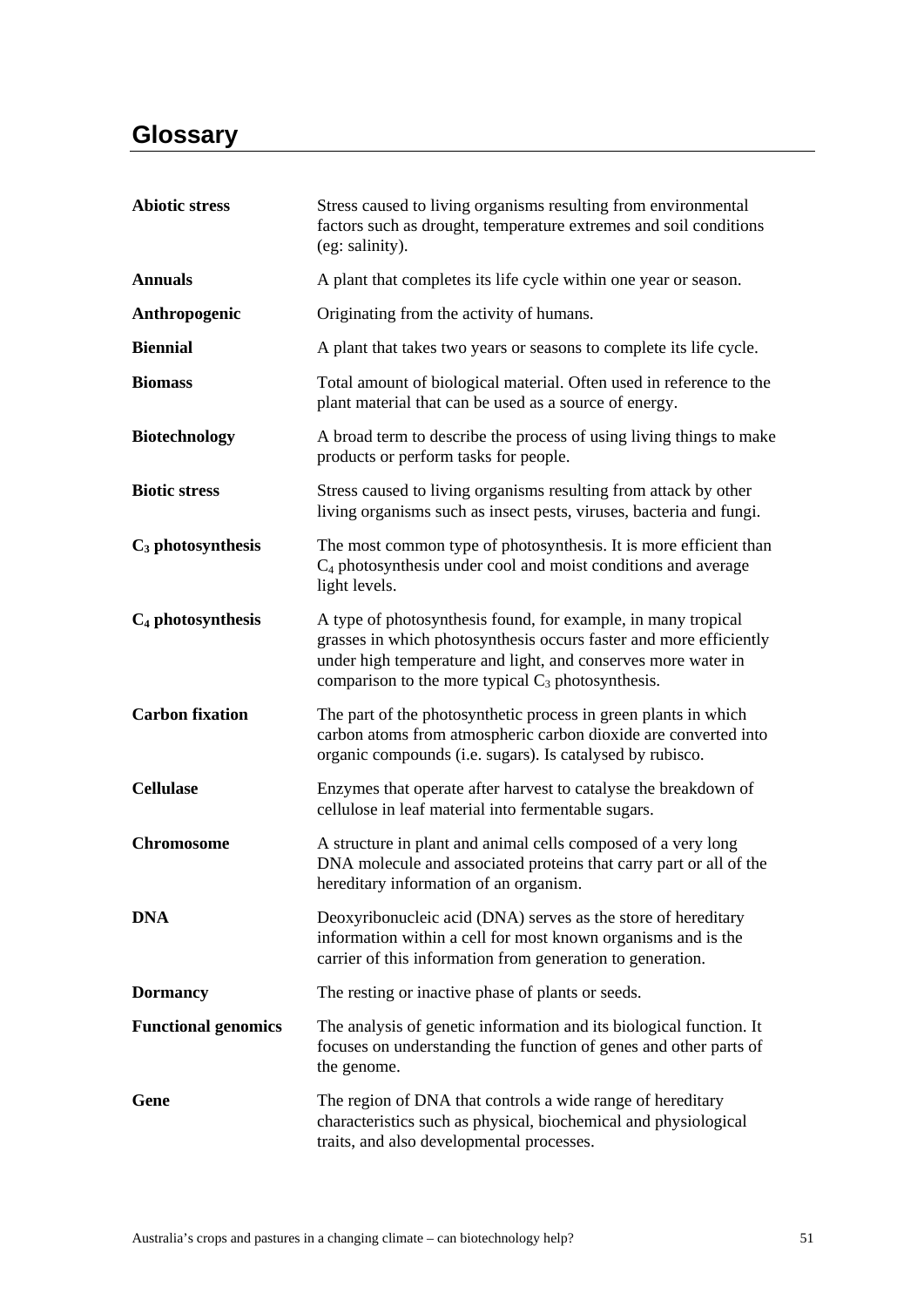| <b>Gene silencing (RNA</b><br>interference) | Selective degradation of RNA that is intended to remove foreign<br>RNAs, such as those of viruses. It is exploited in a technique used<br>to silence the expression of selective genes.         |
|---------------------------------------------|-------------------------------------------------------------------------------------------------------------------------------------------------------------------------------------------------|
| <b>Genomics</b>                             | The discipline that aims to define and characterise the complete<br>genetic makeup of an organism.                                                                                              |
| <b>Heat tolerance genes</b>                 | Genes that are expressed in increased amounts in response to an<br>elevated temperature, usually to help the cell survive the stress.                                                           |
| <b>High throughput</b><br>assays            | Used to describe methods by which a researcher can conduct a<br>large number of chemical or biological tests in a short period of<br>time.                                                      |
| Hybridisation                               | Interbreeding of species, races, varieties and so on; a process of<br>forming a hybrid by cross-pollination of two genetically unlike<br>individuals.                                           |
| Marker-assisted<br>breeding                 | See molecular markers.                                                                                                                                                                          |
| <b>Metabolomics</b>                         | The large-scale study of the full complement of 'secondary<br>metabolites', which are molecules that have roles associated with<br>the environment, for example for defence or as attractants.  |
| <b>Molecular Markers</b>                    | Short fragments of DNA already present in a species that can be<br>used by breeders to quickly and accurately identify and track the<br>inheritance of a desired trait in a breeding programme. |
| Multi-gene cassette                         | The presence of more than one transgene in a cloning vector.                                                                                                                                    |
| <b>Mutagenesis</b>                          | The production of mutations.                                                                                                                                                                    |
| <b>Mutation</b>                             | Heritable change in the nucleotide sequence of a chromosome.                                                                                                                                    |
| Nitrogen-use efficiency                     | The amount of nitrogen that is utilised by the plant compared to<br>the volume applied as part of a nitrogenous fertiliser.                                                                     |
| <b>Perennials</b>                           | Plants with a lifespan that spans at least two years or seasons, as<br>distinct from annuals and biennials.                                                                                     |
| Phenological<br>development                 | The relation of developmental stages of plants to seasonal changes.                                                                                                                             |
| <b>Phenology</b>                            | The study of the relationship between climate and the timing of<br>periodic natural phenomena such as flowering.                                                                                |
| <b>Phenomics</b>                            | The study of the physical characteristics of an organism.                                                                                                                                       |
| Photoperiod                                 | The length of daylight or period of daily illumination provided for<br>growth.                                                                                                                  |
| Photoreceptor                               | A cell or molecule that is sensitive to light.                                                                                                                                                  |
| Photosynthesis                              | The process by which green plants, algae and some bacteria use<br>the energy of sunlight to drive the synthesis of organic molecules,<br>such as sugar, from carbon dioxide and water.          |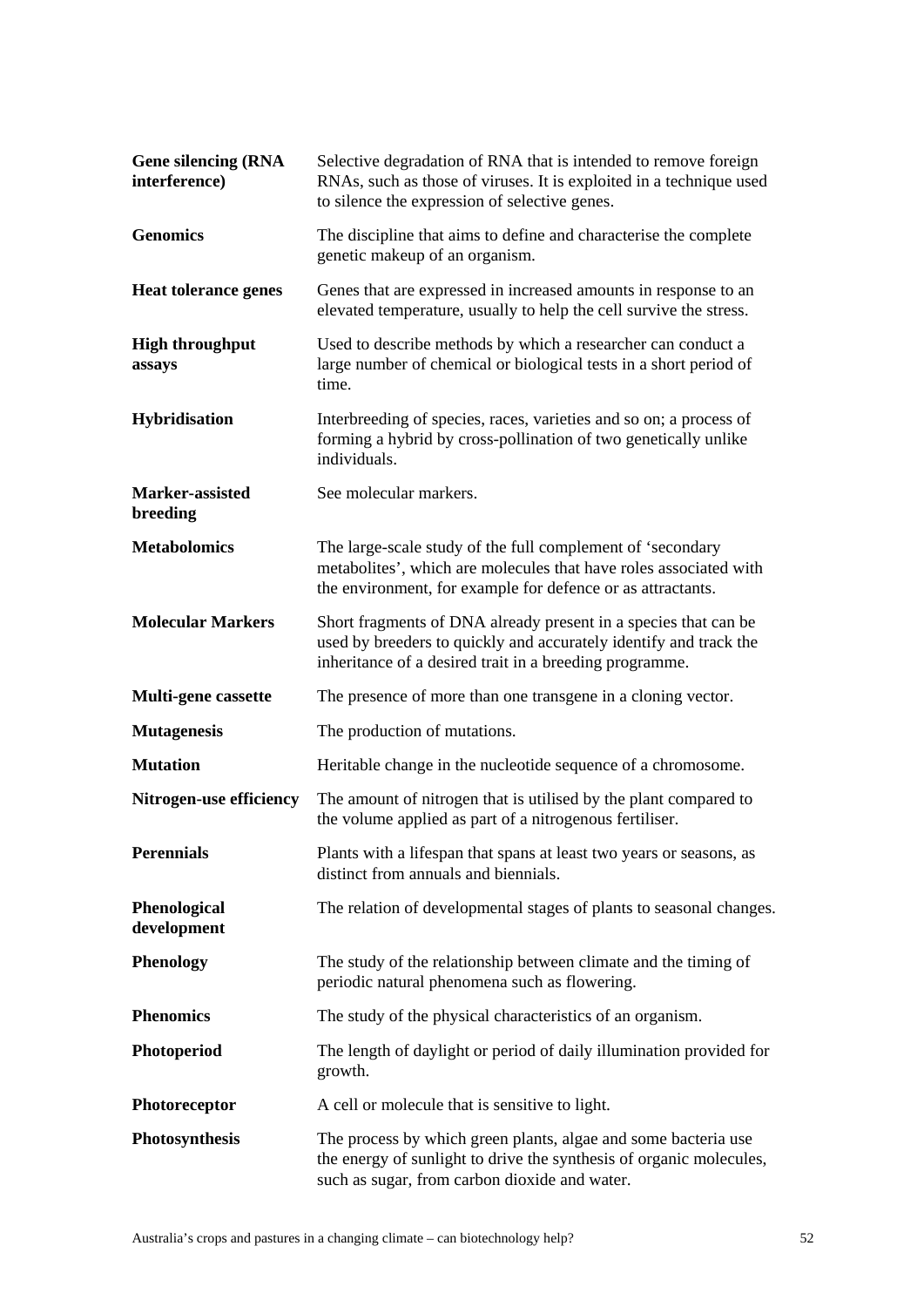| <b>Phytochromes</b>         | The primary photoreceptors involved in sensing photoperiod and<br>light quality.                                                                                                                                    |
|-----------------------------|---------------------------------------------------------------------------------------------------------------------------------------------------------------------------------------------------------------------|
| Polygenic trait             | Trait that is controlled by more than one gene.                                                                                                                                                                     |
| <b>Promoter</b>             | The region of DNA to which RNA polymerase binds to begin<br>transcription. This region of DNA helps to determine where and<br>when each gene is expressed within an organism.                                       |
| <b>Proteomics</b>           | The study of expressed proteins.                                                                                                                                                                                    |
| <b>RNA</b>                  | Ribonucleic acid (RNA) is a single stranded molecule used in the<br>process of building proteins from the instructions contained in<br>DNA. Also, some viruses use RNA instead of DNA as their<br>genetic material. |
| <b>Rubisco</b>              | Ribulose-1,5-biphosphate carboxylase oxygenase (rubisco) is<br>thought to be the most abundant single protein on earth and is<br>required for carbon dioxide assimilation by all plants.                            |
| <b>Sleeper</b> weeds        | Naturalised (exotic) plant species that are currently limited in their<br>distribution (making eradication feasible) but which have potential<br>to become significant weeds.                                       |
| <b>Transcriptomics</b>      | The study of gene transcripts, that is, all the messenger RNAs<br>produced from genes.                                                                                                                              |
| <b>Transgene</b>            | A gene from one genome that has been incorporated into the<br>genome of another organism.                                                                                                                           |
| <b>Vernalisation</b>        | The process by which exposure to low temperatures induces seed<br>germination or flowering.                                                                                                                         |
| <b>Vigour</b>               | For a plant to have active vegetative growth.                                                                                                                                                                       |
| <b>Water-use efficiency</b> | The amount of biomass produced per unit of water consumed.                                                                                                                                                          |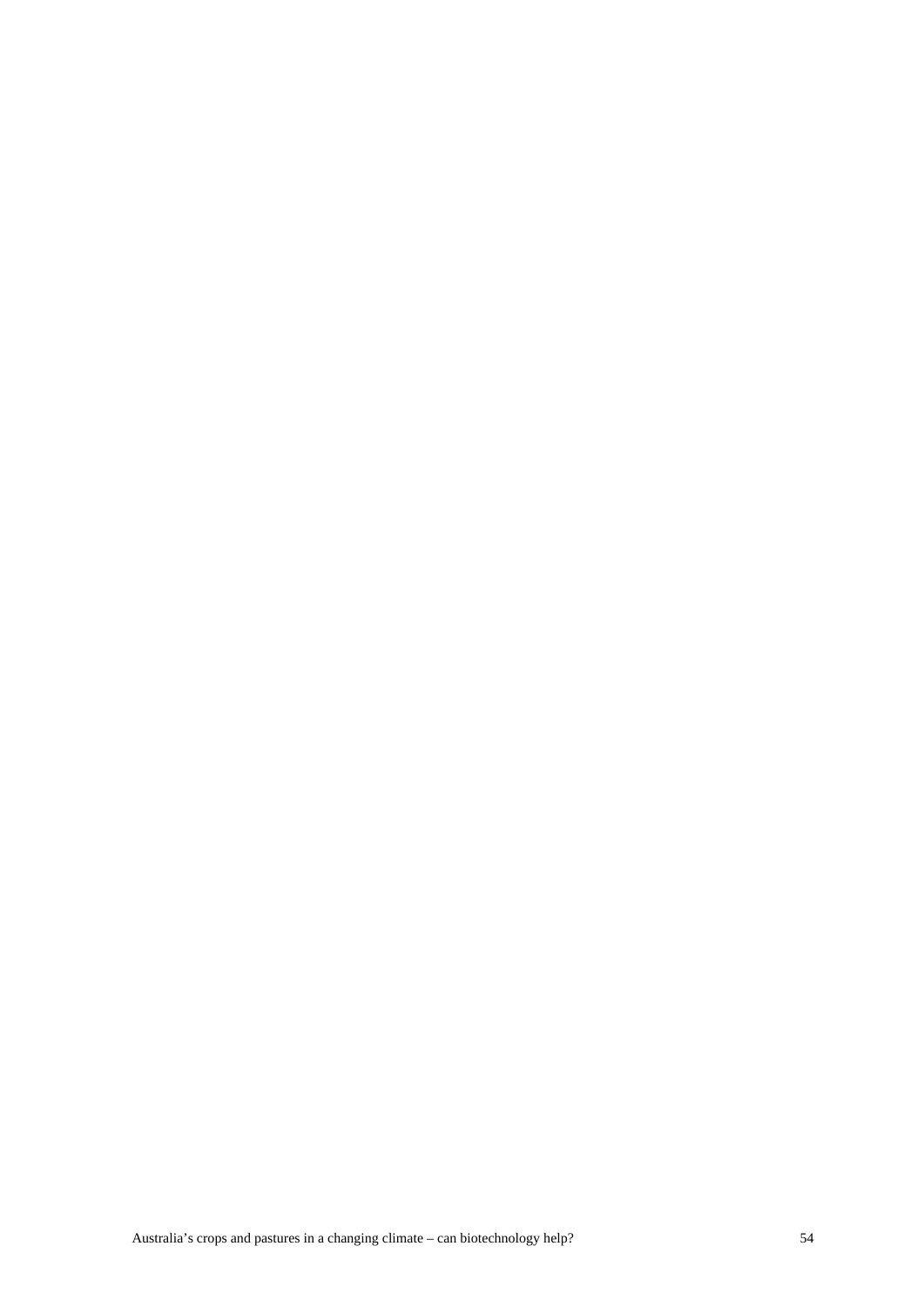# **Appendix**



### **Figure 1: Australian winter dryland cropping sector**

Source: 2000/01 Land use of Australia Version 3, Bureau of Rural Sciences, 2006. Winter and summer dryland cereals (excluding rice).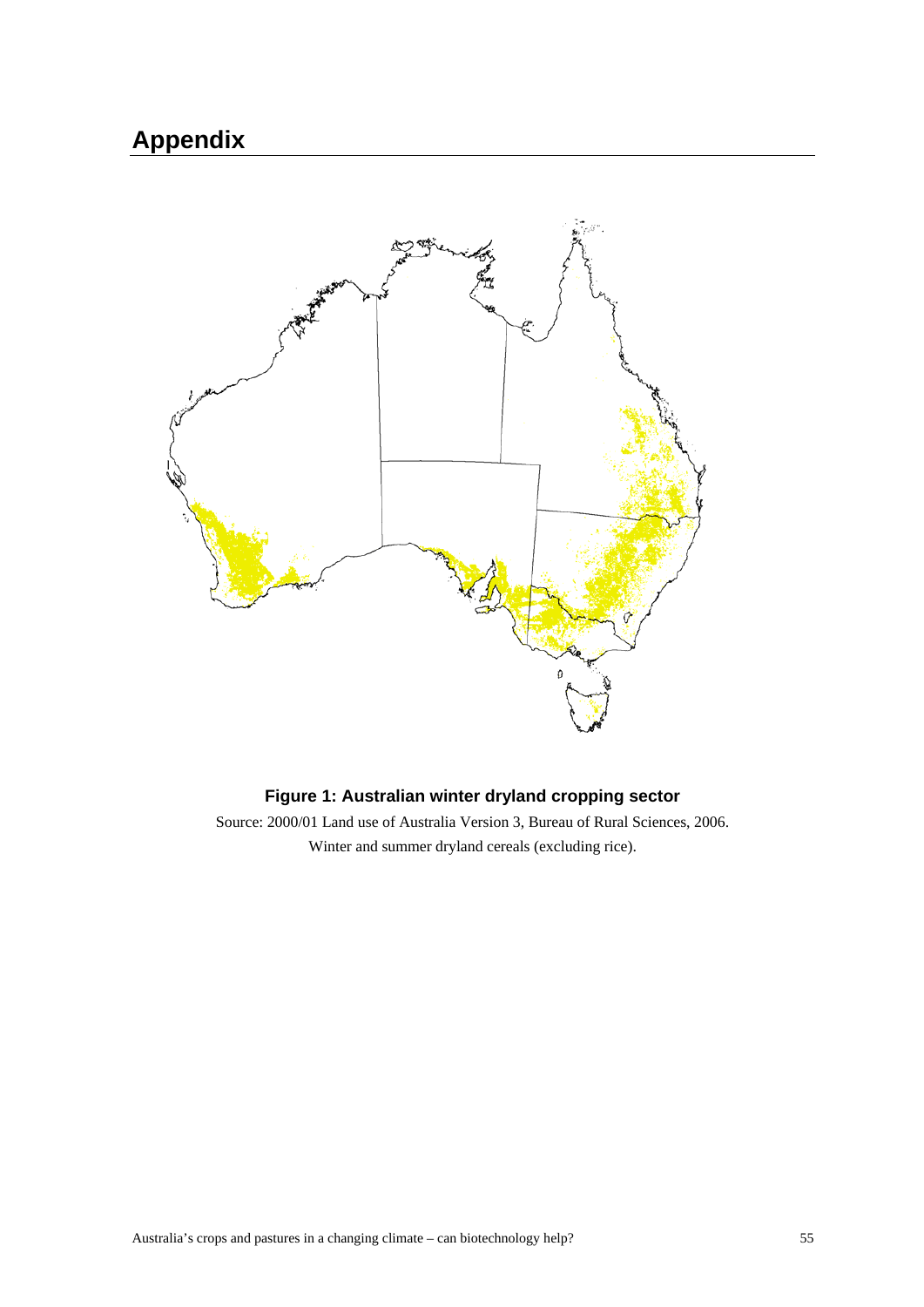

### **Figure 2: Australian cotton growing sector**

Source: 2000/01 Land use of Australia Version 3, Bureau of Rural Sciences, 2006.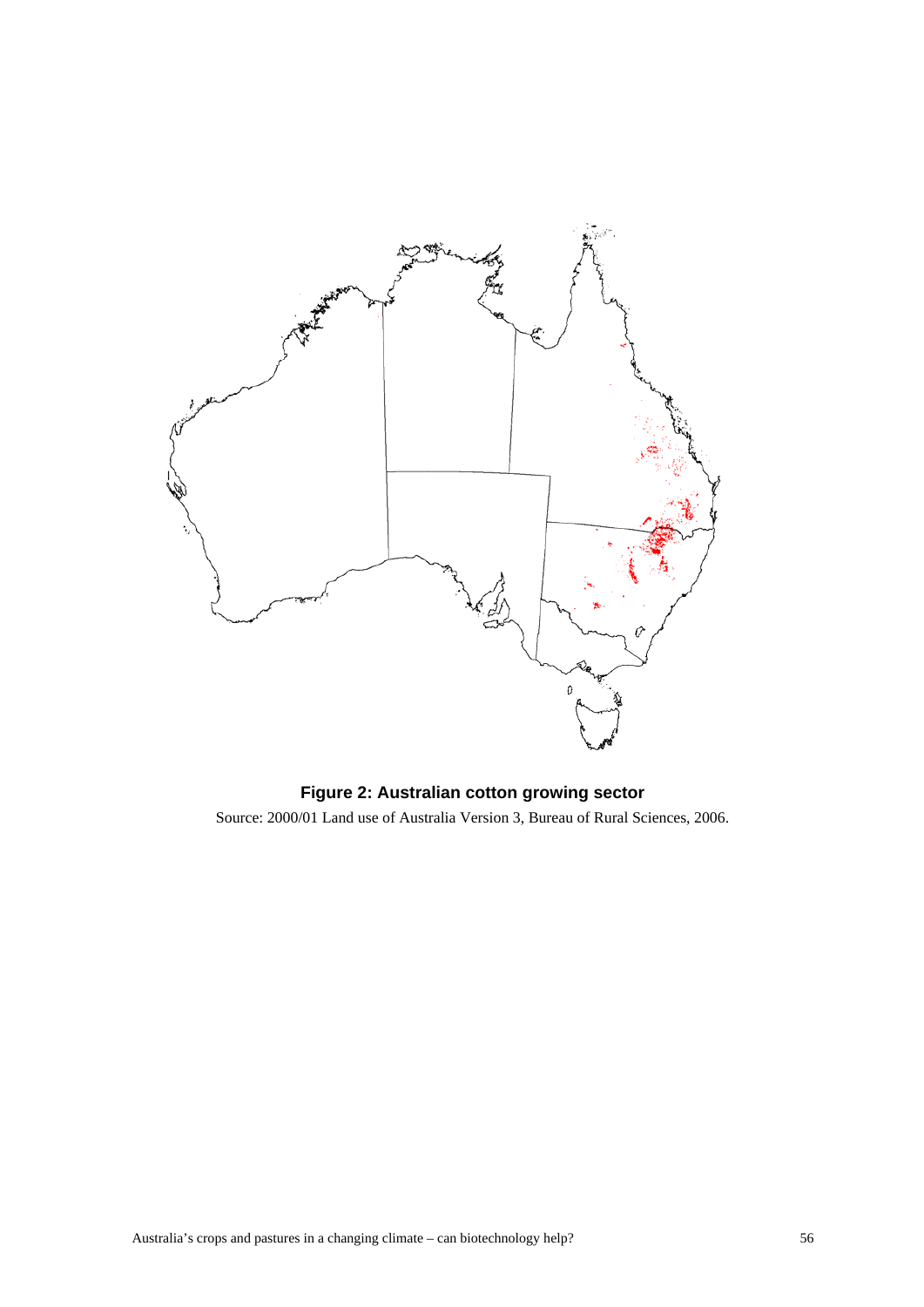

### **Figure 3: Sown pastures in Australia**

Source: 2000/01 Land use of Australia Version 3, Bureau of Rural Sciences, 2006.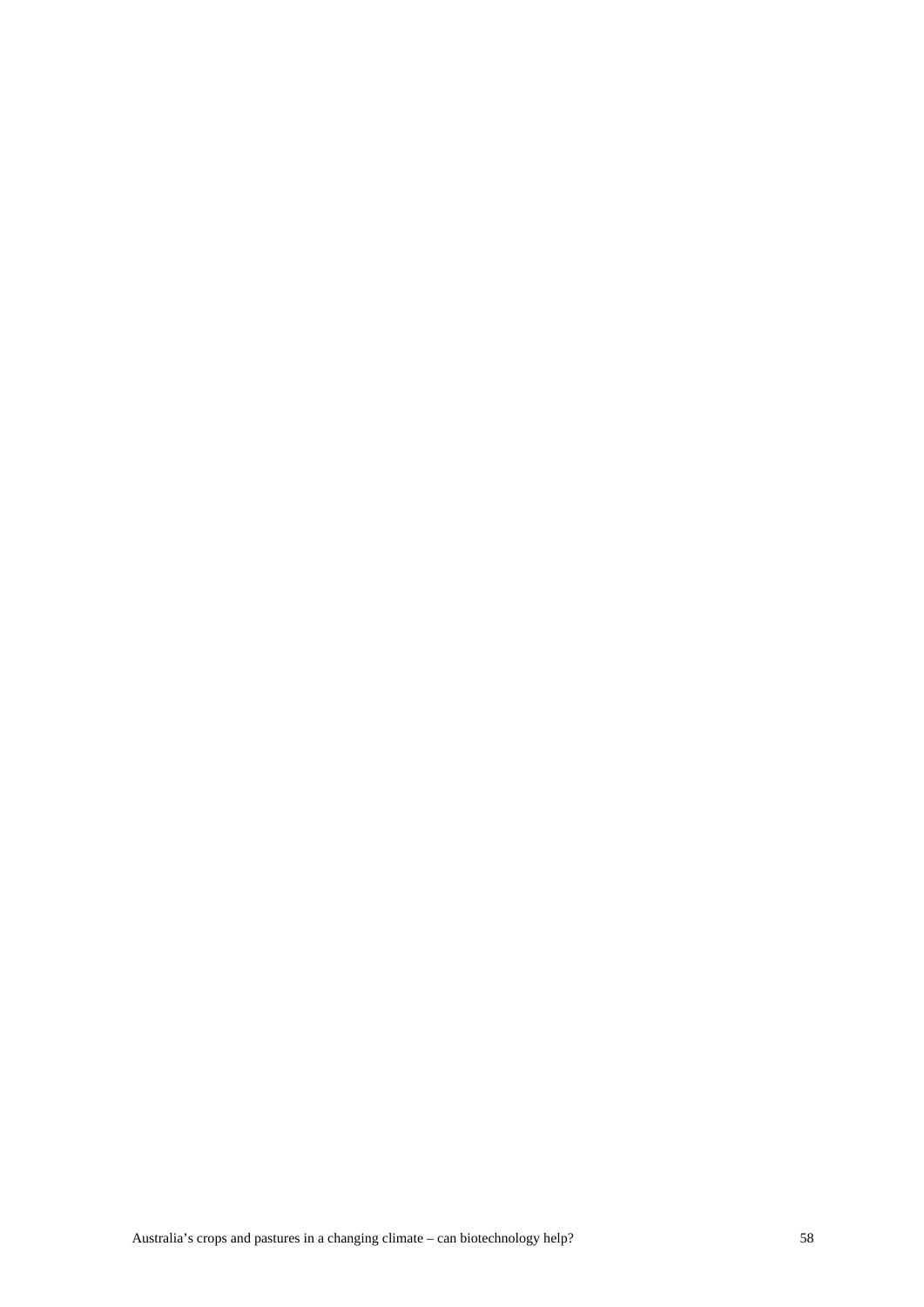# **References**

ABARE 2007, *Australian Crop Report, September 2007 no.143*, ABARE, Canberra, Australia.

ABARE and MAF 2006, *Agricultural Economies of Australia and New Zealand: Past, Present, Future*, Canberra, Australia.

ABS 2007, *Water Use on Australian Farms 2005-06 Preliminary*, Australian Bureau of Statistics, Canberra.

ACPFG 2006, *Australian Centre for Plant Functional Genomics 2006 Annual Report*, ACPFG, Adelaide.

Adir N, Zer H, Shocat S and Ohad I 2003, 'Photoinhibition - a historical perspective', *Photosynthesis Research*, 76: 343-370.

AGO 2007, *Australia's National Greenhouse Accounts: National Inventory Report 2005 - Volume 1*, Australian Greenhouse Office, Canberra.

Ammann K 2005, 'Effects of biotechnology on biodiversity: herbicide-tolerant and insect-resistant GM crops', *Trends in Biotechnology*, 23: 388-394.

Amthor J S 2001, 'Effects of atmospheric CO2 concentration on wheat yield: review of results from experiments using various approaches to control CO2 concentration', *Field Crops Research*, 73: 1- 34.

Andrews T J and Whitney S M 2003, 'Manipulating ribulose bisphosphate carboxylase/oxygenase in the chloroplasts of higher plants', *Archives of Biochemistry and Biophysics*, 414: 159-169.

Angus J F, Kirkegaard J A and Peoples M B 2001, 'Rotation, Sequence and Phase: Research on Crop and Pasture Systems', *Science and Technology: Delivering Results for Agriculture? - Proceedings of the 10th Australian Agronomy Conference*, Australian Society of Agronomy, Hobart, Tasmania.

Anwar M R, O'Leary G, McNeil D, Hossain H and Nelson R 2007, 'Climate change impact on rainfed wheat in south-eastern Australia', *Field Crops Research* 

*`Ground-breaking Stuff'- Proceedings of the 13th Australian Society of Agronomy Conference, 10- 14 September 2006, Perth, Western Australia*, 104: 139-147.

Atwell B J, Kriedemann P E and Turnbull C G N 1999, *Plants in Action - Adaptation in Nature, Performance in Cultivation*, The Australian Society of Plant Physiologists South Yarra, Victoria.

Ayeneh A, van Ginkel M, Reynolds M P and Ammar K 2002, 'Comparison of leaf, spike, penducle and canopy temperature depression in wheat under heat stress', *Field Crops Research*, 79: 173-184.

Bell L W, Wade L J and Ewing M A 2006, 'Perennial wheat: a paradox with possibility', *Groundbreaking Stuff, Proceedings of the 13th Australian Agronomy Conference* The Australian Society of Agronomy, Perth.

Bindi M and Howden M 2004, 'Challenges and opportunities for cropping systems in a changing climate', *New directions for a diverse planet. Proceedings of the 4th International Crop Science Congress*, Australia.

Biofuels Taskforce 2005, *Report of the Biofuels Taskforce to the Prime Minister*, Australian Government Biofuels Taskforce, Canberra.

Blum A 1998, 'Improving wheat grain filling under stress by stem reserve mobilisation', *Euphytica*, 100: 77-83.

Boonham N, Tomlinson J and Mumford R 2007, 'Microarrays for rapid identification of plant viruses', *Annual Review of Phytopathology*, 45: 307-328.

Borrel A K, Tao Y Z and McIntyre C L 2000, *Physiological Basis, QTL, and MAS of the Stay-Green Drought Resistance Trait in Grain Sorghum*, in J-M Ribaut and D Poland, *Molecular Approaches for the Genetic Improvement of Cereals for Stable Production in Water-Limited Environments*, A Strategic Planning Workshop held at CIMMYT, El Batan, Mexico, 21-25 June 1999. CIMMYT, Mexico.

Botwright T L, Condon A G, Rebetzke G J and Richards R A 2002, 'Field evaluation of early vigour for genetic improvement of grain yield in wheat', *Australian Journal of Agricultural Research*, 53: 1137-1145.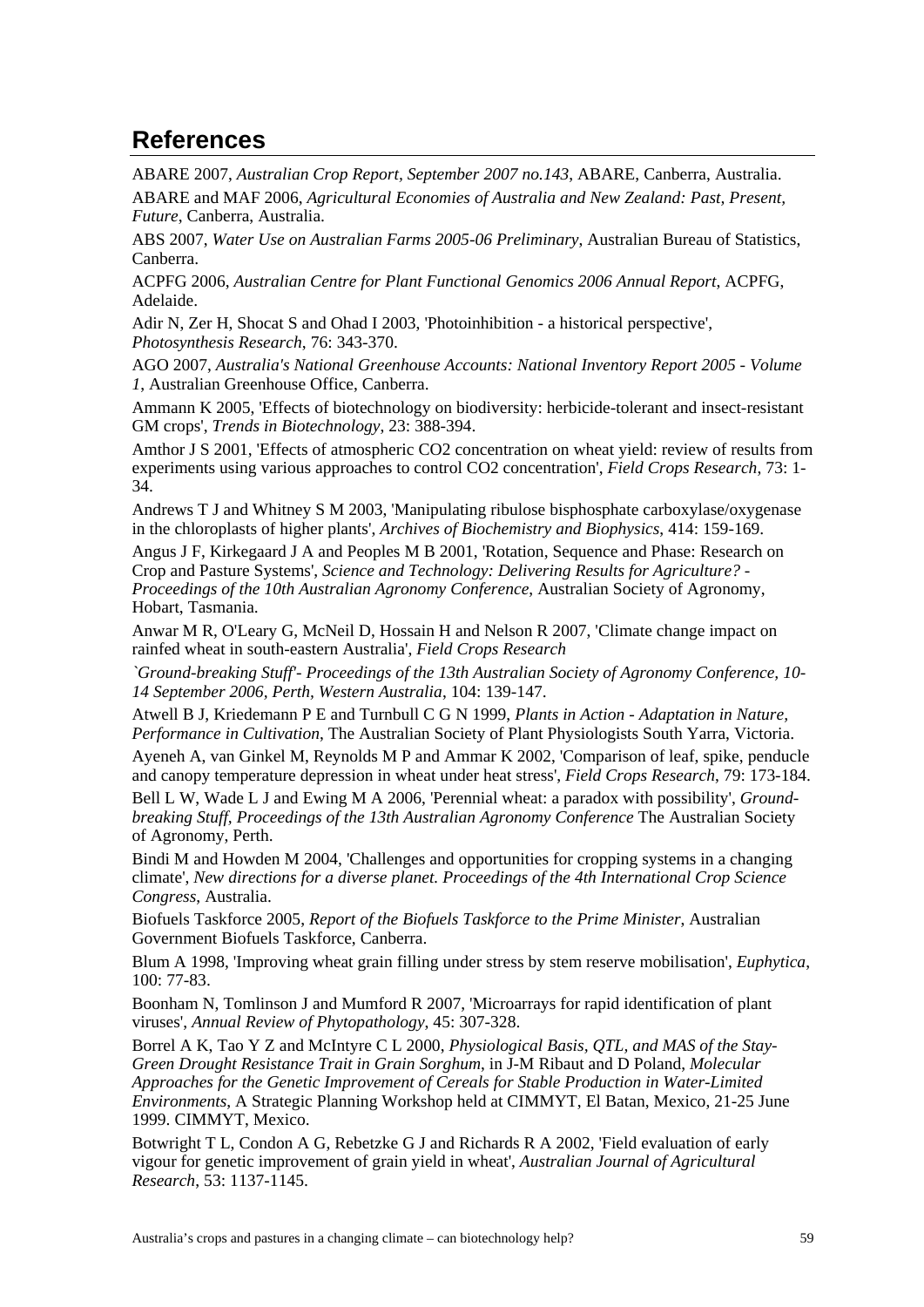Brookes G and Barfoot P 2006, 'Global impact of biotech crops: Socio-economic and environmental effects in the first ten years of commercial use.', *AgBioForum*, 9: 139-151.

Brookes G and Barfoot P 2008, *GM crops: global socio-economic and environmental impacts 1996-2006*, PG Economics Ltd, Dorchester, UK.

BRS 2007, *Australian Agriculture, Fisheries and Forestry At A Glance*, Australian Government Bureau of Rural Sciences, Canberra, Australia.

Buchanan B B, Gruissem W and Jones R L 2000, *Biochemistry and Molecular Biology of Plants*, American Society of Plant Physiologists, Rockville, Maryland.

Cakir M, Appels R, Waters I, Verbyla A, Drake-Brockman F, Carter M and Setter T 2005, 'Mapping QTLs for waterlogging tolerance in wheat', *Plant & Animal Genomes XIII Conference*, January 15-19, San Diego, CA.

Chakraborty S and Datta S 2003, 'How will plant pathogens adapt to host plant resistance at elevated CO<sub>2</sub> under a changing climate?', *New Phytologist*, 159: 733-742.

Chakraborty S, Murray G and White N 2002, *Impact of Climate Change on Important Plant Diseases in Australia*, Rural Industries Research and Development Corporation, Canberrra, Australia.

Coakley S M, Scherm H and Chakraborty S 1999, 'Climate change and plant disease Management', *Annual Review of Phytopathology*, 37.

Cotton Australia 2006, *Growing Cycle*,

http://www.cottonaustralia.com.au/factSheets/resources/growing%20cycle.pdf, accessed 17 August 2007.

Crovetto C 2000, 'No Till, the Stubble and the Soil Nutrition', *Manitoba-North Dakota Zero Tillage Farmers Association 22nd Annual Workshop*,

http://www.mandakzerotill.org/books/proceedings/Proceedings%202000/Carlos%20Crovetto.htm, accessed 18 January 2008.

Crutzen P J, Mosier A R, Smith K A and Winiwarter W 2008, 'N2O release from agro-biofuel production negates global warming reduction by replacing fossil fuels', *Atmospheric Chemistry and Physics*, 8: 389-395.

CSIRO 2001, *Climate Change Projections for Australia*, CSIRO Atmospheric Research, Aspendale.

CSIRO and BOM 2007, *Climate Change in Australia. Technical Report.*, CSIRO, Canberra, Australia.

D'Emden F H and Llewellyn R S 2004, 'No-till adoption and cropping issues for Australian grain growers', *New directions for a diverse planet - Proceedings of the 4th International Crop Science Congress, 26 Sep – 1 Oct 2004*, Crop Science, Brisbane, Australia.

Dalal R C and Chan K Y 2001, 'Soil organic matter in rainfed cropping systems of the Australian cereal belt', *Australian Journal of Soil Research*, 39: 435-464.

Dennis E S, Dolferus R, Ellis M, Rahman M, Wu Y, Hoeren F U, Grover A, Ismond K P, Good A G and Peacock W J 2000, 'Molecular strategies for improving waterlogging tolerance in plants', *Journal of Experimental Botany*, 51: 89-97.

Doyle A P 1983, 'Stubble Retention', *Proceedings Riverina Outlook Conference*, Wagga Wagga, NSW.

Doyle B, Reeve I and Coleman M 2005, *The Cotton Consultants Australia 2005 Bollgard Comparison Report: A survey of cotton growers' and consultants' experience with Bollgard in the 2004-05 season*, University of New England Institute of Rural Futures, Armidale, Australia.

Drake V A 1994, 'The influence of weather and climate on agriculturally important insects: an Australian perspective', *Australian Journal of Agricultural Research*, 45: 487-509.

Driscoll S P, Prins A, Olmos E, Kunert K J and Foyer C H 2006, 'Specification of adaxial and abaxial stomata, epidermal structure and photosynthesis to CO2 enrichment in maize leaves', *Journal of Experimental Botany*, 57: 381-390.

Dukes J S and Mooney H A 1999, 'Does global change increase the success of biological invaders?', *Trends in Ecology & Evolution*, 14: 135-139.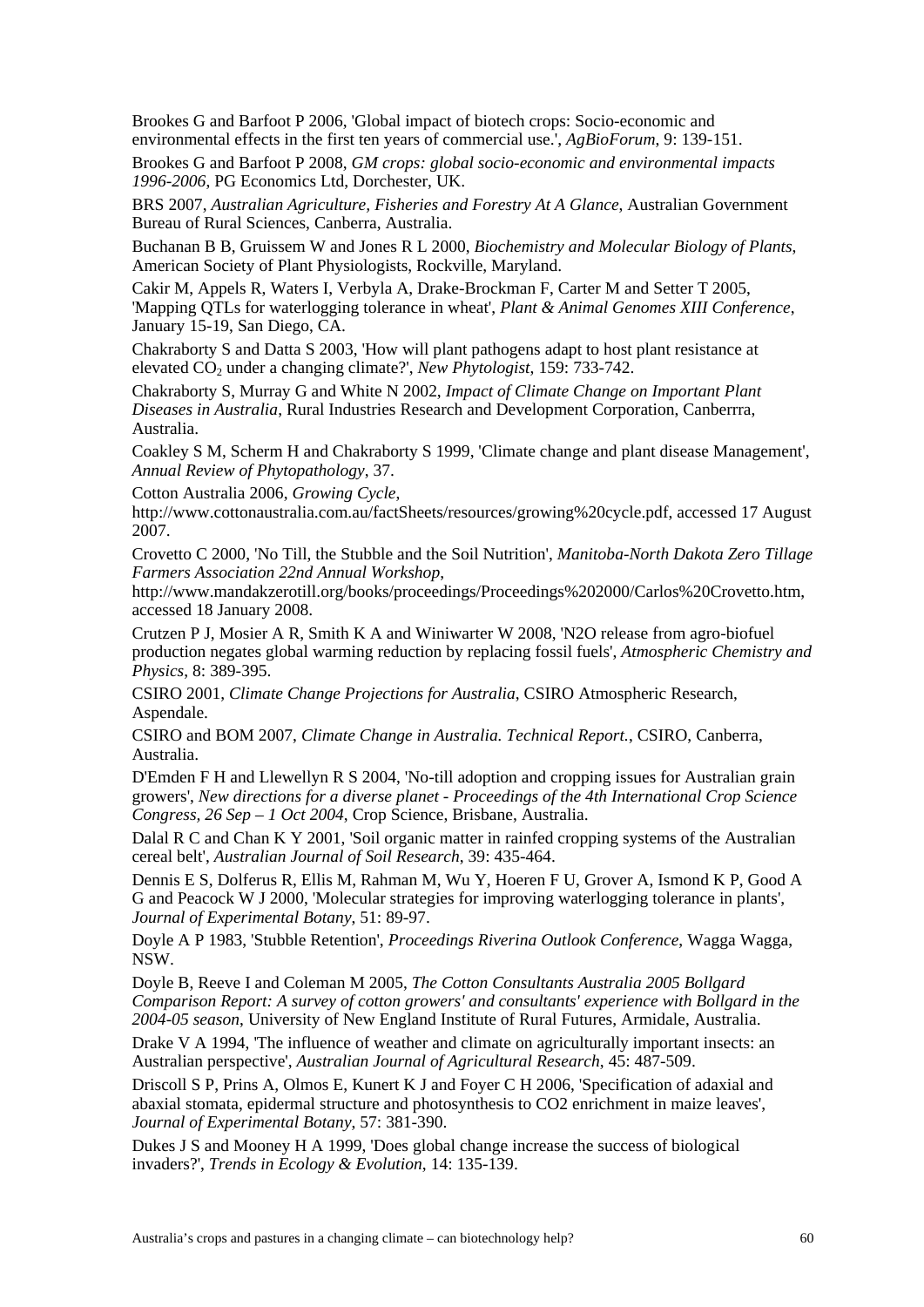Edmeades G O, McMaster G S, White J W and Campos H 2004, 'Genomics and the physiologist: bridging the gap between genes and crop response', *Field Crops Research*, 90: 5-18.

Ehdaie B, Alloush G A, Madore M A and Waines J G 2006, 'Genotypic variation for stem reserves and mobilization in wheat I. Postanthesis changes in internode dry matter (vol 46, pg 736, 1998)', *Crop Science*, 46: 1420-1420.

Eijsink V G H, Vaaje-Kolstad G, Vårum K M and Horn S J 2008, 'Towards new enzymes for biofuels: lessons from chitinase research', *Trends in Biotechnology*, 26: 228-235.

Ellis S L, Ryan M, Angus J F and Pratley J E 2006, 'Wheat yields after perennial pastures under drought conditions', *'Ground-breaking stuff' - Proceedings of the 13th Agronomy Conference 10-14 September 2006*, N C Turner, T Acuna and R C Johnson, The Australian Society of Agronomy, Perth, WA.

Etherton T 2003, 'Improving animal agriculture through biotechnology', *Economic Perspectives Agricultural Biotechnology*, 8: 26-28.

Eureka Strategic Research 2007, *Community Attitudes to Biotechnology - Report on Food and Agriculture Applications*, prepared for Biotechnology Australia, Canberra, ACT.

European Plant Science Organization (EPSO) 2005, 'European plant science: a field of opportunities', *Journal of Experimental Botany*, 56: 1699-1709.

Farmacule 2006, *Genetic technology to produce cheaper ethanol from sugarcane*, Farmacule Bioindustries Pty Ltd, http://farmacule.com/news/news7/, accessed 18 September 2007.

Fawcett R and Towery D 2002, *Conservation tillage and plant biotechnology: How new technologies can improve the environment by reducing the need to plow*, Conservation Technology Information Center, West Lafayette.

Federici B A 2005, 'Insecticidal bacteria: An overwhelming success for invertebrate pathology', *Journal of Invertebrate Pathology*, 89: 30-38.

FSANZ 2007, *First Review Report Application A549 Food Derived from High Lysine Corn LY038*, http://www.foodstandards.gov.au/\_srcfiles/FRR\_A549.pdf, accessed 18 January 2008.

Fuhrer J 2003, 'Agroecosystem responses to combinations of elevated CO2, ozone, and global climate change', *Agriculture, Ecosystems & Environment*, 97: 1-20.

Galmes J, Flexas J, Keys A J, Cifre J, Mitchell R A C, Madgwick P J, Haslam R P, Medrano H and Parry M A J 2005, 'Rubisco specificity factor tends to be larger in plant species from drier habitats and in species with persistent leaves', *Plant Cell and Environment*, 28: 571-579.

Garnett T 2006, 'The ACPFG turns to dwarves to improve nitrogen use', *ACPFG Vector*, Issue 3: 10.

Gene Technology Task Force 2002, *Agricultural Biotechnology: Herbicide Tolerant Crops in Australia*, Bureau of Rural Sciences, Canberra.

Glover J, Mewett O, Tifan M, Cunningham D, Ritman K and Morrice B 2005, *What's in the Pipeline? Genetically modified crops under development in Australia*, Australian Government Bureau of Rural Sciences, Canberra.

Good A G, Johnson S J, De Pauw M, Carroll R T, Savidov N, Vidmar J, Lu Z, Taylor G and Stroeher V 2007, 'Engineering nitrogen use efficiency with alanine aminotransferase', *Canadian Journal of Botany*, 85: 252-262.

Grace P 2007, 'Carbon farming - facts and fiction', *Can Australian soils sustain our agricultural systems? Proceedings of the Healthy Soils Symposium.*, Healthy Soils for Sustainable Farms, Sunshine Coast, Australia.

Hegarty R 2001, *Greenhouse Gas Emissions From The Australian Livestock Sector - What Do We Know, What Can We Do?*, Australian Greenhouse Office, Canberra, Australia.

Hill J, Nelson E, Tilman D, Polasky S and Tiffany D 2006, 'Environmental, economic, and energetic costs and benefits of biodiesel and ethanol biofuels', *Proceedings of the National Academy of Sciences of the United States of America*, 103: 11206-11210.

Holtzapffel R, Mewett O, Wesley V and Hattersley P 2008, *Genetically modified crops: tools for insect pest and weed control*, Australian Government Bureau of Rural Sciences, Canberra.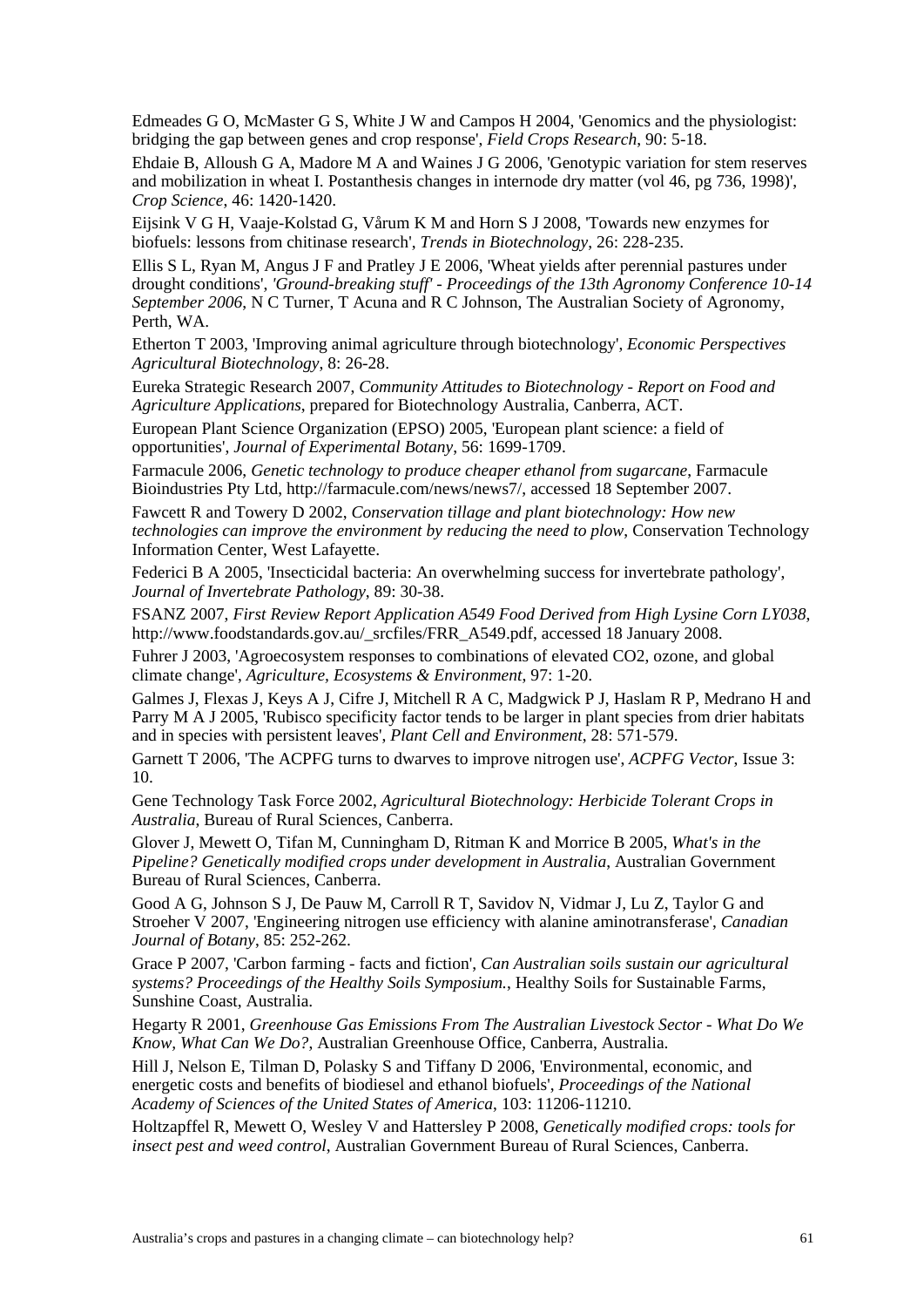Holtzapffel R, Mewett O, Wesley V and Hattersley P in prep., *Genetically modified crops: tools for insect pest and weed control*, Australian Government Bureau of Rural Sciences, Canberra.

Howden S M and Crimp S 2005, 'Assessing dangerous climate change impacts on Australia's wheat industry', *MODSIM 2005 Internatonal Congress on Modelling and Simulation*, A Zerger and R M Argent.

Howden S M, Harle K J, Dunlop M and Hunt L 2004, *The Potential Impact of Climate Change on Wool Growing in 2029*, CSIRO Sustainable Ecosystems, Canberra.

Howden S M, Reyenga P J, Meinke H and McKeon G M 1999, *Integrated Global Change Impact Assessment on Australian Terrestial Ecosystems Overview*, CSIRO Wildlife and Ecology, Canberra.

Hunsaker D J, Hendrey G R, Kimball B A, Lewin K F, Mauney J R and Nagy J 1994, 'Cotton evapotranspiration under field conditions with CO2 enrichment and variable soil moisture regimes', *Agricultural and Forest Meteorology*, 70: 247-258.

Iba K 2002, 'Acclimative Response to Temperature Stress in Higher Plants: Approaches of Gene Engineering for Temperature Tolerance', *Annual Review of Plant Biology*, 53: 225-245.

IPCC 2007, *Summary for Policymakers*, in S D Solomon, D Qin, M Manning, Z Chen, M Marquis, K B Averyt, M Tignor and H L Miller, *Climate Change 2007: The Physical Science Basis. Contribution of Working Group I to the Fourth Assessment Report of the Intergovernmental Panel on Climate Change*, Cambridge University Press, Cambidge, U.K. New York, USA.

James C 2008, *Global Status of Commercialized Biotech/GM Crops: 2007*, ISAAA Brief No. 37, International Service for the Acquisition of Agri-biotech Applications (ISAAA), Ithaca, NY.

John U P and Spangenberg G C 2005, 'Xenogenomics: genomic bioprospecting in indigenous and exotic plants through EST discovery, cDNA microarray-based expression profiling and functional genomics', *Comparative and Functional Genomics*, 6: 230-235.

Kimball B A, Morris C F, Pinter P J J, Wall G W, Hunsaker D J, Adamsen F J, La Morte R L, Leavitt S W, Thompson T L, Matthias A D and Brooks T J 2001, 'Elevated CO2, drought and soil nitrogen effects on wheat grain quality', *New Phytologist*, 150: 295-303.

Kleiner K 2008, 'The backlash against biofuels', *Nature Reports Climate Change*, 2.

Koch C A, Li P C H and Utkhede R S 2005, 'Evaluation of thin films of agarose on glass for hybridization of DNA to identify plant pathogens with microarray technology', *Analytical Biochemistry*, 342: 93-102.

Kotak S, Larkindale J, Lee U, von Koskull-Doring P, Vierling E and Scharf K D 2007, 'Complexity of the heat stress response in plants', *Current Opinion in Plant Biology*, 10: 310-316.

Larkindale J, Hall J D, Knight M R and Vierling E 2005, 'Heat stress phenotypes of arabidopsis mutants implicate multiple signaling pathways in the acquisition of thermotolerance', *Plant Physiology*, 138: 882-897.

Larkindale J and Huang B 2004, 'Thermotolerance and antioxidant systems in Agrostis stolonifera: Involvement of salicylic acid, abscisic acid, calcium, hydrogen peroxide, and ethylene', *Journal of Plant Physiology*, 161: 405-413.

Lesslie R, Hill M, Woldendorp G, Dawson S and Smith J 2006, *Towards Sustainability for Australia's Rangelands - Analysing the options*, Australian Government Bureau of Rural Sciences, Canberra.

Li P, Bohnert H J and Grene R 2007, 'All about FACE - plants in a high-[CO2] world', *Trends in Plant Science*, 12: 87-89.

Liu H T, Liu Y Y, Pan Q H, Yang H R, Zhan J C and Huang W D 2006a, 'Novel interrelationship between salicylic acid, abscisic acid, and PIP2-specific phospholipase C in heat acclimationinduced thermotolerance in pea leaves', *Journal of Experimental Botany*, 57: 3337-3347.

Liu H T, Sun D Y and Zhou R G 2005, 'Ca2+ and AtCaM3 are involved in the expression of heat shock protein gene in Arabidopsis', *Plant Cell and Environment*, 28: 1276-1284.

Liu Z, Yuan Y L, Liu S Q, Yu X N and Rao L Q 2006b, 'Screening for high-tempeature tolerant cotton cultivars by testing in vitro pollen germination, pollen tube growth and boll retention', *Journal of Integrative Plant Biology*, 48: 706-714.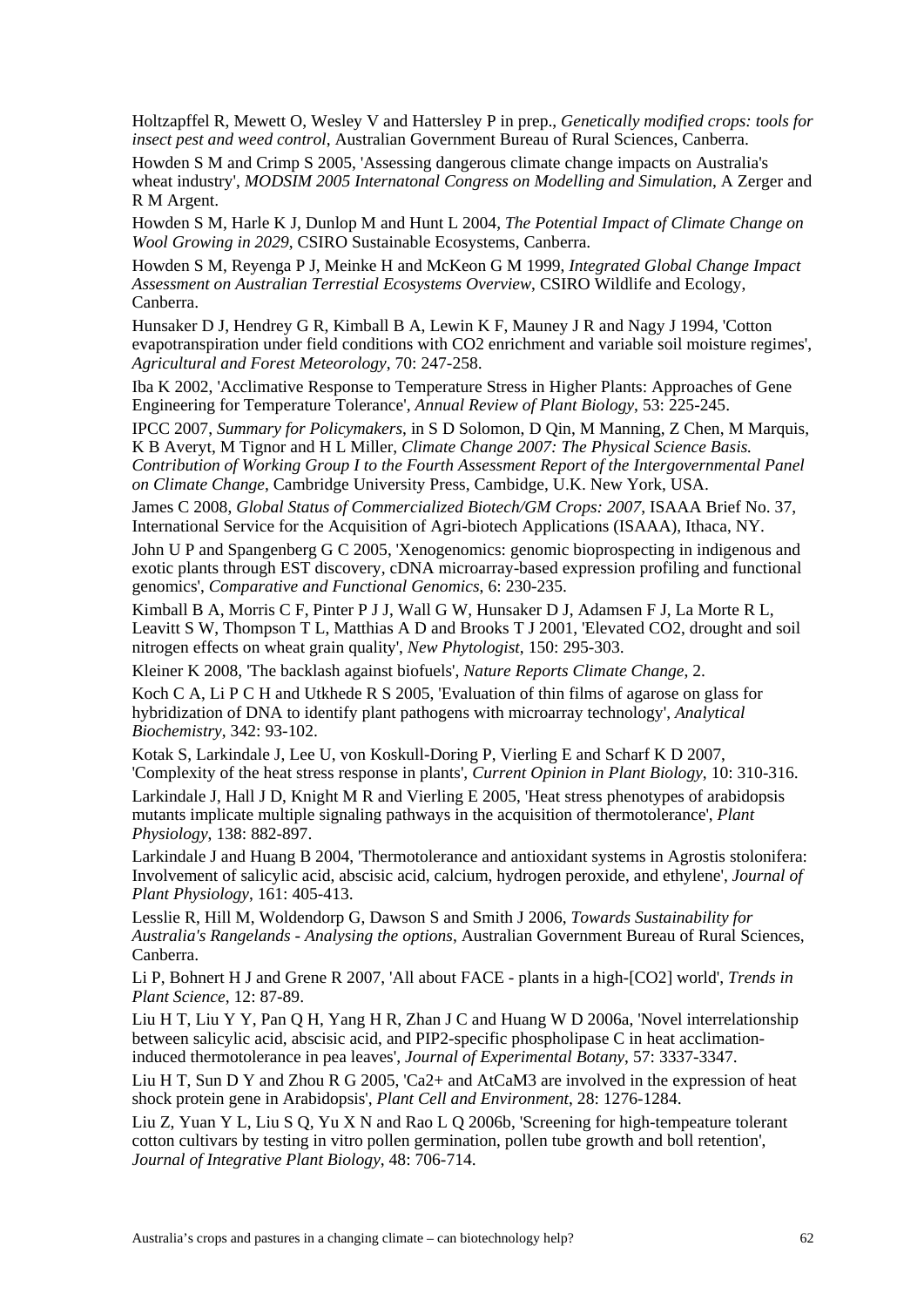Llewellyn D J, Mares C L and Fitt G P 2007, 'Field performance and seasonal changes in the efficacy against *Helicoverpa armigera* (Hübner) of transgenic cotton expressing the insecticidal protein vip3A', *Agricultural and Forest Entomology*, 9: 93-101.

Love G and Cuevas-Cubria C 2007, 'Outlooks for Biofuels in Australia: The Challenges Ahead', *Australian Commodities*, 14: 212-220.

Ludwig F and Asseng S 2006, 'Climate change impacts on wheat production in a Mediterranean environment in Western Australia', *Agricultural Systems*, 90: 159-179.

Lyon D, Bruce S, Vyn T and Peterson G 2004, 'Achievements and Future Challenges in Conservation Tillage', *New directions for a diverse planet - Proceedings of the 4th International Crop Science Congress, 26 Sep – 1 Oct 2004*, Crop Science, Brisbane, Australia.

Manning C, Theodoris G, Fazio G, Gallawa P, Ndukaku O, Palamo A, van Boxtel J, Lu Z and Kridl J 2007, 'Nitrogen Use Efficiency in Transgenic Canola', *Plant Biology and Botany 2007 Joint Congress*, Chicago, Illinois.

Manschadi A M, Christopher J, deVoil P and Hammer G L 2006, 'The role of root architectural traits in adaptation of wheat to water-limited environments', *Functional Plant Biology*, 33: 823- 837.

Margulies M, Egholm M, Altman W E, Attiya S, Bader J S, Bemben L A, Berka J, Braverman M S, Chen Y J, Chen Z T, Dewell S B, Du L, Fierro J M, Gomes X V, Godwin B C, He W, Helgesen S, Ho C H, Irzyk G P, Jando S C, Alenquer M L I, Jarvie T P, Jirage K B, Kim J B, Knight J R, Lanza J R, Leamon J H, Lefkowitz S M, Lei M, Li J, Lohman K L, Lu H, Makhijani V B, McDade K E, McKenna M P, Myers E W, Nickerson E, Nobile J R, Plant R, Puc B P, Ronan M T, Roth G T, Sarkis G J, Simons J F, Simpson J W, Srinivasan M, Tartaro K R, Tomasz A, Vogt K A, Volkmer G A, Wang S H, Wang Y, Weiner M P, Yu P G, Begley R F and Rothberg J M 2005, 'Genome sequencing in microfabricated high-density picolitre reactors', *Nature*, 437: 376-380.

McCartney H A, Foster S J, Fraaije B A and Ward E 2003, 'Molecular diagnostics for fungal plant pathogens', *Pest Management Science*, 59: 129-142.

McSweeney C, Mackie R and White B 1994, 'Transport and intracellular metabolism of major feed compounds by ruminal bacteria: the potential for metabolic manipulation', *Australian Journal of Agricultural Research*, 45: 731-756.

Meehl G A, Stocker T F, Collins W D, Friedlingstein P, Gaye A T, Gregory J M, Kitoh A, Knutti R, Murphy J M, Noda A, Raper S C B, Watterson I G, Weaver A J and Zhao Z-C 2007, *Global Climate Projections.*, S Solomon, D Qin, M Manning, Z Chen, M Marquis, K B Averyt, M Tignor and H L Miller, Cambridge University Press, Cambridge.

Metabolix 2005, *Biotechnology Foundation: Biotech to Bioplastics*, Metabolix, http://www.metabolix.com/biotechnology%20foundation/structurespace.html, accessed 20 February 2008.

Metting F B, Smith J L, Amthor J S and Izaurralde R C 2001, 'Science needs and new technology for increasing soil carbon sequestration', *Climatic Change*, 51: 11-34.

Mewett O, Johnson H and Holtzapffel R 2007, *Plant molecular farming in Australia and overseas*, Australian Government Bureau of Rural Sciences, Canberra.

Moore G, Sanford P and Wiley T 2006, *Bulletin 4690 Perennial pastures for WA*, Department of Agriculture and Food, WA, Perth, WA.

Morell M K, Paul K, Kane H J and Andrews T J 1992, 'Rubisco: Maladapted or Misunderstood', *Australian Journal of Botany*, 40: 431-441.

MPBCRC undated, *Pasture Research Fact Sheet*, Molecular Plant Breeding CRC, http://www.molecularplantbreeding.com/pdfs/MPB\_FactSheet-Pastures.pdf, accessed 11 January 2008.

Natural Resource Management Ministerial Council 2006, *National Agriculture and Climate Change Action Plan 2006-2009*, Australian Government Department of Agriculture, Fisheries and Forestry, Canberra.

Norton R 2003, *Conservation farming systems and canola*, The University of Melbourne, Melbourne, Victoria.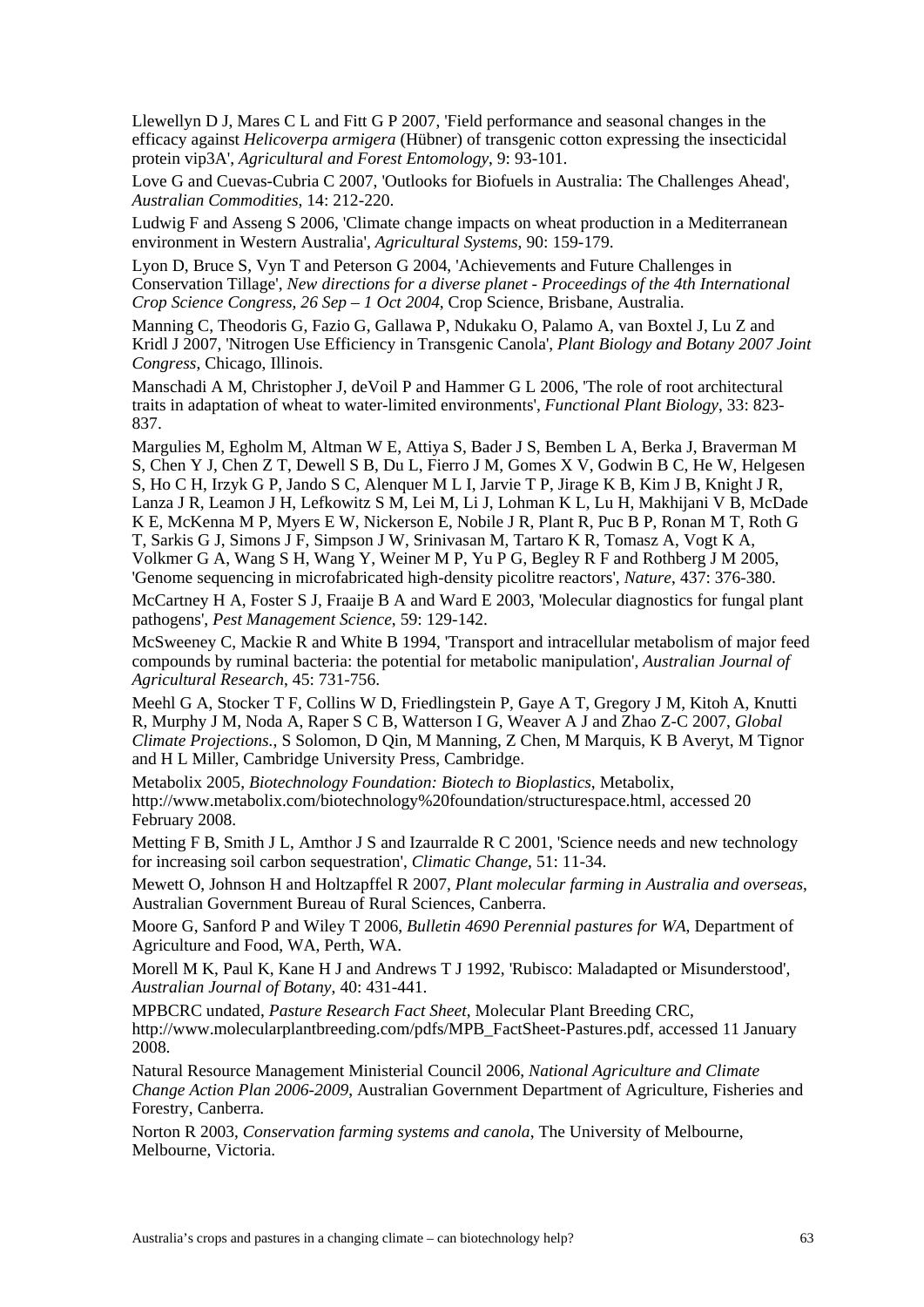O'Connell D, Batten D, O'Connor M, May B, Raison J, Keating B, Beer T, Braid A, Haritos V, Begley C, Poole M, Poulton P, Graham S, Dunlop M, Grant T, Campbell P and Lamb D 2007, *Biofuels in Australia - issues and prospects*, Rural Industries Research and Development Corporation (RIRDC), Canberra.

OECD 2007, *Biofuels for Transport: Policies and Possibilities*, Organisation for Economic Cooperation and Development, http://www.oecd.org/dataoecd/18/8/39718027.pdf, accessed 26 February 2008.

OGTR 2003a, *DIR 034/2003: The Evaluation of Transgenic Cotton Plants Expressing the VIP Gene*, Office of the Gene Technology Regulator, http://www.ogtr.gov.au/ir/dir034.htm, accessed 4 June 2008.

OGTR 2003b, *DIR 047/2003: Field Evaluation of Genetically Modified White Clover Resistant to Infection by Alfalfa Mosaic Virus*, Office of the Gene Technology Regulator, http://www.ogtr.gov.au/ir/dir047.htm, accessed 4 June 2008.

OGTR 2006a, *DIR 064/2006: Limited and controlled release of water-efficient GM cotton*, Office of the Gene Technology Regulator, http://www.ogtr.gov.au/ir/dir064.htm, accessed 4 June 2008.

OGTR 2006b, *DIR 067/2006: Limited and Controlled release of GM waterlogging tolerant cotton*, Office of the Gene Technology Regulator, http://www.ogtr.gov.au/ir/dir067.htm, accessed 18 September 2007.

OGTR 2006c, *DIR 070/2006: Limited and Controlled release of GM sugarcane*, Office of the Gene Technology Regulator, http://www.ogtr.gov.au/ir/dir070.htm, accessed 4 June 2008.

OGTR 2006d, *Risk Assessment and Risk Management Plan for DIR 066/2006. Commercial release of GM herbicide tolerant and/or insect resistant cotton lines north of latitude 22°South*, Office of the Gene Technology Regulator,

http://www.ogtr.gov.au/internet/ogtr/publishing.nsf/Content/dir066-3/\$FILE/dir066rarmp2.pdf, accessed 17 October 2008.

OGTR 2007, *DIR 071/2006: Limited and Controlled release of GM drought tolerant wheat*, Office of the Gene Technology Regulator, http://www.ogtr.gov.au/ir/dir071.htm, accessed 17 September 2007.

OGTR 2008a, *DIR 077/2007: Limited and controlled release of wheat and barley genetically modified for enhanced tolerance to abiotic stresses or increased beta glucan*, Office of the Gene Technology Regulator, http://www.ogtr.gov.au/internet/ogtr/publishing.nsf/Content/dir077-2007, accessed 16 October 2008.

OGTR 2008b, *DIR 079/2007: Limited and controlled release of banana genetically modified for disease resistance*, Office of the Gene Technology Regulator,

http://www.ogtr.gov.au/internet/ogtr/publishing.nsf/Content/dir079-2007, accessed 16 October 2008.

OGTR 2008c, *DIR 082/2007: Limited and controlled release of perennial ryegrass and tall fescue genetically modified for improved forage qualities*, Office of the Gene Technology Regulator, http://www.ogtr.gov.au/internet/ogtr/publishing.nsf/Content/dir080-2007, accessed 15 September 2008.

OGTR 2008d, *DIR 083/2007: Limited and controlled release of cotton genetically modified for enhanced waterlogging tolerance*, Office of the Gene Technology Regulator, http://www.ogtr.gov.au/internet/ogtr/publishing.nsf/Content/dir083-2007, accessed 16 October 2008.

Ohmura A and Wild M 2002, 'Is the hydrological cycle accelerating', *Science*, 298: 1345-1346. Papendick R I and Parr J F 1997, 'No-till farming: The way of the future for a sustainable dryland agriculture', *Annals of Arid Zone*, 36: 193-208.

Parikh M R, Greene D N, Woods K K and Matsumura I 2006, 'Directed evolution of RuBisCO hypermorphs through genetic selection in engineered E.coli', *Protein Engineering Design & Selection*, 19: 113-119.

Parry M L 1990, *Climate change and world agriculture*, Earthscan Publications, London. Passioura J 2006, 'Increasing crop productivity when water is scarce - from breeding to field management', *Agricultural Water Management*, 80: 176-196.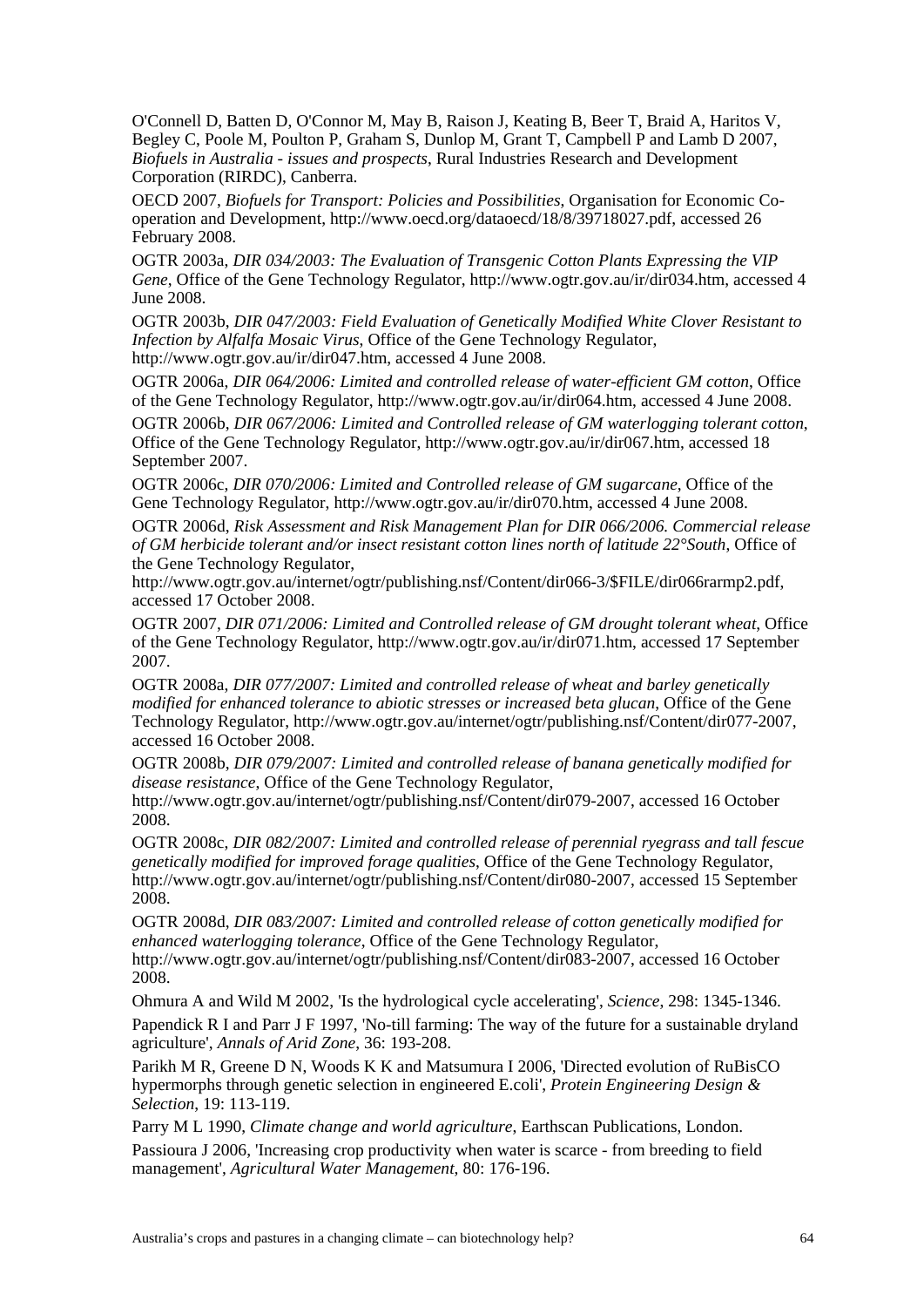Passioura J 2007a, 'The drought environment: physical, biological and agricultural perspectives', *Journal of Experimental Botany*, 58: 113-117.

Passioura J 2007b, *Workshop on Pre-Breeding Alliance for Better Performance Under Drought, 5- 6 September*, Australian Winter Cereals Pre-Breeding Alliance, Canberra.

Passioura J, Spielmeyer W and Bonnett D G 2007, *Requirements for success in marker-assisted breeding for drought-prone environments*, in M A Jenks, P M Hasegawa and S Mohan Jain, *Advances in Molecular Breeding towards Drought and Salt Tolerant Crops*, Springer, Dordrecht, The Netherlands.

Patterson D T, Westbrook J K, Joyce R J V, Lingren P D and Rogasik J 1999, 'Weeds, insects and diseases', *Climate Change*, 43.

Peoples M B, Boyer E W, Goulding K W T, Heffer P, Ochwoh P, Vanlauwe B, Wood S, Yagi K and van Cleemput O 2004, *Pathways of Nitrogen Loss and Their Impacts on Human Health and the Environment*, in A R Mosier, J K Syers and J R Freney, *Agriculture and the Nitrogen Cycle*, Island Press.

Pittock B 2003, *Climate Change: An Australian Guide to the Science and Potential Impacts*, Australian Greenhouse Office, Canberra.

Prins A, Mukubi J M, Till K. Pellny, Verrier P, Beyene G, Kunert K J and Foyer C H *in prep.*, 'Acclimation of maize source leaves to CO2 enrichment involves regulation of serine protease inhibitors by redox and hexose-signalling'.

Quirke D, Steenblik R and Warner B 2008, *Biofuels at what cost – Government support for ethanol and biodiesel in Australia*, International Institute for Sustainable Development, Geneva.

Rahman H, Malik S A and Saleem M 2004, 'Heat tolerance of upland cotton during the fruiting stage evaluated using cellular membrane thermostability', *Field Crops Research*, 85: 149-158.

Ranjekar P K, Patankar A, Gupta V, Bhatnagar R, Bentur J and Kumar A P 2003, 'Genetic engineering of crop plants for insect resistance', *Current Science*, 84: 321-329.

Rebetzke G J, Richards R A, Fettell N A, Long M, Condon A G, Forrester R I and Botwright T L 2007, 'Genotypic increases in coleoptile length improves stand establishment, vigour and grain yield of deep-sown wheat', *Field Crops Research*, 100: 10-23.

Reddy K R, Hodges H F and Kimball B A 2000, *Crop ecosystem responses to global climatic change: Cotton*, in K R Reddy and H F Hodges, *Climatic Change and Global Crop Productivity*, CAB International,, Wallingford, 162-187.

Reddy V R, Reddy K R and Acock B 1995, 'Carbon-dioxide and temperature interactions on stem extension, node initiation, and fruiting in cotton', *Agriculture, Ecosystems & Environment*, 55: 17- 28.

Reynolds M P, Nagarajan S, Razzaque M A and Ageeb O A A 2001, *Heat Tolerance*, in M P Reynolds, J I Ortiz-Monasterio and A McNab, *Application of Physiology in Wheat Breeding*, CIMMYT, Mexico, 124-135.

Reynolds M P, Skovmand B, Trethowan R and Pfieffer W 2000, *Evaluating a conceptual model for drought tolerance*, in J-M Ribaut and D Poland, *Molecular approaches for the genetic improvement of cereals for stable production in water-limited environments: a strategic planning workshop held at CIMMYT, El Batan, Mexico, 21-25 June 1999*, CIMMYT, Mexico, 49-53.

Richards R A 1991, 'Crop improvement for temperate Australia: Future opportunities', *Field Crops Research*, 26: 141-169.

Richards R A 2004, 'Physiological traits used in the breeding of new cultivars for water-scarce environments', *New directions for a diverse planet: Proceedings of the 4th International Crop Science Congress*, T Fischer, Brisbane, Australia.

Richardson A G, Reddy K R and Boone M L 2002, 'Sensitivity analysis of climate change impacts on cotton production using the GOSSYM crop model', *International Journal of Biotronics*, 31: 25- 49.

Schaad N W and Frederick R D 2002, 'Real-time PCR and its application for rapid plant disease diagnostics', *Canadian Journal of Plant Pathology-Revue Canadienne De Phytopathologie*, 24: 250-258.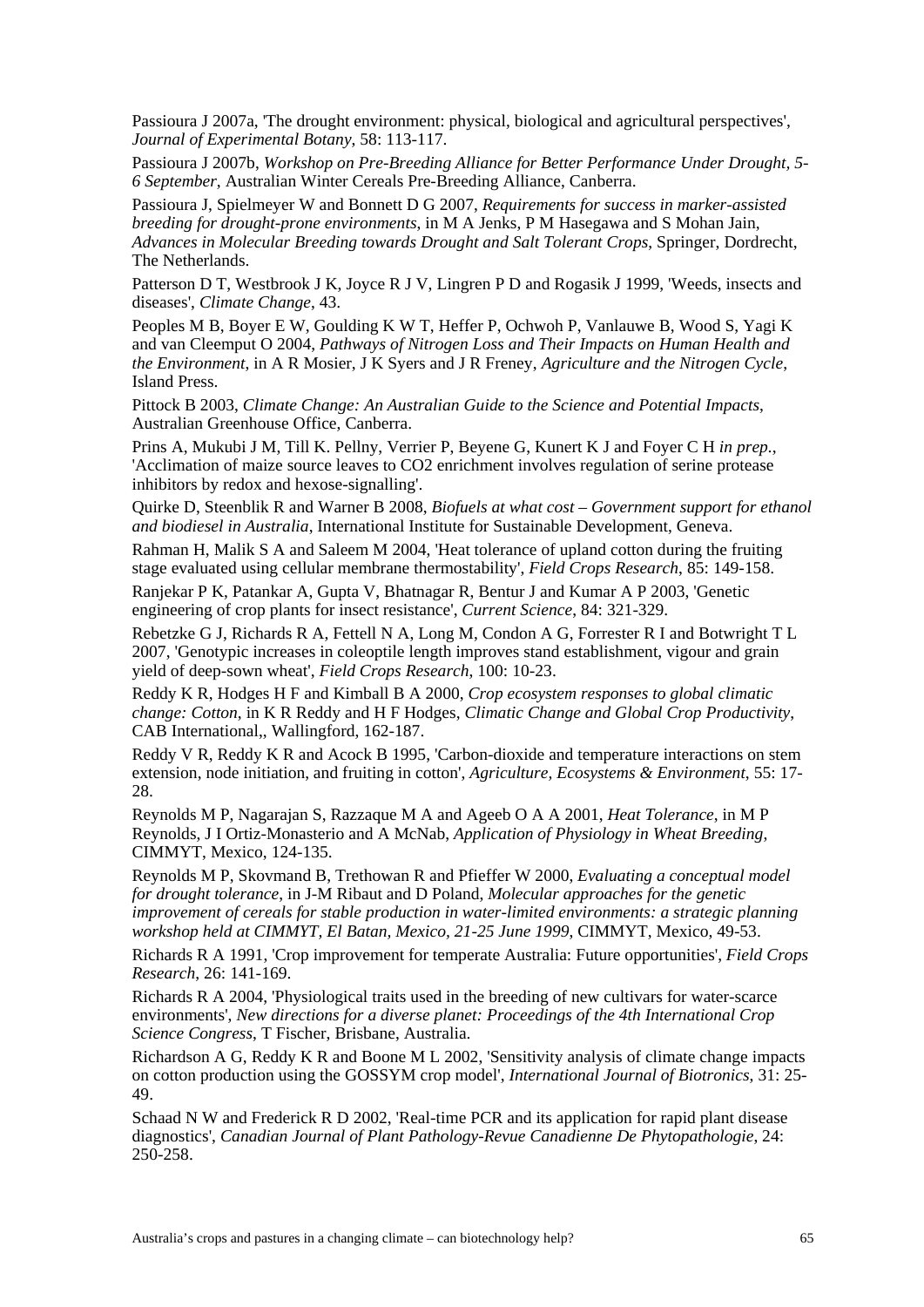Scharlemann J P W and Laurance W F 2008, 'Environmental science - How green are biofuels?', *Science*, 319: 43-44.

Singh R P, Prasad P, Sunita K, Giri S and Reddy K R 2007, 'Influence of high temperature and breeding for heat tolerance in cotton: A review', *Advances in Agronomy*, 93.

Stafford N 2007, 'Future crops; The other greenhouse effect', *Nature*, 448: 526-528.

Steffen W and Canadell P 2005, *Carbon Dioxide Fertilisation and Climate Change Policy*, Australian Greenhouse Office, Canberra.

Steffen W, Sims J and Walcott J 2006, *Farming profitably in a Changing Climate, a risk management approach*, Bureau of Rural Sciences, Canberra.

Streck N A 2005, 'Climate change and agroecosystems: the effect of elevated atmospheric CO2 and temperature on crop growth, development and yield', *Ciencia Rural*, 35: 730-740.

Tardieu F 2005, 'Plant tolerance to water deficit: physical limits and possibilities for progress', *Comptes Rendus Geoscience*, 337: 57-67.

Taylor L E, Dai Z, Decker S R, Brunecky R, Adney W S, Ding S-Y and Himmel M E 2008, 'Heterologous expression of glycosyl hydrolases in planta: a new departure for biofuels', *Trends in Biotechnology*, 26: 413-424.

The Royal Society 2008, *Sustainable biofuels: prospects and challenges*, The Royal Society, London, UK.

Toride Y 2002, 'Lysine and other amino acids for feed: production and contribution to protein utilization in animal feeding', *Protein sources for the animal feed industry.*, Bangkok, Thailand, 161-165.

Torney F, Moeller L, Scarpa A and Wang K 2007, 'Genetic engineering approaches to improve bioethanol production from maize', *Current Opinion in Biotechnology*, 18: 193-199.

Tothill I E 2001, 'Biosensors developments and potential applications in the agricultural diagnosis sector', *Computers and Electronics in Agriculture*, 30: 205-218.

Tubiello F N, Donatelli M, Rosenzweig C and Stockle C O 2000, 'Effects of climate change and elevated CO2 on cropping systems: model predictions at two Italian locations', *European Journal of Agronomy*, 13: 179-189.

Tubiello F N, Soussana J F and Howden S M 2007, 'Crop and pasture response to climate change', *Proceedings of the National Academy of Sciences of the United States of America*, Easterling W, 19686-19690.

U.S. Department of Energy 1999, *Carbon Sequestration: State of the Science - A working paper for roadmapping future carbon sequestration R&D*, Office of Fossil Energy, United States.

Umbers A 2007, *Carbon in Australian Cropping Soils, A background paper for the Grains Council of Australia*, http://www.grainscouncil.com/Policy/Carbon/07\_July\_Soil\_carbon\_background.pdf, accessed 11 January 2008.

US FDA 2005, *Biotechnology Consultation Agency Response Letter BNF No. 000087*, http://www.cfsan.fda.gov/~rdb/bnfl087.html, accessed 18 September 2007.

USDA/APHIS 2006, *USDA/APHIS Environment Assessment and Finding of No Significant Impact - Monsanto Company and Renessen LLC Petition 04-229-01p for Determination of Nonregulated Status for Lysine Corn Line LY038*, US Department of Agriculture/Animal and Plant Health Inspection Service.

van Ittersum M K, Howden S M and Asseng S 2003, 'Sensitivity of productivity and deep drainage of wheat cropping systems in a Mediterranean environment to changes in  $CO<sub>2</sub>$ , temperature and precipitation', *Agriculture, Ecosystems & Environment*, 97: 255-273.

Wade L J, Bell L W, Ewing M A and Byrne F n F 2007, *Prospects for Perennial Wheat: Pre-Feasibility Study - A Case for Further Research*, CRC for Plant-based Management of Dryland Salinity M081, University of Western Australia, Crawley.

Wahid A, Gelani S, Ashraf M and Foolad M R 2007, 'Heat tolerance in plants: An overview', *Environmental and Experimental Botany*, 61: 199-223.

Walcott J 2008, *Soil carbon for carbon trading: a review of issues for agriculture and forestry*, Australian Government Bureau of Rural Sciences, Canberra.